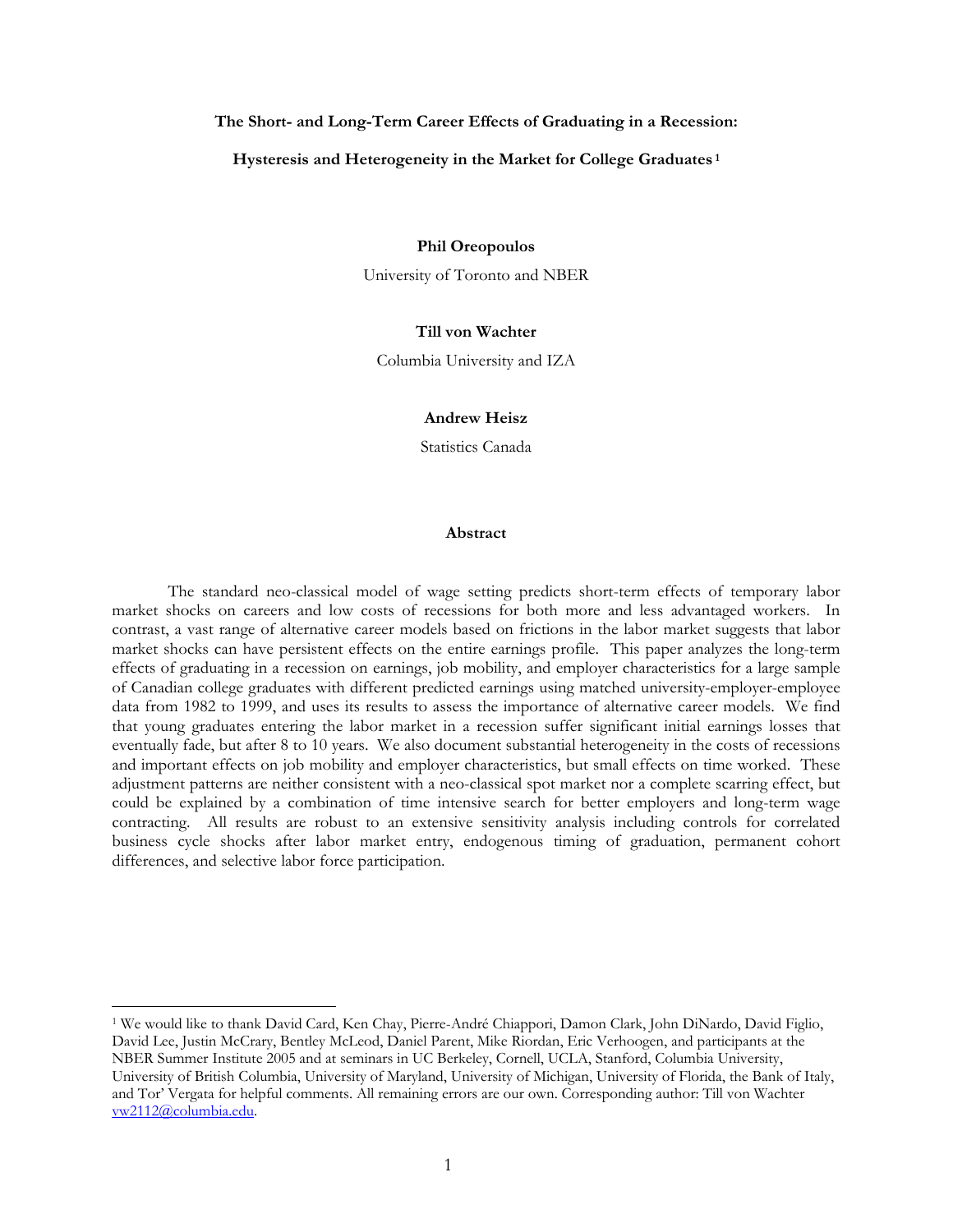#### **1. Introduction**

 $\overline{a}$ 

In the standard neo-classical view, labor markets function like perfectly competitive spot markets and any effects of bad luck – such as from a labor demand shock or a recession – are temporary and inconsequential for wages and career development (Friedman 1953). In such a setting, lasting wage differences among similar workers arise from leisure preferences or from choices over human capital acquisition, rather than luck (Mincer 1974). Within this framework, typical estimates imply small welfare costs of recessions (Lucas 1987). On the other extreme, models based on institutional wage setting or segmented labor markets predict that temporary shocks can have permanent consequences, especially for less advantaged workers (Doeringer and Piore 1971, Okun 1973). More recent theoretical models of wage determination based on job search (Burdett 1978, Topel and Ward 1992), contracting (Harris and Holmstrom 1982, Macleod and Malcolmson 1994), or efficiency wage considerations (Akerlof and Yellen 1985, Acemoglu 2001) also emphasize the role of frictions in the labor market, but predict persistent, not permanent, negative effects on career outcomes from temporary labor market shocks.

 Recent empirical work uses exogenous variation in economic conditions to test directly for the shortand long-term effects of luck (Bertrand and Mullainathan (2001) for CEOs; Baker, Gibbs, and Holmstrom (1994) for workers at a large firm; Jacobson, Lalonde, and Sullivan (1993) for workers displaced by mass layoffs; Welch (1979) and Freeman (1979) for workers in large cohorts). Although these studies find that certain groups of workers experience highly persistent effects from random luck, it may be difficult to generalize these findings to the effects caused by a commonly recurring labor market shock – such as a recession – and for a more representative group of workers. However, another strand of recent literature, based on more representative samples of the labor market, suggests that frictions play an important role in the wider labor market as well, with job mobility (Topel and Ward 1992, Neal 1999), wage differentials (Dickens and Katz 1987, Krueger and Summers 1988, Abowd, Creecy, and Kramarz 2002) and long-term job attachment (Farber 1999, Gibbons and Waldman 1999) all playing an important role. Alternative models implied by these stylized facts have starkly different predictions on the long-term effect of short term labor market shocks. However, few papers have used variation from recessions to learn about the role of frictions in the labor market, and whether such shocks and frictions affect some workers more than others.2

 In this paper, we analyze the short- and long-term effects of graduating in a recession on college graduates with different educational backgrounds using an unusual match between administrative universityemployee-employer data from Canada. We thereby fill three important gaps in the literature. First, we analyze the effect of a typical recurring shock – economic downturns – affecting a large group of workers, while

<sup>&</sup>lt;sup>2</sup> Important exceptions are Beaudry and DiNardo (1991) and some of the literature on 'scarring,' further discussed below. Although a long literature assesses the current effects of recessions for low-income workers, little is known about the long-term effects (e.g., Hines, Hoynes, and Krueger 2002, Cutler and Katz 1991).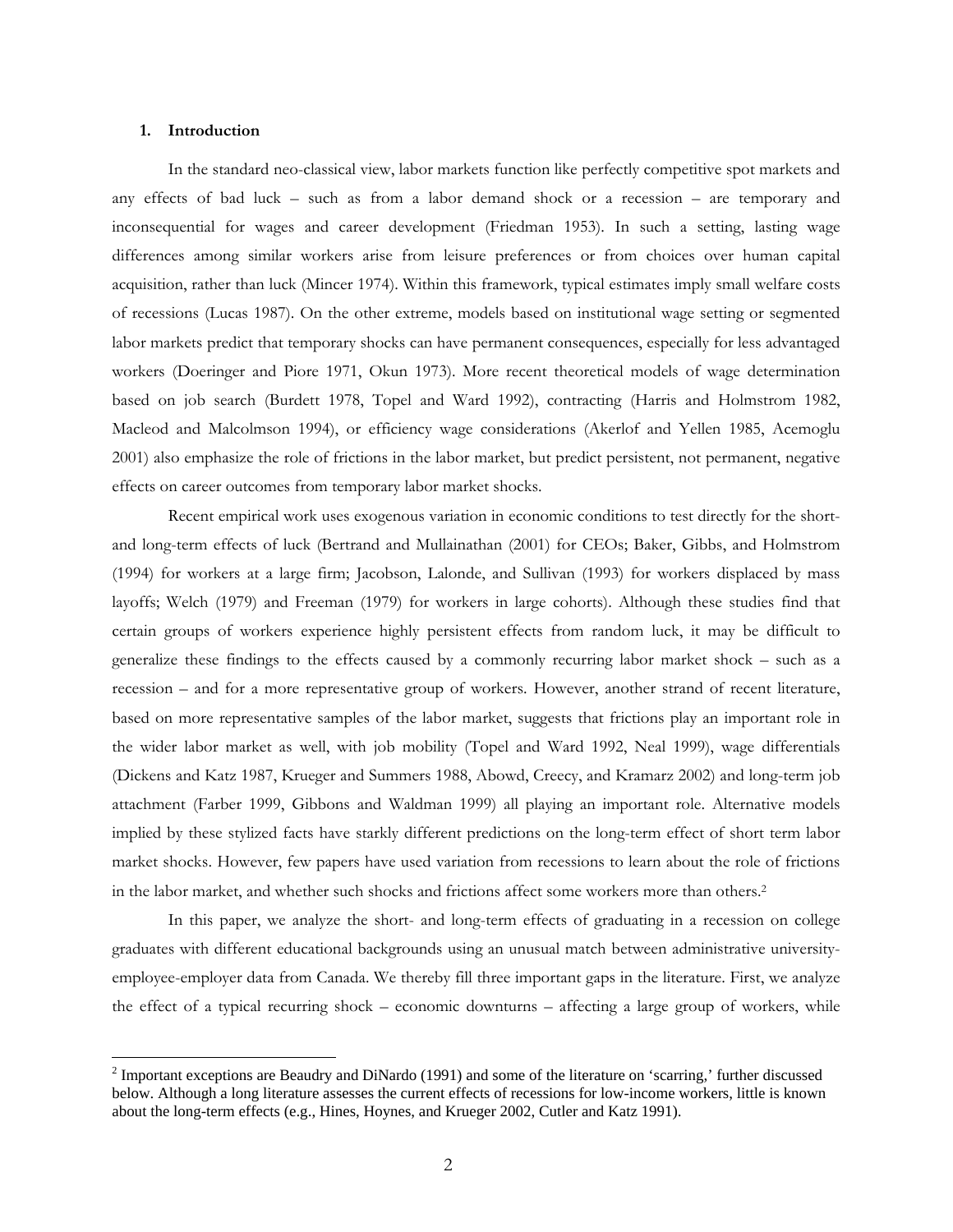minimizing the confounding effects of correlated shocks in the labor market or selection. Second, we use the detailed longitudinal information on employment, job mobility, and employer characteristics covering a horizon of ten years to assess the empirical relevance of competing models that predict persistent effects of early labor market conditions. Third, unique information about an individual's school and academic program allows us to investigate whether workers predicted to earn less suffer larger long-term losses and adjust differently to an initial shock.

Young workers are an ideal group to study the importance of 'luck', since they may be particularly affected by temporary labor market conditions (Katz and Autor 1999, Freeman 1979, Okun 1973).<sup>3</sup> Since labor market entrants have similar prior labor market experience, they are affected by luck in a comparable moment of their career and can be more easily categorized into more and less advantaged groups based on their university background.4 In addition, the unique data set at our disposition allows us to address several important empirical challenges inherent in estimating the long-term impact from initial labor market shocks. First, the distinction between temporary and persistent shocks is crucial to isolate the role of luck. The broad range of cohorts in our sample yields sufficient variation to isolate the effect of the very first labor market conditions. Second, typically there are too few recurring labor market shocks affecting large groups of similar workers. Our data cover almost the universe of 20 years of graduating cohorts encompassing two large recessions with differential strength across ten regions.5 Third, detailed information on longitudinal employment patterns and the timing of college entry and exit allows us minimize the confounding effects from selective participation or graduation.

This is the first paper to use matched university-employer-employee data to systematically analyze the effects of initial luck on the entire process of dynamic adjustment for a large number of cohorts and groups of college graduates with different earnings capacities. Our results suggest three main findings. First, luck matters – graduating in a recession leads to large initial earnings losses that do fade, but slowly and over an eight to ten year period after graduation. A typical recession -- a rise in unemployment rates by five

<sup>3</sup> During the first 10 years of work, individuals experience 70% of overall wage growth, cha nge jobs frequently, and find a career occupation and employer (Murphy and Welch 1990, Topel and Ward 1992). In this formative period young workers are particularly at risk of earnings losses (Blanchflower and Oswald 1994), job losses (Farber 2003), and unemployment (Ryan 2001) from a recession. Similarly, a long literature documents how disadvantaged workers are hurt<br>most in recessions and may gain most in expansions (e.g., Hines, Hoynes, and Krueger 2002, Freeman 2001). <sup>4</sup> For more mature workers, hard-to-observe differences in on-the-job experience, training, and job levels may not be approximated well by potential labor experience. Thus, a labor market shock at a given year of *potential* experience may affect them at different points in their *actual* career development and at different skill levels. Similarly, college background is a worse predictor of potential earnings as workers accumulate experience.

<sup>&</sup>lt;sup>5</sup> Several previous studies on the persistent effects of aggregate labor market conditions have used the Panel Study of Income Dynamics (Devereux 2003) and the National Longitudinal Studies of Youth (Gardecki and Neumark 1998, Neumark 2002, Kahn 2005). While providing detailed survey information on careers and worker demographics, the small samples of these data sets do not allow controlling for cohort, state, and year effects, controlling for persistent correlated labor market conditions, or studying other career outcomes than wages with sufficient degree of precision. Moreover, often the range of cohorts studied covers a limited range of business cycles. For example, Kahn's (2005) careful study of white male college graduates can exploit longitudinal information on somewhat more than 500 workers graduating around one major recession (1982).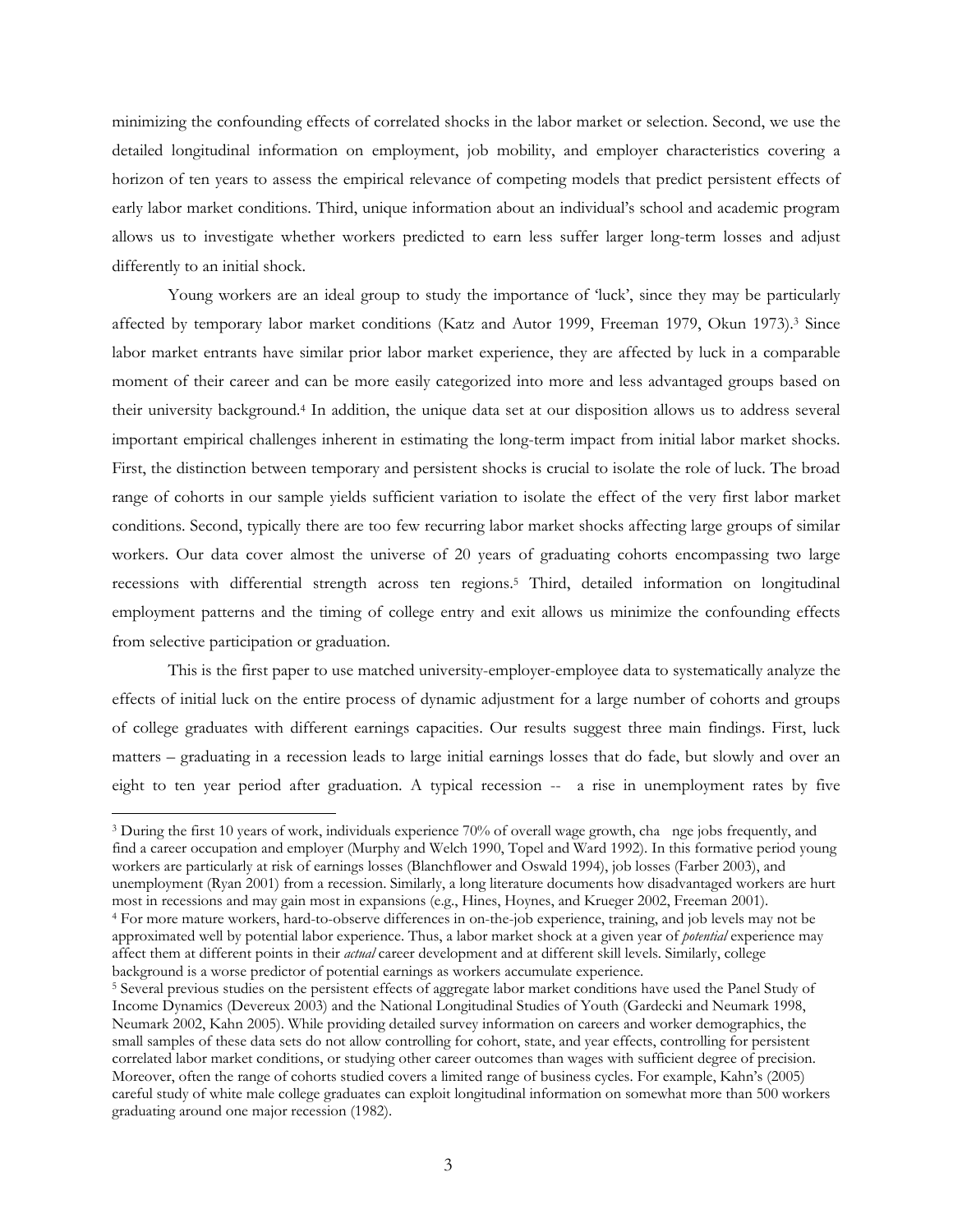percentage points in our context -- implies an initial loss in earnings of about 9 percent that halves within 5 years and finally fades to zero by 10 years. This result is robust to the use of both national and regional unemployment rates, does not appear to arise due to correlation with labor market shocks occurring later in workers' careers, and does not seem to be due to selective employment and graduation decisions.

Second, initial random shocks affect the entire career profile, including systematic changes in job mobility and firm characteristics. We find that temporary reductions in the quality of the first employer can explain 30-40% of initial earnings losses. The dynamic adjustment process is characterized by increased mobility across employers and industries and improvements in average firm characteristics, but little effects on employment or time worked. Only workers with the lowest predicted earnings are permanently downranked to firms paying lower wages. We also find an important degree of persistence of unemployment rate shocks within firms, especially for very large and high paying employers.

Third, some workers are more affected by luck than others. In particular, earnings losses from temporarily high unemployment rates are strongest for labor market entrants and small for workers with two or more years of labor market experience. Among graduates, those at the bottom of the wage distribution and those with the lowest predicted earnings suffer significantly larger and much more persistent earnings losses than those at the top. Thus, we see a temporary increase in inequality from recessions lasting up to ten years and lasting increases in inequality in the present discounted value of earnings.

For all but the most disadvantaged workers, these findings appear inconsistent with the "long-term scarring" view of the labor market. Yet, the "perfect spot market" model of labor market may only be a good approximation in the very long run (a time horizon of 10 years). In the short- to-medium run the observed patterns of job mobility and firm characteristics imply a process of time-intensive job search in the presence of wage differentials (e.g., Okun 1973, Krause and Lubik 2005). In such an environment, least able workers are hurt most in recessions as firms raise their hiring standards (e.g., Hall 1974), consistent with what we find.6 Yet, job search alone cannot explain differences in the effects between labor market entrants and more mature workers, and the finding that cyclical effects are more persistent for workers starting to work at large, high-paying employers. These differences may be due to the presence of long-term implicit contracts (Harris and Holmstrom 1982), or due to cyclical job assignment and differences in on-the-job training (Gibbons and Waldman 2004). Overall, it seems that a combination of search and contracting models is necessary to fully explain patterns of recovery from temporary demand shocks seen in our data.

Our paper contributes to several recent strands of literature. By examining the long-term effects of a typical labor market shock free of confounding effects from persistent shocks and selection for a representative number of cohorts, a wide range of career outcomes, and workers of different experience and ability, it extends the existing literature documenting that luck can matter for single occupations (Betrand and

<sup>6</sup> However, also consistent with our results is a process of sequential sorting with employer learning as in Gibbons, Katz, Lemieux, and Parent (2005) in which workers are sorted into high-wage firms (Fox 2004).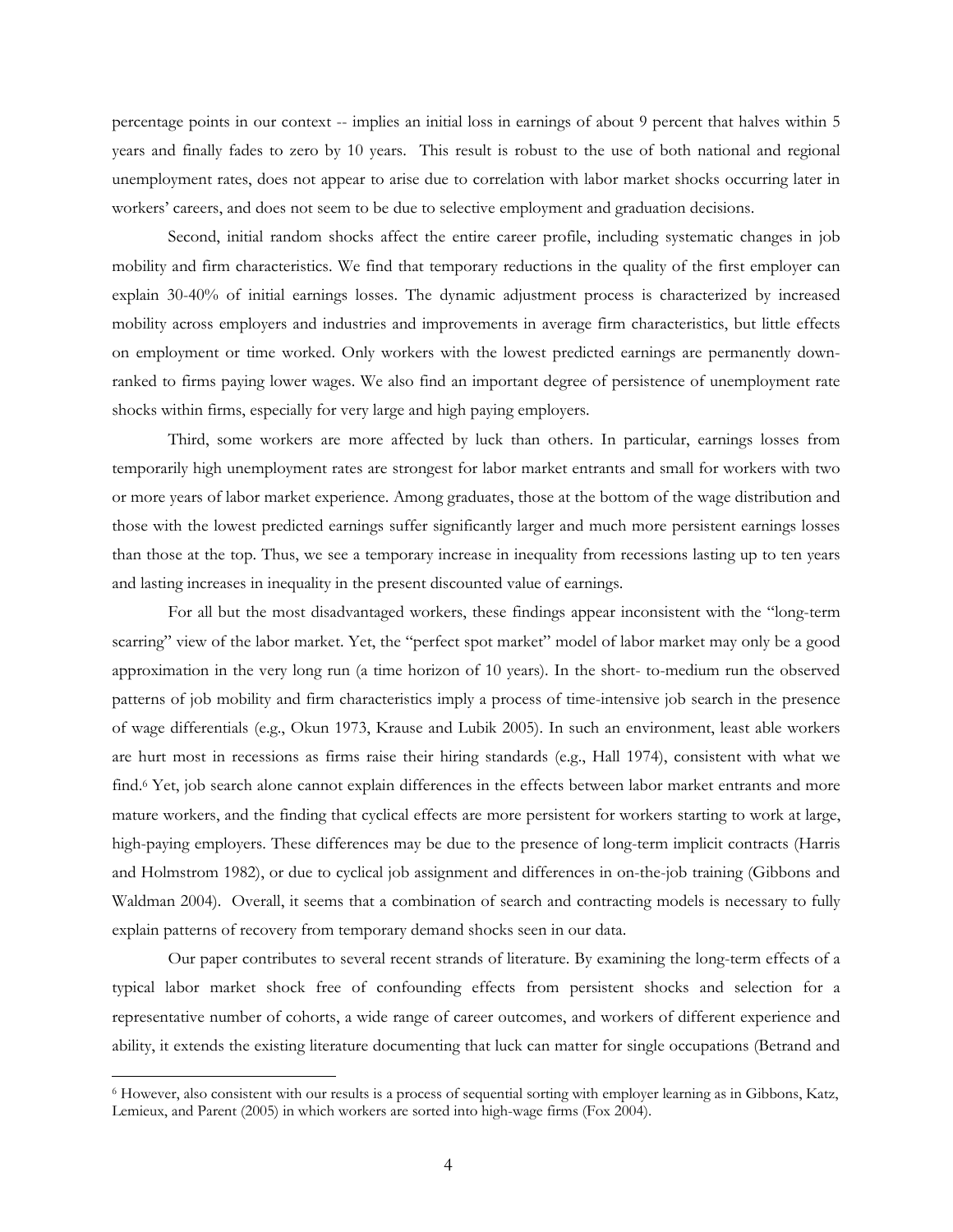Mullainathan 2001, Oyer 2005), for job losers (Jacobson, Lalonde, and Sullivan 1993, von Wachter and Bender 2005), or for single cohorts of workers (Freeman 1975, Welch 1979, Kahn 2005).

This is also one of the few papers showing that job mobility and employer characteristics respond systematically to exogenous labor market shocks (von Wachter and Bender 2006). It thereby extends earlier studies on the role of job search without access to exogenous variation or detailed information on employers (Topel and Ward 1992); studies on the effect of unemployment shocks within firms (Beaudry and DiNardo 1991, Baker, Gibbs, and Holmstrom 1994); and studies suggesting an important role of industry and firm characteristics in wage determination (e.g., Dickens and Katz 1987, Krueger and Summers 1988, Abowd, Creecy, and Kramarz 2002).7

Our paper also contributes to two strands of literature in macroeconomics. First, while macroeconomists typically measure the cost of recessions for a representative worker (Lucas 1987),<sup>8</sup> a large literature suggests that less able workers may be hurt most in recessions (e.g., Hines, Hoynes, and Krueger 2002, Freeman 2001). Our data allows us to provide actual estimates of the change in the present discounted value of earnings due to a recession for more and less advantaged workers. Second, our evidence on the response of wage setting and job mobility to recessions suggests an important role of search frictions in generating cyclical labor market dynamics (Hall 2005, Shimer 2005), but also suggests an important role for mobility across firms and sectors (Krause and Lubik 2005) and long-term wage contracts (Beaudry and DiNardo 1991).

The rest of the paper is organized as follows. Section 2 gives an overview of relevant models of career determination. Section 3 outlines the empirical strategy we use to address these questions and our approach to deal with selective labor market entry, selective labor force participation, and the presence of correlated unemployment shocks. The main results on earnings, employment, job mobility, and firm characteristics are discussed in Section 4, followed by an analysis of heterogeneity. A detailed sensitivity analysis addressing among others the question of selection and omitted variable bias due to recurring aggregate unemployment conditions is summarized in the Appendix. The sixth section discusses our results in light of different models of dynamic adjustment. The last section concludes.

## **2. Models of Career Determination**

 $\overline{a}$ 

The following section briefly reviews the main models of career determination that have guided the interpretation of our results. Although most features of these models are relevant for the full labor market, we focus the discussion on young workers who may be hurt most by conditions in the external labor market

<sup>&</sup>lt;sup>7</sup> By analyzing workers' adjustment patterns to a recession shock, it also contributes to the recent macroeconomic literature on job and earnings dynamics over the business cycle (e.g., Hall 2005, Shimer 2005, Krause and <sup>8</sup> Lucas' original measure asked how much additional consumption would make workers indifferent between economies

with and without consumption risk based. More recent papers distinguish between individuals with and without wealth holdings, or between workers on the job and those laid-off (see, e.g., Barlevy 2005 for an excellent survey).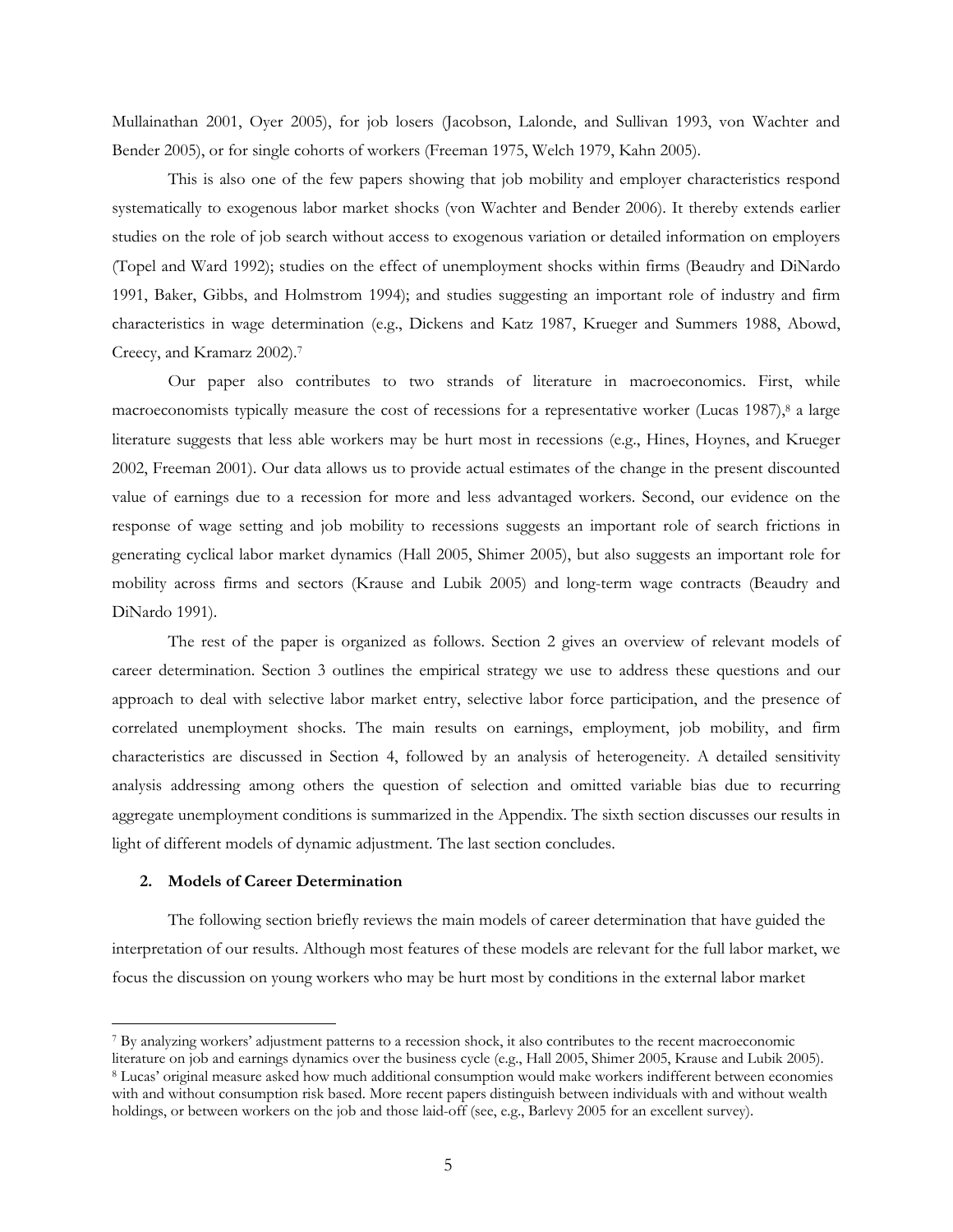(e.g., Freeman 1975, Katz, Loveman, and Blanchflower 1995, Katz and Autor 1999).9 Existing results indeed suggest young workers may be hurt most by recessions, but little is known about the degree of persistence of these losses.10

 As a common benchmark, the neo-classical model of wage determination with or without human capital accumulation does not predict long-term effects from short term labor market shocks. Without human capital accumulation, the basic neo-classical model predicts earnings should only depend on current labor market conditions in similar fashion for all age groups, and long-term effects of early labor market conditions only arise due to correlated persistent labor market shocks.11 If human capital accumulation occurs on the job (e.g., Mincer 1974), long spells of non-employment or reduced working hours initially lower earnings growth for younger workers. However, the standard model has difficulty explaining lasting effects of recessions that involve short spells of unemployment as typically observed for young college graduates. Extensions of the standard model assign a role to the accumulation of firm specific capital (e.g., Becker 1964) or industry specific capital (e.g., Neal 1995). If persistent early labor market conditions lead to increased job mobility, workers may initially accumulate less specific human capital, and catch up by finding stable employment in a firm or industry.<sup>12</sup>

Some more recent models of career determination imply that even temporarily adverse labor market conditions can have persistent effects, particularly for workers who just entered the labor market. As opposed to the 'standard human capital' view, these could be broadly termed the 'contracting' or 'within firm' view, and the 'search' or 'between firm' view. The full implications from these models for the pattern of adjustment to labor market shocks have not been fully exploited in the literature.

Among the several variants of the 'within firm' view (e.g., Prendergast 1999, Gibbons and Waldman 1999), two are particularly relevant. First, models of long-term contracting (e.g., Harris and Holmstrom 1982,

<sup>9</sup> Katz, Loveman, and Blanchflower (1995) and Katz and Autor (1999) suggest that demand shifts towards high-skilled labor may have hurt younger unskilled workers more than mature unskilled workers. The same may hold for changes in relative supply (Freeman 1975). A large theoretical literature has invoked the presence of implicit contracts for mature workers to explain the weak cyclicality of real wages for mature workers (e.g., Prendergast 1999, Mal <sup>10</sup> E.g., Clark and Summers (1981), Blanchflower and Oswald (1994), and Farber (2003) document the responsiveness of young workers' employment, wages, and job stability to cyclical shocks. We know that job movers have more procyclical wages than workers on the job (e.g., Devereux 2001, Bils 1985), and that job finding rates are more pro-cyclical than job separation rates (e.g., Shimer 2005b). Since labor market entrants are most likely to be among those searching for jobs (Topel and Ward 1992) and most likely to be unemployed (Clark and Summers 1981), this further underscores their vulnerability to cyclical shocks

<sup>11</sup> This could be modeled as temporary adjustment processes, as in a standard neo-classical model with flexible (but possibly slow) wage adjustment. It could also arise within a neo-classical model augmented with an explicit equilibrium relationship between wages and unemployment. A complete model of regional wage and employment adjustment with and without unemployment is outlined in Blanchard and Katz (1992).<br><sup>12</sup> If workers pay for training by wage cuts (Mincer 1974) and jobs offer different degrees of learning (Rosen 1972), then

earnings trajectories may also be affected by changes in the availability of jobs in the economy. However, if the amount of 'learning' jobs declines, then wage trajectory should be characterized by higher entry wages and lower growth rates. On the other hand, if workers forsake more earnings in recessions to have faster catch-up, we may underestimate initial earnings losses.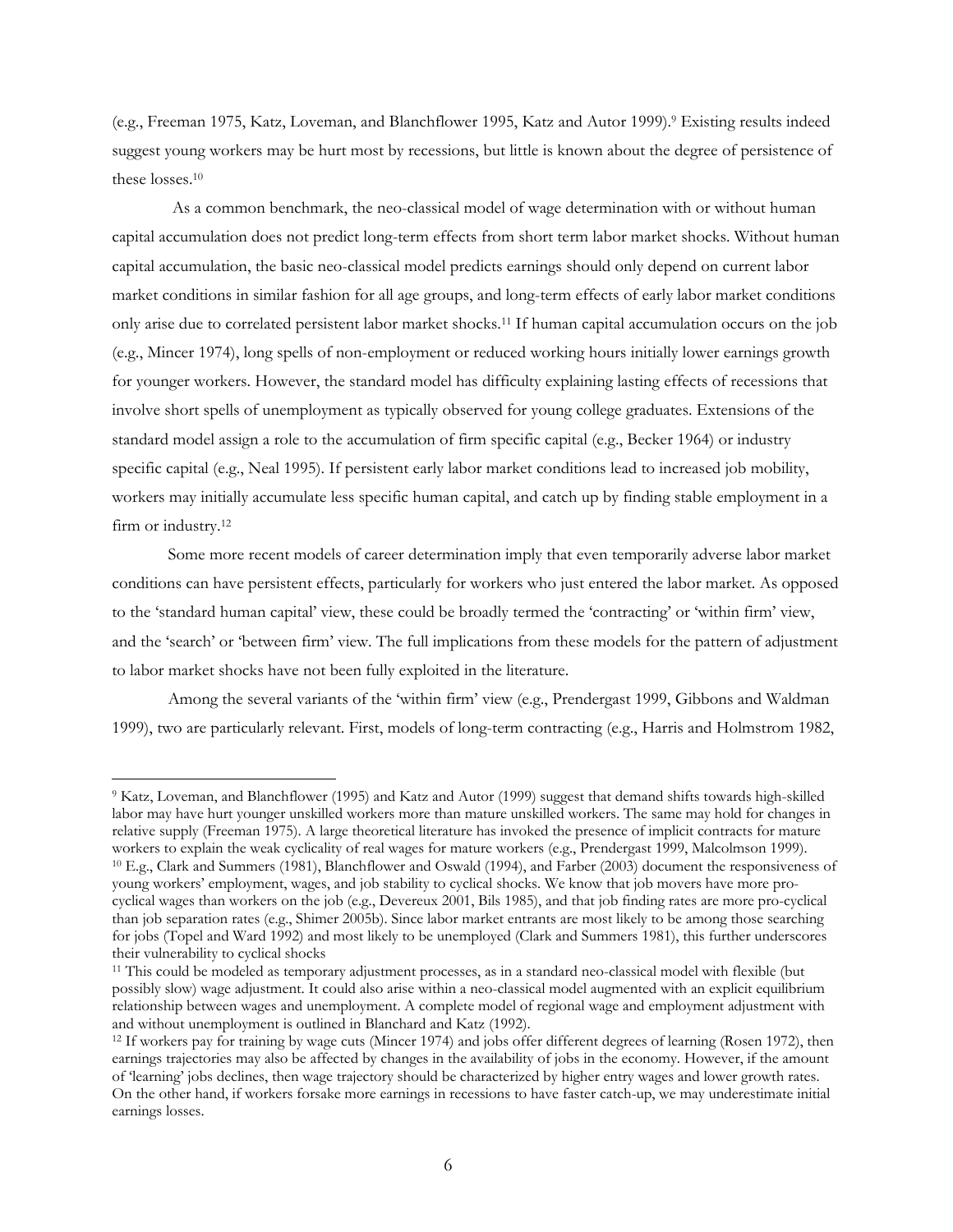MacLeod and Malcolmson 1993) have been used by Beaudry and DiNardo (1991) to explain persistent effects of labor market conditions when workers enter a firm. Second, models of job assignment (e.g., Prendergast 1993) can also imply persistent recession effects within firms. For example, Gibbons and Waldman (2004) rationalize persistent conditions found by Baker, Gibbs, and Holmstrom (1994) by the presence of task specific skills. Since workers should move employers to avoid persistent losses, firms-specific effects of recessions require some form of barrier to job mobility. This is more likely to occur in large firms that may provide rents, insurance, career-options, or other non-pecuniary benefits not captured in the wage, something we will analyze explicitly below.

 Neither the standard approach nor the 'within firm' approach explicitly model job change. Yet, beneficial job mobility as predicted by models of search appears an integral part of young workers' careers (e.g., Topel and Ward 1992). For workers entering the labor market in a recession, search models predict that a temporary worsening of the wage offer distribution leads to a time intensive catch-up process. This process involves a high degree of job mobility with wage gains concentrated at job changes rather than accruing on the job (e.g., Burdett 1978). Given the prevalence of job mobility for young workers job search is likely to be an important channel of adjustment in the face of early unemployment shocks. However, although the job search model is featured in many empirical and theoretical analyses of the labor market, as of yet few papers analyze the causal determinants of job search, the role of search in the adjustment to labor market shocks, or the role of firm characteristics in the search process.13

The analysis of employer characteristics is important for understanding how workers advance in the labor market and respond to shocks. Recently, a number of studies suggest firms pay rents that cannot be explained by worker characteristics (e.g., Acemoglu 2001, Abowd, Kramarz, and Margolis 1999, Abowd, Creecy, and Kramarz 2003). Clearly, if high wage jobs are concentrated in firms that pay more on average, job search leads workers to switch towards high wage employers. Similarly, a longstanding hypothesis in labor economics suggests some firms and sectors pay rents, that high wage firms have more pro-cyclical job creation, and that young and less able workers are down ranked as employment at high wage firms and sectors contracts in recessions (e.g., Reynolds 1951, Reder 1955, Okun 1973, Cutler and Katz 1991, Hines et al. 2002). In this case, the initial loss from graduating in a recession occurs due to a reduction in employer quality, and the catch-up process involves transitions to better employers.14

<sup>13</sup> Since the seminal characterization of the job mobility process over workers' careers by Topel and Ward (1992), several authors have refined the notion and determinants of search. For example, McCall (1990) and Neal (1999) extend the definition of the search process to include occupations and industries and argue that some job switches have larger effects on future search than others. Yet, few papers estimate the determinants or differences in the pattern of job search, with the exception of the role of gender (e.g., Ureta and Light 1995, Keith and McWilliams 1999). Similarly, few papers analyze the role of firms. An exception are Topel and Ward (1992) themselves, who note that transitions to larger firms lead to more stable jobs and a related literature documenting correlation in turnover rates and firm size (e.g., Anderson and Meyer 1994)

<sup>&</sup>lt;sup>14</sup> A process of cyclical upgrading can be motivated in a multi-sector model with queuing due to search frictions or some form of wage rigidity (McDonald and Solow 1985, Akerlof and Yellen 1985). Krause and Lubik (2005) formalize this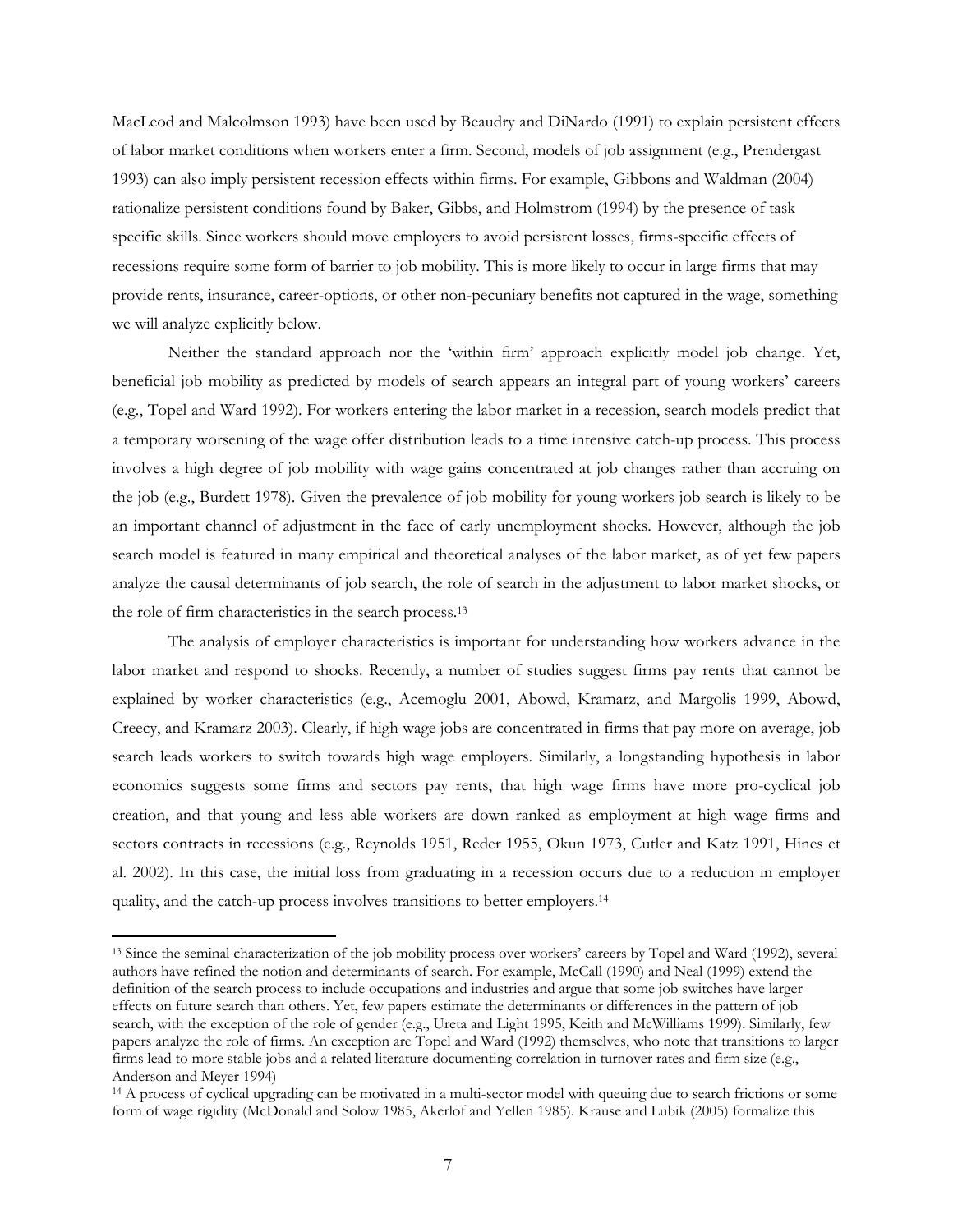Such a process of cyclical upgrading is supported by several stylized facts. First, industries pay wage premiums that cannot be easily rationalized by worker characteristics (e.g., Krueger and Summers 1988, Dickens and Katz 1988). Second, sectors paying higher wages have more pro-cyclical job creation, partly because of more volatile demand for their products (Okun 1973, McLaughlin and Bils 2001, Aaronson and Christopher 2004). Third, less able workers tend to flow to larger firms and high wage sectors in booms (Vroman 1977, Albaek and Sorensen 1998, Devereux 2002). Yet, to our knowledge few papers analyze the effect of labor market shocks on job transitions between different types of firms and industries (von Wachter and Bender 2006).

Standard career models do not predict differential effects of recessions on less advantaged workers; if wages are equal to workers' marginal product, similar shocks should lead to comparable losses. Only in the presence of rents do firms have incentives to select the most able workers for employment, and to reduce the employment of less able workers. In this case, labor market entrants are more affected than workers with greater labor market experience. Similarly, among labor market entrants, the least advantaged workers are likely to be most affected by cyclical conditions in the labor market.15

We know that low-skilled workers, non-whites, or women lose most in recessions in terms of wages (Hoynes 2000, Hines et al. 2002) and are most likely to drop out of the labor market (Bils 1985, Solon, Barsky, and Parker 1994). Yet, a high degree of heterogeneity in college quality or parental background suggests that even within the group of male college graduates those least advantaged may bear most of the burden of recessions. Large differences in the long-term cost of labor market shocks among prime earners would be a further indication that uniform measures may understate the true cost of business cycles (e.g., Lucas 1987, Barlevy 2005).

# **3. Empirical Strategy and Data**

#### **3.1. Basic Earnings Model**

 $\overline{a}$ 

To measure the long-term effects on earnings of starting to work in a recession, our main specification exploits cyclical variation in unemployment rates for young workers at the regional level. Since

process in a general equilibrium framework with good and bad employers and on the job search. Alternatively, it could arise due to a process of sorting by comparative advantage (Gibbons, Katz, Lemieux, and Parent 2002, McLaughlin and Bils 2001). A process of cyclical up- and down-grading due to the adjustment of hiring and promotion standards was first described by Reynolds (1951) and Reder (1955), and taken up by Okun (1973, 1981), and Hall (1974). Barsky and Solon (1989), Solon, Whatley, and Stevens (1997), and Devereux and Hart (2005), among others, examine the importance of such a process within firms.

<sup>&</sup>lt;sup>15</sup> A cyclical process of adjustment in hiring and promotion standards has been often noted (e.g., Reder 1955). Barsky and Solon (1989) develop a numerical example. Generally, any model in which wages contain rents that vary inversely with worker ability predicts that high-wage firms should try to selectively hire more able workers, giving rise to the presence of queues. Such rents can arise due to rigid pay scales as in Hall (1974), or unions, as in Solow and MacDonald (1988). Lemieux (1998) describes the two-sided selection process for the case of unionized firms. While layoffs may be over-proportionately composed of less able workers in recessions if they accumulate less firm specific skills, as suggested by Neal (1998), this should affect low-skilled labor market entrants only indirectly via increased competition in the labor market.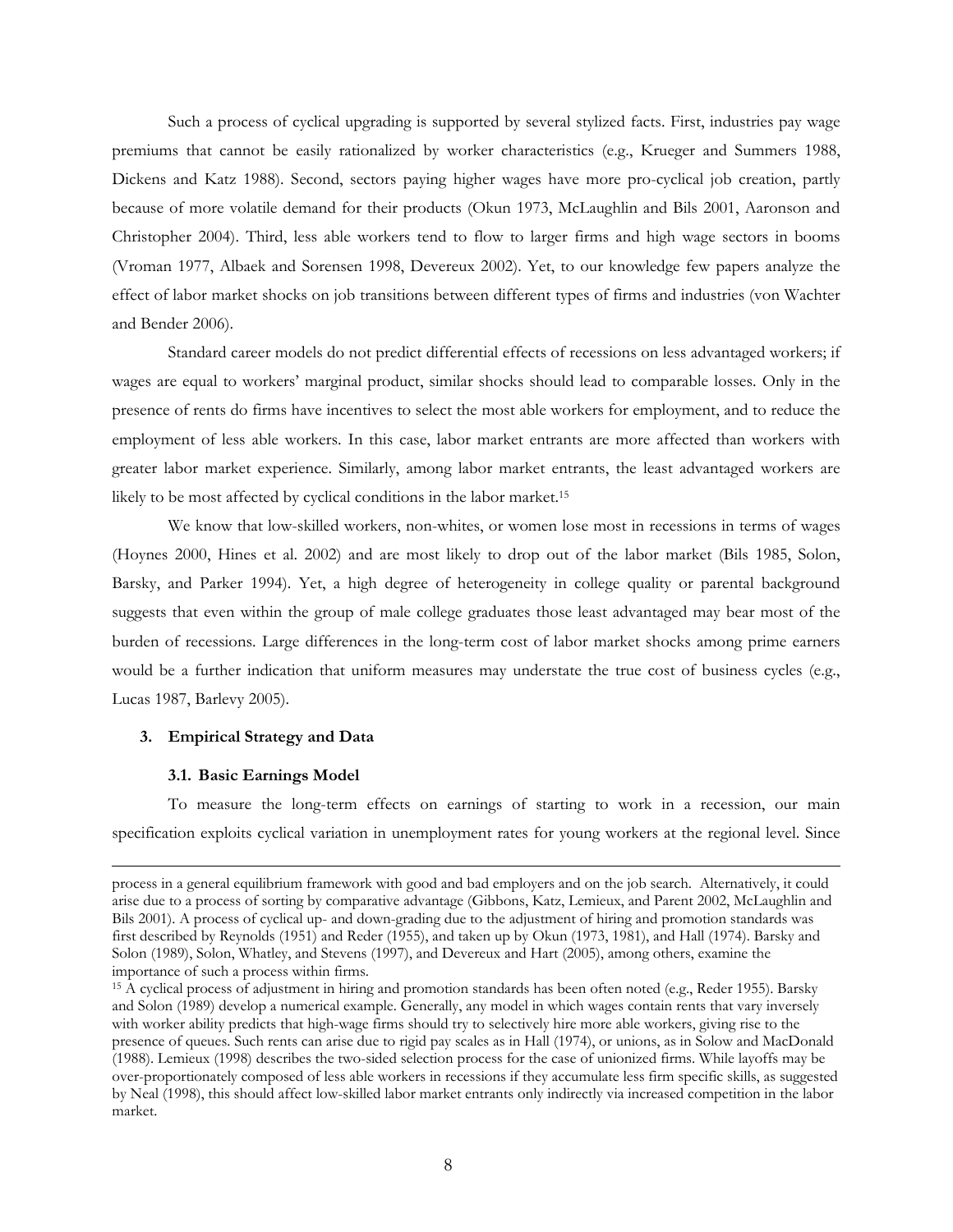our main independent variable – the rate of unemployment – varies across province and over time, we collapse the individual level data at the level of graduation cohort, initial region of residence, and calendar year and work only with the cell means  $\bar{y}_{crt}$  of the log of annual earnings and other variables (weighted by the corresponding cell sizes).16 The cell level model on which most of the estimates in the paper are based on is

$$
\overline{y}_{crt} = \alpha + \beta_e U R_{cr0} + \phi_t + \theta_r + \gamma_e + \chi_c + u_{crt}
$$
\n(1)

where  $\theta_r$ ,  $\chi_c$ ,  $\gamma_e$ , and  $\phi_t$  represent unrestricted fixed effects for first region of residence (r), year of graduation (c), year of potential labor market experience (e), and calendar year (t). The unemployment rate is measured at the time of graduation and the region of first residence ( $UR_{\alpha 0}$ ). The coefficients  $\beta_e$  on the interaction of potential experience with the unemployment rate in the year of college graduation are the main effects of interest. To account for group specific error-components, we cluster standard errors at the cohortregion level.

Our data, further described below, allow us to observe almost the universe of male college graduates in Canada from the end of their first college degree every year for ten years into their careers. In our main specifications, we follow 20 cohorts entering from 1976 to 1995 in ten regions. Cohort effects control for permanent differences in earnings of different graduation years at the national level.17 Cohort dummies also eliminate earnings effects due to national time series variation in unemployment rates that is common across provinces. Province fixed effects ensure that we estimate effects of initial labor market conditions from changes in unemployment rates at the provincial level. Given the presence of unrestricted experience effects, the coefficients  $β_ε$  on the initial unemployment rates we estimate measure changes in experience profiles in earnings and other outcomes resulting from province-cohort-specific variation in unemployment rates.

We interpret the variation in UR to arise from changes in aggregate labor demand that are uncorrelated with characteristics of different graduation cohorts. Year-to-year variations in cyclical labor market conditions that identify our estimates move at a higher frequency than age-specific population,

<sup>&</sup>lt;sup>16</sup> The only individual characteristics we could include are the actual duration of college and age. Instead of including years of college in an individual level model, we split the sample between workers who graduated and all workers with some college.

<sup>17</sup> That earnings may permanently differ across cohorts has been noted in previous research (e.g., Welch 1979, Card and Lemieux 2001). As it is well-known, cohort, potential experience, and year effects cannot be identified separately without an additional restriction on cohort effects is needed. Since we are mainly interested in experience effects and in their change over the business cycle, we simply drop one additional cohort effect from the regression. We could have chosen to restrict cohort effects to sum to zero (as suggested by Deaton 1997). This alternative does not alter our estimates of the experience profile. Of course, the resulting cohort effects differ. We also have assessed the linearity assumption implicit in Equation (1) by plotting and regressing the residuals of earnings and unemployment rates (from first stage regressions on province, year, and cohort dummies) by experience years. The results (shown in Appendix Figure 2) suggest that the linearity assumption is highly plausible.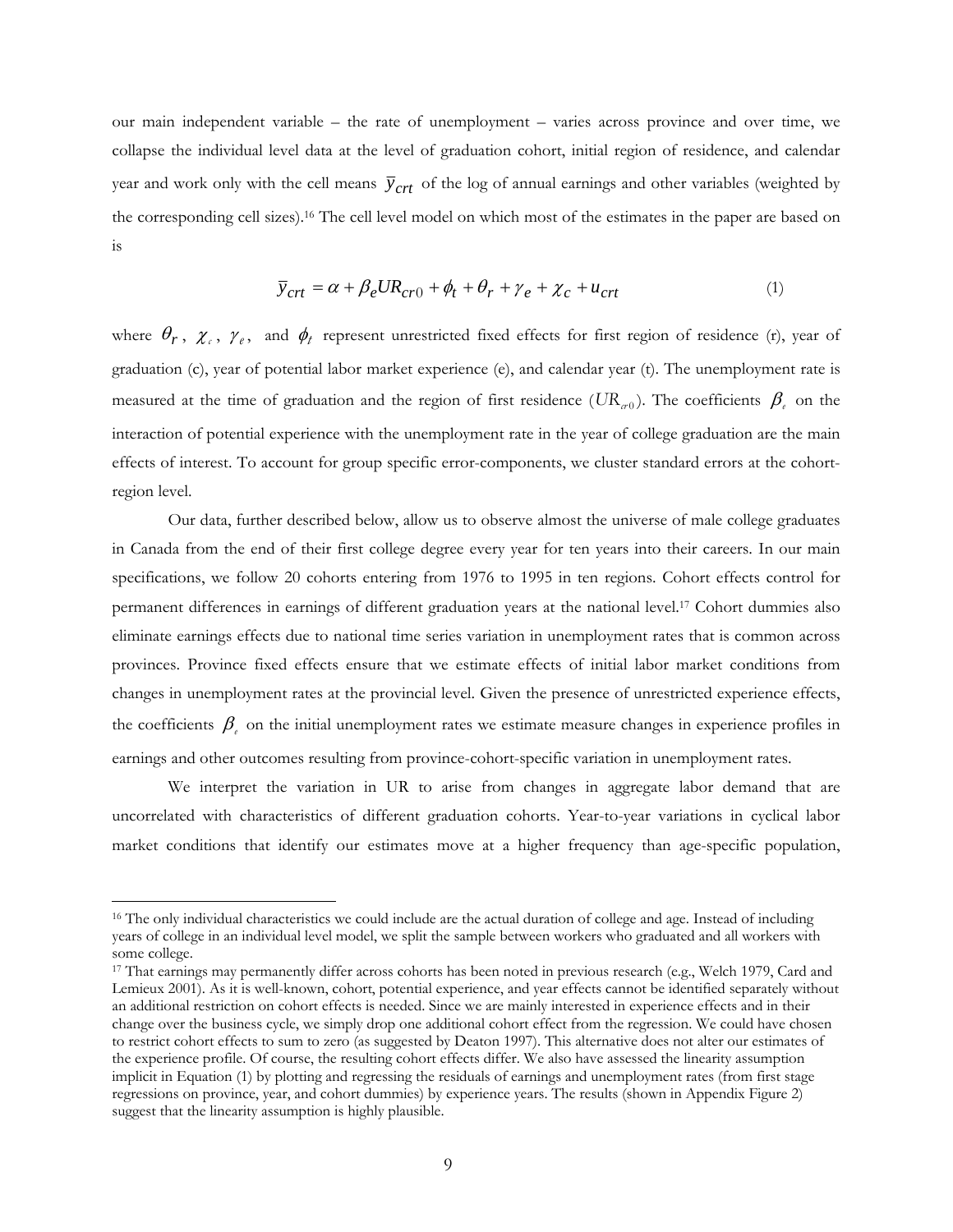participation, or enrollment trends.18 To make sure we pick up mainly effects occurring due to demand conditions and avoid influences from cohort-specific labor supply changes of young workers, in our sensitivity analysis we have also used the unemployment rate for all workers as measure of initial labor market shock.19 Below and in the appendix we address other potential biases due to changes in cohort quality from selective graduation and selective employment. We also present a wide range of specification and robustness checks, such as different sample restrictions or different cohort restrictions.

At experience year zero our regression estimates the effects on earnings from current unemployment rates in region of residence plus region and year fixed effects. This specification is familiar from the wagecurve literature.20 By extending this basic model to allow for dynamic effects of the initial unemployment rate, we introduce the history of labor market shocks a worker has been exposed to as possible determinant of earnings. Since the wage-curve literature has shown that current unemployment rates affect workers of all ages, in some specifications we also allow the complete unemployment rate history since the start of the career to affect current wages.

On the one hand, this allows us to isolate the effect of labor market conditions at entry net of subsequent effects on earnings from exposure to a possibly prolonged recession or expansion. Among others, this distinguishes the role of labor market conditions at entry from the effect of labor market conditions when entering a new firm in mid-career (as stressed for example by Beaudry and DiNardo 1991). On the other hand, this allows us to directly compare the effect of aggregate unemployment rates at time of entry to the effect of unemployment rates for more mature workers. The result will help to assess the exceptional position of young labor market entrants and give us a benchmark to gauge the degree of persistence of early labor market shocks.

While our basic model can be easily extended to include persistent effects of unemployment rates in the region of residence at higher experience years, identifying persistent effects of market conditions at each experience level faces difficulties because of a lack of variation in regional unemployment rates in the data. Thus, we first consider including the current unemployment rate interacted with experience as an additional control. This extension assumes that only the unemployment rate at the time of labor market entry has dynamic effects on earnings.

To gauge the limitation this restriction places, we also experimented with a more complete dynamic model. Suppose we allow for dynamic effects of the aggregate unemployment rate a worker was exposed to at

<sup>&</sup>lt;sup>18</sup> Despite increases in college enrollment rates in Canada since the 1980s, the correlation between unemployment rates for young and old workers is high and it has remained stable (Beaudry et al. 2000).<br><sup>19</sup> Similarly, to assess the role of participation changes, we also replicated our results using the employment-population-

ratio for 15 to 24 year olds.

<sup>&</sup>lt;sup>20</sup> However, unlike the wage-curve literature, the main focus of our paper is to estimate the long-term effects on earnings of temporary unemployment rate shocks rather than uncovering an equilibrium relationship between wage levels and unemployment rates.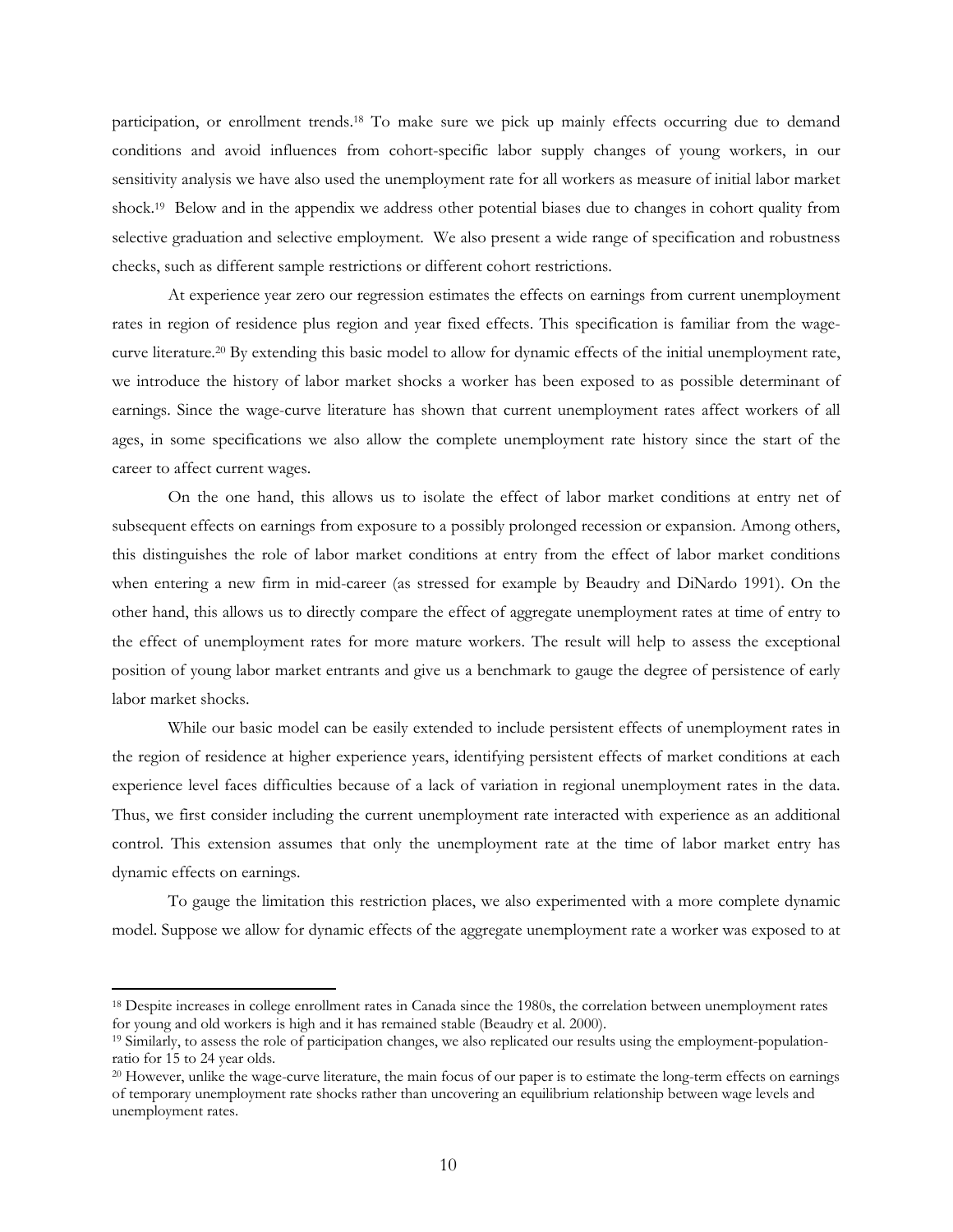each in experience year (e) in the relevant region  $(r_e)$ , denoted by  $UR_{r_e e}$  (note that this unemployment rate will differ for different graduation cohorts). Denote the effect on earnings in experience year e from the unemployment rate at experience year 0 (1,2,3,4,...) by  $\beta_{e,0}$  ( $\beta_{e,1}, \beta_{e,2}, \beta_{e,3}$ ,...). Dropping other regressors and the region subscripts on the unemployment rates for simplicity, the complete dynamic model can be written succinctly as

$$
\overline{y}_{crt} = \phi_t + \theta_r + \chi_c + \gamma_e + \beta_{e,0}UR_{cr0} + \beta_{e,1}UR_{r,1} + \beta_{e,2}UR_{r,2} + \dots + \beta_{e,10}UR_{r_{10}10} + \varepsilon_{crt} \tag{2}
$$

where we impose the restriction  $\beta_{e,s} = 0 \ \forall s < e$ . The full dynamic regression estimates the effect of the transitory component of each aggregate unemployment condition, net of its correlation with other unemployment rates affecting the worker in adjacent experience years.

This more complex model allows us to interpret the coefficient of basic regression model that omits control variables for subsequent unemployment rates after labor market entry. Without dynamic UR controls, our basic estimate of the effect of the first unemployment rate exposure captures the average change in earnings from graduating in a recession given the *regular evolution of the regional unemployment rate faced afterwards*. In other words, it estimates the dynamic effect of the first unemployment rate *plus* the weighted sum of the effect of unemployment rates a worker faces in his career.<sup>21</sup>

 Due to high inter-temporal correlation of aggregate unemployment rates, it is difficult to estimate the fully unrestricted model in Equation (2). However, it turns out that more parsimonious models can yield the desired results. For example, the time series process of unemployment is often characterized as an AR(2) with high persistence of the first lag.<sup>22</sup> We estimate the full dynamic model including unemployment rates at all periods fully interacted with experience dummies, as well as a more restricted model with only two additional unemployment rates. As expected, these models give similar results.

In contrast to the basic estimate from Equation (1), the estimates of these dynamic models capture the effect of the very first exposure to unemployment rates, net of the effects of persistent local labor market conditions. Interestingly, the effect of the early unemployment rate turns out to be remarkably stable in all specifications we try. We would also like to use the full model in Equation (2) to compare the dynamic effect of unemployment rates at labor market entry with dynamic effects of unemployment rates once a worker has

$$
p\lim \hat{\beta}_{e,0} = \beta_{e,0} + \sum_{d=1}^{e} \beta_{e-d,d} \frac{\text{cov}(UR_{\kappa 0},UR_{r_d})}{\text{var}(UR_{\kappa 0})}.
$$

<sup>&</sup>lt;sup>21</sup> The omitted variable bias of the coefficients on the first unemployment rates is

<sup>&</sup>lt;sup>22</sup> In this case, the first two leads of unemployment (i.e., unemployment at experience years one and two) should remove omitted variable bias from the dynamic effect of the unemployment rate at experience zero. Some prefer to model it as ARIMA(1,1,0), but often a prior of stationarity is invoked to distinguish a persistent AR(2) from the similar nonstationary process (e.g., Blanchard and Katz 1992).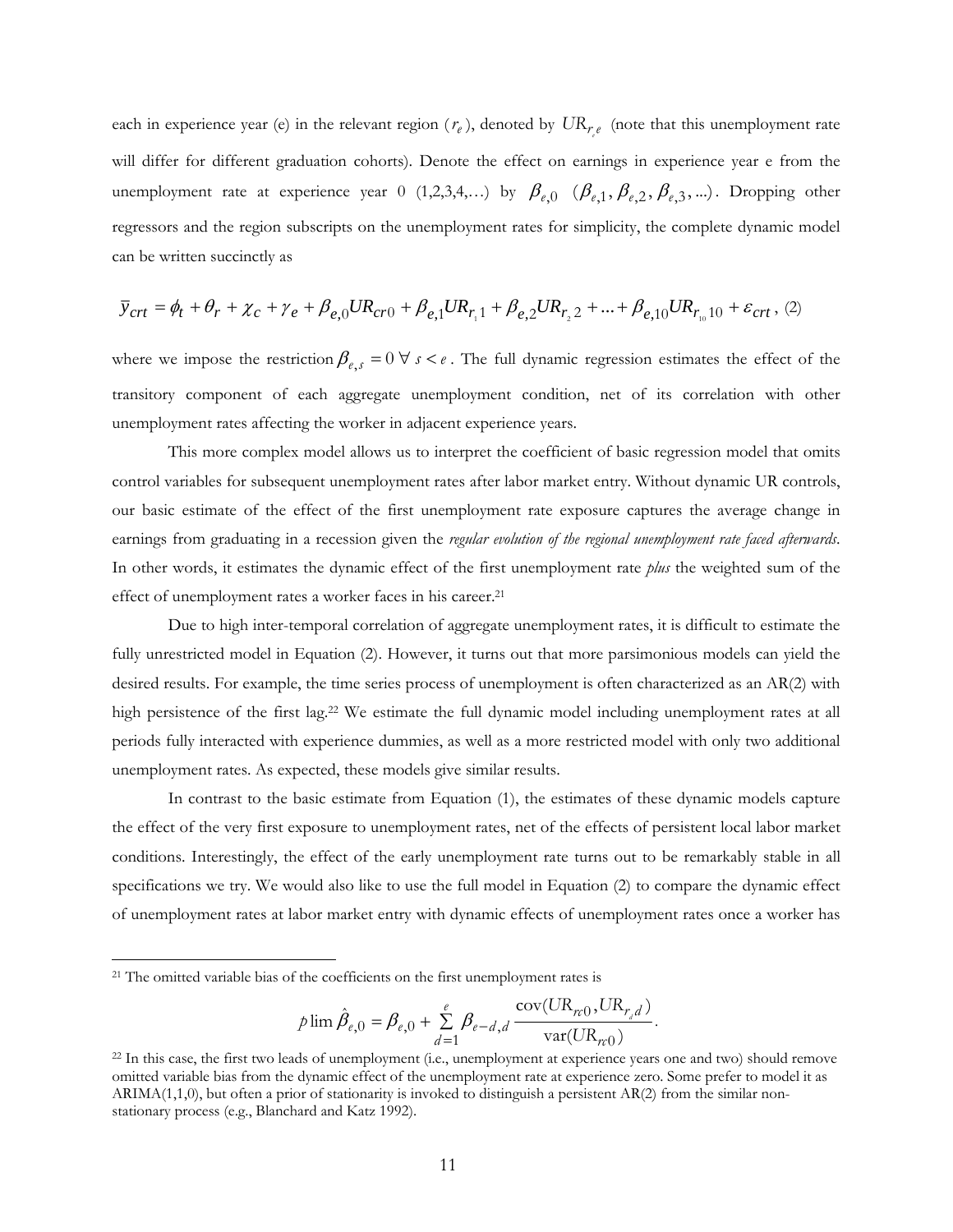entered the labor market. However, it is difficult to separately identify dynamic effects of unemployment rates at adjacent experience years given the high persistence of unemployment innovations. We therefore also consider a restricted model in which we constrain the effects of unemployment to be the same in groups of experience years. This model is further discussed in the Appendix.23

 As suggested above, our identification strategy allows us to obtain an estimate of the effect of early labor market conditions if there are no unobserved characteristics correlated with the initial unemployment rate that vary with experience. This may fail if early labor market conditions affect workers' labor supply decisions (e.g., see Bils 1985, Solon, Barsky, and Parker 1994). The labor force exit of less able workers would lead to an *understatement* of any negative effect of unemployment rates on earnings, and our estimates would represent a lower bound (however, if worse workers reenter the labor market with a time lag, it would lead us to over-estimate persistence). As we show below, initial unemployment rates have small effects on the propensity to temporarily exit our earnings sample due to unemployment or non-employment. To further address the problem of selective labor force participation, the large sample sizes allow us to re-estimate our main models using a sample of workers with positive earnings in each period.24 In addition, to focus on a sample of men with stable labor force attachment, we drop those who permanently stop filing taxes at any point in time. Since this group may contain workers who emigrate (mainly to the U.S.) for economic reasons, we compare our main results including those who permanently stop filing in the sensitivity analysis.

Individual characteristics might also correlate with unemployment rates at college exit if more able students remain in college longer to avoid graduating in a recession. If better student delay, that would lead us to *overestimate* the initial negative effect and underestimate the degree of persistence. This is unlikely to explain an important part of our estimates of persistent effects because the process of reversion of initial losses takes too long to be explained by lagged entry of more able workers. Two additional results lead us to believe the bias from selective entry is small. First, a detailed analysis of college duration in response to unemployment rates at actual and predicted time of graduation indeed suggests there are only small increases in the duration of college in response to unemployment rates for our preferred sample. Second, to also address the problem directly, we use information on the date of *entry* into college and official degree duration to construct predicted graduation dates for all graduates in our sample. We then use the unemployment rate in the *predicted* year of graduation as an alternative source of variation to identify the long-term effect of initial labor market conditions. In the appendix, we discuss two sets of estimates based on this additional measure.

<sup>&</sup>lt;sup>23</sup> Instead of imposing restriction across experience years, we have also experimented with more parametric models of the decay of the initial effect of unemployment. While an exponential rate of decay is rejected by the data, the dynamic behavior of unemployment rate effects could be capture reasonably well by a fourth order polynomial in the time of the shock. However, this approach doesn't solve the problems inherent in the data – too persistent unemployment shocks and too few cohorts at older ages.

<sup>24</sup> This is generally not possible in the smaller survey data sets used to assess this kind of bias (e.g., Bils 1985). To further check for selective participation decisions, we also analyzed changes in predicted earnings with experience and with early unemployment shocks. While there is a very small but significantly negative gradient in predicted earnings with experience, perhaps suggesting a pattern of migration, there is basically no correlation with early unemployment shocks.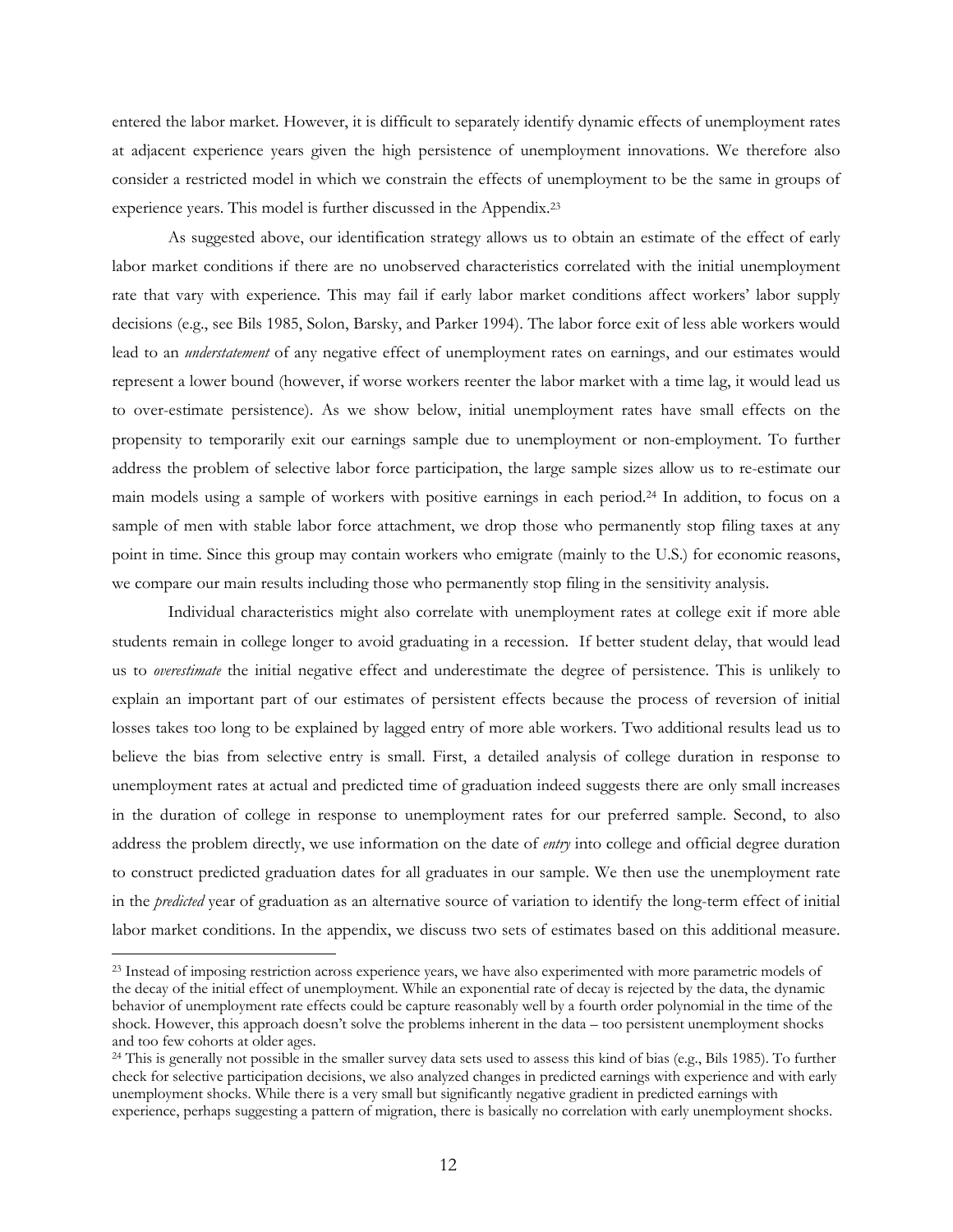First, we show reduced form estimates using the unemployment at predicted graduation as the relevant labor market shock. The second set of estimates present instrumental variable estimates using the unemployment rate at the predicted date of graduation as an instrument of the unemployment rate at actual graduation. Since the case can be made for either approach, we present both.25

## **3.2. Analysis of the Channels of Catch-Up**

 $\overline{a}$ 

Since initial labor market conditions will affect earnings through multiple channels, the estimated coefficients in the regression of log earnings represent reduced form effects of the initial unemployment rate on earnings-experience profiles. We cannot identify the effect of the separate channels because each is in itself affected by choices made by the worker and by his possibly unobservable characteristics. Instead, we provide an assessment of their importance by directly analyzing the impact of the unemployment rate on the channels themselves. We examine three sets of variables: first, outcomes related to employment such as receipt of unemployment insurance, filing income taxes with zero earnings, and not filing taxes. Second, outcomes relating to job mobility, such as changes in workers' main employers, changes in industry of main employer (at the one, two, and three digit level), mobility across provinces, and whether workers left their first employer or their first industry. Third, we analyze the effect of graduating in a recession on the characteristics of young workers' employers, further described below.

An important step in attributing job mobility to a productive search process is to analyze whether it is voluntary and beneficial. To obtain a first insight into this question, we first follow Topel and Ward (1992) and characterize the average association of job and industry mobility with wage growth. Topel and Ward (1992) established that about 30-50% of initial quarterly earnings growth occurs at job changes, and we confirm similar results for annual earnings in Canada.<sup>26</sup> We then estimate simple descriptive models of wage growth as a function of initial unemployment rates where initial unemployment rate is interacted with mover status, i.e.,

# $\Delta log(earnings)_{icrt} = \alpha + \phi_t + \theta_r + \chi_c + \gamma_e + \beta_e U R_{cr0} + \lambda Move_{icrt} + \delta Move_{icrt} UR_{cr0} + u_{icrt}$ , (3)

where  $\delta$  is the difference in the effect of initial unemployment rates on earnings growth by different mover status (indexed by the *Move-*dummy). While these parameter estimates clearly have no causal interpretation, they capture the importance of job change in the dynamic pattern of unemployment rate effects by showing whether the correlation of job change and job mobility increases for workers experiencing adverse initial conditions.

<sup>25</sup> Note that if the graduation date is endogenous, so are potential labor market experience and initial cohort effects. We have estimated a series of reduced form models with predicted cohort effects and predicted experience with little change in the main results.

<sup>&</sup>lt;sup>26</sup> This is a stable pattern across countries (Giuliano and von Wachter (2004) report very similar numbers for France and Germany).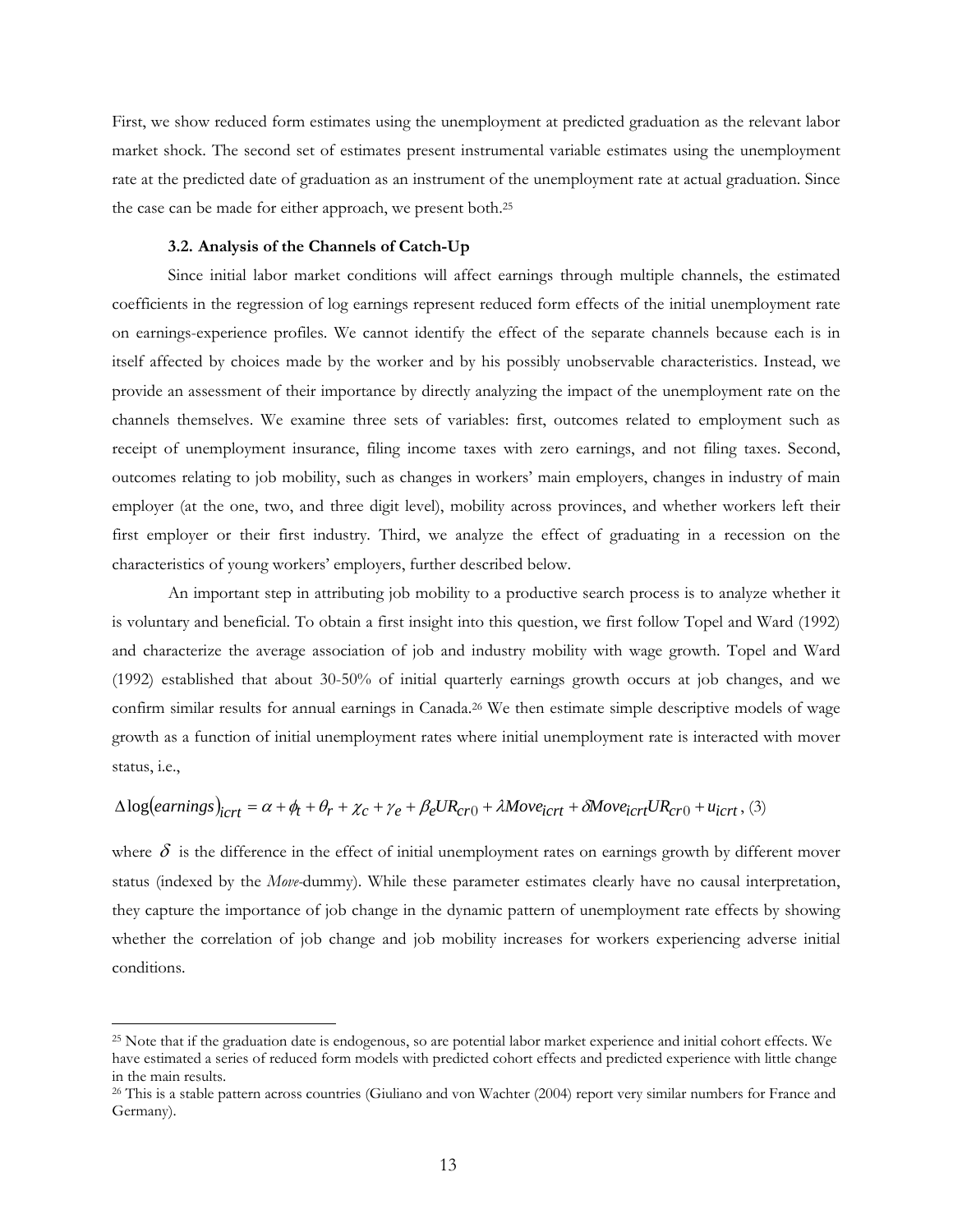To directly assess the benefits of job mobility and to gauge the potential importance of firm heterogeneity, we also characterize the effect of early unemployment rates on the quality of young workers' employers. We construct measures of average characteristics of each employer controlling for year effects, and merge these to the individual level data using workers' employer identification numbers reported on tax returns. In this way, we construct average log median earnings, average total payroll, and average number of employees at the firm level, averaged over the entire period of existence of the firm for all employees (not only workers with college education) controlling for aggregate year and region effects. If more able workers are sorted into better firms, the wage measures do not necessarily capture the fixed firm component in pay rates, but a more inclusive measure of 'firm quality'. Results by Abowd et al. (2003) suggest that this correlation may be weak. We use multiple measures of firm quality in case some measures include workers more selectively than others.

If workers simply search for better firms, then a large fraction of initial wage losses should fade when we compare workers starting at the same firm in different cyclical conditions. To gauge the role of heterogeneity in firms' payment structures in initial wage losses and their reversion, we examine how our baseline results change after including fixed effects for initial firm and initial industry. Clearly, these estimates are affected by potential change in the degree of selectivity into firms across the business cycle. If, as suggested at the outset, more able workers are down-ranked to lower wage firms in recessions, we may underestimate the degree of within firm wage changes.27

Last, to further analyze the role of the first employer, to see whether high-wage firms have more procyclical wages, and to relate our main results to papers analyzing careers within firms, we also separately estimated the dynamic effects of initial unemployment rates by average wage or size of the initial employer. If careers evolve within firms, then changes in contracting, job assignment, or training over the business cycle might lead workers starting at large firms to have smaller but possibly more persistent wage declines than workers starting in small firms.28

Another potential channel of how workers regain their lost earnings is mobility across provinces (Waggoner 2004). However, the descriptive analysis shows that regional mobility is much lower in Canada than the U.S. To assess directly whether reversion occurs by moves to economically vibrant provinces, we included the history of aggregate unemployment rates and fixed effects for current province of residence interacted with year effects as explained above. To check whether provincial mobility is beneficial for other

<sup>&</sup>lt;sup>27</sup> To allow for firm specific experience profiles, we also include an interaction of initial firm fixed effects and experience effects, effectively allowing for firm specific experience profiles. Since young workers' earnings may not be entirely a function of their ability (due for example to the presence of employer learning), including worker fixed effects or working with changes in earnings is not an ideal strategy to deal with this problem.

<sup>&</sup>lt;sup>28</sup> Again, the probability of starting to work at a 'high quality' employer may be correlated with workers' ability, and the degree of selectivity might be affected by early unemployment rates. To address this problem, we have included control functions in the fraction of workers starting to work at 'high quality' firms. Similarly, we have included average fathers' income as control function. Neither affects our results, and is available upon request.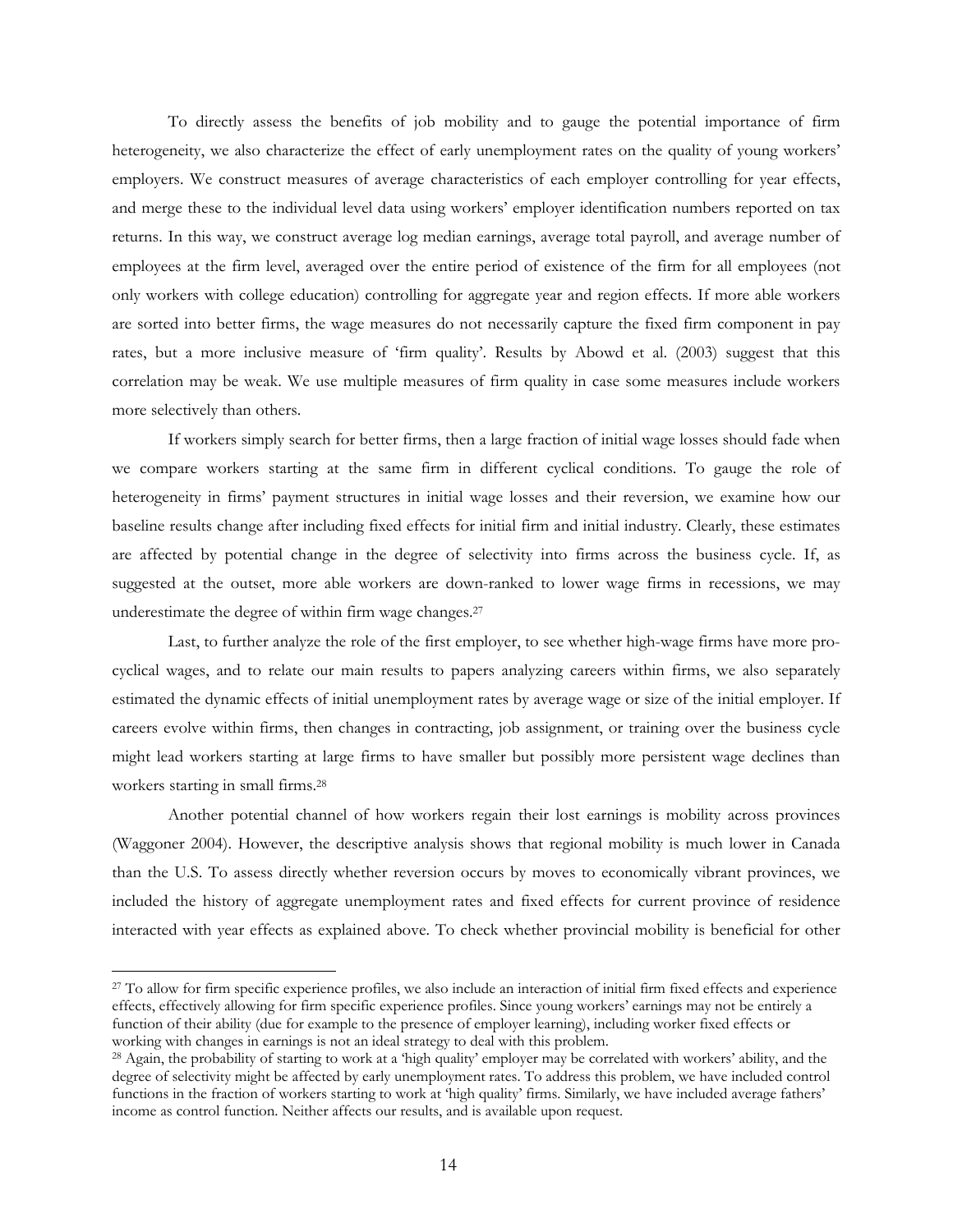reasons (for example due to the wider scope for good job matches), we have also analyzed the incidence and returns to provincial mobility directly as an outcome and found them to be small. In addition, variation at the national level represents shocks affecting the entire labor market whose effect is unmitigated by inter-regional mobility. Thus, we also present estimates based on variation of unemployment rates at the national level.<sup>29</sup>

## **3.3. The Heterogeneous Cost of Recessions**

Even among college graduates there may be important heterogeneity in earnings capacity due to variation in college quality or choice of major. Yet, if wages are equal to marginal products, more or less advantaged labor market entrants should not suffer different consequences from early recessions unless they face different demand shocks. To assess the importance of heterogeneity we use the college of graduation, the major, and the years of schooling to predict future earnings for each individual and reanalyze our data by quintiles and deciles of predicted earnings. Since these estimates are based on differences in average realized earnings of workers in different colleges and majors, they reflect the effect of college quality as well as the fact that more able workers may attend certain universities. Thus, we can compare the initial losses and reversion process suffered by workers with different initial earnings capacities. In addition, these estimates deliver an additional dimension of variation in the channels of recovery and the decline in earnings losses that will be helpful in assessing the underlying economic mechanisms driving the catch-up pattern.

To characterize the overall cost due to cyclical fluctuations sustained by different groups in the population, we can use our estimates to approximate the present discounted loss of annual earnings arising from actual early recession shocks. This complements existing estimates of the costs of recessions based on the average standard deviation of consumption or earnings process. Most of these estimates are based on Lucas' (1987) original exercise of comparing the present discounted value of utility derived from two consumption streams, one uncertain and one certain. Lucas asked by what proportion consumption has to rise to make workers indifferent between the two paths.30 Lucas' initial findings of extremely small valuations

 $\overline{a}$ 

$$
\log \overline{w}_a = \alpha + \phi_t + \gamma_e + \beta_e U R_{c0} + \chi_0 c + \chi_1 c^2 + u_a, \qquad (1)
$$

where the dependent variable is real earnings, and  $\phi_i$  and  $\gamma$ <sub>e</sub> represent calendar year and potential labor market experience effects, respectively. The national model includes either linear or quadratic cohort trends, since unrestricted cohort effects are not identified.

30 Specifically, Lucas compares the present discounted value (PDV) of utility from two consumption streams; one certain,  $\langle C_1^*, C_2^*,...\rangle$ , and one uncertain  $\langle C_1, C_2,...\rangle$ , where  $C_t = (1+\varepsilon_t)C_t^*$ , and epsilon is a white noise shock with constant variance. He then asks by proportion  $\mu$  the uncertain stream has to be higher in each period than the certain stream to be of equal PDV utility. Using a constant relative risk aversion (CRRA) utility function with coefficient of relative risk aversion equal to one and estimates of the standard deviation of aggregate consumption, he derives that for the average worker  $\mu$  is extremely small. More generally, Lucas' calculations suggest that costs of recessions are very small unless risk aversion is extremely high. Lucas' original study has been extended to take into account different form

<sup>29</sup> The national model we estimate is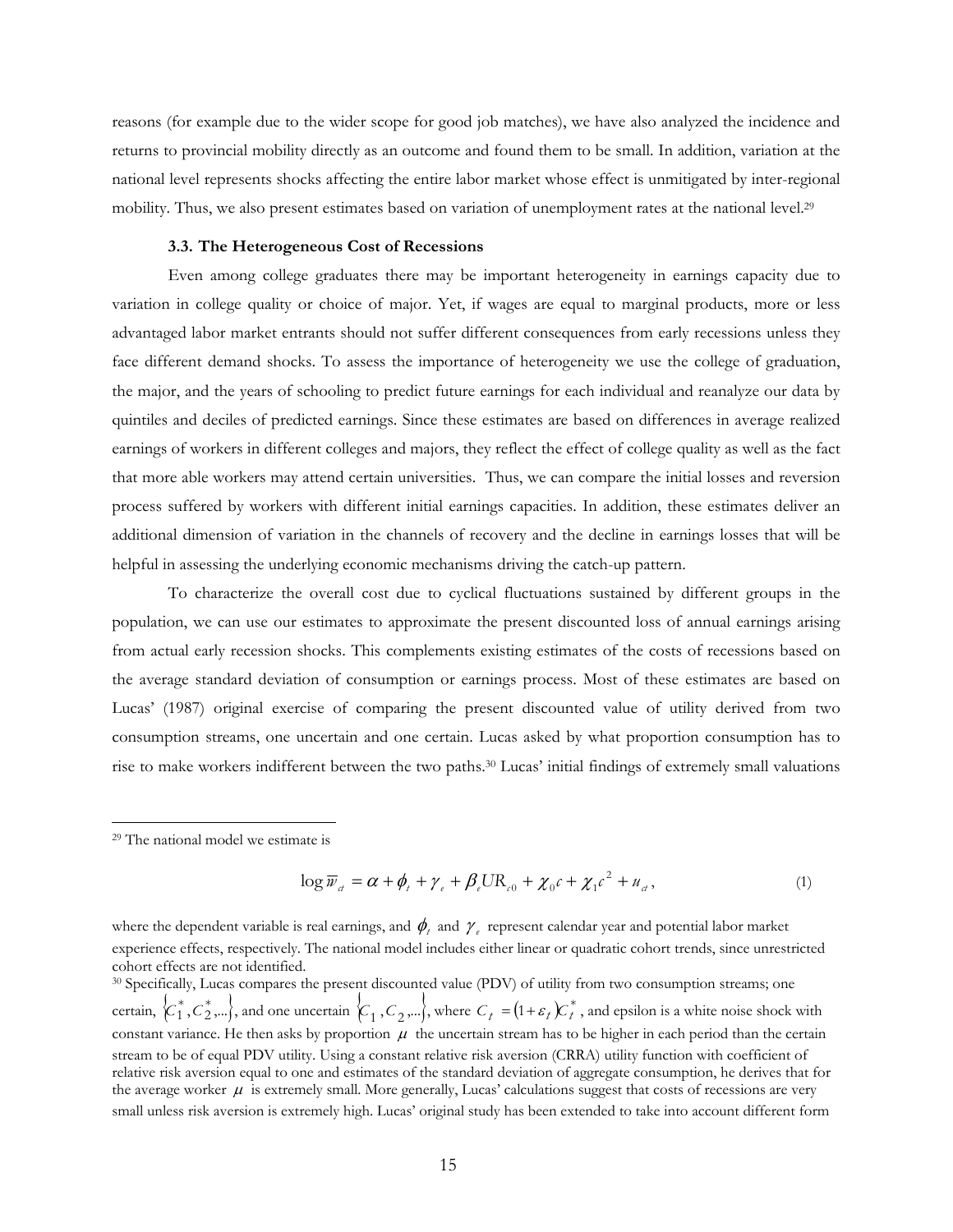of uncertainty have been revised in the literature in favor of more nuanced estimates taking into account imperfect capital markets, lack of savings, or concentrated job losses (e.g., Barlevy 2005). We replicate the classic Lucas measure for different groups in the population using the actual changes in the streams of annual earnings we estimate. Since none of these estimates use actual changes in earnings or consumption in response to a recession shock to estimate the cost of recessions or explores the role of heterogeneity in the costs of recessions, our estimates provide a useful complement to the existing literature.

#### **3.4. Canadian Administrative Data and the Evolution of Careers**

Our results are based on a unique match between three large administrative data sets collected and compiled within Statistics Canada that is described in detail in the Data Appendix. The data combines administrative information on about 70% of Canadian college students and college graduates from 1976 to 1995 with longitudinal individual income tax records and firms' payroll information covering the years from 1982 to 1999.31 The data contains detailed information about individual students' course of study (such as type of degree, major, date of graduation), with detailed career information (e.g., annual earnings, province of residence, receipt of unemployment benefits) and information on employers. Exploiting the panel nature of our firm data, we calculate average firm size, average median wage, and total payroll taken at the establishment level, with year fixed effects taken out. All firm characteristics refer to permanent attributes so that they remain unchanged across the worker panel (i.e., an individual's firm characteristics can change only if she moves employers).

To generate a uniform sample with a common definition of labor market entry, we focus on the effect of recessions at the end of the *first* exit from college and exclude workers obtaining higher degrees from our sample.32 As shown in Appendix Table 1 even within this relatively homogeneous sample there is a high rate of drop out and high variance in college attendance. Despite the use of administrative data there is likely to still be some measurement error in actual graduation in our data. Thus, our main sample excludes college dropouts to focus on a more homogenous group of workers with better measured graduation date. To do so, we calculate the difference (D) between actual and predicted graduation year, and keep only workers with

of risk aversion, absence of savings, or unevenly distributed income shocks. To our knowledge, no one has used the effects of actual recessions shocks or considered heterogeneity in workers' underlying earnings capacity. 31 The word 'college' is somewhat a misnomer in Canada because it is used usually to refer to one or two year

community-level post-secondary institutions rather than degree-granting universities. In keeping with the terminology most often used, we shall refer to Canadian universities as colleges.<br><sup>32</sup> Since we find early recessions do not affect the probability of obtaining a graduate degree, this does not affect our

results. We have experimented with other definitions of the relevant date of labor market entry (such as last degree or last degree of continuous education), with little effect on the results. In the sensitivity analysis, we also show results using a sample that includes workers obtaining a post-graduate degree.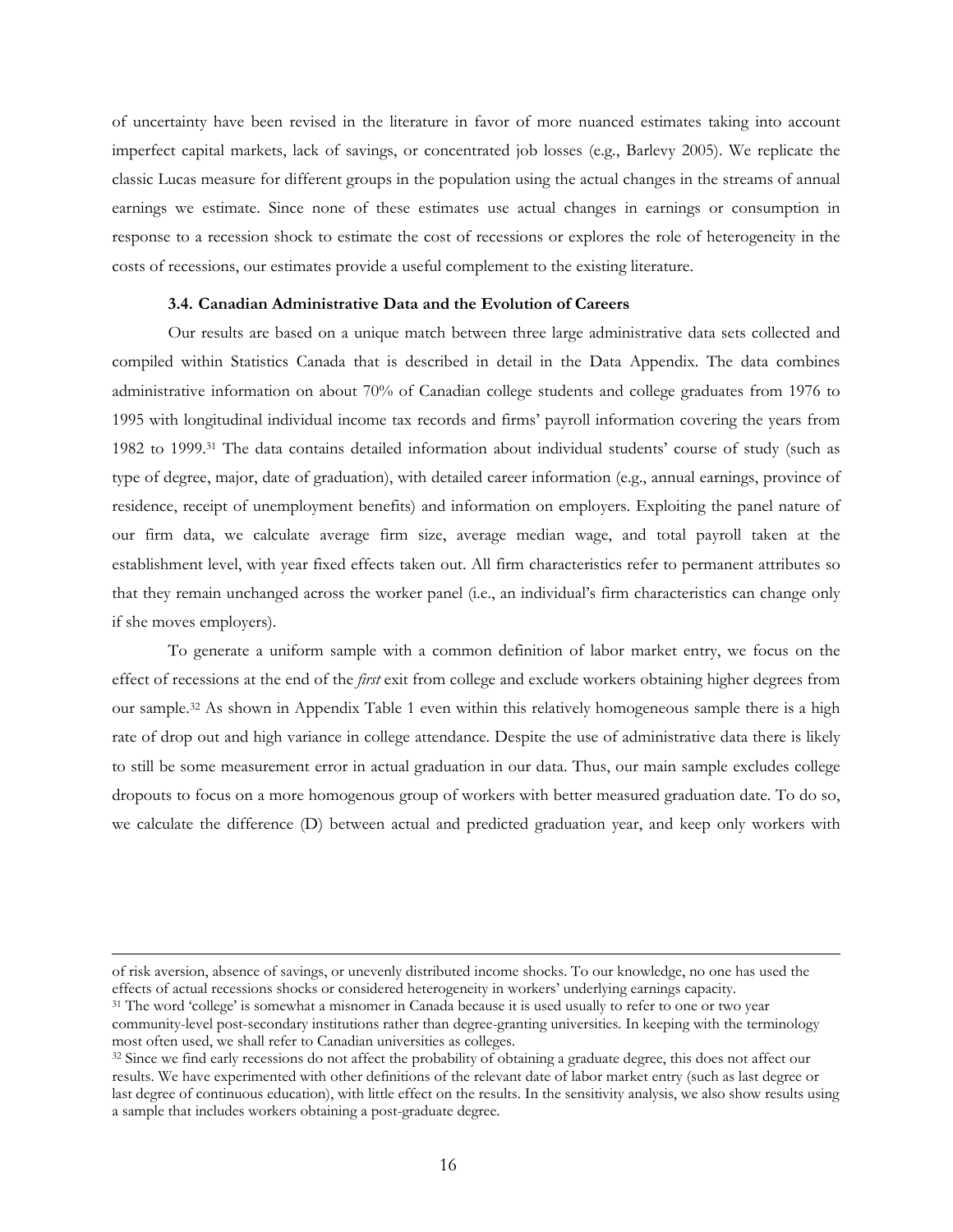non-negative difference. The right columns of Appendix Table 1 show characteristics for that sample. Among the sample of workers on or above grade 89% graduate, and average duration of college is about 4 years.33

 To assign the unemployment rate at the time of graduation, we have to choose a relevant province of residence. We settled for the province of first residence as the relevant labor market for young college graduates.34 We impose some additional basic sample restrictions and limit the degree of missing observations on earnings. In particular, we drop workers who permanently stop filing taxes with the purpose of removing individuals who stopped being recorded annually because they left the country, obtained a new personal identification number, entered the underground economy, or their file was simply miscoded along the way. Further sample restrictions are discussed in the Data Appendix.

Figure 1 and Appendix Table 3 describe the general experience profiles and mobility patters in our data, and also document the many similarities between experience profiles in Canada to those in the US. To summarize briefly, the first years of the careers of young male Canadian college graduates are characterized by steep wage growth (also documented for the U.S. by Mincer 1974, and Murphy and Welch 1990), frequent job changes (Topel and Ward 1992, Giuliano and von Wachter 2004), initially unstable labor force attachment (Ryan 2001, Gardecki and Neumark 1998), some interregional mobility (Waggoner 2004), and frequent industry changes (McCall 1990, Neal 1995, Parent 2000). In addition, we document a strong experience gradient in average size and average wages paid by employers – from year one to ten, average firm size and average firm wage increase by 34% and 24%, respectively (Appendix Table 3). Male Canadian graduates tend to move to firms that on average pay more and are larger the longer they progress through the labor market.35

The time series of unemployment rates at the provincial level and the provincial average are shown in Panel A of Figure 2. Canada experienced two major recessions in the early 1980s and 1990s that increased young workers' unemployment rates for certain years by more than seven percentage points. This will work for our national specification.36 Figure 2A also displays a high degree of regional heterogeneity. During this

<sup>&</sup>lt;sup>33</sup> By restricting our main discussion to graduates, we are also sure of picking up the effect of early unemployment rather than the drop out decision. Our data suggests undergraduates are unlikely to finish early or drop out because of labor<br>market conditions. Not surprisingly, the most of the results hardly differ when replicated with the ful <sup>34</sup> The alternative, province of college, gives similar results. Appendix Figure 1 compares the effect of the two choices for our main estimates. With choice of province of college as the relevant labor market, the unemployment rate at experience year zero fails to pick up some effects of the unemployment rate at experience year one that are absorbed if we choose province of first residence as relevant market. This leads us to believe that province of first college has a stronger measurement error than province of first residence. If we group 0-1 together, the results of the two choices are indistinguishable. An examination of the incidence and gains of province mobility below leads us to believe that selective

mobility from province of college to province of first residence is small.<br><sup>35</sup> Using data from the Current Population Survey Appendix Table 5 shows that a similar pattern is also present in the U.S. (see also Figure 1).

<sup>&</sup>lt;sup>36</sup> The picture shows unemployment rates for 15 to 24 year olds. Using unemployment rates defined for workers age 20 to 24 or for college graduates only does not substantially alter the pattern of unemployment over time or across regions, nor does it affect our results.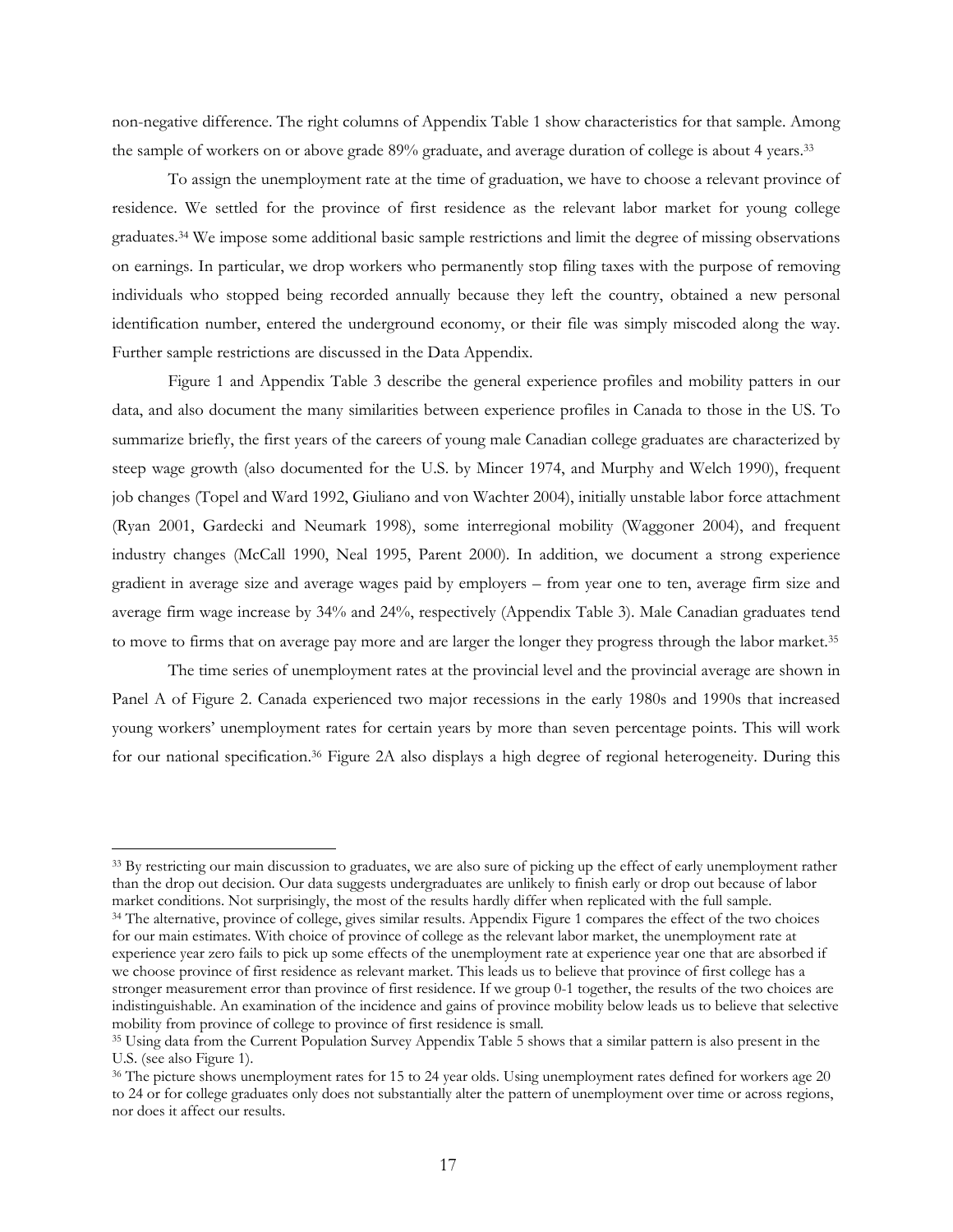period, an increase of unemployment rates of 5 percentage points (or about two standard deviations, see Appendix Table 1) describes a typical large recession.37

A potential concern is whether the variation in youth unemployment rates in Figure 2A represents changes in demand conditions facing male college graduates. Although education-specific unemployment rates are too noisy for most provinces, the unemployment rate for young college educated men for the larger states, such as Ontario or Quebec, are closely correlated with the youth unemployment rate and the average unemployment rate. As noted above unemployment rates between older and younger workers in Canada move in parallel at different levels. This appears to hold for college graduates as well.

# **4. The Persistent Effect of Initial Labor Market Conditions on Earnings**

Panel B of Figure 2 shows average earnings-experience profiles of the graduation cohorts in our data at the national level together with their entry wage at experience one (their first full year of work) and the average wage for 'mature' workers (workers with 5 to 10 years of experience).38 One can clearly see differences in starting wages across graduation cohorts leading to differences in average cohort earnings. Thus, as found by others, if we were to add cohort effects in a simple earnings recession, they significantly improve the fit of the model. However, the figure also shows a clear pattern of convergence. That is, initial differences in starting conditions appear to fade over time. Cohort effects appear to have a time-varying component, or, as noted by Beaudry and Green (2001), experience profiles vary across cohorts.

There exists a strong correlation between starting wages and initial unemployment rate conditions, which persists into higher experience years and slowly fades over time. This is shown in Panel A of Figure 3, which graphs national unemployment rates for young workers with wages at different years of experience by graduation cohort (both expressed as deviations from their means across cohorts). The correlations in Panel A strongly suggest that part of the initial but fading earnings differences in Figure 2B are driven by variation in initial labor market conditions. In addition, the Panel B in Figure 3 compares the effect of aggregate unemployment on wages for workers with different labor market experience – the figure clearly shows how college graduates just entering the labor market bear most of the burden of recession adjustment, something we will return to below.

The correlation at the national level is exploited in Table 1, which shows the long-term effect of national unemployment rates on log real earnings, controlling for year and experience effects and linear or quadratic cohort trends. Column (1) and (4) show the shift in experience profiles due to an unemployment

<sup>37</sup> Panel B of Appendix Table 1 shows summary statistics. Appendix Table 1, Panel C also shows the distribution of our sample between provinces and the mean and standard deviation of unemployment across Canadian provinces. The sample of students differs across provinces because of population differences and college representation. We address this by including initial province fixed effects (and sometimes also current province fixed effects).

 $38$  Graduation cohorts 1976 and 1994 have lower and higher average earnings then the rest of the sample, respectively, due to variation in college reporting rates (Appendix Table 2A shows the respective decline and increase in sample sizes). In the regression models, this is accounted for by cohort fixed effects; in the figures these two cohorts are dropped.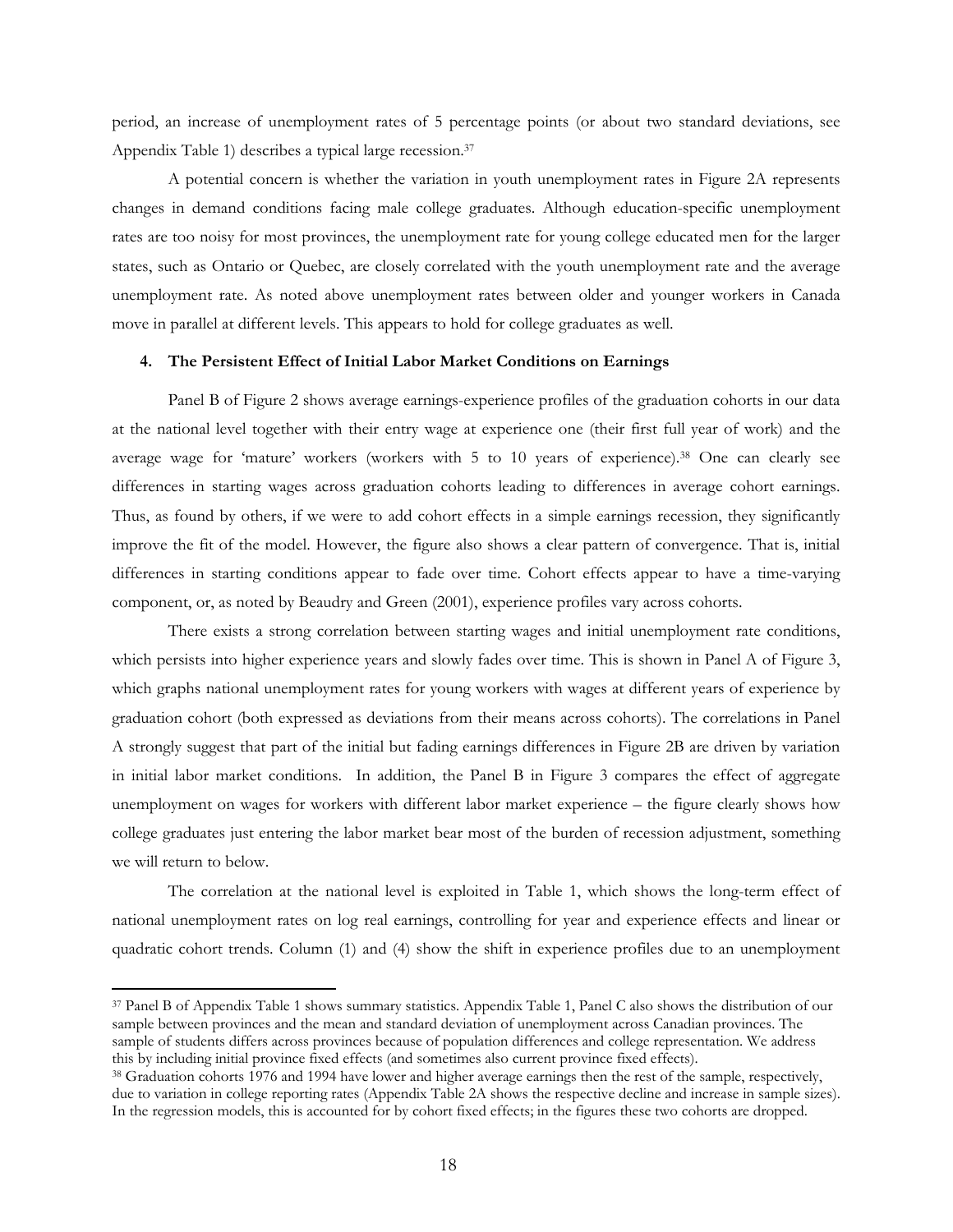shock in experience year zero including a linear cohort trend for all workers with some college and those in the graduate sample, respectively. Standard errors are clustered at the level of graduation cohort to allow for group level error terms. The results suggest a strong initial effect that persists but fades after about five years in the labor market.

# **4.1. Main Regional Models**

 $\overline{a}$ 

Our main results are drawn from regional models that include cohort effects as well as effects for initial province of residence as described in Section 2. The shifts in experience profiles due to an initial provincial unemployment shock are shown in Column 3 of Table 1 for all workers with at least some college and Column 6 for the graduate sample. The initial effects are similar in size to those from the national model, but starting at experience year four, the regional estimates remain more persistent, and converge to zero only after 10 experience years. Although estimates for the graduates are slightly more precise, there is little difference in the point estimates for graduates and all workers. This is apparent in Figure 3A, that plots the main coefficient estimates against potential experience. It does not appear that those with a college degree fare better than the full sample.

Comparing national results with the regional results, we can exclude a strong correlation of initial unemployment rates at the national level with changing unobserved cohort characteristics. Similarly, as shown below, it does not appear that the regional results are driven by more persistent unemployment shocks. However, national estimates may be more strongly affected by measurement error problems due to misassignment of the relevant initial labor market shock. Inter-regional mobility is less common in Canada than in the U.S. Thus, the relevant labor market shock is at the regional level, an effect only partially absorbed by the national unemployment rate. Lower regional mobility (and, as we will see below, lower gains to mobility) also explains why results from the national model are not larger than the regional model.

Due to the presence of continuing exposure to adverse labor market conditions, these estimates represent a summary of the earnings losses the average worker can expect due to entry in a depressed labor market. With an increase in unemployment of 5 percentage points -- roughly a shift from boom to recession – annual wages are about 9 percent lower in the first year after college, still 4 percent lower after 5 years out, and about 2 percent lower 9 years out. Overall, we view the regional and national results as telling a consistent story. Graduating during a recession leads to significantly lower earnings at the beginning of an individual's labor market, but the gap converges to zero within six to eight years after graduation. These results are consistent with estimates from the wage curve literature.39 Similarly, they are consistent with

<sup>&</sup>lt;sup>39</sup> The results are also consistent with previous evidence on the impact of unemployment on wages in Canada. Blanchflower and Oswald (1994) obtain a coefficient for log annual earnings on province unemployment controlling for region and year fixed effects for a representative sample of Canadian workers of -.013 (Table 8.3). This is very similar to what we find for male college graduates, despite the fact that their regression models include a range of individual characteristics. They also report an elasticity of -.065 for workers with university degrees and -.169 for workers less than age 25 (Table 8.4). If we divide our estimated coefficients by the average unemployment rate (14%), we obtain an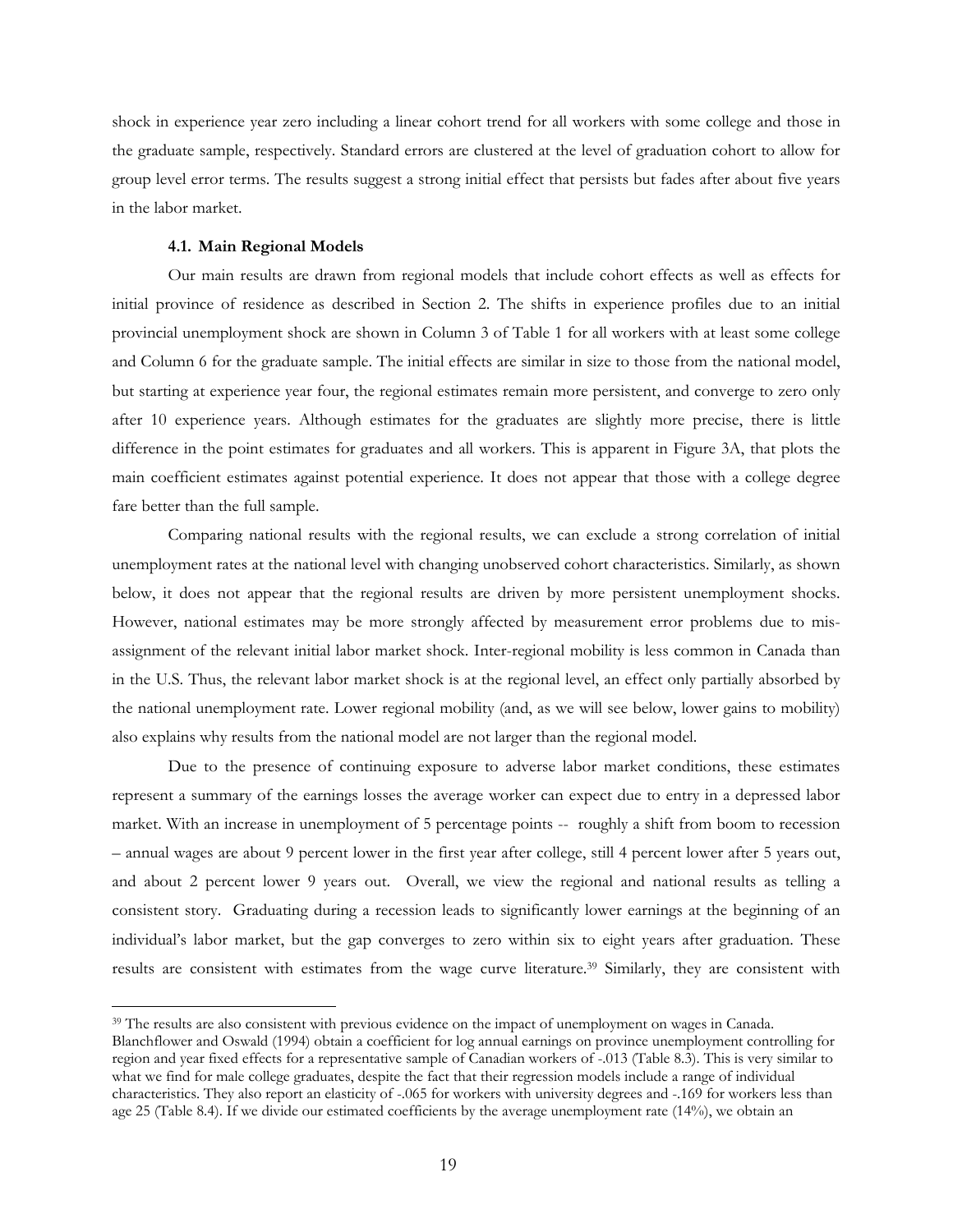estimates by Bloom and Freeman (1988) who find that initial effects due to differences in cohort sizes fade after ten years. Similarly, Devereux (2003) finds among a sample of workers from all ages that half of a wageshock, instrumented by local unemployment conditions, is still present after about five years. Kahn's (2005) finds somewhat more persistent losses than ours, perhaps due to her focus on graduates entering the strong recession of the early 1980s.40

The entry into a depressed labor market appears to leave persistent but temporary scars. These results (Figure 4A, Table 1) are robust to a variety of sensitivity checks. First, our results do not seem to be driven by any particular measure of labor market conditions. To counter the concern that the unemployment rate for young workers may be affected by cohort characteristics, we replicated our results with the unemployment rate for all workers (Appendix Figure 1, Panel A). We also find similar results from using the employment population rates for workers age 15 to 25 (or men only). Second, we compare the effect of average unemployment rates in experience year zero, 0 to 1, 0 to 2, and 0 to 3 (Appendix Figure 1, Panel B).41 While high average unemployment in the early years tends to make the effects more persistent, it does not appear that the effects captured in the main models are driven by periods of extended unemployment. As confirmed by the results in Section 4.3., the driving force behind our main results is the shock in the very first years after entry into the labor market.

We have tried various other sample and specification choices, none of which substantially affected our results. Including college students who enter the labor market after a graduate degree has no effects on our results (Appendix Figure 3) suggesting workers do not selectively enter advanced degree programs due to unemployment. We also tried various ways of excluding workers with repeatedly missing wages, and find little effect on our results.42 We have re-estimated all of our results using the province of college as the region for

elasticity of -.11 to -.13 for our younger sample of graduates. The corresponding results for the U.S. are an elasticity of -.102 for all workers, -.064 for workers with at least 13 years of schooling, and -.192 for worker

<sup>&</sup>lt;sup>40</sup> The size of the initial loss and the degree of persistence depends on the strength of the initial unemployment rate, as well as on the life-time exposure of a cohort to unemployment. Since due to the cyclical nature of unemployment, lifetime unemployment exposure is partially determined by the timing of entry, the fortunes of cohorts may differ. Below we try to control for some of these differences directly. To assess whether the average profiles are driven by single 'unlucky' cohorts, Panel D of Figure 5 shows the same estimate for several cohort groups. While some differences across cohorts are apparent in the size of the initial shock and the speed of reversion and a subset of cohorts graduating in the early 1980s appears to experience more persistent effects, overall the patterns of initial loss and reversion are very similar across cohorts.

<sup>&</sup>lt;sup>41</sup> Since unemployment history is available only for cohorts entering after 1981, these show more persistent effects than the full set of cohorts used in Table 1. We also used the unemployment rate for young men instead of that for all young workers, again with no difference in results. Unfortunately, alternative measures based on young college graduates only proved to be too noisy in several of the smaller provinces and led to attenuated results. For the larger provinces, our results were confirmed even for this very narrow measure.

<sup>&</sup>lt;sup>42</sup> Appendix Figure 3 shows the results with those who permanently stop filing included. We also used the sample of workers with a valid match to their father's income to assess the degree of selective exclusion due to non-filing. Although having a valid match to father's earnings is affected by initial unemployment, perhaps through an effect on regional mobility, if we replicate Table 1 using only those with a valid match the results are very similar as for all workers. We conclude that workers with a valid father's income match are similar to the entire sample. We then regressed average father's lifetime income and "stopped filing", with insignificant and small slopes.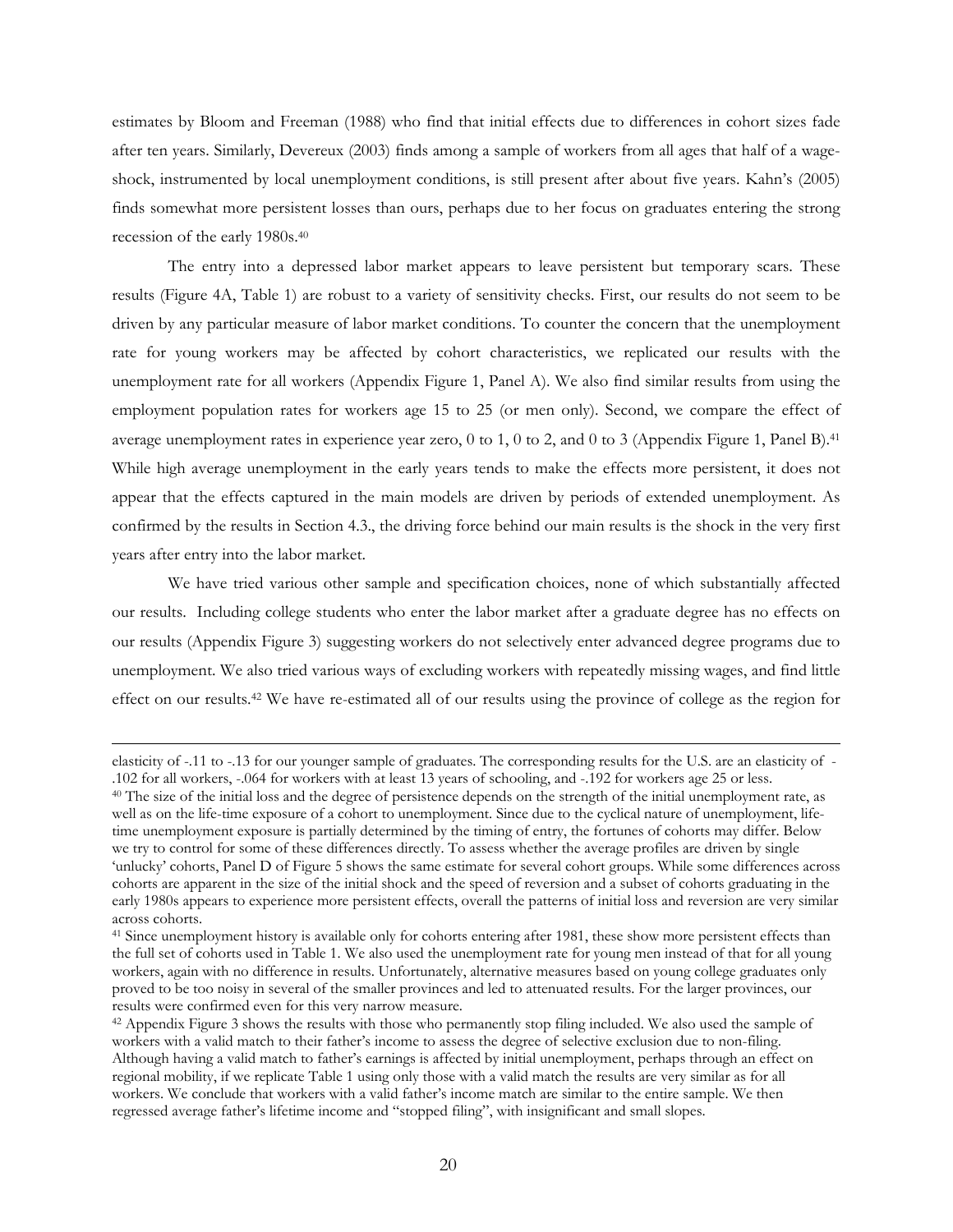the relevant initial shock with no basic change in our results. 43 Part of the reason why national results show more persistent effects of initial labor market conditions on wages might be that workers are 'stuck' in persistently slack regional labor markets. To address this possibility, we also included current province by current year fixed effects (shown in Appendix Figure 1, Panel C), which barely show any differences in the results. This is also a first indicator that mobility towards provinces with higher wages is not a strong source of catch-up in our sample.

To isolate the effect of a short-term initial exposure to adverse labor market conditions, the large samples and ample cohort variation at our disposition allow us to control for the confounding effects of regional unemployment persistence. This is done in the first column of Table 2, which adds an interaction between unemployment rate in current state of residence and experience, as well as fixed effects for current state of residence.44 As predicted, the initial effect is reduced by persistence of labor market conditions, but the difference is small. Results by Beaudry and DiNardo (1991) suggest that ensuing labor market conditions may have persistent effects themselves for workers not changing employers. Similarly, job search predicts that unemployment conditions at the beginning of employment spells persist for job changers. As shown in the remaining columns of Table 2, and discussed in more detail in the sensitivity analysis in the appendix, the basic results are essentially unaffected if we allow for persistent effects of other labor market conditions as well. The results of the grouped model discussed in Section 3 and the Appendix are displayed graphically in Figure 5 (Panel A). A part of the effect of initial unemployment rates is due to persistent effects of continuing labor market conditions, but the bulk is driven by the very first shock alone.

Figure 5 (Panel B) also summarizes another important step of the sensitivity analysis, the question of selective college graduation, which is discussed in detail in the Appendix. Summarizing, since most of our measures indicate insignificant effects of unemployment rates on college duration, selective timing of graduation does not appear to be an important phenomenon in our data. Not surprisingly, when we use the unemployment rate at predicted graduation as instrument our estimates confirm the main ordinary least squares results. Although all our results go through with the instrumental variable estimate, in what follows we report the more efficient ordinary least squares estimates.

#### **4.2. Effects on Employment and Participation**

 $\overline{a}$ 

If unemployment rates affect participation, we might be concerned that our wage-estimates of the previous sections are estimated from a selected sample. Moreover, under a human capital model, individuals

<sup>43</sup> As shown in Appendix Figure 1, Panel C the results for earnings are marginally weaker initially but as persistent. This is likely due to measurement error, since in this case the shock in the province of residence at experience year one has very strong effects. If we group experience years zero and one together, the effects are very similar. While there may be a concern about selective mobility based on the unemployment shock in the province of college, we feel the effect of measurement error due to the mis-assignment of initial province is larger. This is supported by relatively low incidence and gains from regional mobility.

<sup>44</sup> Note that since we only observe full history of province of residence for cohorts graduating 1982 onward, Table 2 uses only these cohorts. As further discussed in the sensitivity analysis, the effects for all cohorts are comparable.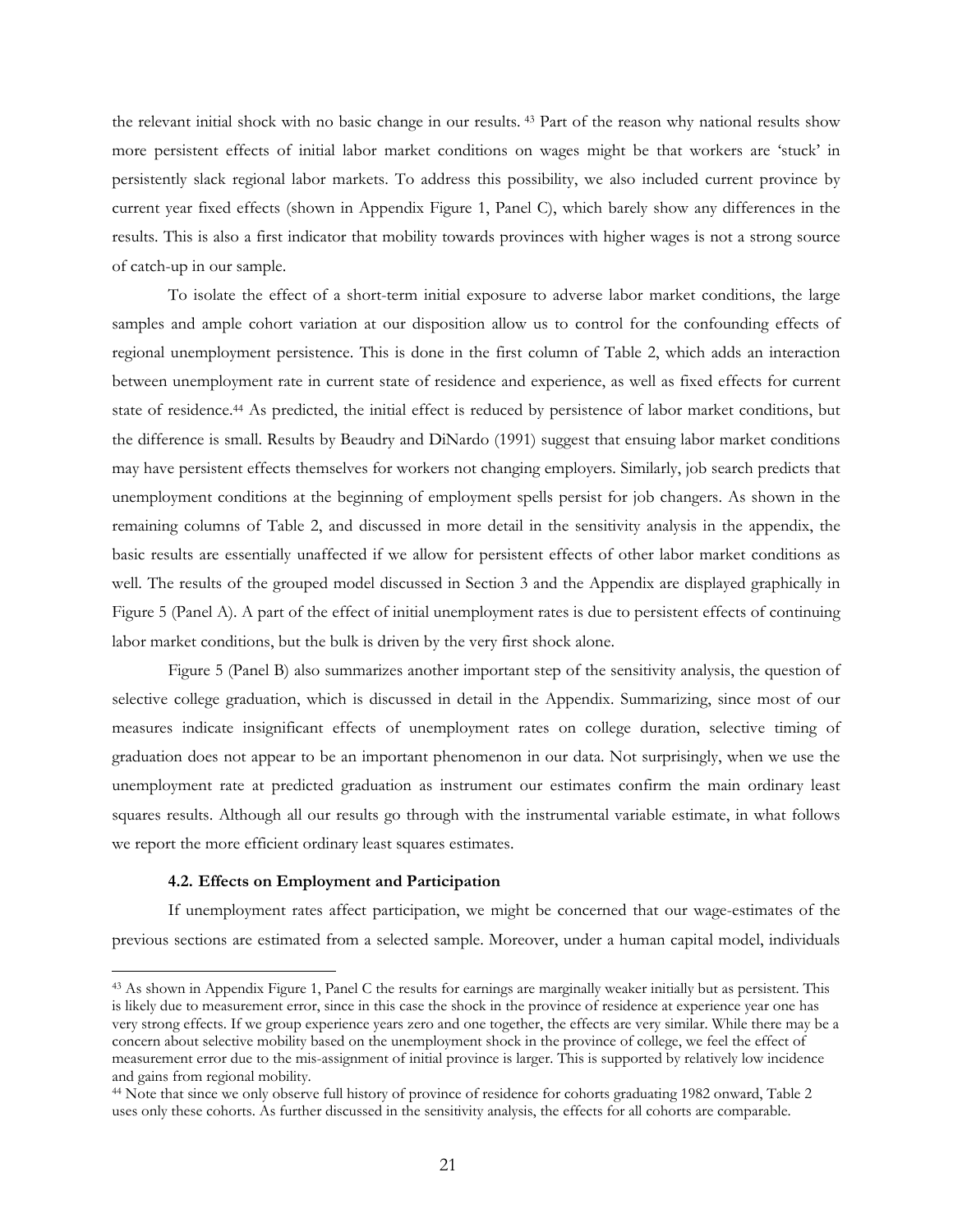not working lose time during which they acquire skills and knowledge that make them more productive. Thus, if entering the labor market in a recession reduces time worked, this might be a channel through which earnings are affected even in the medium run. Table 3 replicates the same results as in Table 1 using the fraction of workers claiming unemployment insurance benefits, the fraction of workers filing taxes with zero earnings, and the fraction of workers not filing taxes in a given year. The table shows an initially significant increase in fraction zero earnings and the fraction of unemployment insurance (UI) claimants that fades within three experience years.<sup>45</sup> The effects are numerically small and can be completely explained by shortterm persistence of local unemployment rates (not shown). A temporary unemployment rate shock has no persistent effects on employment or participation of male college graduates.46

To gauge the magnitude of these numbers, add the fraction workers reporting zero earnings and the fraction UI claimants for the group on or above grade. In the first year in the labor market, a five percentage point increase in unemployment would induce an increase in this measure of 'time not spent working' of about 1 percentage point. If the typical length of a spell of non-employment were 6 months, then the expected amount of time lost would be about 2 days or 0.06 months (0.01 times 3). These back of the envelope calculations suggest that the loss of experience due to labor market entry in recessions is not very large for the average college graduate. These results are echoed by Kahn (2005), who finds small initial effects on hours, employment, and weeks worked for male college graduates in the U.S. after the 1982 recession.

Since our sample does not contain information on time worked, we also replicated our results with the Canadian Census (available in a Web Appendix).<sup>47</sup> Decomposing the effect of early unemployment rates on annual earnings into the effect on weeks worked and on weekly wages we find that the effect on weeks worked is short lived. The majority of the persistent effects we find is driven by a reduction in weekly earnings. Consistent with the small effects on employment we find our results change little if we restrict our sample to workers with positive earnings in each year (see Figure 5, Panel C). Thus, neither changes in labor market experience nor selective entry or exit from the earnings sample of workers of different abilities affect the main pattern of reversion we see.48

<sup>45</sup> The fraction of missing earnings (those not filing) rises only in the year of college exit, during which most graduates only work part of the time.

<sup>&</sup>lt;sup>46</sup> The effects are very similar for the sample of all workers. Table 3 also displays a pattern of 'overshooting' after experience year 7 some measures that would imply workers who had initially higher instability become more stable later relative to their more lucky counterparts. One could think of various hypothetical explanations of such a phenomenon. However, the estimates are numerically very small and never above 0.2 percentage points. 47 Similarly, although male college graduates are indeed a group of workers with very high labor force attachment, the

cross-sectional experience gradient of weeks worked from Census data reveals that in the first three to four years of there is still some heterogeneity in work patterns that stabilizes afterwards. To further examine the importance of a loss in time worked, we replicated our results using four years from the Census (1981, 1986, 1991, and 1996) and decomposed the main effect on annual earnings into effects on weekly earnings and weeks worked. Although due to the different nature of the data we have to make some assumptions on the timing and province of college graduation, the main effects are very similar to our results.<br><sup>48</sup> This is corroborated by the fact that those who permanently stop filing do not appear to be any different from those

who remain active (Panel A of Appendix Figure 3). The estimates based on the balanced panel in Figure 5 (Panel C) are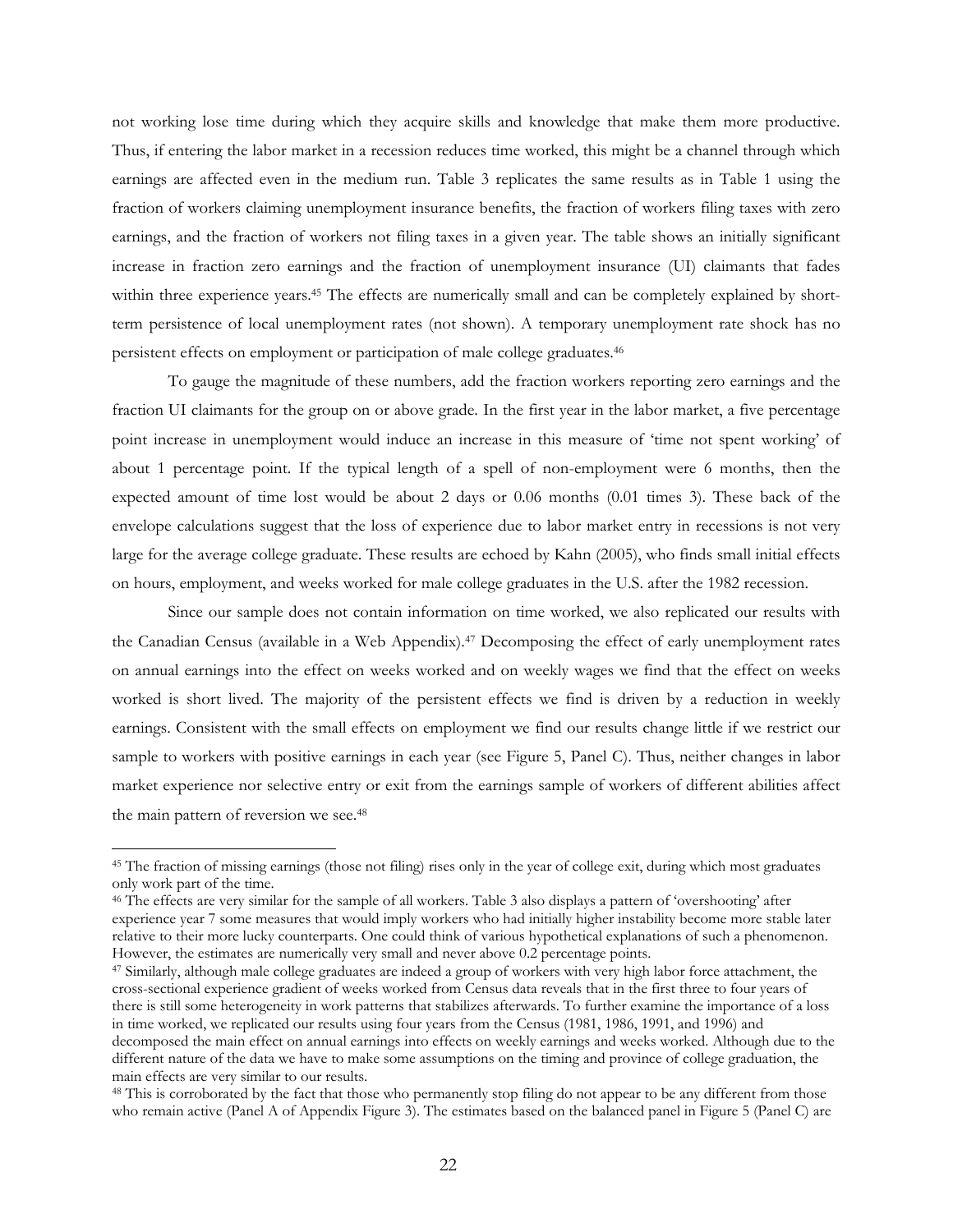#### **4.3. Mobility across Firms, Industries, and Regions**

Job search is a common explanation for both high wage growth and high job mobility in young workers' careers (e.g., Topel and Ward 1992). Several studies aim at testing the basic elements of job search theory, such as the effect of past wages, tenure, and experience on the probability of job change (e.g., Topel and Ward 1992, Manning 2002, Farber 1994). While most of these studies try to control for unobserved heterogeneity, few exploit external sources of variation to identify the effects of interest. In this section we estimate the direct effect of early labor market conditions on the annual propensity of job change.

Figure 4 (Panel B) graphs the effects of initial unemployment rates on the probability of changing employers. Initially, a 5 percentage point increase in regional unemployment rate raises the rate of job change by about 1.5 percentage points (depending on the sample); the effect gradually declines with experience until it is not significantly different from the baseline in experience year 8 to 9. Table 4 shows the coefficient estimates of the effect of unemployment rates at time of college exit for various measures of job mobility during the first ten experience years for the regional model estimated for the graduate sample (the results for all workers are very similar and available on our website). The increase in mobility is significantly larger but shorter lived at the national level.49 Overall, the results in Table 4 yield a persistent increase in mobility relative to the baseline of about 4-5% (see Appendix Table 3A).

To gauge the magnitude of these effects, consider the reductions in job change with labor market experience apparent in Figure 1. Between experience years 2 and 4, the rate of job change for graduates declines by 3 percentage points annually. If this increasing stability reflects improving job matches due to search, a 2 percentage point increase in job mobility is comparable to holding workers back 3 to 4 months in their job search efforts. A similar pattern holds in experience years 5 and 6, where overall mobility declines 2 percentage points, such that a 1 percentage point increase in mobility compares to a loss in job search of about 4-6 months. Thus, entering the labor market in a recession implies that workers lose about 4 months of search effort annually due to a bad initial start.<sup>50</sup>

Table 4 also reports effects on the cumulative fraction of workers who left the initial employer, as well as the propensity of change among 2-digit industry classes. While the effects on the rate of job change in columns (1) and (5) decline, the cumulated rate of departure from the 1st employer in columns (2) and (6) increases permanently by about .3 to .5 percentage points. Interestingly, the effect of an early unemployment

by 0.002 smaller in absolute value than our main estimates, a difference that is not statistically significant. Note that, if at all, the figure suggests negative initial selection, possibly consistent with a certain degree of out-migration to the U.S. of high earners. This is consistent with small decline in average predicted earnings with experience in our sample.<br><sup>49</sup> The national results are in the Web Appendix. Including current unemployment rates interacted with exper

control for persistent local labor market conditions leads to a slight *increase* in the effect on job mobility (since for all but labor market entrants higher unemployment depresses voluntary mobility). This is another sign that the effects on mobility we obtain are stemming for voluntary mobility – in case of involuntary mobility, would have expected inclusion of additional unemployment controls to *lower* the estimates. 50 The initial increase in job mobility we find is of comparable size as the effect of a 10% reduction in wages found by

Topel and Ward (1992), consistent with the magnitude of wage losses we find.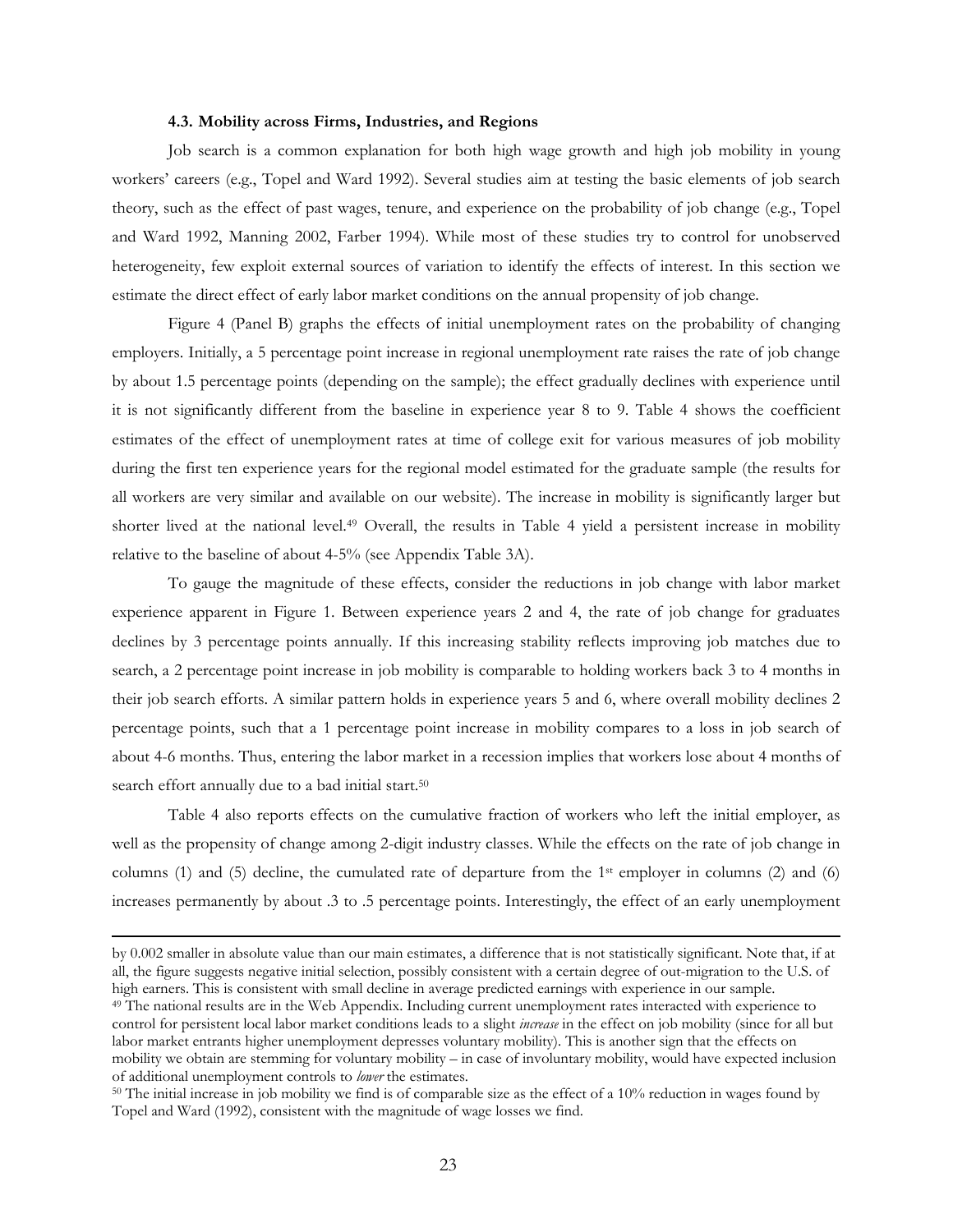rate on the frequency of 2-digit industry changes is almost as high as the frequency of changes in employers. Even mobility across 1-digit industries is relatively high (the coefficients are about three quarters the size of the coefficients for the 2-digit case in Table 4). This may either mean that the distinction among industries is meaningless in our sample, or that in addition to job shopping workers also actively search for a match with the 'right' industry. Several models of job search of younger workers would predict such a pattern (e.g., Neal 1995 or McCall 1990).

 To what extent does the increased job and industry mobility contribute to the reversion of earnings losses? Clearly, the initial increase and gradual fading of mobility-responses with experience follow similar patterns as the change in the experience-earnings gradient. Mobility is likely endogenous itself, and thus we cannot 'condition out' the contribution of mobility on earnings effects of early unemployment rates. To gauge the potential of job and industry mobility to explain the observed earnings pattern, the upper panel of Table 5 shows the average earnings gain at job and industry changes by experience. Columns 1 through 5 show percentage annual earnings increases for movers and stayers, as well as for the full sample.

The purpose of this descriptive table is to characterize the association of mobility and wage growth without any causal interpretation. Similar to Topel and Ward (1992)'s results, the table documents a strong correlation between job changes and wage growth. On average, wage changes at job changes account for about 40% of overall wage growth in the first five experience years, and thereafter steadily declines to reach about 20% in experience year 10. Despite the differences in samples (their sample included workers of all education levels), these fractions are remarkably similar from what results in Topel and Ward (1992) and Giuliano and von Wachter (2005).

Earnings growth at job and industry mobility is 24% on average, and about double the growth for stayers from experience years 2 to 5, and then 1.5 times thereafter.51 If one took this as a typical gain associated with a job change, then the estimated 1.5 point increase in job changes due to a 5 point recession shock could explain about 20-25% of the reversion of initial losses. (Table 5B implies that an average increase in the rates of earnings growth for the first experience years due to 5 point initial UR shock is about 1.5-2 points.) Thus, job and industry mobility have the potential to explain an important fraction of the decay of initial job losses. However, the actual effect is likely to be larger since in a search framework the gains for workers starting at lower wages are likely to exceed those of the average.

To take this into account, the second panel of Table 5 presents models of the effect of initial unemployment rates on the rate of earnings growth by mover status. Due to selection into mover status, we cannot obtain a causal effect for wage growth of movers and stayers, neither is there a simple decomposition of the effect on total wage growth into the effects on its components. Instead, to complement the results in

<sup>&</sup>lt;sup>51</sup> Experience year one includes transitions from jobs with half a year to jobs with a full year of earnings and thus is overstated. Note that these gains are higher than those found by Topel and Ward (1992) (Table VII), but they look at all workers and at quarterly earnings data.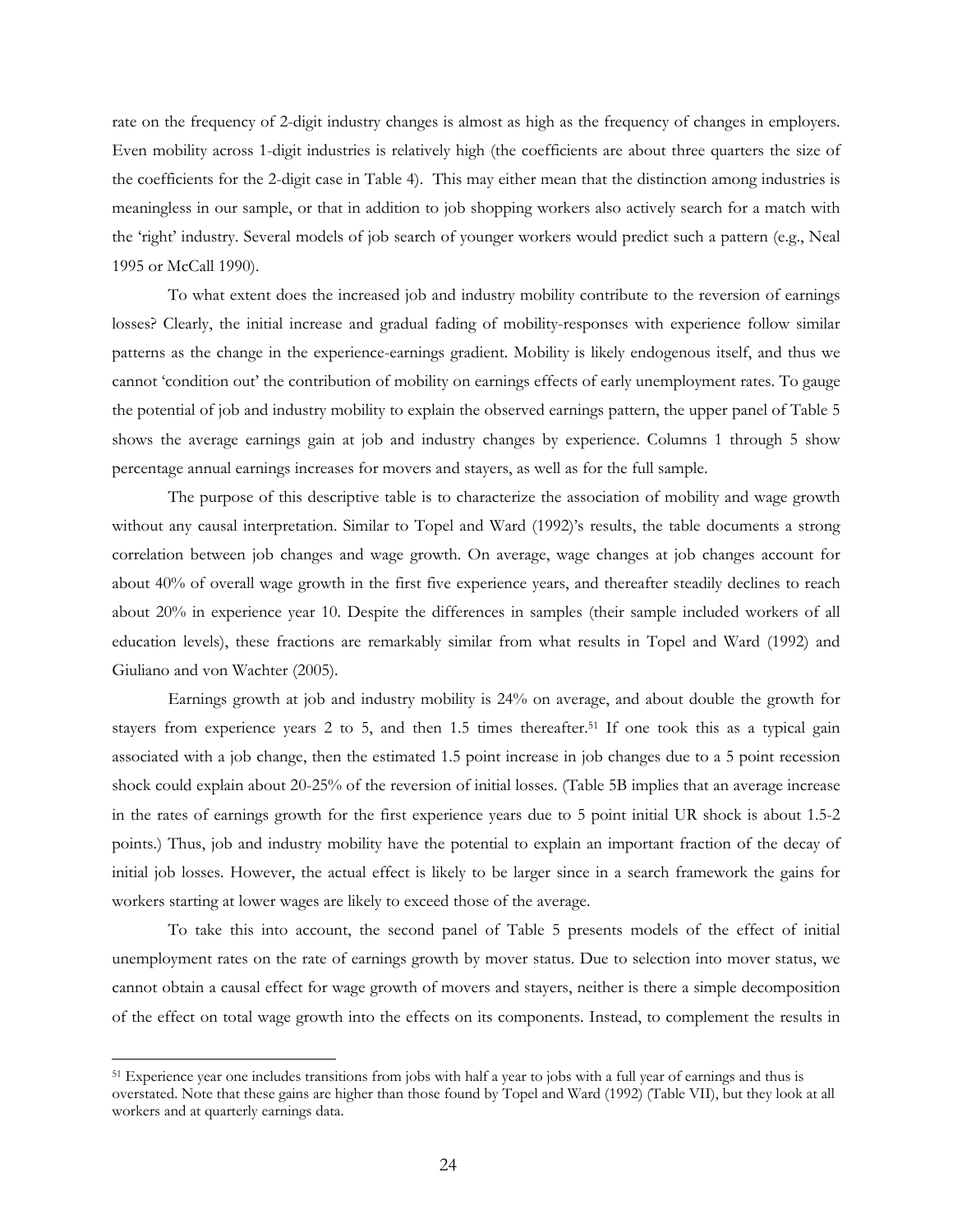Panel A, the goal of Panel B is to assess whether the correlation of earnings growth and job mobility strengthens for workers entering the labor market in a recession. Column (1) shows that the effect on changes in earnings for the full sample is of similar magnitude as the corresponding level estimates in Table 1.52

 Columns 2 and 3 show that the correlation between earnings growth and job mobility rises in recessions. This implies that the average earnings gains shown in Panel A are likely to understate the true gains of those moving jobs in response to a recession. Job movers have persistently higher wage gains than stayers in response to an initial unemployment shock, that is, job movers catch up faster from the initial loss. Columns 4 and 5 suggest that earnings gains at moves across industries are less precisely estimated, but follow a similar pattern. Table 6 also shows estimated gains from regional mobility. As discussed in the appendix, while the regional mobility appears conducive to wage growth, most of reversion of the losses from initial labor market shocks appears to take place within regions.

## **4.4. Careers Between Firms**

 $\overline{a}$ 

The experience profiles in firm size and firm wages shown in Figure 1 suggests workers search for better employers over time. This is consistent with a growing literature documenting large difference in firms' wages not explained by worker and firm characteristics (e.g., Abowd, Creecy, Kramarz 2002, Idson and Oi 1999). A similar gradient arises if high wage firms gradually screen for more able workers among labor market entrants, either because of comparative advantage (Gibbons, Katz, Lemieux, Parent 2005) or because they thereby minimize the rents they pay (Lemieux 1998).53 Adverse labor market conditions may impact these processes and reduce the quality of firms at which workers start their careers. Bils and McLaughlin (2001) find that better paying industries have pro-cyclical hiring patterns.54 Similar pattern are appear to hold for better paying or large firms; for example, this may arise due to changes in demand for products of different quality, differences in the costs of job creation, or because of changes in product market competition. In addition, it has long been speculated that firms raise their hiring standards in recessions (e.g., Hall 1974, Solon et al. 1997). This would lead to a temporary cyclical downgrading as workers tend to start at low wage firms.

Figure 4 (Panel C) and Table 4 show some evidence of this process with the estimated effects of early labor market conditions on the average firm sizes and average firm wages by experience year. Table 4 again shows results using regional unemployment shocks and for two samples. A reduction occurs in initial

<sup>&</sup>lt;sup>52</sup> The effects based on changes are slightly more persistent, partially due to a slight difference in samples as well as due to the implicit control for worker fixed effects in the wage growth model.

<sup>53</sup> This process is reinforced if human capital increases with experience. Fox (2004) suggested that large firms will try to attract older, more experience workers because of span of control considerations. Or if, as in Neal (1998), high ability workers are better at acquiring specific human capital, and large high-wage firms value human capital more, over time more able workers will again transit to high wage firms. Alternatively, workers may start at low paying firms that allow for more general human capital investment on the job and then switch employers (Rosen 1972, Mincer 1974). 54 Typical high wage and pro-cyclical industries are durable goods manufacturing and construction. Typical low wage,

less pro-cyclical sectors are retail trade or personal services.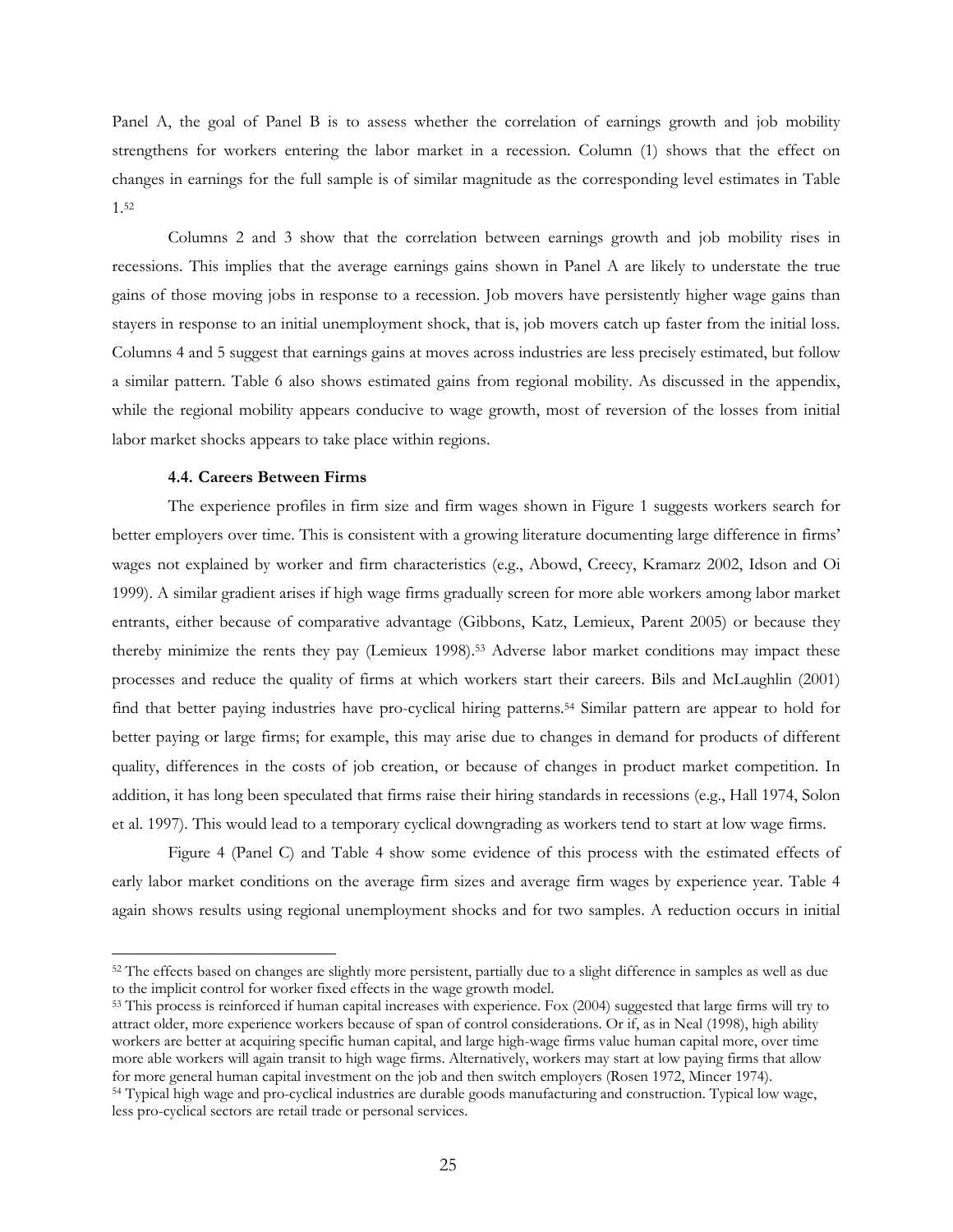firm size that fades within four years; for the graduate sample in Column 5, a 5 percentage point recession reduces firm size by 4-5% in the first years. As the remaining columns and Figure 4 (Panel C) shows, there are much larger effects on the average median (log) wage of a worker's first employers. Column 7 suggests that the average median log wages of a workers' employer falls 3-5% in the first years after entry into a 5 point recession. This effect declines to a 2% reduction in years 5 to 9, and only fades by year 10. Since the effect of average log payroll combines the effects on average size and average median wages, the effects are initially larger (7-10%) than those on median earnings but decline more rapidly over time.

These numbers suggest that about 40% to 50% of the effect of an initial 5 point unemployment shock on wages shown in Table 1 (ranging from -.092 initially, to -.059 after 3 years and -.0365 after 7 years for the graduate sample) could be explained by reductions in the average wage of an employer. To gain further insight about the economic significance of these results, compare the effects of early recessions on average median firm wages with the experience profiles in firm 'quality' in Figure 1. The increase in average median firm wages due to experience is 8%, 6%, 4%, 4%, and 2% from year zero to year five (in the graduate sample).55 If workers search continuously throughout the year, and job search entails a continuous increase in firm size, then the effects of recessions set people back by about half a year in their job search process consistently in each of the first five years in the job market.<sup>56</sup>

It appears that a considerable part of earnings losses from graduating in a recession can be explained by the start of working life in lower paying industries and firms. Over time, affected workers improve their relative position vis-à-vis other more lucky workers by switching to better paying establishments. These moves entail switches across industries and across regions as well, but little losses in the time spent working. Thus, firms appear to play an important role in the determination of early wage growth and in the persistence of early labor market shocks on wages. This is consistent with a pattern of cyclical down- and upgrading of workers between industries and firm-types (e.g., Okun 1973). However, workers do not appear to be confined to their initial employer and can remedy an initial bad draw due to temporary changes in hiring standard in a recession by switching employers as the economy turns back to normal.

#### **4.5. The Role of the First Employer**

 $\overline{a}$ 

To further describe the career moves that lead to the catch-up up pattern observed in Figure 4 (Panel A), we assess the role of the initial employer in ensuing career outcomes. The results in the previous section in particular suggest that workers might lose initially due to access to firms that pay less and perhaps offers a less favorable career environment. To do so, we first include fixed effects for the first employer in the basic

<sup>55</sup> Relative to the increase in average firm size (-4%, 7%, 4.4%, 1.3%, and 4% in years 1 to 5 for the graduate sample), the effect of initial firm size sets workers back by about a little more than half a year.

<sup>56</sup> Similar results are also obtained for average one, two, and three-digit industry wage premiums, consistent with the fact that high wage industries have more pro-cyclical employment creation. However, changes in average industries wage premiums for labor market entrants can only partially explain decline in average firm wages (see the Web Appendix for direct estimates of changes of average industry wages).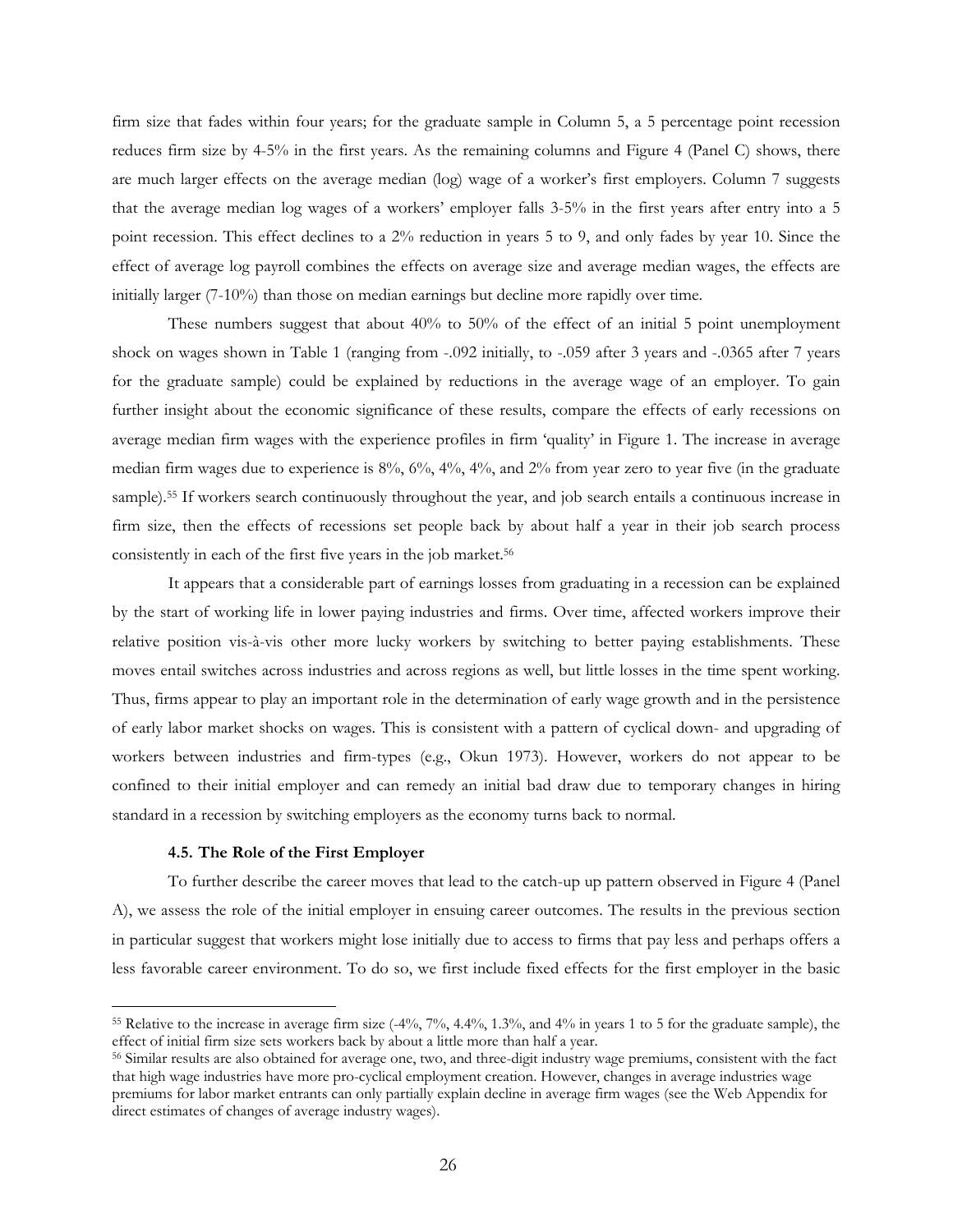regression model, and also interact these fixed effects with unrestricted experience profiles. An interaction with experience also allows for shifts in experience profiles related to the choice of the first employer to account for heterogeneity in training or learning opportunities across firms. If all that happens is that workers search for rents, controlling for initial firm fixed effects should eliminate losses. Clearly, these results can only be indicative, since recessions are likely to change the ability of the marginal worker hired.

The results, shown in Figure 6A, suggest that wage losses for workers starting in a recession at a given firm relative to workers starting at better times are about 60-70% of original losses initially, and then decline to about 60% and fade completely after year seven. Thus, 30-40% of losses are driven by the choice of the very first employer alone (see also Appendix Table 6). Including an interaction with initial firm and experience effects does further reduce the initial earnings loss, but not by much. Thus, it does not appear that on average choice of initial employer is associated with different growth paths. Effects of first industry at the 2-digit level also explain a smaller but important part of the initial wage differences.

These results confirm that average wage differences between firms and industries play an important role in explaining persistent recession effects. Yet, there are important persistent effects left for workers starting at the same firm. This is not surprising since previous research have found firms do not fully shelter workers from external labor market conditions, specially for job changers (Solon et al. 1994, Devereux 2003). In addition, the empirical and theoretical literature suggests firms may have pro-cyclical internal job assignment (e.g., Okun 1973, Devereux 2005, Gibbons and Waldman 2004) or write contracts based on external market conditions (e.g., Beaudry and DiNardo 1991), potentially leading to persistent earnings effects within firms. These mechanisms should be particularly relevant for larger and high paying firms since despite reduced earnings workers may not have an incentive to change employers.

To gauge whether workers starting at large or high wage firms have more persistent wage losses due to unemployment rate shocks, we interacted a dummy for whether the first employer is large (firm size greater than 1000) or pays high wages (log median earnings greater than 75th percentile of distribution) with unemployment at time of graduation. We find that there's a substantial gain from starting at larger or high paying firms that is unaffected by early labor market conditions (Figure 6B). That is, relative to workers in the same firm type, the initial wage losses from starting in a recession are similar. However, the losses of workers starting at large, high wage firms are more persistent (i.e., the *difference* in losses between initial firm types turns significantly negative with experience).

Workers starting at large, high paying firms always benefit from a wage premium (about 15-20% for firms with 1000 or more workers, as in Oi and Idson (1999), and about 30-40% for firms above the upper 75th percentile of average log median earnings), but may be stuck with a worse contract, consistent with findings in Baker, Gibbs, and Holmstrom (1994). Workers starting at smaller, low wage firms are more likely to move and improve their position in terms of contract or firm type, consistent with the pattern documented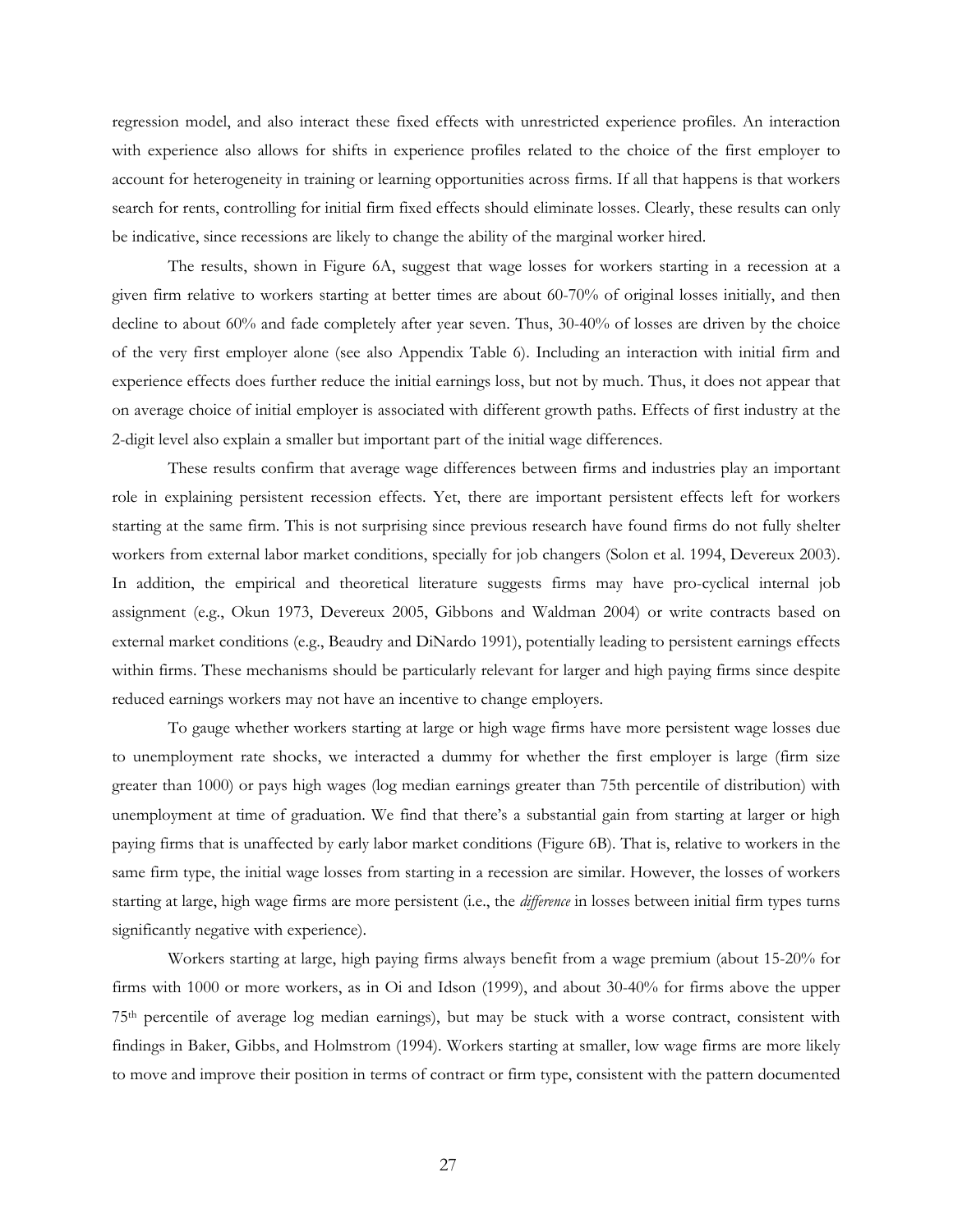in Section 4. Although none of the controls for selection bias we tried affected our results, it should be kept in mind that these results may partially be affected by differential hiring patterns over the business cycle.57

# **5. Heterogeneity of Early Recession Effects**

## **5.1. Larger Effects for Labor Market Entrants**

To put the magnitude of the shock in the initial period into further perspective, Figure 5 (Panel A) shows the dynamic effect of a shock occurring at experience years two to three from the grouped model with full history controls (Table 2, Column 7). To make the dynamic pattern comparable with that of the first group, the table shows coefficients relative to the time of the shock (i.e., experience zero now relates to the moment of the shock). The effect of a shock experienced at experience years 2-3 is much smaller than the effect of a shock at entry (0-1) for all experience years. Our period is too short to observe complete reversion but the point estimates are insignificant after 4-6 years. Inspection of the data leads us to believe that the dynamic effects for shocks at later experience years are small.58

To explore the difference between labor market entrants and more mature workers further, Table 6 analyzes the profile in the effect of unemployment rates on wages and other outcomes by five experience groups. To make our estimates comparable with the previous literature, we show effects of the natural logarithm of unemployment rates controlling for current province fixed effects. The upper panel uses the unemployment rate for workers age 15 to 24 and the lower panel considers the effect of unemployment rates for all workers. The first rows of Panel A and B show the effect of unemployment without experience interaction. The elasticities in the first row of Column 1 of the two panels essentially replicate the results typically found in wage-curve estimates. The remaining columns show the effects of unemployment on other outcomes; the remaining rows of the table show separate estimates by experience groups.

The table makes strongly confirms the exceptional role of labor market entrants vis-à-vis mature workers. First, in all estimates there is an important experience gradient in the effect of current unemployment rates. Thus, the pooled estimates in the first row potentially obscure important effects present in the data. Second, the initial effects in early experience years are the strongest across all groups. Unemployment conditions in the local labor market matter three to four times as much for labor market entrants than for young workers who already progressed into their career by a few years. Third, the estimated gradient is as expected from results of the previous literature. For example, job to job mobility of mature workers declines in recessions (Shimer 2005b), effects on non-employment are small, and average firm size rises for mature workers since smaller plants are more likely to close (Krashinsky 2002). Note that since later experience years pick up some of the persistent effect of the initial shock, the difference between the effect of

<sup>57</sup> We included several control functions based on the quadratic average father's income at the cell level and cell size, none of which turned out to be significant or to alter our results.<br><sup>58</sup> Our sample of cohorts is small at later experience years, such that the cohort variation shown in Appendix Figure 1

does not allow us to estimate the average dynamic effects of shocks at later experience years.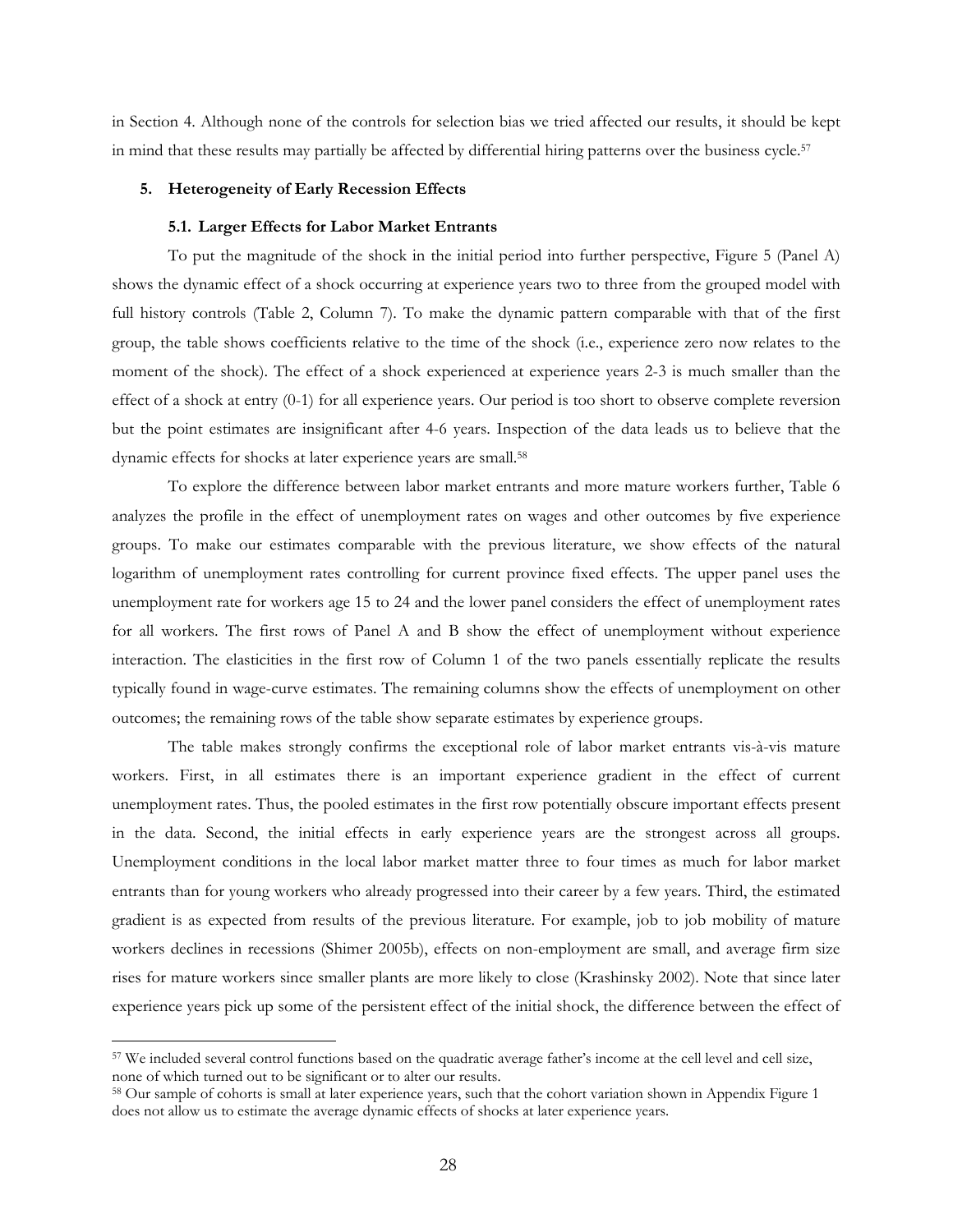unemployment at experience years 0-1 and 2-3 or later years is understated. A replication of the table with full dynamic controls yields qualitatively similar results but larger initial differences.

## **5.2. Larger Effects for Entrants at the Bottom of the Skill and Earnings Distribution**

The baseline results reveal that, on average, individuals that graduate in high unemployment conditions experience lower relative wages and that this gap dissipates over a 10 year period. Consequences of graduating in poor economic conditions, however, might differ by innate ability or initial background characteristics. The most productive workers may possess superior skills or network connections that assist them to find higher paying jobs. Similarly, firms may have an incentive to hire more able workers if they pay wage premiums. While there are some estimates of recession effects for the very bottom of the skill distribution, less evidence exists for the importance of heterogeneity among higher-skilled workers. Moreover, very little is known about the degree of heterogeneity in the persistence of initial effects, or how different groups of workers catch-up after an initial shock.

These differences are of special interest for our purposes, because they provide an additional source of variation to assess the economic mechanisms underlying the adjustment process. Yet, they have been understudied because few data sources contain information on both employer quality and workers' earnings capacities. We use our data to examine whether college graduates with lower predicted wages, based on college background, are more adversely affected by higher unemployment rate conditions in terms of lower earnings and ending up at firms that tend to pay less. We first use an OLS model to predict log earnings based on college attended, program of graduation, and years of study, conditional on province of study and cohort year.59 Since individuals are likely to be sorted into colleges, these estimates will capture both differences in innate ability as well as differences in college quality.60 We then group individuals into quintiles based on these predicted wages.

Figure 7 shows the same coefficients for the effects of the initial unemployment rate on log earnings, job mobility, individual's firm's log median earnings, and employment as in the baseline model, but for the first, third, and fifth predicted wage quintiles (this figure corresponds to Figure 4 for the full sample). Table 7 summarizes the key structure of losses by quintile and compares them to results for the full sample. For the sake of exposition, the table displaces three parameter estimates for the initial dip, first recovery, and final

<sup>59</sup> A similar approach to assess college quality is followed by Betts, Ferrall, and Finnie (2000), who use the same college data and information on wages after graduation as we do. After analyzing majors and colleges separately, in our final specification we interact major and college dummies. The results by major are show in Appendix Figure 4 for earnings, the analysis for colleges and other outcomes is in the Web Appendix. Differences by major or college in itself are as expected (e.g., humanities graduates do worst, then come social sciences, economists and engineers are in the middle range), but too broad to yield a prediction of individual earnings capacity. This exercise is done for the graduate sample only, since it is conceptually harder to assign college quality for drop-outs.

 $\textdegree$  This is discussed extensively in Black and Smith (2003), Black, Kermit, and Smith (2005), or Dale and Krueger (2002). An advantage of our data relative to the literature on college quality in the U.S. is that we have access to earnings histories. Using the same data as ours, Betts et al. (2000) find that the effects of observable measures of college quality on earnings are small.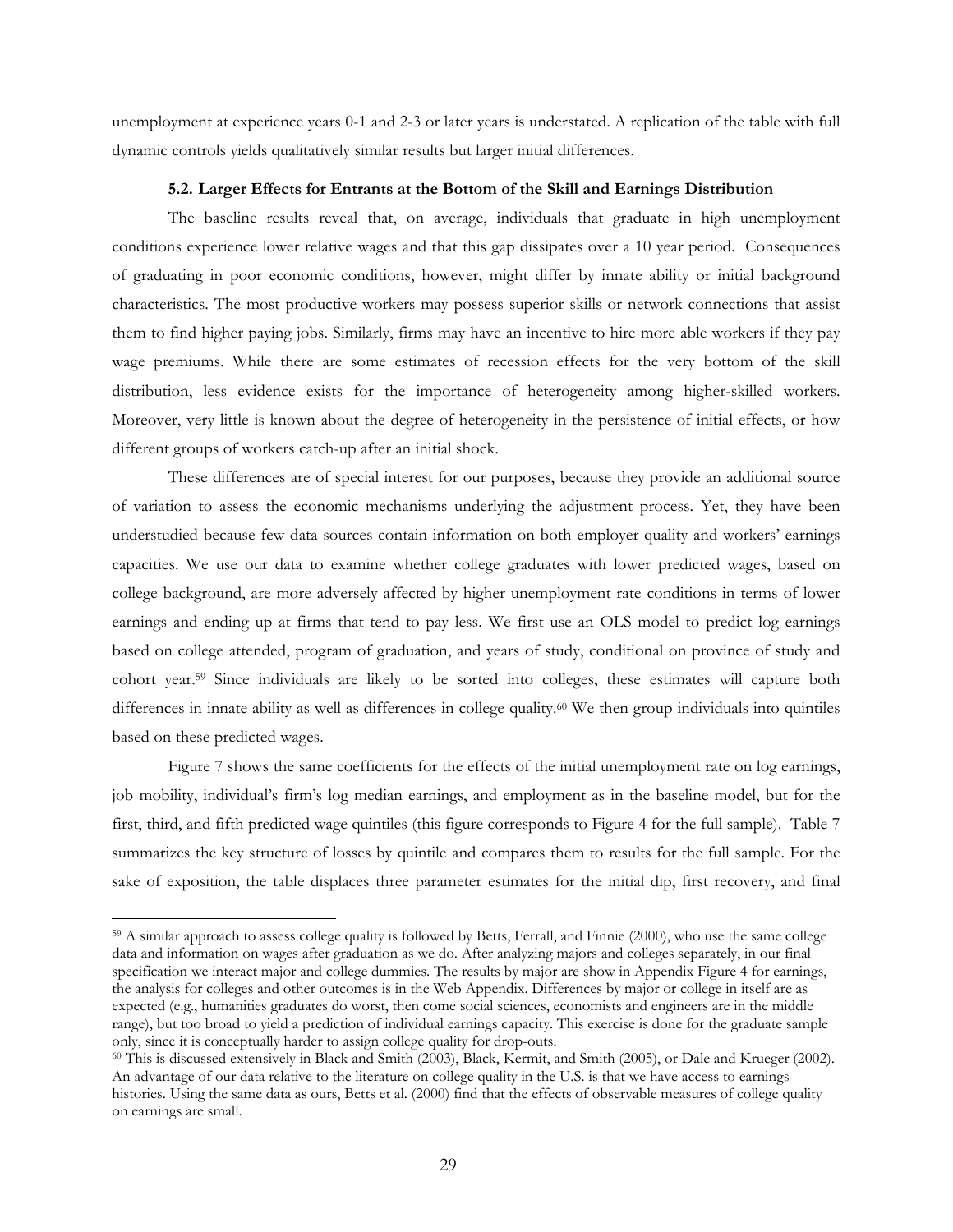fade of earnings losses in an approach mirroring that of Jacobson, Lalonde, and Sullivan (1993). As apparent from the table and figure, those with the lowest predicted annual earnings are most affected by higher initial unemployment conditions and experience permanent earnings losses. Earnings one year into the labor market are about 15 percent lower from a 5 percentage point increase in the initial unemployment rate, and, in this case, remain about 7.5 percent lower even after 10 years. The top quintile's earnings are about 7.5 percent lower, on average, in the first year out, but the gap falls to less than 2 percent after only 4 years.

The pattern is altered if we consider the effects on firm quality, as measured by the median wage paid at the firm. While those in the highest quintile end up in lower paying firms only for the first 4 to 5 years, firm quality is permanently worse among the lowest quintile. Different from before, the middle group sees quick initial improvements but lasting declines in firm quality (Panel C); nevertheless, earnings continue to rise and job mobility remains high (Panel B). Thus, while initial catch up is driven by improvements in firm size, continuing catch-up appears to be driven by beneficial job mobility within firm-classes.

These patterns are summarized in Figure 8 (Panel A). By deciles of predicted earnings, the figure shows the fraction of earnings losses that have faded after five years in the labor market, as well as the improvements in firm quality and the fraction of workers that left their first employer. Those deciles with highest rate of job mobility and larges changes in firm quality appear to have faster reversion of earnings. The correlations in the figure lend additional support to the result based on the average in our sample that increasing job mobility and improvements in firm quality are important channels of recovery from an initial recession shock.61

The longitudinal data also allows us to obtain a direct measure of the cost of recessions that is a useful complement to measures in the literature based on the standard deviations of earnings. Figure 8 (Panel B) graphs two summary measures of the present discounted loss due to entry into the labor market in a recession by deciles of the predicted earnings distribution. First, it plots the percentage decline in the present discounted value of annual earnings; second, it shows the fraction increase in annual earnings a worker would require to be indifferent between the noisy earnings path and an alternative, stable path. The latter corresponds conceptually to the original Lucas measure where we have replaced consumption by annual earnings and is comparable to several estimates of costs of recessions in the literature.<sup>62</sup>

Figure 8B has two key messages. First, there is an important gradient in the cost of recessions in predicted earnings – those individuals with lower earnings capacity have four to five times costs of recessions than the most advantaged workers. The least advantaged appear to bear most of the costs of recessions.

<sup>61</sup> As Figure 7 (Panel D) shows, the lowest ability workers are an exception and tend to converge by improving labor force attachment relative to similar workers graduating in booms.<br><sup>62</sup> This approximation has clearly important flaws, since social insurance programs smooth temporary earnings shocks

and may lead consumption to be less volatile than earnings. On the other hand, this might be less of a concern for highly educated workers whose take up of social programs is low. Here we follow the literature on the costs of recessions by approximating the risk faced by individuals with earnings risk. Cutler and Katz (1991) discuss the usefulness of earnings as a measure of inequality and the effects cyclical shocks.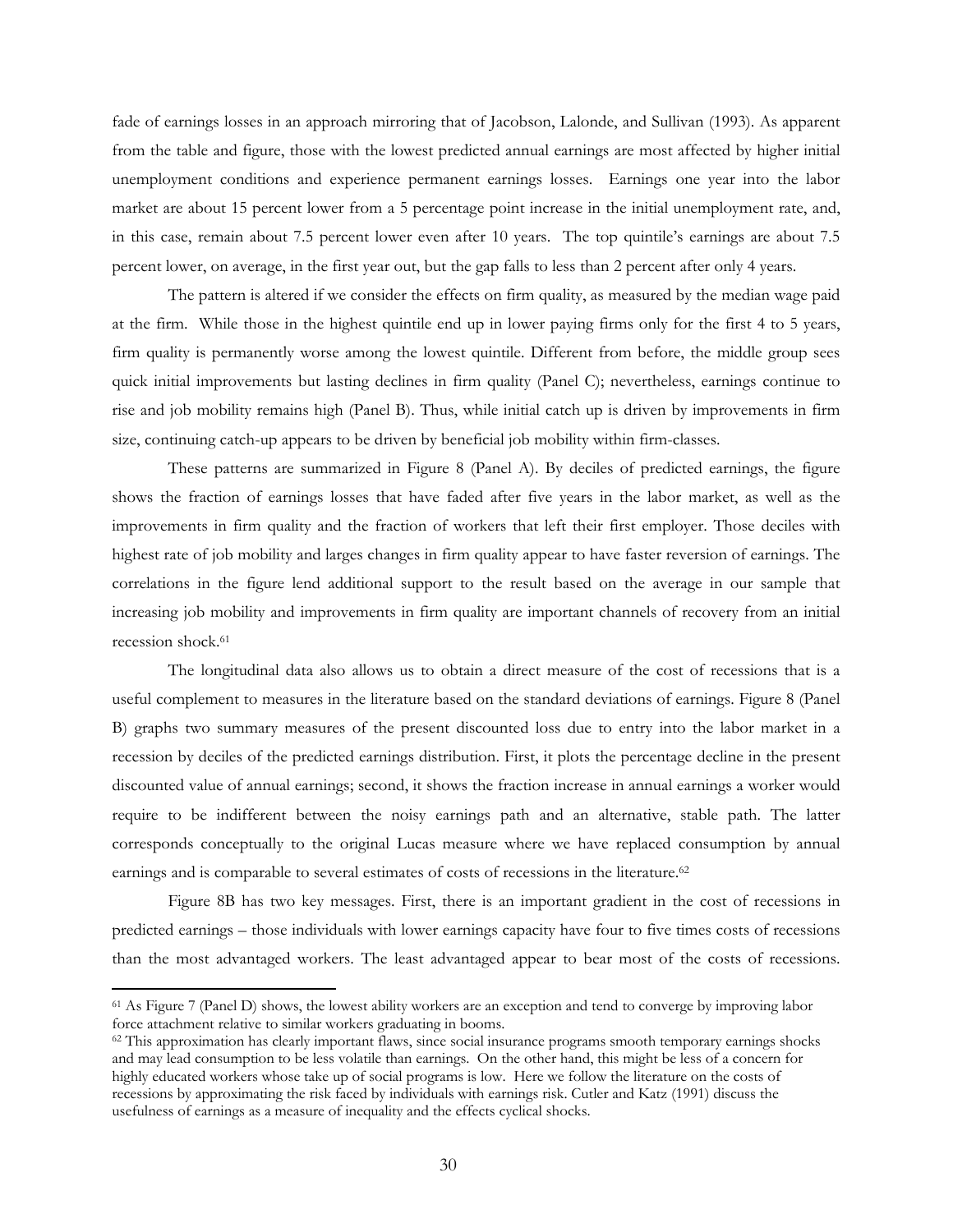Second, the losses from starting to work in a recession as measured by actual changes in the present discounted values of earnings or utility losses are high even for the more able workers. In particular, they are much higher for the median worker in our sample than what is typically found in the literature.63

#### **6. Discussion of Career Models**

 $\overline{a}$ 

The preceding sections document several facts that a model of career determination should be able to explain. Although no single model is likely to explain all patterns or is completely rejected by the data, for most workers we find little evidence for either permanent scarring or short-term frictionless adjustment. Instead, a combination of models based on search and contracting frictions hold could explain the main pattern we find.

First, the persistence of a short-term initial labor market shock appears too high to be explained by the standard neo-classical model, especially once we control for persistence of unemployment shocks. Similarly, the standard model cannot explain the systematic responses of job mobility and firm quality, the fact that less advantaged college graduates are hurt more, and that labor market entrants fare significantly worse with young workers with two or three years of labor market experience. While each of these phenomena could be explained by an extension of the standard model, the balance of the evidence suggests important short- to medium run departures from a frictionless view of wage setting.

This conclusion is corroborated by the fact that the initial losses in employment we find appear too small to cause significant losses in general human capital accumulation. Analyzing survey information on weeks and hours worked, Kahn (2005) comes to a similar conclusion. Labor force attachment of male college graduates is very high even in recessions. Moreover, since our results persist even controlling for subsequent labor market shocks, it appears unlikely that continuing low economic activity within firms reduces the amount of learning-by-doing.64

A second important insight from our results is that the importance of job changes in early wage growth and the increase in job mobility for workers graduating in recessions suggests that initial losses occur due to a temporary worsening of the wage-offer distribution and a time-intensive search for a better job after the distribution has shifted back to normal. Topel and Ward (1992) and von Wachter and Bender (2006) suggest that the job shopping process can last 5 to 10 years. The heightened mobility across industries also suggests that workers actively modify their careers in response to an initial shock to avoid persistent losses.

<sup>&</sup>lt;sup>63</sup> We find that an uncertain stream of earnings had to be increased by about 7% for the median worker in our sample to be of equal utility as a comparable certain path. The typical estimate in the literature is below 1%. Some studies, such as Storesletten, Telmer, and Yaron (2001) or Krusel and Smith (1999) find effects comparable to ours for households with no wealth.

<sup>64</sup> We also find that a substantial fraction of improvements in wages occur at job changes, and that this correlation strengthens for workers graduating in a recession. This result and the persistence of losses from just a single initial shock also makes it appear unlikely that initial losses arise from lack of accumulation of firm or industry specific capital due to excess initial mobility. While Kahn (2005) finds no effect of recessions on job tenure, Devereux (2002) finds significant yet small effects. Due to measurement error in self-reported job mobility, to small sample sizes, and to the presence of cohort effects, the authors may obtain estimates that are likely to be imprecise and downward biased.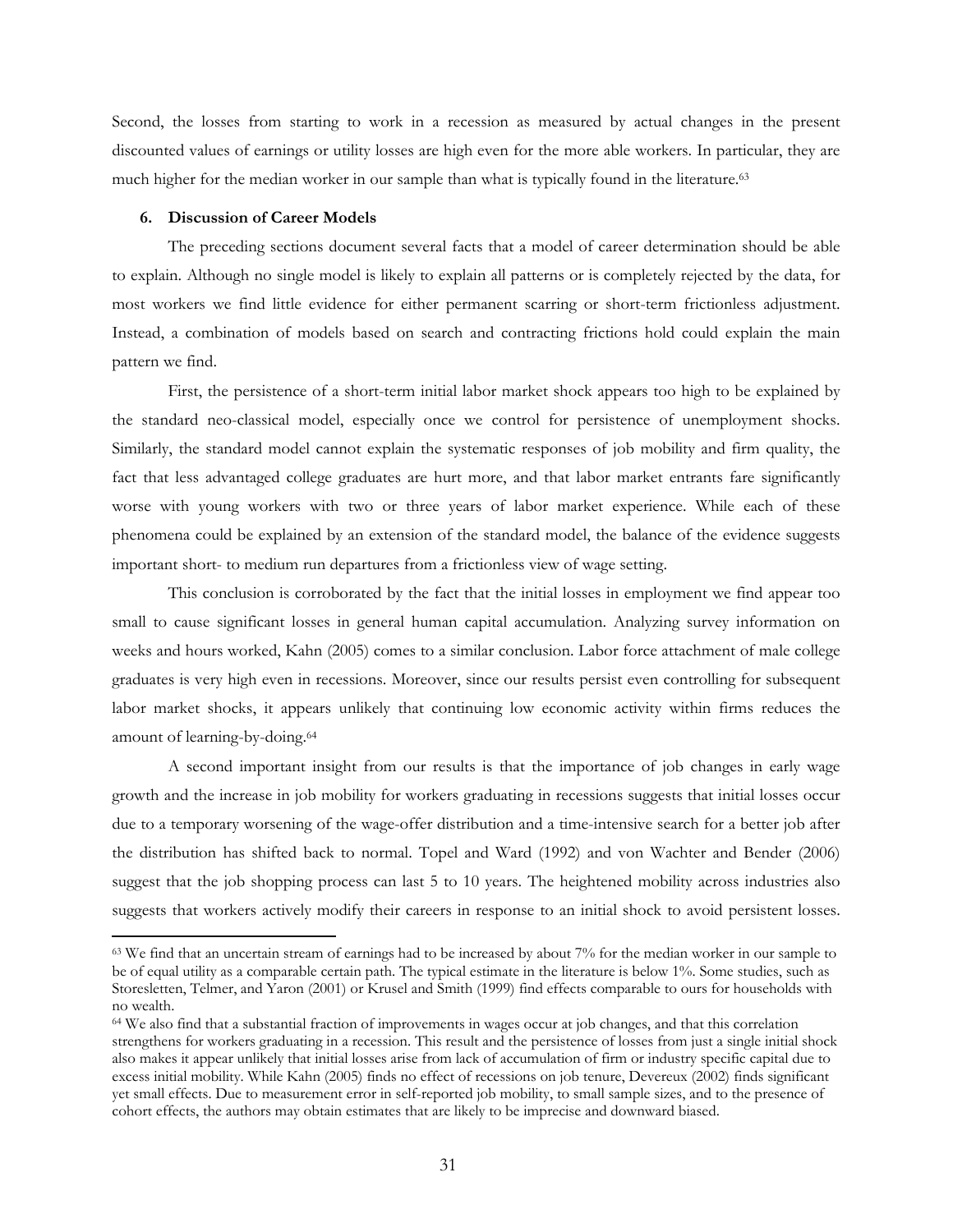This is consistent with Neal's (1999) concept of 'complex' job mobility according to which workers search both over careers and jobs. Since we observe that most job and career switches occur early, losses from career-specific capital are likely to be small.

Third, the positive experience gradient we find in firm wages and firm size suggests workers search for better firms over time. Building on a large literature documenting important differences in average firm wages (e.g., Dickens and Katz 1988, Krueger and Summers 1988, Abowd et al. 2002), our paper is the first to characterize the experience gradient in firm quality in detail, extending and complementing earlier analyses by Fox (2004).65 Consistent with a large literature documenting that high-wage sectors have more pro-cyclical job creation, we find that an important part of initial losses is due to a down-ranking of workers into smaller, less-paying firms. Graduates lose initially because they face a worsening distribution of firm quality in the market during a recession, a channel often invoked in the literature but not documented before in this detail (e.g., Cutler and Katz 1991, Hines, Hoynes, and Krueger 2002).

Consistent with these observations, we also find that catch-up from an early recession shock involves a systematic recovery in firm quality, a pattern not due to persistent labor market conditions. These results point towards an environment where young workers search for jobs in high paying firms and industries, and where wage losses and an important part of the ensuing convergence occurs through improvement in firm and industry characteristics. Such a process of temporary cyclical down-grading could either result from an environment in which certain sectors pay rents (Okun 1973, Krause and Lubik 2005), or from a situation in which workers of heterogeneous ability face firms with different payment structures (Mclaughlin and Bils 2001, Gibbons et al. 2005).66

Fourth, our results also suggest an important role for the presence of long-term contracts and careers within firms. This can explain the fact that labor market entrants suffer stronger earnings losses than workers who are already employed. It also suggests that contracts can explain an important part of the remaining persistence we find within firms. However, since the effects we find arise just from a single recession shock and are robust for detailed controls for unemployment history, in our sample initial shocks keep influencing contracts despite the advent of better labor market conditions (Beaudry and DiNardo 1991). The 'contract' view could also explain our finding that workers starting in large high wage firms have more persistent earnings losses from graduating in recessions. Since on average these workers benefit from significant wage premiums, this may explain the lack of mobility that must underlie persistent effects within firms. This

<sup>65</sup> Using three size categories in the Survey of Income and Program Participation Fox (2004) analyzes whether larger firms search for better (older) workers to fill higher-ranked positions. Similarly, high-wage firms may try to hire older workers to minimize rents paid. While these explanations are complementary to our story, they are unlikely to explain the whole experience gradient, since workers are often promoted internally into higher positions, something not captured by the experience profiles.

<sup>66</sup> While we cannot rule out an explanation based on sorting and employer learning, it is not clear why information losses in recessions should down-rank the average worker; similarly, without additional assumptions a model of sorting cannot explain positive gradients in firm characteristics.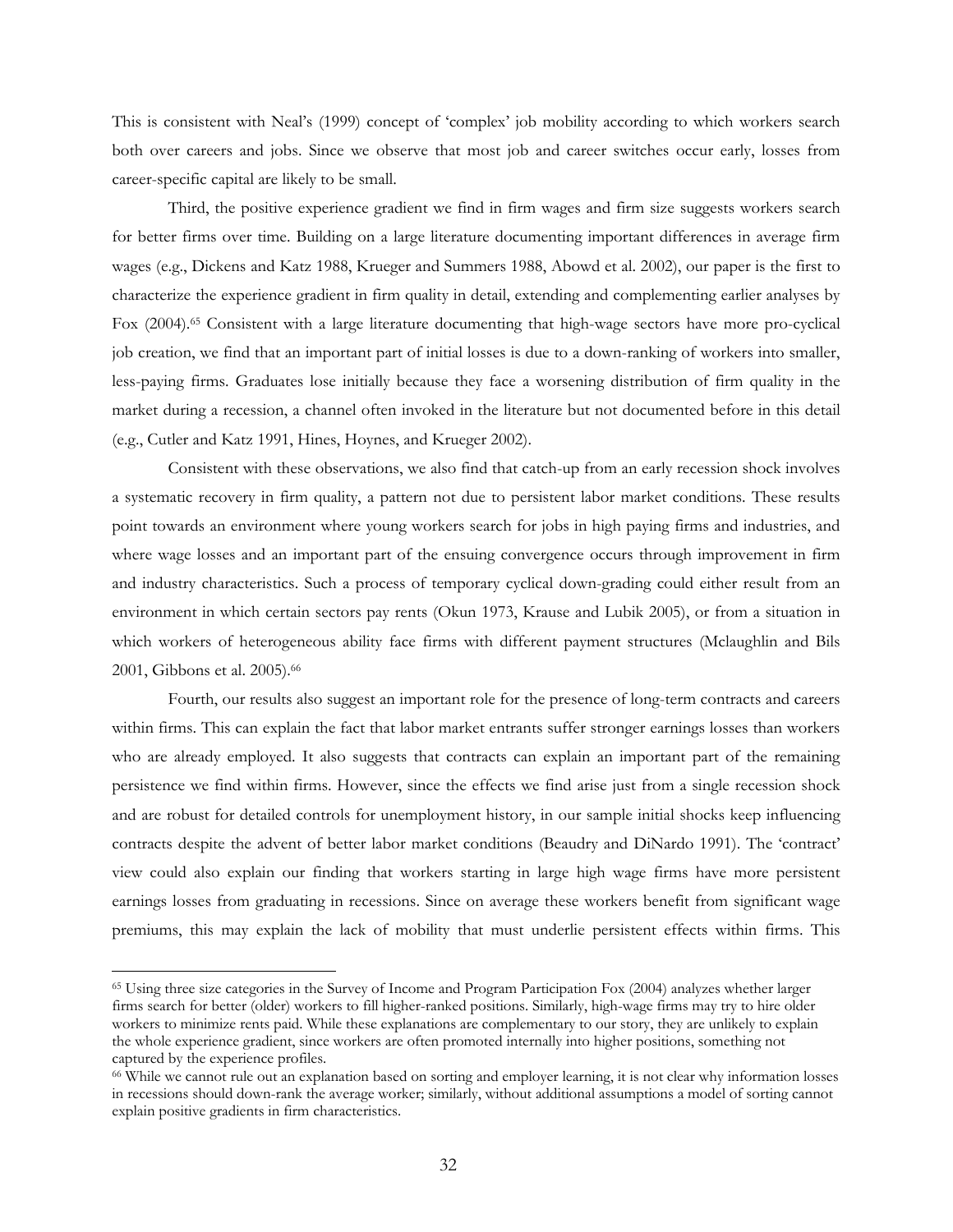suggests that the pattern of permanent firm-entry cohort effects found by Baker, Gibbs, and Holmstrom (1994) are concentrated at very large, high paying firms.

A fifth insight from our results is that there is important heterogeneity in the long-term costs of recessions, even among college graduates.67 These differences suggest that firms raise their hiring standards in recessions and that wages deviate from marginal products.68 Our results also imply that the pattern of catchup differs among high and low wage workers. While the majority of the population catch-up by switching to better employers, in particularly in the first years after labor market entry, the bottom 20% is permanently down ranked to lower quality firms (as predicted by Okun 1973). These workers still see some reversion of initial losses, partially due to an increase in labor supply. Since low-wage occupations and industries are typically *less* pro-cyclical, these differences are unlikely to be driven by skill-specific demand shocks.

# **7. Conclusion**

 $\overline{a}$ 

We have estimated the long term effects of entering the labor market in a recession for a large sample of Canadian men leaving college whose earnings, employers, and career outcomes are tracked for ten years. Our main results suggest that the average worker graduating college in a recession faces earnings losses that are very persistent but not permanent. On average, a two standard deviation increase in the unemployment rate (roughly comparing the difference between those exiting college in a bust versus boom) leads to an initial wage gap of about 10 percent. This gap declines relatively slowly, and fades to zero after about the eighth year. Controlling for unemployment rate conditions after the first year of labor market entry, we also conclude that virtually all of the wage deficit can be attributed to the unemployment rate variation in the very first year after leaving school. The results are robust to selective graduation or selective labor force participation, and to the many alternative specifications we tried.

We have also analyzed the possible sources of these losses, and how workers that graduate in a recession eventually catch-up to their counterparts that graduate in a boom. Job and industry mobility rise initially and decline gradually in response to an initial adverse shock, implying that exiting college in a recession reduces the quality of initial job matches. However, job moves are highly productive for the young

<sup>&</sup>lt;sup>67</sup> Changes in the decomposition of employers over the business cycle are also often observed in the academic labor market for economists. In particular, while the type of jobs available across the cycle varies little for the top graduate students, it is matters a lot for the median student or the lower tail. The analogy to the wider labor market is imperfect, however, since job mobility and the access to alternative employers for the average economist in the first years of the career is much lower. Not surprisingly, as found by Oyer (2005), cyclical swings in the market for graduates from top Ph.D. programs lead to persistent declines in productivity.<br><sup>68</sup> Any model in which wages contain rents that decline with worker ability implies high-wage firms selectively hire more

able workers and reduce employment of less able workers first in a downturn (e.g., Lemieux 1998). A cyclical adjustment of hiring standards has been often noted (e.g., Reder 1955, Hall 1974), and it has often been suggested that a loss in job quality is an important feature of recessions for less skilled workers (e.g., Okun 1973, Hines et al. 2002). It is more difficult to explain this phenomenon in equilibrium models of wage determination in which wages always equal marginal product. While for employed workers complementarities between specific skill accumulation and general ability may reduce the job stability of less able workers (Neal 1998), this is less relevant for labor market entrants. Counter-cyclical demand for skilled labor could explain the patterns observed in the data.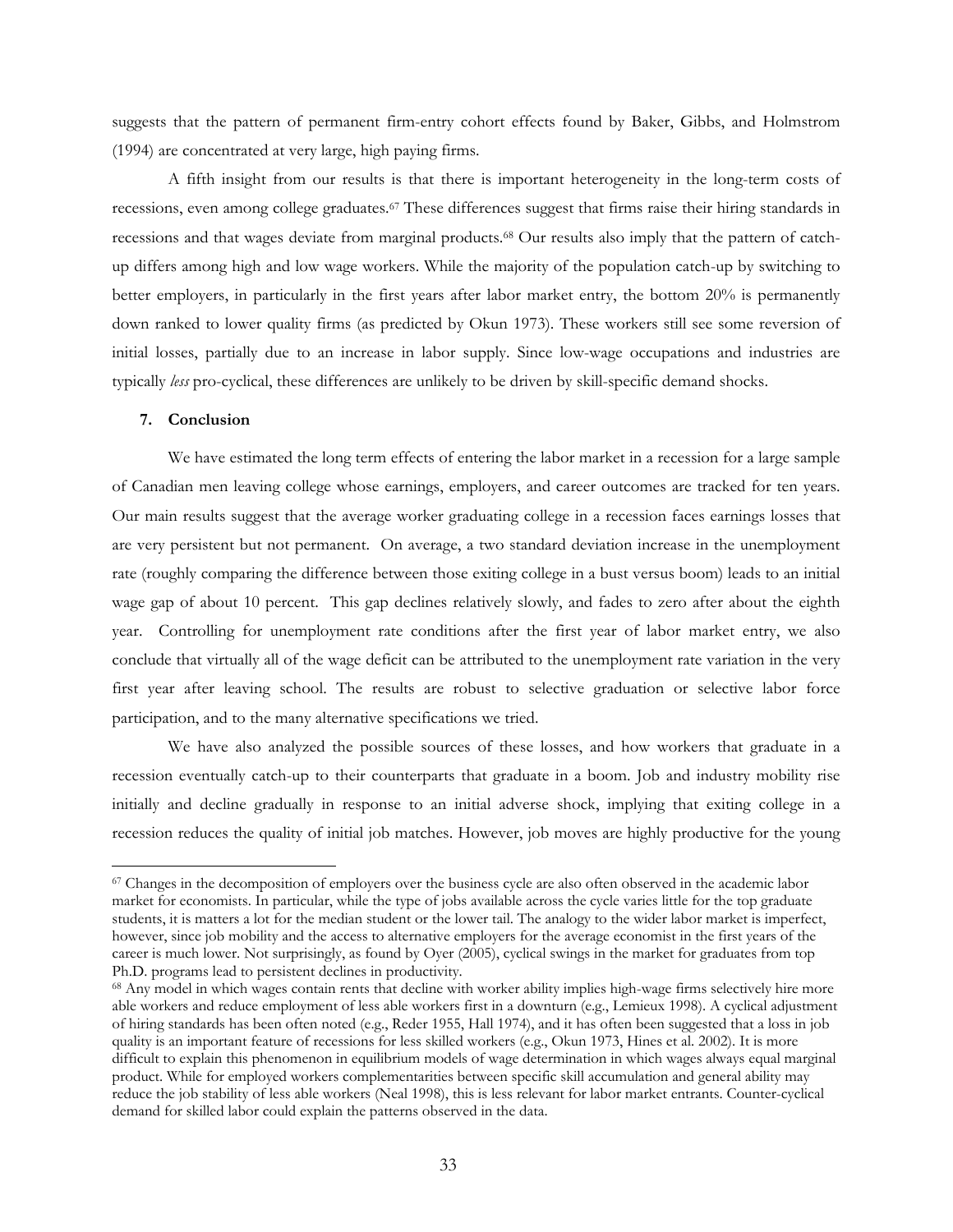graduates in our sample, and this association strengthens for workers affected by adverse early market conditions. Calibrating the effects of job search using estimates of average wage gains of moving by experience, we find that increased job search can explain about 30% of the reversion in initial wage losses.

Consistent with a pattern of increased productive job mobility, we find that recessions lead workers to start at employers that are on average smaller and pay less. Possibly due to a lack of information on firms, few papers document that workers seem to face positive experience profiles in firm-size and average firmwages. We document this pattern, compare it to similar data for the US, and show that declines in the size and average wages of first employers of young college graduates could explain about 30 to 40% of initial wage losses from starting a career in a recession. Labor market entry in bad times leads to worse job placement or mis-matches of workers into firms, and workers catch-up by searching for or sorting themselves into better establishments. Such a process of cyclical up- or down-grading could either result from an environment in which certain sectors pay rents (e.g., Okun 1973), or from a situation in which workers of heterogeneous ability face firms with different payment structures (e.g., Gibbons, Katz, Lemieux, and Parent 2005). As suggested by Freeman (1975) and Katz et al. (1995), these patterns are strongest for young workers, while older workers are less affected by recession shocks.

We also find that college graduates at the bottom of the wage and ability distribution have larger and more persistent losses, while the effects at the top are small and short lived. Our estimates of the path of earnings declines suggests that the present discounted value of losses in annual earning or utility could be three to four times larger for the least relative to the most advantaged workers, indicating that even within the group of college graduates there is a large degree of heterogeneity in the costs of recessions. Patterns across deciles of the distribution of predicted wages support the importance of job mobility and changes in firm quality, with exception of those least advantaged, who suffer permanent earnings losses and are permanently down-ranked to lower wage firms.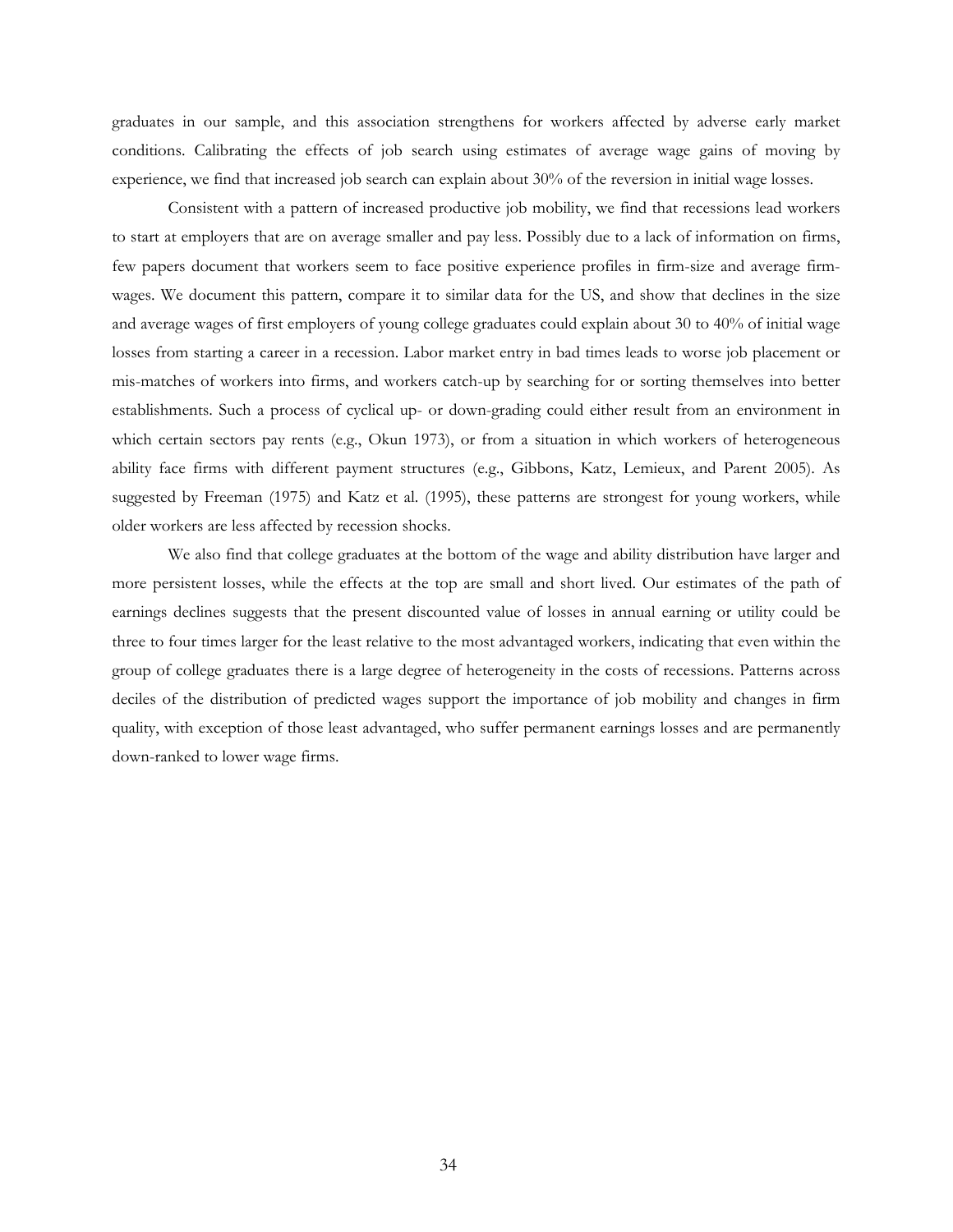#### **Data Appendix**

 $\overline{a}$ 

Our data combines three administrative datasets from Statistics Canada. The first is the University Student Information System (USIS), which includes enrollment and graduate information of post-secondary students in Canada from 1974 to 1997. We augment the USIS data by linking it to income data from the T1 Family File (T1FF) between 1982 and 1999, and to an employer-employee matched dataset called the Longitudinal Employment Analysis Program database (LEAP). Each is described below, followed by how we defined the variables used in our analysis.

USIS is a national database containing pertinent up-to-date information on student participation in and graduation from Canadian degree granting institutions obtained from administrative records provided at the individual level. USIS has two main components. The *enrolment* survey collects information on student counts, and requests information on a broad array of student and program characteristics including institution, province, gender, age, mother tongue, immigration status, country of citizenship and country of origin, full- or part-time status, type of qualification sought (e.g., bachelor, masters, etc., or none), field of study, year of study in program and an individual identifier. The *degrees* survey collects information on all students who have received a degree, diploma or certificate during the calendar year. The degrees survey has a more limited number of data elements than the enrolment survey. These datasets have been merged by the Education, Culture and Tourism Division of Statistics Canada, creating a third file commonly referred to as the *linkage* file. We use the linkage file in this analysis.

The information is obtained from the administrative records of Canadian degree-granting institutions, generally in an individual record format. Approximately 70 percent of post-secondary institutions provided regular annual individual information, including student identifiers that allow matching to the other two administrative datasets. We therefore focus on students from these institutions.<sup>69</sup> All information in the USIS are checked for validity edited by the universities and, in some cases, by the province and by Statistics Canada.

The enrolment survey collects information on student counts as of December 1st in all provinces except Ontario, where the reference date is November 1st. This means that each student who attends university in the fall session is counted only once annually, even though the student may be enrolled in more than one program. This student count is used as a proxy for the total number of students enrolled during a complete academic year.

The degrees survey collects information on all students who have received a degree, diploma or certificate during the calendar year ending in December. It is a count of the number of degrees, diplomas and certificates awarded, not the number of individual students who receive them.

<sup>69</sup> For more on the USIS and the match to the T1FF, see Heisz (2001) and Heisz (2003).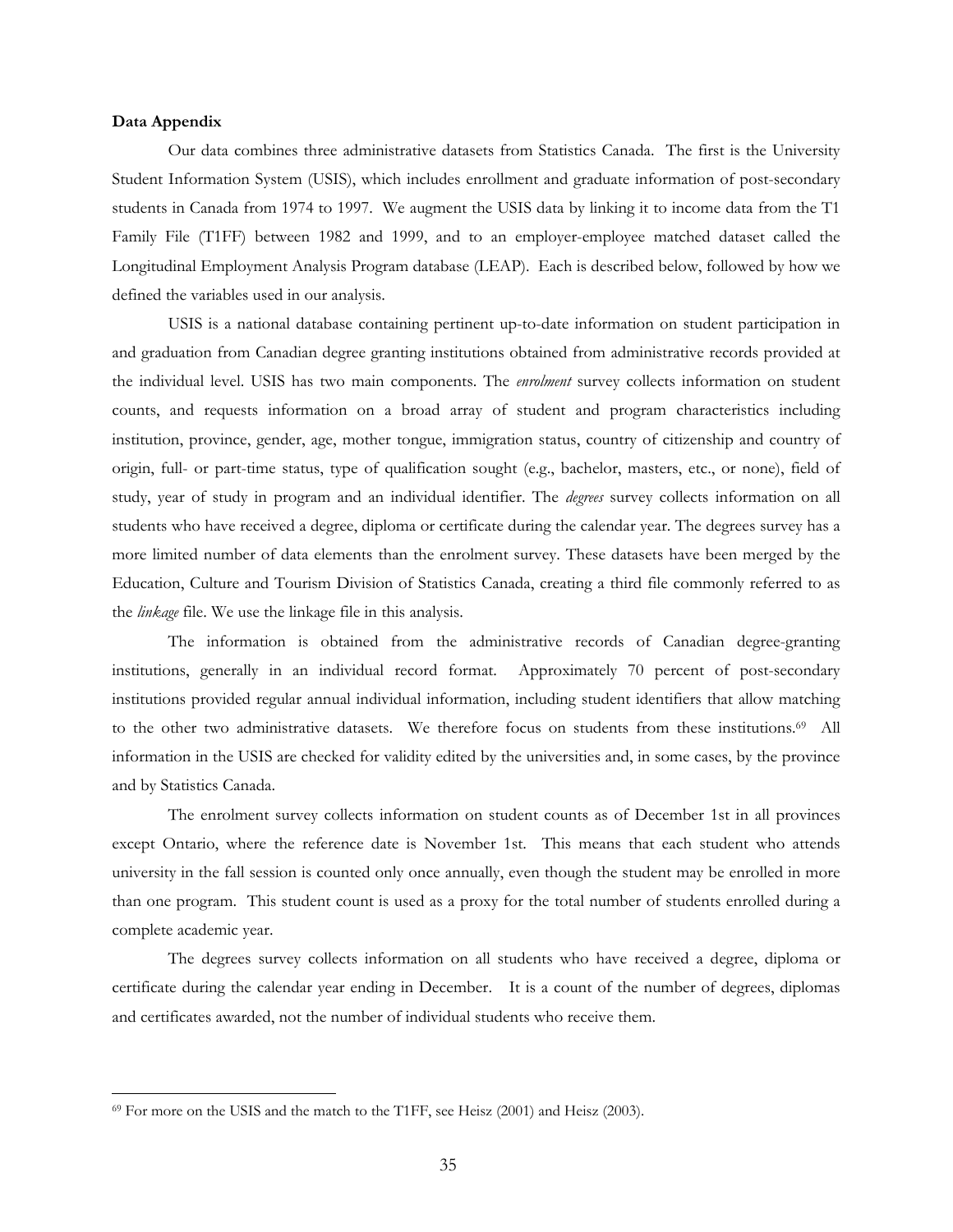From the enrolment data, we keep all males that began a full-time undergraduate program at a postsecondary school institution between the ages of 17 and 20. We note students' graduation date, or last year enrolled full time (plus one since enrolment was recorded as of December 1). Experience is defined as number of years since graduation or number of years since ending full-time post-secondary education. We examine earnings starting when experience equals zero, since students are likely to have worked for 7 months since graduation. We remove any student taking longer than 8 years to complete an undergraduate degree (dropping less than 1 percent of the sample). We also calculate predicted graduation year based on entry year plus four.

The enrolment data includes information on home province. If missing, home province was assumed to be the province of the institution the student began their program. After finding that national and regional unemployment rates at time of graduation were not correlated with obtaining a subsequent degree, we focus on students that obtain no more than one degree.

 The post-secondary students we examine from the USIS are matched to the T1FF using the student identifier. The T1FF is a data set of individual tax records from 1982 to 1999. The T1FF includes information on earnings, defined as the sum of taxable earnings from employment and self-employment. The dataset also contains information on transfers, as well as age, gender, residential address and an identification number for the firm at which the individual is employed. Some students (fewer than 15 percent of the sample) were not matched, mostly due to missing identifiers. Missing ID may be because (1) the student did not have an IDcode (perhaps because he or she was a foreign student), (2) the student had an ID code, but either did not give it to the institution or the institution did not request it, or (3) the institution collected the ID code but did not report it on the USIS survey. To remove individuals that have left the country, we drop any student that does not file in the last two years of the T1FF data.

The cross-section outcome variables we examine include whether a student receives a degree, and years in post-secondary school. The annual outcome variables we focus on are log earnings, dummy variables for not filing taxes, zero earnings, and living in different province than initial province.

Individuals working in the USIS-T1FF are also matched annually to information about their firms from Statistics Canada's Longitudinal Employment Analysis Program database (LEAP), beginning in 1983. The match rate was 96 percent.70 LEAP is a company-level database that includes all employers in Canada, both corporate and unincorporated. The database tracks the employment and payroll characteristics of

 $70$  In the case of multiple employers, the main employer is the one from which a worker has the most earnings. In defining our mobility measures, we have taken particular care with missing values for firm identifiers and industry codes. To address the problem of missing values, we first fill in single missing values with the adjacent past firm identifier or industry code. We then estimate a conservative and a more inclusive measure of mobility. The first only considers changes between two valid firm identifiers or industry codes. The second treats remaining missing values as a job or industry change. The two measures approximate upper and lower bounds of job mobility.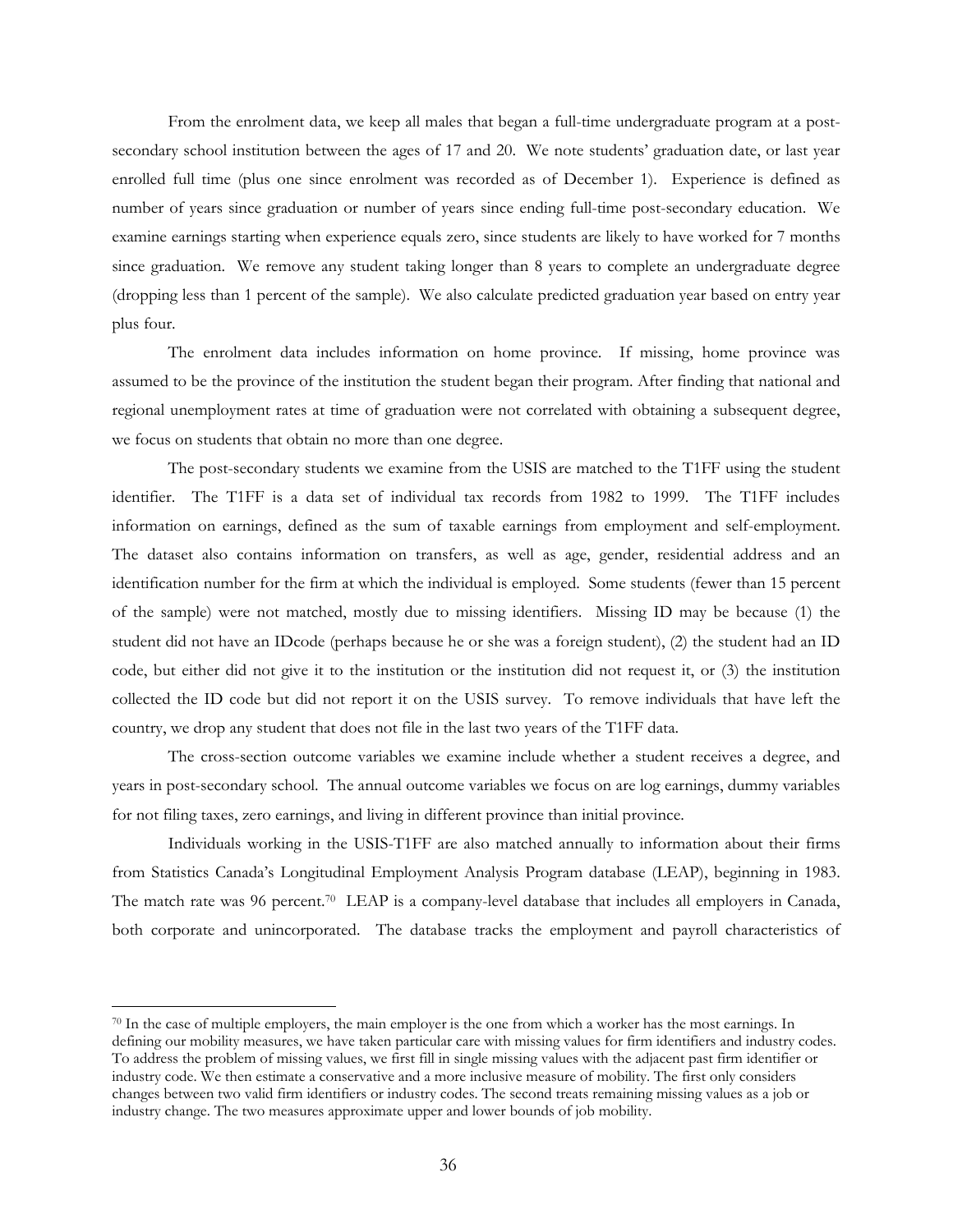individual firms from their year of entry to their year of exit.71 Employers in Canada are required to register a payroll deduction account and issue a T4 slip to each employee that summarizes earnings received in a given fiscal year. The LEAP database includes every business that issues a T4 taxation slip.

The LEAP includes a 3-digit industry code and information on annual firm size and total payroll amounts. We recorded average firm size, and total firm size between 1982 and 1999, and also subtracted the mean amounts for each year before averaging. Both methods produced similar results.72 We also recorded when individuals switched firms and industries.

The data are collapsed into cell means by home province, year left post-secondary education, predicted year left post-secondary education, and experience. The cell means are matched to national and provincial unemployment rates both at time of school exit and predicted school exit. We use Statistics Canada's youth unemployment rate (ages 16 to 25). Results with the full unemployment rate were similar.

We work with two samples – the two-way student-earnings match, and the three-way match that also includes firm variables. The main results are obtained on the former, but estimates differ little between the two samples. To maximize the range of cohorts with as much as possible experience history we focus on the full range of graduation cohorts that we can match to unemployment rates at time of labor market entry (1976-1995). In the empirical analysis, we also report alternative results with subsets of cohorts. Appendix Tables 2A and 2B show sample sizes of the two-way match by graduation and experience year for graduation cohorts from 1977 to 1995 (including and excluding observations with missing earnings).

## **Sensitivity Appendix A: Accounting for Selective College Graduation**

The decision to leave college may be a function of the business cycle.<sup>73</sup> If workers postpone college exit in recessions, we would expect that the unemployment rate in the year of *predicted graduation* is positively related to college duration. Similarly, since workers with shorter durations are more likely to be able to further postpone graduation labor market entrants in a recession are more likely to have longer durations. Appendix Table 6 shows the effects on various basic measures of college duration of the national and regional unemployment rates, as well as of predicted regional rates, separately for all workers and for those at least on grade. We see no significant correlations at the national level or for regional unemployment at the time when workers should have graduated were they on grade. However, we see some significant effect of early

 $\overline{a}$ 

<sup>71</sup> The self-employed that do not draw a salary are not included on the LEAP database. In addition, businesses comprised solely of individuals or partnerships who do not draw a salary are also excluded from the LEAP.<br><sup>72</sup> The USIS industry code is documented in Statistics Canada's USIS user guide, 1995.<br><sup>73</sup> College enrollment deci

small in the U.S. since the 1960s (e.g., the fraction of men age 19 to 21 in college is not affected by the unemployment rate for mature workers, see Card and Lemieux (2000) Table 4, nor is the proportion of workers who finish 12th grade and start college (Table 5). The unemployment rate at age 17 does not affect the probability of having a college degree, but raises the fraction of workers with some college (Table6)). Note that if unemployment triggers entry into college of workers with particular unobserved characteristics, this could affect our instrumental variable strategy even if workers are not forward looking due to correlation of the unemployment rate at entry and at exit. However, as shown in the next section, most of the correlation of unemployment rates fades after three years.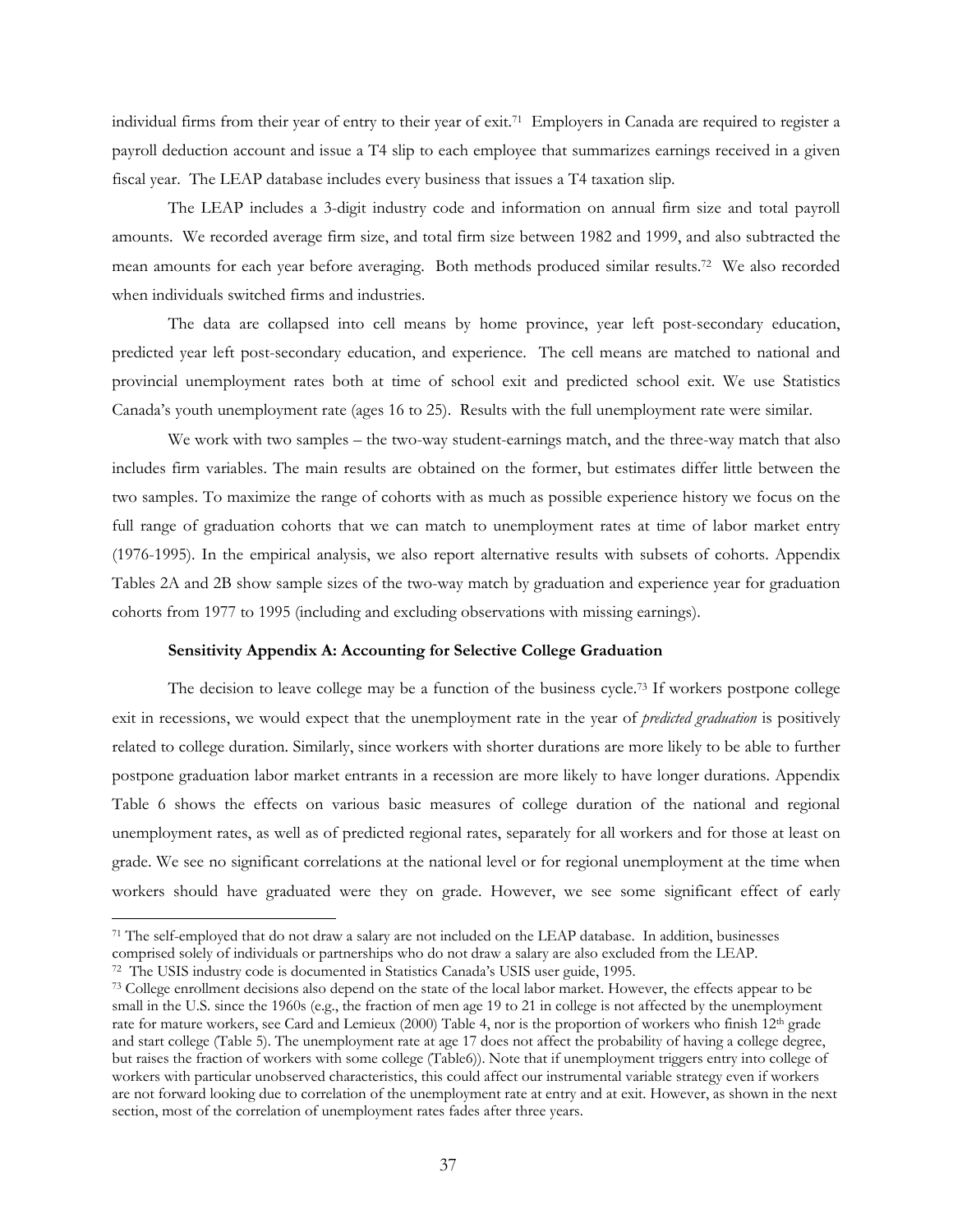unemployment rates at actual graduation with duration. For a five percent change in unemployment rates, this would imply an increase of 2.5 percentage points (10% relative to the 0.26 average shown in Appendix Table 1).

Panels D to F of Appendix Table 7 show the same specifications for those workers on or above grade (see also the appendix available on our website for more detail). The effects are somewhat smaller. A five point shock to unemployment implies a 0.05 increase in average years of college (corresponding to three weeks or 1.4% relative to a mean of 4.11 years). These results suggest that a very small fraction of workers who are barely on or above grade tend to extend their stay in college by one or two years.<sup>74</sup> The fact that unemployment at predicted graduation matters less suggests this is driven primarily by workers who are already beyond grade. Consistently, the fact that the results are even weaker for the full sample and the fact that being on or above grade is not affected indicates that students overall do not make significant attempts to avoid leaving school in a recession by delaying graduation or enrolling in a new program.75

To directly address endogenous college exit we instrument unemployment in the actual year of exit with unemployment in the predicted year of exit based on official degree duration. Predicted year of exit is a valid instrument for actual year if college entry is uncorrelated with unemployment rates in the year of predicted exit, if it has no direct effect beyond the actual unemployment rate, and if it correlates with unemployment at actual exit. We believe the exclusion restrictions are valid, since even if students wanted, given the covariance structure of unemployment rates it would be hard for them to forecast future unemployment rates. The case could be made that the unemployment rate at predicted graduation could in itself be viewed as the relevant 'shock' to workers' careers. Thus, we present and discuss both reduced form and instrumental variable (IV) estimates.

The first two columns of Appendix Table 8 present the reduced form estimates of the interactions of potential labor market experience for the same specifications as in Table 1 (OLS). Columns 3 and 4 shows the IV results and the coefficients on the instrument from the corresponding first stage. The reduced form estimates are either equal (all workers) or slightly smaller (graduates) than the corresponding OLS estimates. The numbers in Appendix Table 7 imply that delayed entry is unlikely to affect the estimates of the catch-up  $\overline{a}$ 

<sup>74</sup> Additional results in an appendix available on our website suggests that for this sample the probability of being above grade 1-3 years is raised marginally. Taking the results from Panel F, if 0.85% of workers stay longer and raise average college duration by 0.0056 years, the average additional time spent in college must be more than one  $^{75}$  Note that as pointed out in Section 2, the propensity of obtaining a graduate degree is also not affected by the unemployment rate in the year of the first exit from college (a 5 point unemployment shock leads to an increase in the probability to obtaining a post graduate degree of 0.008, relative to a mean of 0.2, with the lowest p-value of 0.157 in the regional sample for all workers). Post-graduate degrees are specially concentrated in the health professions, social sciences, and other majors (25-30% of all graduates obtain a graduate degree) and less concentrated in business, engineering, and teaching (8-12% obtain a graduate degree). Our sample restriction tends to more heavily exclude health profession and the social sciences than economics and engineering. To assess whether for some of these subjects the propensity to obtain a higher degree responds more strongly to unemployment at time of graduation, we ran the regressions by major. Social sciences is the only major experiencing consistent increases in the fraction of post-grad degrees during recessions, while health professions experiences consistent declines. All other majors show no clear patterns.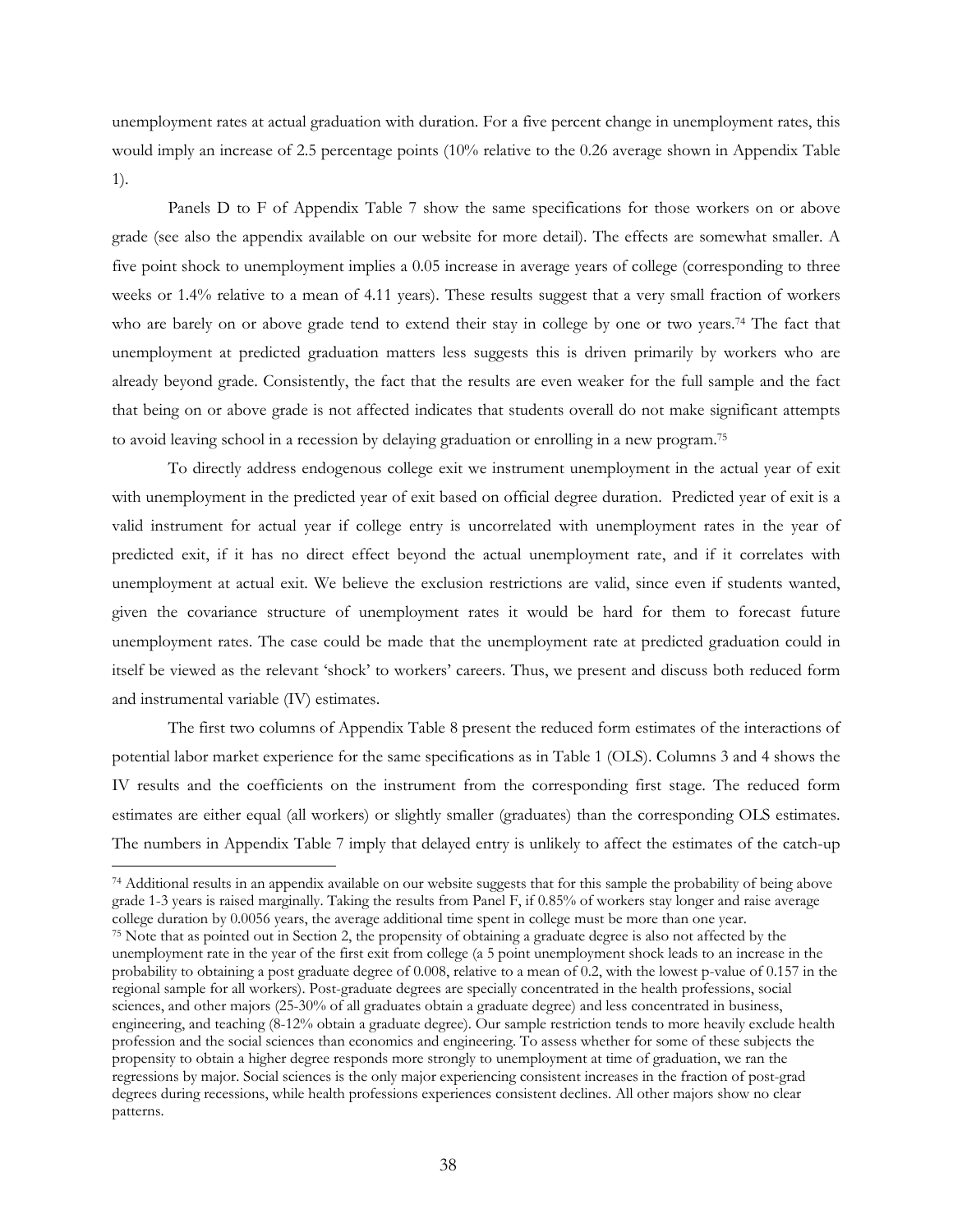pattern in the reduced form. The first stage coefficient is highly significantly different from zero and different from one. The ensuing IV results are either the same as OLS (for those on/above grade), or slightly more negative and more persistent (for all workers). All IV coefficient estimates are well within the confidence intervals for OLS results.76 Since the general effects of unemployment rates on labor market entry are quite small, it would have been surprising to find much of a difference. We conclude that OLS is appropriate to analyze the effects of early labor market conditions on the long-term career outcomes of Canadian college graduates.

## **Sensitivity Appendix B: Accounting for Labor Market History**

All estimates presented so far represent summary effects of the dynamic impact of the initial unemployment rate plus the dynamic effects of ensuing unemployment rates that correlate with the first. They characterize the expected earnings loss of a worker graduating in a recession and help to assess the implications of different models of career determination. Another estimate of interest is the long-term impact of an isolated temporary shock of labor market conditions for individuals entering the full-time labor market for the first time, holding all else constant. This effect can also be compared to similar shocks at later experience years to benchmark whether initial shocks, when virtually all labor market entrants must search for employment, generate different permanent and transitory effects than subsequent shocks.

Since the current province of residence is available from income tax records, we can use our data to construct unemployment rate histories for each individual starting in 1982. We interact these histories with unrestricted experience dummies and include them into the basic model as additional control variables to isolate the effect of the unemployment rate at time of college exit. Since we only have complete data for 'market history' of individuals graduated starting in 1982, we focus on this restricted group of cohorts.77 Although shocks are highly persistent initially, the auto-covariance structure dips to zero after three to four years.78 Thus, the inclusion of two to three lags should suffice to absorb most of omitted variable bias.

Table 2 shows a series of models with augmented controls for unemployment history, each interacted with experience. The table shows the basic regional model with the graduate sample for two models with outcomes recorded between 1982 and 1995. To compare similarly defined unemployment

 $\overline{a}$ 

<sup>76</sup> Note that Hausman tests cannot be read off the tables since standard are clustered at either graduation cohort or graduation cohort-initial province level. Although we could implement a test based on Davidson and McKinnon's (1989) approach, we believe that the differences so small that it would not reverse our conclusions.

 $\vec{r}$ . As shown in Appendix Figure 1, this group of cohorts has slightly more persistent effects of initial labor market conditions. We have also experimented with including cohorts with incomplete unemployment histories. The results, available in an Appendix on our website, are qualitatively the same. We also included unemployment histories based on unemployment rates for all workers, with no differences in the results.

 $^{78}$  If as commonly done we specify the time series process of the unemployment rate as an AR(2), the coefficients are 0.87 and -.158 for the first and second lag, respectively, in a sample pooling all states and including year and state fixed effects (a procedure followed by Blanchard and Katz 1992). Figures of the auto-covariance structure and further discussion are available in an Appendix accessible on our website.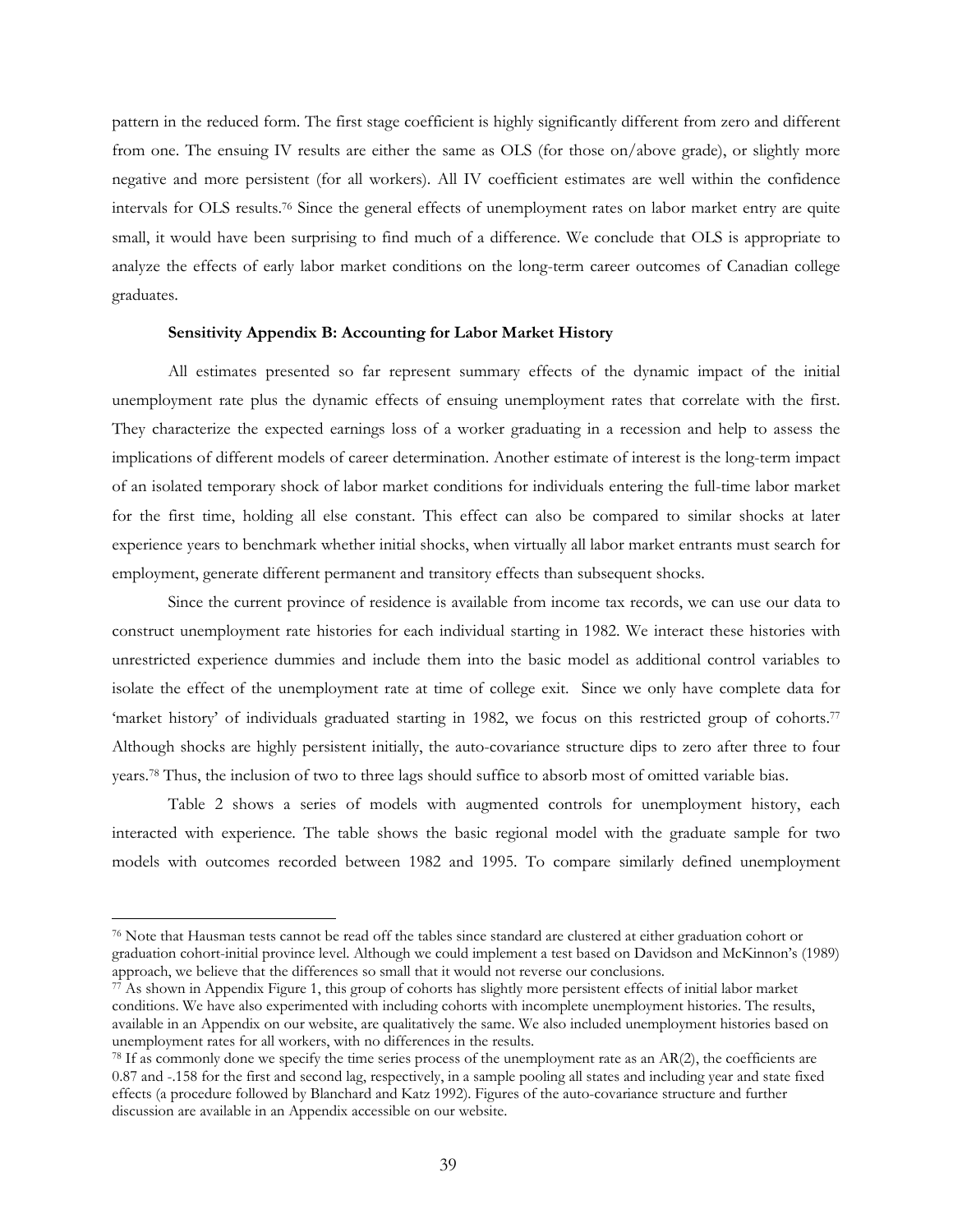shocks, all models include current province fixed effects.79 The first model includes the unemployment rate at the current experience year interacted with experience dummies, without additional labor market history. As expected, this has some small initial effects for experience years one to three, but little thereafter. Given that each of these unemployment rates has itself a potentially dynamic effect, the next models include interactions of these unemployment rates with experience dummies.

The first model, shown in Column 3 of Table 2 only includes dynamic effects of unemployment rates occurring in experience years one to three. The result shows an increasing spread in the two estimates that flattens out after experience year 5, exactly as predicted by the omitted variable bias calculations in Section 2. At each experience year the worker is exposed to additional shocks correlated with the initial shock that in itself have dynamic effects, leading to an increasing bias; as the effects of shocks decline for mature workers (as shown in Table 7) and the correlation with unemployment fades or becomes slightly negative, the size of the gap stabilizes. Towards experience year eight the estimates become imprecise as the number of cohorts decline. The next model in Column 4 includes the entire interacted history for each experience year from one to ten. As predicted, the model is extremely similar to the one in Column 3 (however, the joint hypothesis that all additional coefficients or that all dynamic effects at higher experience years are jointly equal to zero is rejected by an F-test). Overall, the effect of the unemployment rate a worker faces in the year of college entry has a long term effect even when controlling for unrestricted dynamic effects of each single unemployment shock experience afterwards.

Since the estimates at later experience become imprecise, we now turn to a grouped model. We restrict the dynamic effects to be equal in two-year intervals (i.e., the effects of the unemployment rate at experience years 0-1, 2-3, 4-5, etc., is constrained to be equal). To keep the size of the coefficients comparable to that of the main model, we take the averages of unemployment rates within groups (the results are the same if we were to compare coefficients at two standard deviations of the respective regressors). The fully interacted model with grouped unemployment rates then is

$$
\log \overline{w}_{\text{crit}} = \phi_t + \theta_r + \chi_c + \gamma_e + \beta_{e,0} (\text{UR}_{\text{cr0}} + \text{UR}_{r,1}) / 2 + \beta_{e,1} (\text{UR}_{r,2} + \text{UR}_{r,3}) / 2 + \dots + \alpha_{\text{crit}}.
$$
 (3)

Our data does not allow us to estimate the dynamic effects of unemployment shocks at experience years greater than three with a sufficient degree of precision due to a declining number of cohorts.80 Thus, we present dynamic estimates for groups 0-1 and 2-3, and include additional dynamic interactions as controls for omitted variable bias. The dynamic effect at experience year 2-3 will help us to give a benchmark for the size of the impact of initial labor market conditions.

 $\overline{a}$ 

 $79$  As shown in Appendix Figure 1 and discussed in Section 3, this has little bearing on our original results.<br><sup>80</sup> Thus, dynamic estimates for unemployment shocks at higher experience years pick up the behavior of a lim number of cohorts. While interesting in its own right, the analysis of single cohorts is left to a separate study.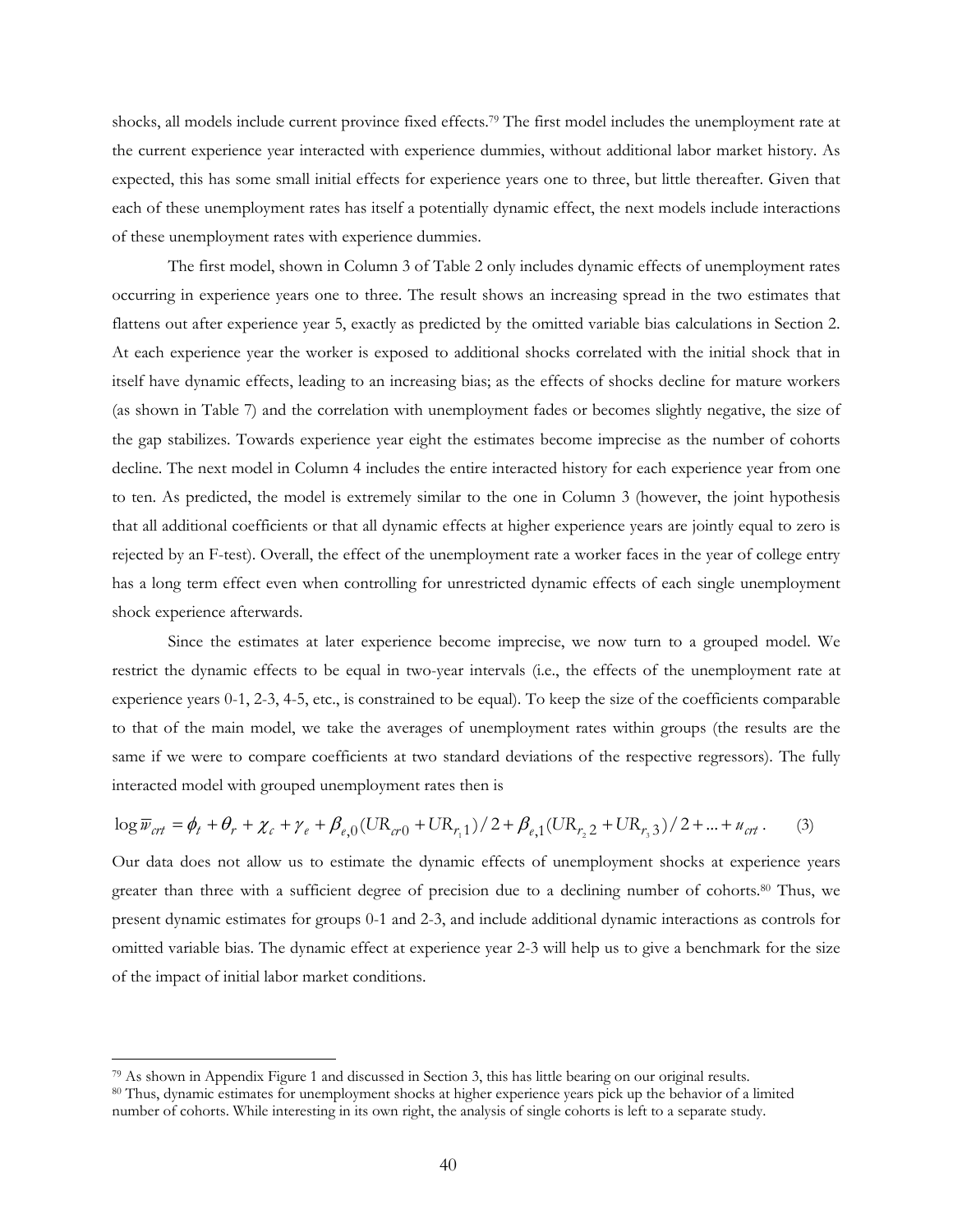The effect of a single shock at experience zero and the effect of the average unemployment in experience years zero and one are very similar. The last columns of Table 2 then show the model with fully interacted controls for grouped unemployment history. The coefficient estimates are graphed in Figure 4 (Panel A). The effect of omitted variable bias is again as predicted. Moreover, now the estimated effects are smooth and show a similar convergence pattern as before.<sup>81</sup>

## **Sensitivity Appendix C: The Role of Regional Mobility**

 $\overline{a}$ 

In columns 6 and 7 of Table 6, we compare the effect of initial unemployment rates on the gains from regional mobility by experience. Interestingly, while regional movers gain more if affected by an early recession initially, these gains fade after experience year three. It is those who stay in the region or residence who have consistently higher earnings growth. Thus, while regional mobility may still be as beneficial in booms as in recessions, it appears regional movers do not have permanently higher rates of catch up than regional stayers. That gains at regional mobility are not as exceptional as gains at job or industry moves also results from the fact that average earnings growth for region movers and stayers is quite similar, as shown in the last columns of Panel A.

It appears that regional mobility is not as important in Canada as in the U.S. (Waggoner 2004). To further explore whether the higher job mobility for workers entering the job market in recessions is associated with higher mobility across provinces, the last columns of Table 3 shows the effects of the unemployment rate at college exit on subsequent provincial mobility. The national unemployment rate is uncorrelated with moving to other provinces for both the full sample and graduate sample in Columns 5 to 6 respectively. The results here suggest no inter-provincial mobility response from worsening in overall economic conditions. For the regression models identifying regional economic shocks, however, we do observe initially increased provincial mobility for cohorts exposed to higher unemployment conditions at time of college exit. For the graduate sample, a 5 percentage point difference in the unemployment rate at entry is associated with about a .75 percentage point difference in the provincial mobility rate in the first two years. This rate is about half that for firm mobility, and drops quickly after the third year.82 The small effect of unemployment at college exit on provincial mobility suggests that most of the pattern of catch-up in wages over time for individuals that began the labor market in a recession occurs within provinces.

<sup>&</sup>lt;sup>81</sup> If we repeat the exercise with the full set of cohorts (for which we do not have complete history controls) the results are very similar for the grouped model, with complete convergence occurring after six years in the labor market (shown in an Appendix Figure available on our website).<br><sup>82</sup> After the fifth year out of college, the unemployment rate at time of exit is negatively correlated with provincial

mobility. Those induced to move to another province from entering the local labor market during high unemployment appear to be less likely to move thereafter. We also replicated our estimates separately for workers who never switch region and for movers. Those never moving, about three quarters of our sample, behave very similar as the full sample (see Web Appendix).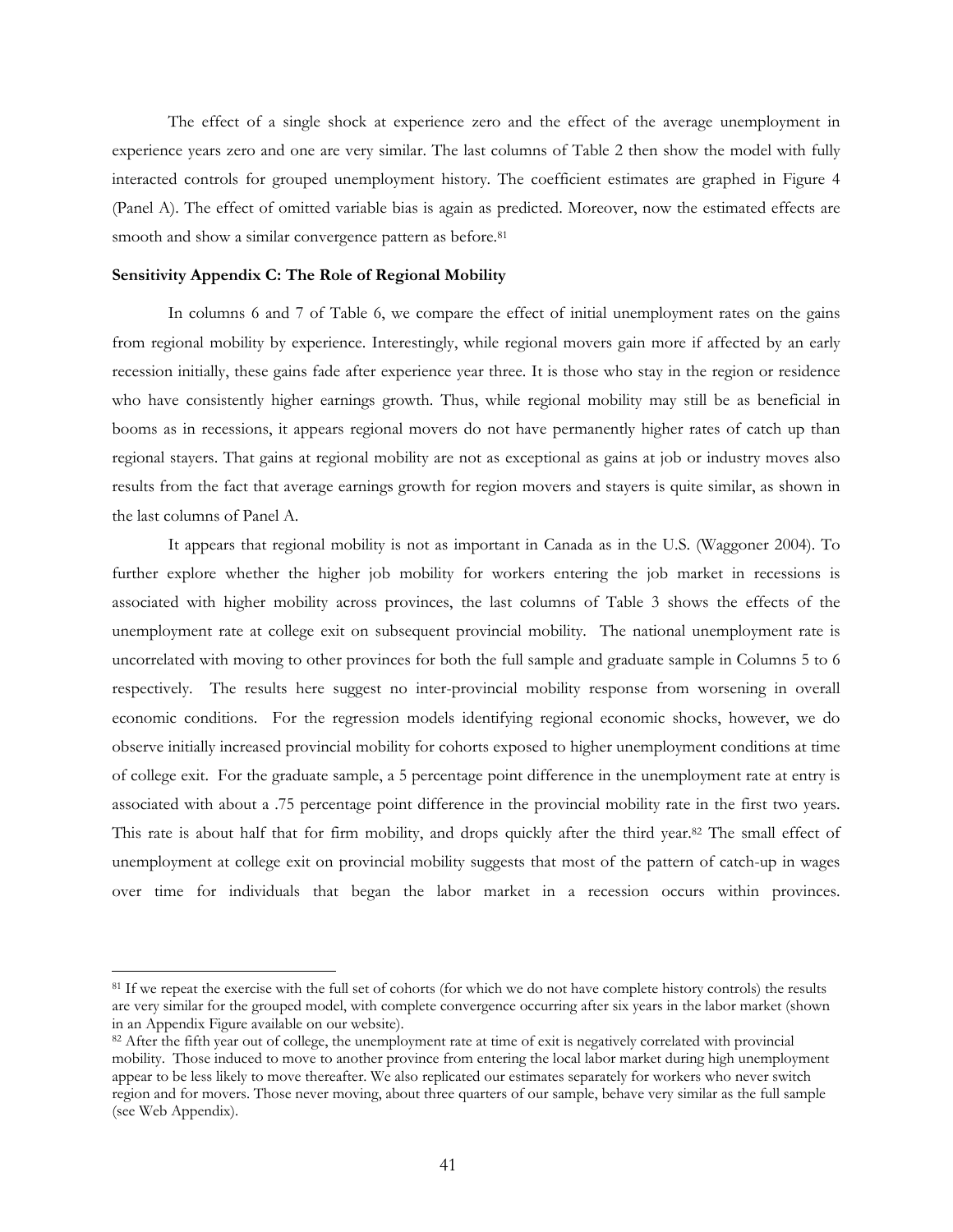#### **References**

- Aaronson, Daniel and Sara Christopher (2004). "Employment Growth in Higher-Paying Sectors." *Chicago Fed Letter* (206): Federal Reserve Bank of Chicago.
- Abowd, John, Francis Kramarz, and David Margolis (1999). 'High Wage Workers and High Wage Firms.' *Econometrica* 67(2): 411-45.
- Abowd, John, Robert Creecy, and Francis Kramarz (2002). 'Computing Person and Firm Effects Using Linked Longitudinal Employer-Employee Data.' Cornell, mimeo.
- Abraham, Katherine and John Haltiwanger (1995). 'Real Wages and the Business Cycle.' *Journal of Economic Literature* 33(3): 1215-1264.
- Acemoglu, Daron (2001). 'Good Jobs vs. Bad Jobs.' *Journal of Labor Economics* 19 (1): 1-21.
- Akerlof, George A. and Janet L. Yellen (1985). 'A Near-Rational Model of the Business Cycle, with Wage and Price Intertia.' *The Quarterly Journal of Economics* 100(5): 823-838.
- Akerlof, George A., Andrew Rose, and Janet L. Yellen (1989). 'Job Switching and Job Satisfaction in the U.S. Labor Market.' *Brookings Papers on Economic Activity* 1988 (2): 495-594.
- Albaek, Karsten and Bent E. Sorensen (1998). 'Worker Flows and Job Flows in Danish Manufacturing.' *The Economic Journal* 108(November): 1750-1771.
- Anderson, Patricia M. and Bruce D. Meyer (1994). 'The Extent and Consequences of Job Turnover.' *Brookings Papers on Economic Activity. Microeconomics*: 177-236.
- Baker, George, Michael Gibbs, and Bengt Holmstrom (1994). 'The Wage Policy of a Firm.' *Quarterly Journal of Economics* 109: 881-919.
- Barlevy, Gady (2005). 'The cost of business cycles and the benefits of stabilization.' *Economic Perspectives Chicago Federal Reserve* 1st Quarter.
- Barsky, Robert and Gary Solon (1989). 'Real Wages Over the Business Cycle.' NBER Working Paper 2888.
- Beaudry, Paul and John DiNardo (1991). 'The Effect of Implicit Contracts on the Movements of Wages over the Business Cycle' *Journal of Political Economy:* 99(4).
- Beaudry, Paul and David Green (2000). 'Cohort patterns in Canadian earnings: assessing the role of skill premia and inequality trends.' *Canadian Journal of Economics* 33 (4): 907-936.
- Beaudry, Paul, Thomas Lemieux, and Daniel Parent (2000). 'What is Happening in the Youth Labor Market in Canada?' *Canadian Public Policy*, XXVI Supplement 1.
- Becker, G. (1964). *Human Capital: A Theoretical and Empirical Analysis with Special Reference to Education*. New York: Columbia University Press.
- Betts, Julian, Christopher Ferrall, and Ross Finnie (2000). 'The Role of University Quality in Determining Post-Graduation Outcomes: Panel Evidence from Three Recent Canadian Cohorts.' Mimeo.
- Bils, Marc. J. (1985) 'Real Wages over the business cycle: Evidence From Panel Data.*' Journal of Political Economy,* 666-689.
- Black, Dan, Kermit Daniel and Jeffrey Smith (2005). "College Quality and Wages in the United States." *German Economic Review* 6(3): 417-445.
- Black, Dan and Jeffrey Smith (2004). "How Robust is the Evidence on the Effects of College Quality? Evidence from Matching." *Journal of Econometrics.* 121(1): 99-124.
- Blanchflower, David G. and Andrew J. Oswald (1994). *The Wage Curve*. Cambridge, MA: MIT Press.
- Blanchard, Olivier and Lawrence Katz (1992). 'Regional Evolutions.' *Brookings Papers on Economic Activity*, 1: 1992, pp. 1-75.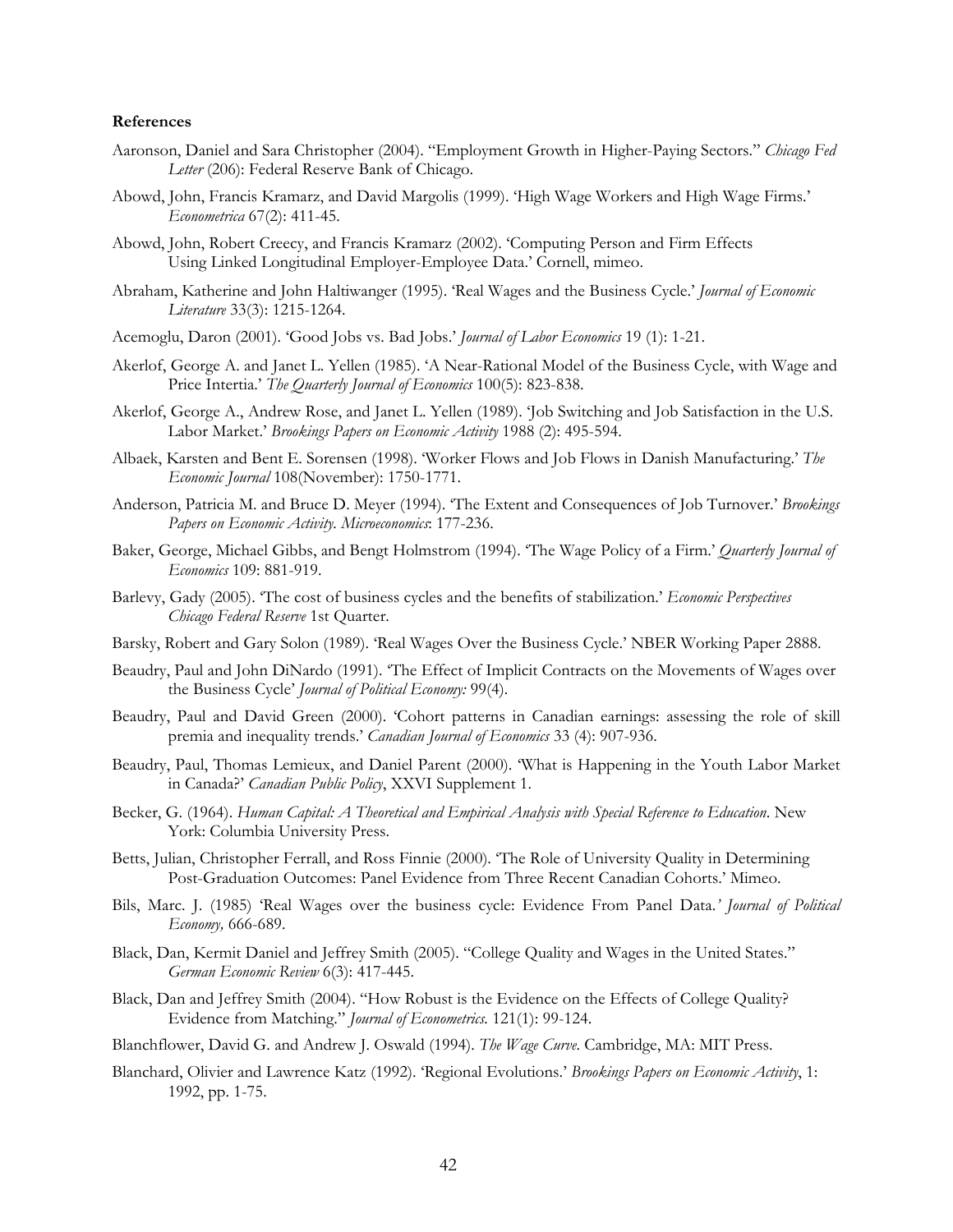- Bloom, David E. and Richard B. Freeman (1986). 'The 'Youth Problem': Age or Generational Crowding.' NBER Working Paper No. 1829.
- Burdett, Kenneth (1978). 'A Theory of Employee Job Search and Quit Rates.' *American Economic Review* 68(1): 212-20.
- Card, David (1995). 'The Wage Curve: A Review.' *Journal of Economic Literature* 33 (June): 785-799.
- Card, David, and Thomas Lemieux (1997). 'Adapting to Circumstances: The Evolution of Work, School, and Living Arrangements Among North Amercian Youth.' NBER Working Paper No. 6142.
- Card, David, and Thomas Lemieux (2000). 'Drop Out and Enrollment Trends in the Post-War Period: What Went Wrong in the 1970s?' NBER Working Paper No. 7658.
- Card, David, and Thomas Lemieux (2001). 'Can Falling Supply Explain The Rising Return To College for Younger Men? A Cohort Analysis.' *Quarterly Journal of Economics*, May.
- Davidson, R., and J.G. Mackinnon (1989). 'Testing for consistency using artificial regressions.' *Econometric Theory* 4: 363-84.
- Cutler, David and Lawrence Katz (1991). 'Macroeconomic Performance and the Disadvantaged.' *Brookings Papers on Economic Activity* 1991 (2): 1-74.
- Dale, S. B. and A. Krueger (2002). 'Estimating the payoff to attending a more selective college: an application of selection on observables and unobservables.' *Quarterly Journal of Economics* 117, 1491-1528.
- Deaton, Angus (1997). *The Analysis of Household Surveys.* Johns Hopkins University Press.
- Devereux, Paul (2001). 'The Cyclicality of Real Wages within Employer-Employee Matches.' *Industrial and Labor Relations Review* (54)4: 835-850.
- Devereux, Paul (2002). 'Occupational Upgrading over the Business Cycle.' *Labour* 16 (3) 423-452.
- Devereux, Paul (2003). 'The Importance of Obtaining a High-Paying Job.' Mimeo, University of California, Los Angeles.
- Dickens, William T. and Lawrence F. Katz. 'Inter-Industry Wage Differencesand Industry Charachteristics.' *Unemployment and the Structure of Labor Markets*, edited by K. Lang and J. Leonard, pp. 48-89. New York: Basil Blackwell, 1987
- Doeringer, Peter and Michael Piore (1971). *Internal Labor Markets and Manpower Analysis.* Lexington, MA: D. C. Heath and Company.
- Farber, Henry (1994). 'The Analysis of Interfirm Worker Mobility.' *Journal of Labor Economics* 12: 554-93.
- Farber, Henry (2003). 'Job Loss in the United States, 1981-2001.' IRS Working Paper No. 471 Princeton University.
- Freeman, Richard B. (1975). 'Overinvestment in College Training.' *The Journal of Human Resources* 18(2): 287- 311.
- Freeman, Richard B. (1979). 'The Effect of Demographic Factors on Age-Earnings Profiles.' *The Journal of Human Resources* 14 (3): 289-318.
- Freeman, Richard B. (1981). 'Career Patterns of College Graduates in a Declining Job Market.' NBER Working Paper 750.
- Friedman, Richard (1953). 'Choice, Chance, and the Personal Distribution of Income.' *Journal of Political Economy* 61 (4): 277-290.
- Fox, Jeremy (2004). 'Employer-Size Wage Gaps, Testing Worker Preferences and Talents Explanations.' Chicago, mimeo.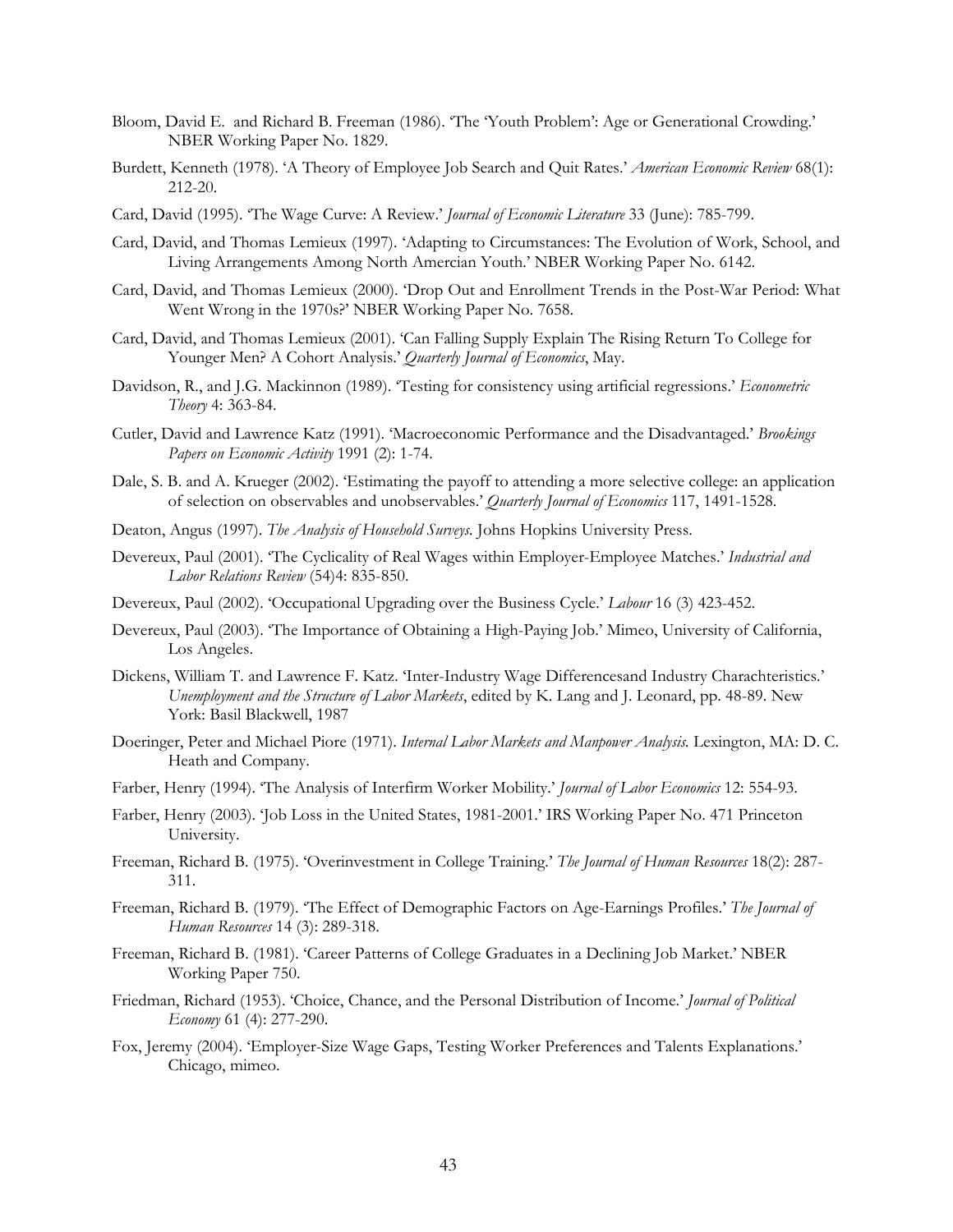- Gardecki, Rosella and David Neumark (1998). 'Order from Chaos? Effects of Early Labor Market Experiences on Adult Labor Market Outcomes.' *Industrial and Labor Relations Review* 51(2): 299-322.
- Gibbons, Robert and Lawrence Katz (1992). 'Does Unmeasured Ability Explain Inter-Industry Wage Differentials.' *Review of Economic Studies* 59 (3): 515-535.
- Gibbons, Robert, Lawrence F. Katz, Thomas Lemieux, and Daniel Parent (2005). 'Comparative Advantage, Learning, and Sectoral Wage Determination.' Journal of Labor Economics October 1-54.
- Gibbons, Robert and Michael Waldman (1999). 'Incentives in Organizations.' In: Ashenfelter, Orley and David Card (eds), *Handbook of Labor Economics*. Elsevier Science Publishing Company Amsterdam, New York, and Oxford.
- Gibbons, Robert and Michael Waldman (2004). 'Task-Specific Human Capital.' *AEA Papers and Proceedings* May, 94 May, pp. 203-207.
- Giuliano, Paola and Till von Wachter (2004). 'Does a Four Fold Does a Four-Fold Higher Unemployment Rate Make a Difference? Wage Growth and Job Mobility of Young Workers in France and Germany.' Columbia University, mimeo.
- Hall, Robert E. (1974). 'The Process of Inflation and the Labor Market.' *Brookings Papers on Economic Activity*  1974 (2): 343-393.
- Hall, Robert E. (2005a). 'Employment Efficiency and Sticky Wages: Evidence from Flows in the Labor Market.' Forthcoming *Review of Economics and Statistics*, August.
- Hall, Robert E. (2005b). 'Employment Fluctuations with Equilibrium Wage Stickiness.' Forthcoming American Economic Review.
- Harris, Milton and Bengt Holmstrom (1982). 'A Theory of Wage Dynamics.' *Review of Economic Studies* 49: 315—333.
- Hines, James, Hilary Hoynes, and Alan Krueger (2002). 'Another Look at Whether a Rising Tide Lifts All Boats.' in Alan Krueger and Robert Solow. (Eds.), *The Roaring Nineties: Can Full Employment Be Sustained?* Russell Sage Foundation: New York.
- Hildreth, Andrew, and von Wachter (2005). 'Estimating the 'True' Cost of Job Loss: Evidence Using Matched Data from California 1991-2000.' Mimeo, Columbia University.
- Hoynes, Hilary (2000). 'The Employment and Earnings of Less Skilled Workers Over the Business Cycle.' In Rebecca Blank and David Card (Eds.), *Finding Jobs: Work and Welfare Reform*. Russell Sage Foundation: New York.
- Jacobson, Louis, Robert LaLonde and Daniel Sullivan (1993). 'Earnings Losses of Displaced Workers.' *American Economic Review* 83(4): 685-709.
- Kahn, Lisa (2005). 'The Long-Term Labor Market Consequences of Graduating College in a Bad Economy.' Mimeo, Harvard University.
- Katz, Lawrence F. and David H. Autor (1999). 'Changes in the Wage Structure and Earnings Inequality.' In: Ashenfelter, Orley and David Card (eds), *Handbook of Labor Economics*. Elsevier Science Publishing Company Amsterdam, New York, and Oxford.
- Katz, Lawrence F., Gary W. Loveman and David G. Blanchflower (1995). 'A Comparison of Changes in the Structure of Wages in Four OECD Countries.' In: Freeman, R. and L. Katz (eds), *Differences and Changes in the Wage Structure*.
- Keith, Kristen and Abigail McWilliams (1999). 'The Returns to Job Mobility and Search by Gender.' *Industrial and Labor Relations Review* 52 (3): 460-477.
- Kletzer, Lori G. and Robert W. Fairlie (2003). 'The Long-Term Costs of Job Displacement Among Young Workers.' *Industrial Labor Relations Review* 56(4): 682-698.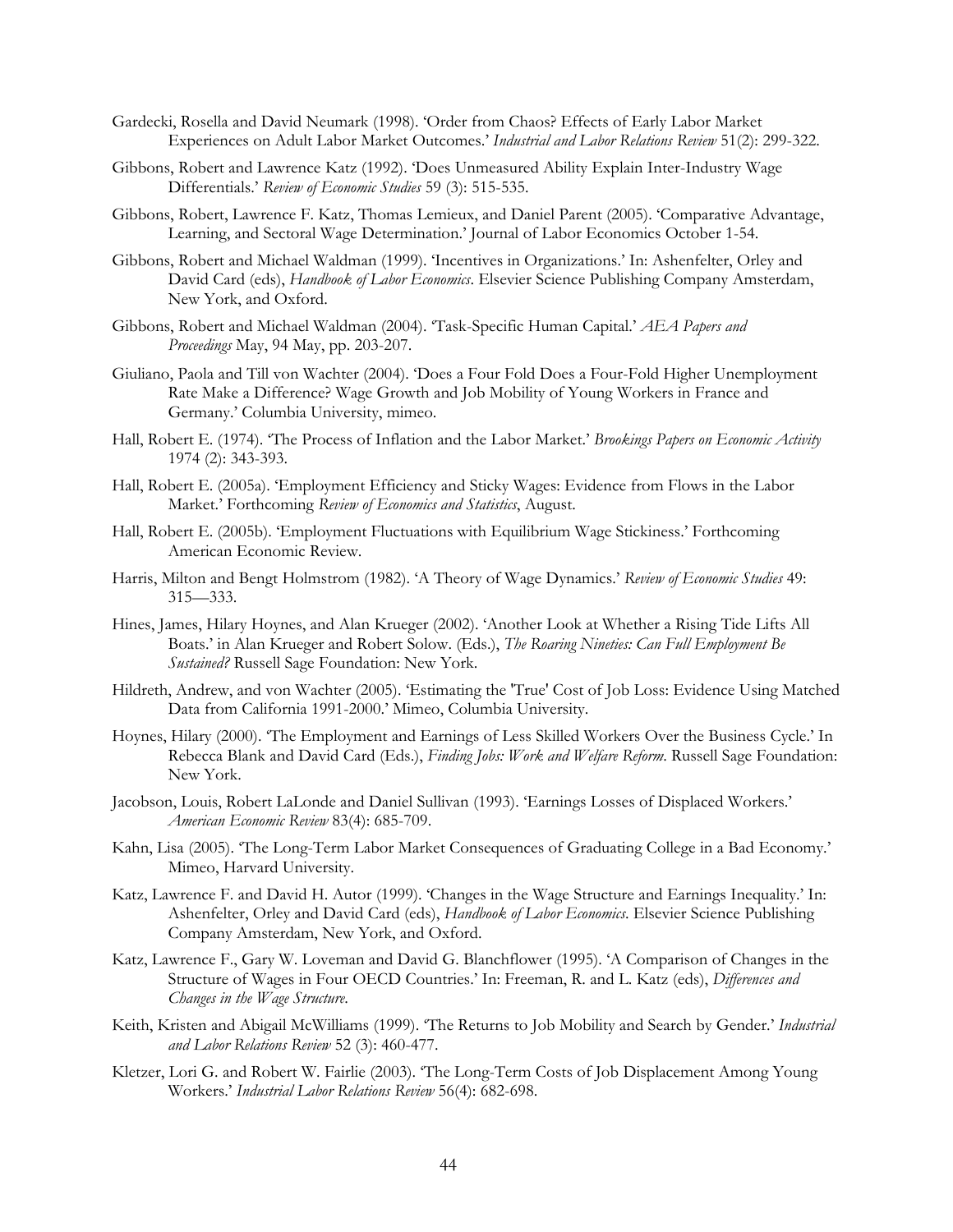Koenker, R. and K. Hallock (2001). 'Quantile Regression.' *Journal of Economic Perspectives* 51 (4): 143-156.

- Krashinsky, Harry (2002). 'Evidence on Adverse Selection and Establishment Size In the Labor Market.' *Industrial and Labor Relations* Review 56(1): 84-96.
- Krueger, Alan and Lawrence Summers (1988). 'Efficiency Wages and the Inter-Industry Wage Structure.' *Econometrica* 56 (2): 259-293.
- Krause, Michael U. and Thomas A. Lubik (2005). 'The Cyclical Upgrading of Labor and On-the-Job Search.' Working Paper.
- Krusell, Per and Anthony Smith (1999). 'On the welfare effects of eliminating business cycles.' *Review of Economic Dynamics* 2 (1): 245–272.
- Lemieux, Thomas (1998). 'Estimating the Effects of Unions on Wage Inequality in a Panel Data Model with Comparative Advantage and Non-Random Selection.' *Journal of Labor Economics* 16 (April) 261-291.
- Lucas, Robert (1987). *Models of Business Cycles*. Oxford: Basil Blackwell.
- Macleod, Bentley and James M. Malcomson (1993). 'Investments, Holdup, and the Form of Market Contracts.' *American Economic Review* 83(4): 811-37.
- Malcomson, James M. (1999). 'Individual Employment Contracts.' In: Ashenfelter, Orley and David Card (eds), *Handbook of Labor Economics, Volume 3*. Elsevier Science Publishing Company Amsterdam, New York, and Oxford.
- Manning, Alan. *Monopsony in Motion: Imperfect Competition in Labor Markets.* Princeton: Princeton University Press (2002)
- McCall, Brian (1990). 'Occupational Matching: A Test of Sorts.' *Journal of Political Economy* 98 (1): 45-69.
- McDonald, Ian M. and Robort M. Solow (1985). 'Wages and Employment in a Segmented Labor Market.' *The Quarterly Journal of Economics* 100(4): 1115-1141.
- McDonald, James Ted and Christopher Worswick (1999). 'Wages, Implicit Contracts, and the Business Cycle: Evidence from Canadian Micro Data.' *The Journal of Policital Economy* 107(4): 884-892.
- McLaughlin, Kenneth J. and Mark J. Bils (2001). 'Inter-Industry Mobility and the Cyclical Upgrading of Labor' *Journal of Labor Economics* 19(1): 94-135*.*
- Mincer, J., *Schooling, Experience, and Earnings.* Cambridge, MA: National Bureau of Economic Research, (1974)
- Murphy, Kevin M. and Finis Welch (1990). 'Empirical Age-Earnings Profiles.' *Journal of Labor Economics* 8(2): 202-229.
- Neal, Derek (1995). 'Industry-Specific Human Capital: Evidence From Displaced Workers,' *Journal of Labor Economics*, October, vol. 13: 653-77.
- Neal, Derek (1998). 'The Link between Ability and Specialization: An Explanation for Observed Correlations between Wages and Mobility Rates.' *The Journal of Human Resources* 33 (1): 173-200.
- Neal, Derek (1999). 'The Complexity of Job Mobility Among Young Men.' *Journal of Labor Economics* 17 (2): 237-261.
- Neumark, David (2002). 'Youth Labor Markets in the U.S.: Shopping Around vs. Staying Put.' *Review of Economics and Statistics* (August) 462-48.
- Oi, Walter Y. and Todd L. Idson (1999). 'Firm Size and Wages.' In: O. Ashenfelter and D. Card (eds.) *Handbook of labor economics*. Volume 3B. Amsterdam, New York, and Oxford: Elsevier Science.
- Okun, Arthur M. (1973). 'Upward Mobility in a High-Pressure Economy.' *Brookings Papers of Economic Activity* 1: 207-52.
- Oyer, Paul (2005). 'The Macro-Foundations of Microeconomics: Initial Labor Market Conditions and Long-Term Outcomes for Economists.' Mimeo, Stanford University.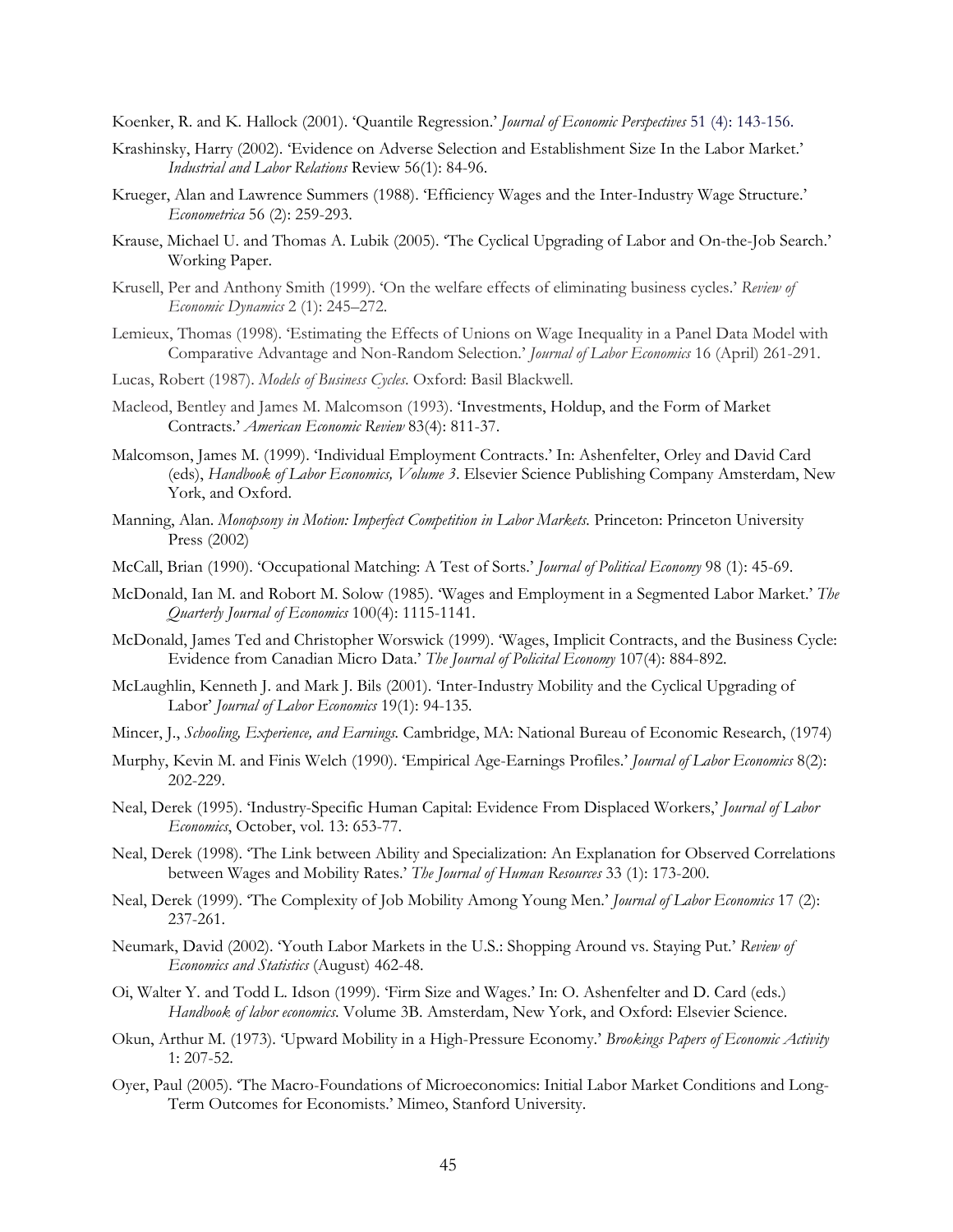- Parent, Daniel (2000). 'Industry-Specific Capital and the Wage Profile: Evidence from the National Longitudinal Survey of Youth and the Panel Study of Income Dynamics.' *Journal of Labor Economics* 18 (2): 306-323.
- Prendergast, Canice (1993). 'The Role of Promotion in Human Capital Acquisition.' *Quarterly Journal of Economics* 108 (2).
- Prendergast, Canice (1999). 'The Provision of Incentives in Firms.' *Journal of Economic Literature* 37 (1): 7-63.
- Reder, M. W. (1955). 'The Theory of Occupational Wage Differentials.' *American Economic Review* 45 (5) 833- 852.
- Reynolds, Lloyd (1951). *The Structure of Labor Markets.* Westport, CN: Greenwood Press.
- Rosen, Sherwin (1972). 'Learning and Experience in the Labor Market.' *Journal of Human Resources* 7(3).
- Ryan, Paul (2001). 'The School-To-Work Transition: A Cross-National Perspective.' *Journal of Economic Literature* 39 (March): 34-92.
- Shimer, Robert (2005a). 'The Cyclical Behavior of Equilibrium Unemployment and Vacancies.' *The American Economic Review* 95 (1): 25-49.
- Shimer, Robert (2005b). 'Reassessing the Ins and Outs of Unemployment.' Working Paper.
- Shimer, Robert (2005c). 'The Cyclicality of Hires, Separations, and Job-to-Job Transitions.' Federal *Reserve Bank of St. Louis Review* 87 (4): 493-507.
- Solon, Gary, Robert Barsky, and Jonathan A. Parker (1994). 'Measuring the Cyclicality of Real Wages: How Important is Composition Bias?' *The Quarterly Journal of Economics* 109(1): 1-25.
- Storesletten, Kjetil, Chris Telmer, and Amir Yaron (2001). 'The welfare cost of business cycles revisited: Finite lives and cyclical variation in idiosyncratic risk.' *European Economic Review* 45 (7): 1311–1339.
- Topel, Robert and Michael Ward (1992). 'Job Mobility and the Careers of Young Men.' *Quarterly Journal of Economics* 107(2): 439-479.
- von Wachter, Till and Stefan Bender (2005) 'At the Right Place at the Wrong Time: The Role of Firms and Luck in Young Workers' Careers.' Columbia University (forthcoming *American Economic Review)*.
- Vroman, Wayne (1977). 'Worker Upgrading and the Business Cycle.' *Brookings Papers on Ecomonic Activity* (1): 229-252.
- Waggoner, Abigail (2004). 'Making their Own Luck: Educational Differences in the Migration Responses of Young Workers to Local Labor Market Conditions.' Harvard, mimeo.
- Welch, Finis (1979). 'The Effect of Cohort Size on Earnings: The Baby Boom Babies' Financial Bust.' *Journal of Political Economy* 87 (5), Part 2: Education and Income Distribution, S65-S97.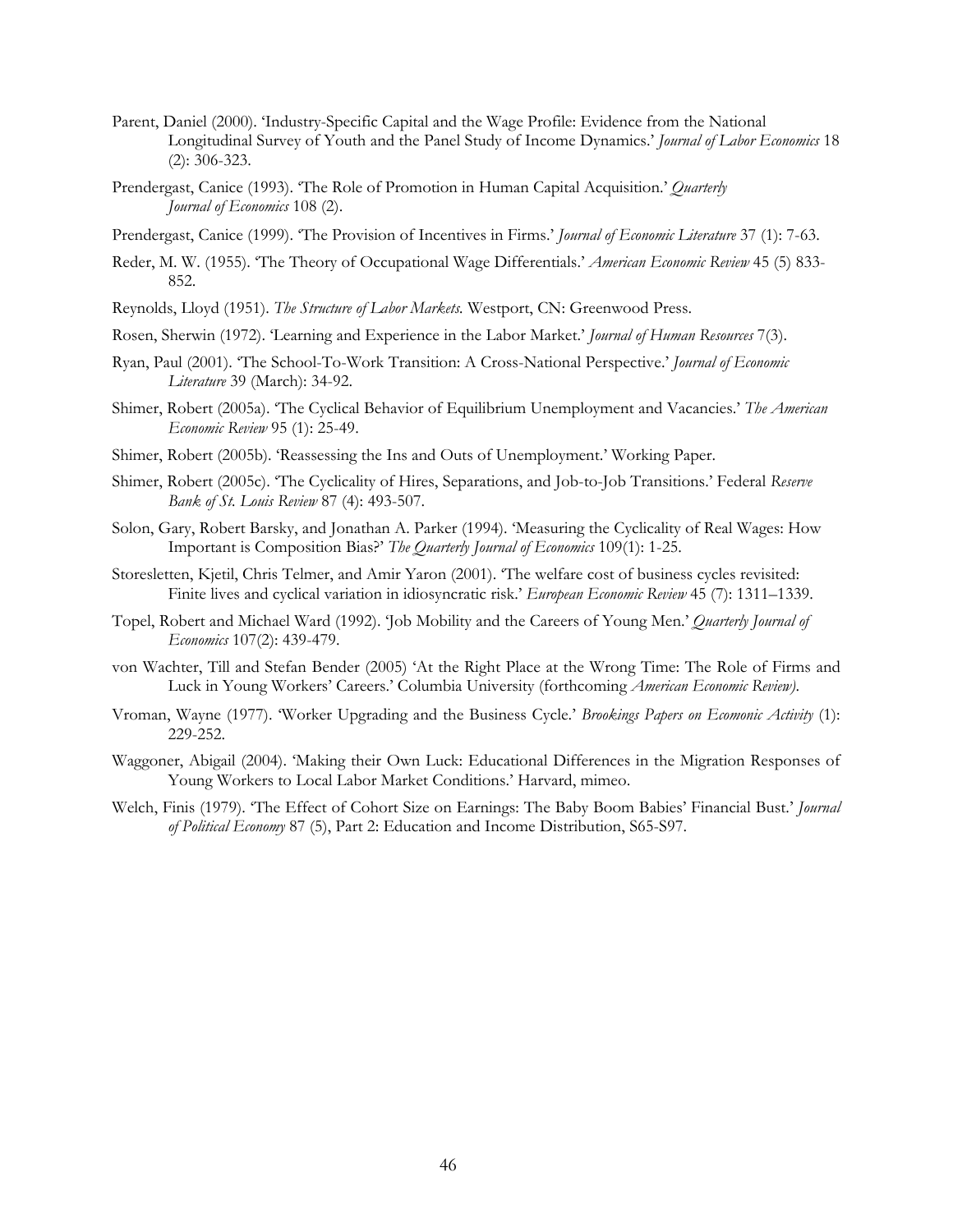

**Figure 1: Experience-Profiles in Earnings, Mobility, and Firm Charachteristics Canada and U.S.**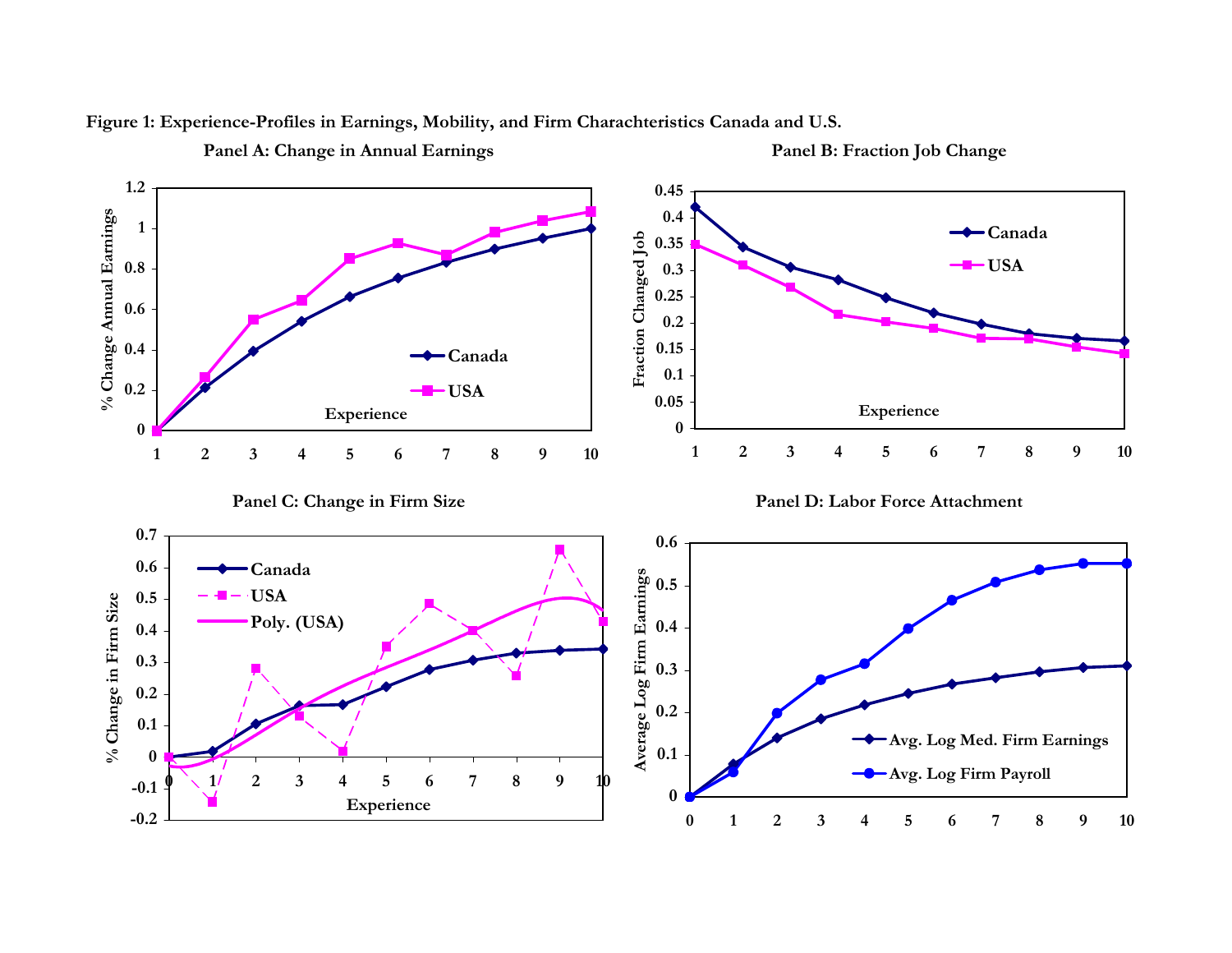

**Figure 2A: Unemployment Rates Ages 14-24 for Canada and Provinces 1976-2000**

**Figure 2B: Mature and Entry Level Earnings and Experience Profiles by Graduation Year**

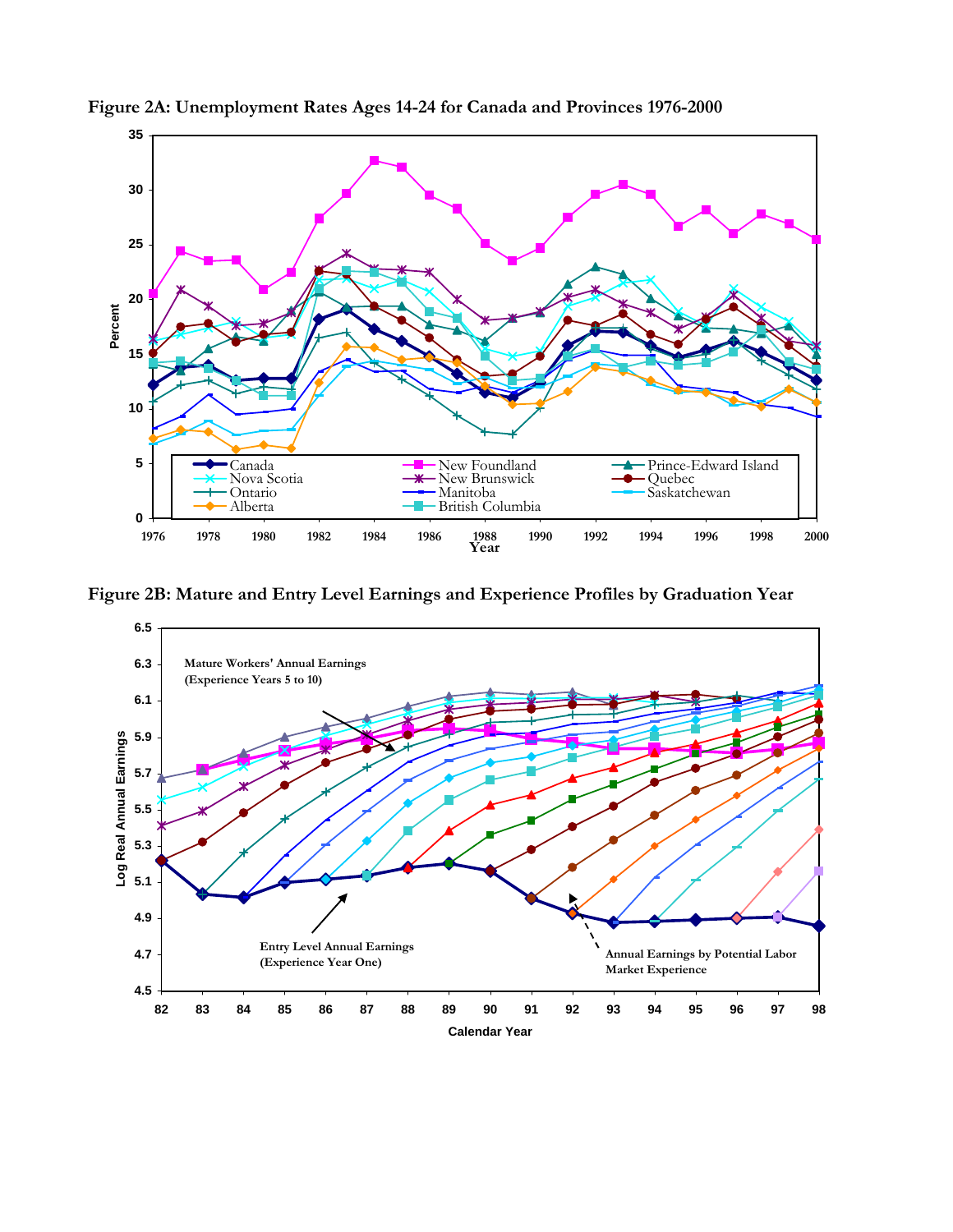

**Figure 3A: Earnings By Experience Year For Cohorts Entering Labor Market 1978 to 1993**

**Figure 3B: Aggregate Unemployment and Wage Fluctuations by Experience-Level**

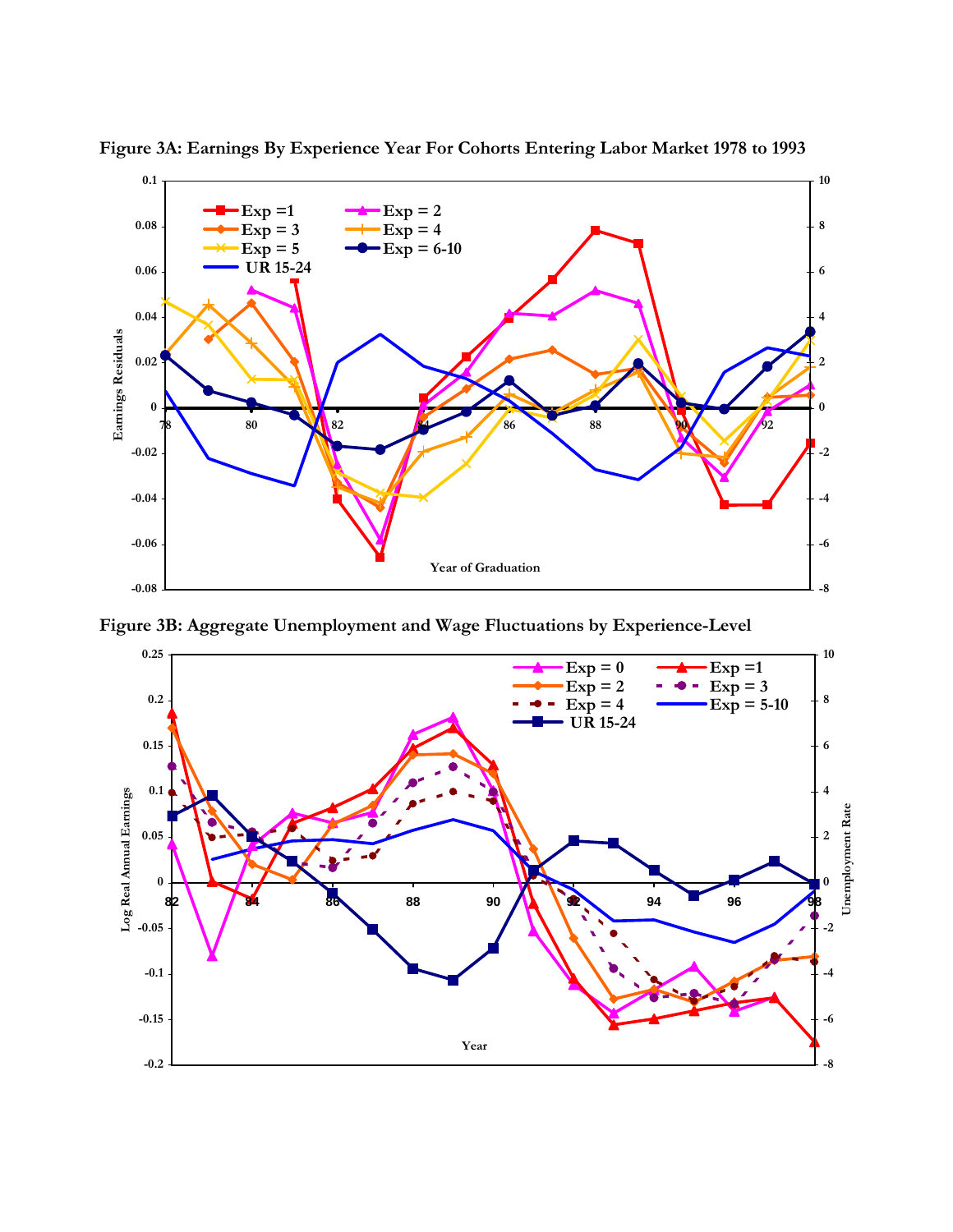|                         |                 |                        |                | Specification   |                 |                |
|-------------------------|-----------------|------------------------|----------------|-----------------|-----------------|----------------|
| National/Regional       | National        | National               | Regional       | National        | National        | Regional       |
| <b>Trend</b>            | Linear          | Quadratic              | <b>NA</b>      | Linear          | Quadratic       | <b>NA</b>      |
| $D>=0?$                 | No              | $\mathbf{N}\mathbf{o}$ | No             | Yes             | Yes             | Yes            |
|                         | (1)             | (2)                    | (3)            | (4)             | (5)             | (6)            |
| <b>Experience Year</b>  |                 |                        |                |                 |                 |                |
| $\pmb{0}$               | $-0.021$        | $-0.0224$              | $-0.0168$      | $-0.0231$       | $-0.0232$       | $-0.0187$      |
|                         | $[0.0047]***$   | $[0.0039]$ ***         | $[0.0026]$ *** | $[0.0037]$ ***  | $[0.0036]$ ***  | $[0.0024]$ *** |
| $\mathbf{1}$            | $-0.0177$       | $-0.0187$              | $-0.0194$      | $-0.0168$       | $-0.0169$       | $-0.0181$      |
|                         | $[0.0052]$ ***  | $[0.0028]$ ***         | $[0.0024]$ *** | $[0.0049]$ ***  | $[0.0026]$ ***  | $[0.0021]$ *** |
| $\overline{2}$          | $-0.0128$       | $-0.0137$              | $-0.0166$      | $-0.0116$       | $-0.012$        | $-0.0154$      |
|                         | $[0.0033]$ ***  | $[0.0026]$ ***         | $[0.0022]$ *** | $[0.0030]$ ***  | $[0.0021]$ ***  | $[0.0019]***$  |
| 3                       | $-0.0084$       | $-0.0089$              | $-0.012$       | $-0.006$        | $-0.0066$       | $-0.0117$      |
|                         | $[0.0022]$ ***  | $[0.0022]$ ***         | $[0.0021]$ *** | $[0.0022]^{**}$ | $[0.0015]$ ***  | $[0.0017]***$  |
| $\overline{\mathbf{4}}$ | $-0.0061$       | $-0.006$               | $-0.0093$      | $-0.0036$       | $-0.004$        | $-0.0096$      |
|                         | $[0.0025]^{**}$ | $[0.0027]**$           | $[0.0020]$ *** | [0.0028]        | $[0.0021]$ *    | $[0.0016]$ *** |
| 5                       | $-0.0065$       | $-0.0055$              | $-0.0072$      | $-0.0035$       | $-0.0032$       | $-0.0081$      |
|                         | $[0.0029]$ **   | $[0.0020]$ **          | $[0.0019]***$  | [0.0024]        | $[0.0015]^{**}$ | $[0.0016]$ *** |
| 6                       | $-0.0027$       | $-0.0023$              | $-0.0062$      | $-0.0018$       | $-0.0012$       | $-0.0071$      |
|                         | [0.0032]        | [0.0020]               | $[0.0020]$ *** | [0.0027]        | [0.0018]        | $[0.0017]***$  |
| $\overline{7}$          | $-0.003$        | $-0.0027$              | $-0.0061$      | $-0.0019$       | $-0.001$        | $-0.0071$      |
|                         | [0.0043]        | [0.0023]               | $[0.0020]$ *** | [0.0034]        | [0.0018]        | $[0.0017]***$  |
| ${\bf 8}$               | $-0.0001$       | 0.0002                 | $-0.0043$      | $-0.0008$       | 0.0006          | $-0.0061$      |
|                         | [0.0049]        | [0.0028]               | $[0.0019]**$   | [0.0034]        | [0.0016]        | $[0.0017]***$  |
| 9                       | 0.0035          | 0.0038                 | $-0.0035$      | 0.0021          | 0.0038          | $-0.0051$      |
|                         | [0.0047]        | [0.0027]               | $[0.0019]*$    | [0.0033]        | $[0.0017]**$    | $[0.0017]***$  |
| 10                      | 0.0066          | 0.0051                 | $-0.0015$      | 0.0047          | 0.0049          | $-0.0032$      |
|                         | [0.0048]        | $[0.0028]*$            | [0.0020]       | [0.0034]        | $[0.0022]^{**}$ | $[0.0017]*$    |
| Constant                | 7.3951          | $-3.6341$              | 8.8017         | 7.673           | $-2.0294$       | 9.0456         |
|                         | $[0.2571]$ ***  | [2.3916]               | $[0.1012]$ *** | $[0.2095]$ ***  | $[0.8040]$ **   | $[0.0668]$ *** |
| $\mathbf N$             | 14407           | 14407                  | 14407          | 8679            | 8679            | 8679           |
| R-squared               | 0.76            | 0.77                   | 0.8            | 0.93            | 0.93            | 0.95           |

| Table 1: Effect of Unemployment Rate at time of Graduation on Log Real Earnings by |  |
|------------------------------------------------------------------------------------|--|
| <b>Potential Experience</b>                                                        |  |

Note: The sample includes males in Canada leaving university between 1976 and 1995. 'D' indicates the difference between the actual year left and the predicted year of graduation based on year of entry and program. Sample sizes reflect cell sample sizes after collapsing the micro data by graduation cohort, province of residence in each year of graduation, and experience year. The national model regresses log annual earnings on the youth unemployment rate in the country at the year of college exit, interacted with experience years 0 to 10, plus province of residence fixed effects, experience fixed effects, and a linear or quadratic graduation cohort trend. The regional model regresses log annual earnings on the youth unemployment rate in the province of first residence, interacted with experience years 0 to 10, plus province of residence fixed effects, experience fixed effects, and year of graduation fixed effects. The coefficients shown are the unemployment rate at college exit and experience interactions. One, two, and three asterix indicates statistical significance at the 10 percent, 5 percent, and 1 percent levels respectively. See text for more details.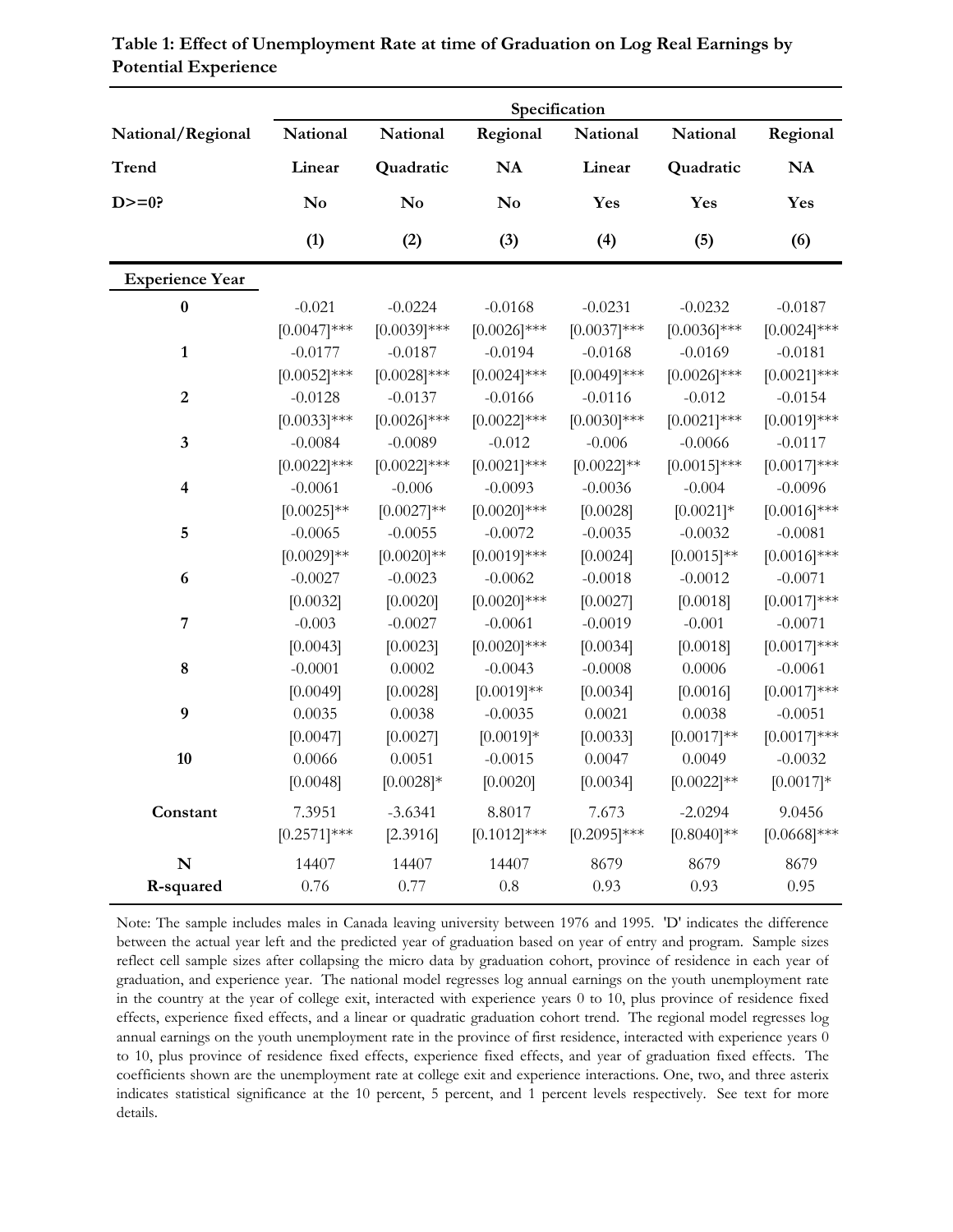**Figure 4: The Persistent Effects of Unemployment in the Year of Graduation on Earnings, Job Mobility, and Firm Outcomes (Graduation Cohorts 1976-1995)**

**Panel A: Log Real Annual Earnings Panel B: Probability of Annual Change in Employers**





Panel C: Average Firm 'Quality', Graduates Only Panel D: Fraction not Working, Different Measures

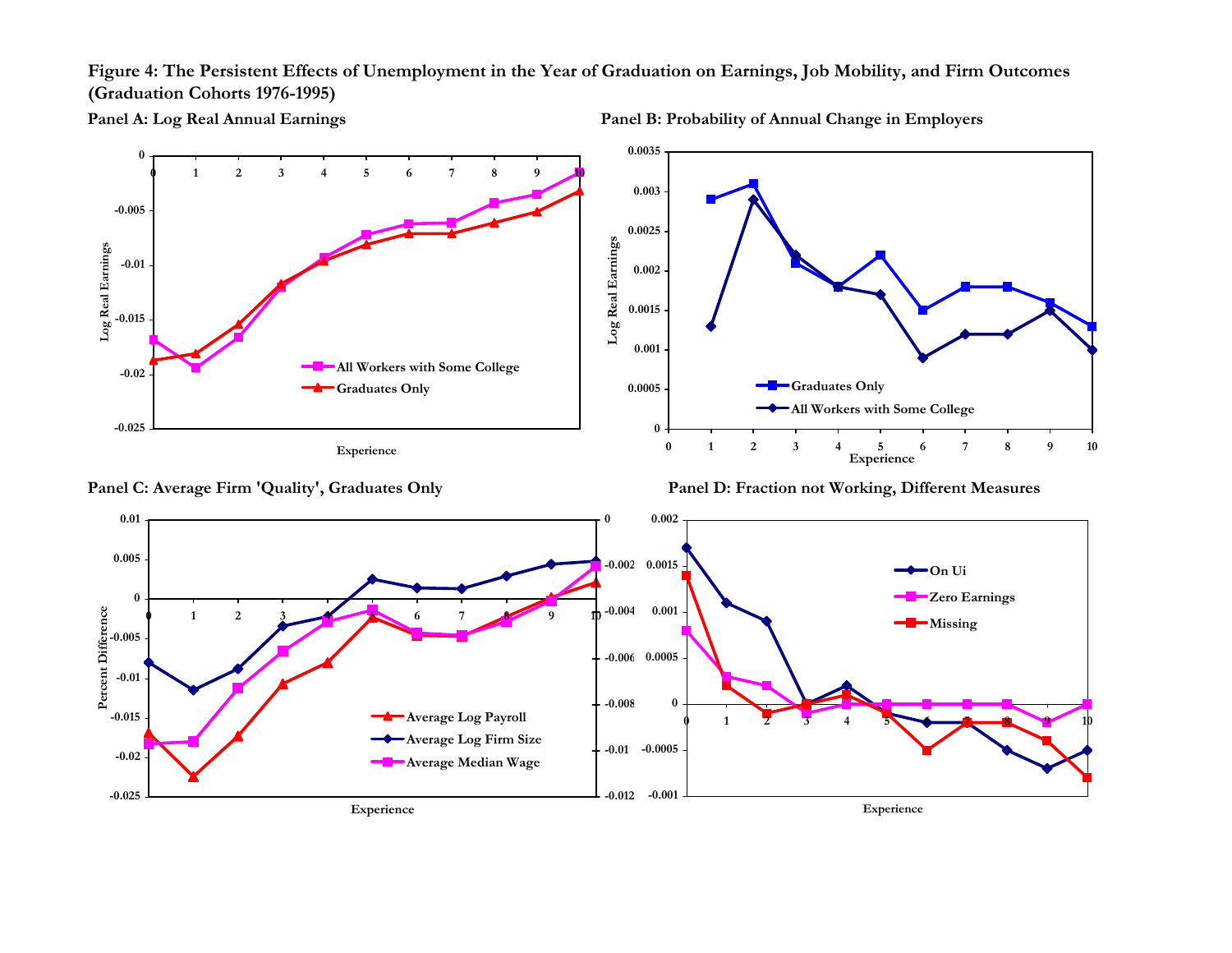**Table 2: Effect of Unemployment Rate at time of Graduation With Controls for UR History, Basic and Grouped Model - Graduate Sample, Regional Model, Cohorts 1982- 1995**

|                         |                             |                             |                            | Specification               |                             |                             |              |
|-------------------------|-----------------------------|-----------------------------|----------------------------|-----------------------------|-----------------------------|-----------------------------|--------------|
| Model                   | <b>Baseline</b>             | With                        | With                       | With Full                   | <b>Baseline</b>             | Group 01                    | Group 23     |
|                         | (No UR                      | Current                     | History in                 | <b>UR</b>                   | Group 0-1                   | With Full                   | With Full    |
|                         | History)                    | UR*Exp                      | $Exp=1,2,3$                | History                     | (No Hist.)                  | <b>History</b>              | History      |
|                         | (1)                         | (2)                         | (3)                        | (4)                         | (5)                         | (6)                         | (7)          |
| <b>Experience Year</b>  |                             |                             |                            |                             |                             |                             |              |
| $\bf{0}$                | $-0.0174$<br>$[0.0028]$ *** | $-0.0184$<br>$[0.0028]$ *** | $-0.0173$<br>$[0.0027]***$ | $-0.0159$<br>$[0.0028]$ *** | $-0.0165$<br>$[0.0030]$ *** | $-0.0147$<br>$[0.0031]$ *** |              |
| 1                       | $-0.0176$<br>$[0.0024]$ *** | $-0.0178$<br>$[0.0047]***$  | $-0.017$<br>$[0.0044]$ *** | $-0.0172$<br>$[0.0048]$ *** | $-0.0177$<br>$[0.0025]$ *** | $-0.016$<br>$[0.0026]$ ***  |              |
| $\overline{2}$          | $-0.016$                    | $-0.0142$                   | $-0.014$                   | $-0.0121$                   | $-0.0167$                   | $-0.0141$                   | $-0.0026$    |
|                         | $[0.0021]$ ***              | $[0.0025]$ ***              | $[0.0041]$ ***             | $[0.0041]$ ***              | $[0.0020]$ ***              | $[0.0025]$ ***              | [0.0025]     |
| 3                       | $-0.0128$                   | $-0.0117$                   | $-0.0087$                  | $-0.0094$                   | $-0.0134$                   | $-0.0107$                   | $-0.004$     |
|                         | $[0.0019]***$               | $[0.0020]$ ***              | $[0.0037]**$               | $[0.0035]$ ***              | $[0.0018]***$               | $[0.0024]$ ***              | $[0.0024]$ * |
| $\overline{\mathbf{4}}$ | $-0.0117$                   | $-0.0113$                   | $-0.0063$                  | $-0.008$                    | $-0.0122$                   | $-0.0102$                   | $-0.0036$    |
|                         | $[0.0018]^{***}$            | $[0.0019]***$               | [0.0039]                   | $[0.0038]^{**}$             | $[0.0018]***$               | $[0.0024]$ ***              | [0.0030]     |
| 5                       | $-0.011$                    | $-0.0108$                   | $-0.0076$                  | $-0.0082$                   | $-0.0113$                   | $-0.0095$                   | $-0.0026$    |
|                         | $[0.0018]$ ***              | $[0.0018]$ ***              | [0.0046]                   | $[0.0043]*$                 | $[0.0016]$ ***              | $[0.0026]$ ***              | [0.0041]     |
| 6                       | $-0.0104$                   | $-0.0102$                   | $-0.008$                   | $-0.0076$                   | $-0.0109$                   | $-0.0065$                   | $-0.0071$    |
|                         | $[0.0019]$ ***              | $[0.0019]***$               | [0.0055]                   | [0.0048]                    | $[0.0018]***$               | $[0.0030]$ **               | [0.0043]     |
| $\overline{7}$          | $-0.0105$                   | $-0.0105$                   | $-0.0104$                  | $-0.0099$                   | $-0.0108$                   | $-0.0072$                   | $-0.0044$    |
|                         | $[0.0019]$ ***              | $[0.0019]***$               | $[0.0049]$ **              | $[0.0046]$ **               | $[0.0019]***$               | $[0.0032]^{**}$             | [0.0041]     |
| 8                       | $-0.0095$                   | $-0.0095$                   | $-0.0067$                  | $-0.0049$                   | $-0.0099$                   | $-0.0066$                   | $-0.0024$    |
|                         | $[0.0019]$ ***              | $[0.0019]$ ***              | [0.0050]                   | [0.0043]                    | $[0.0020]$ ***              | $[0.0029]$ **               | [0.0040]     |
| 9                       | $-0.0086$                   | $-0.0085$                   | $-0.0103$                  | $-0.0091$                   | $-0.009$                    | $-0.0054$                   | $-0.0029$    |
|                         | $[0.0019]$ ***              | $[0.0019]$ ***              | $[0.0051]^{**}$            | $[0.0038]^{**}$             | $[0.0020]$ ***              | $[0.0032]*$                 | [0.0045]     |
| 10                      | $-0.006$                    | $-0.0054$                   | $-0.0125$                  | $-0.0115$                   | $-0.0062$                   | $-0.0021$                   | $-0.0032$    |
|                         | $[0.0021]$ ***              | $[0.0021]$ ***              | $[0.0055]^{**}$            | $[0.0050]$ **               | $[0.0023]$ ***              | [0.0039]                    | [0.0051]     |
| Constant                | 9.2257<br>$[0.0982]$ ***    | 9.2636<br>$[0.1023]$ ***    | 9.2633<br>$[0.0969]$ ***   | 9.2379<br>$[0.1034]$ ***    | 9.2195<br>$[0.1040]$ ***    | 9.2031<br>$[0.1102]$ ***    |              |
| N                       | 7536                        | 7536                        | 7536                       | 6994                        | 7536                        | 7299                        | ---          |
| $R^2$                   | 0.96                        | 0.96                        | 0.96                       | 0.97                        | 0.96                        | 0.96                        |              |

Note: The sample includes males in Canada graduating university (with  $D$ ) between 1982 and 1995. Sample sizes reflect cell sample sizes after collapsing the micro data by graduation cohort, province of residence in each year of graduation, and experience year. The national model regresses log annual earnings on the youth unemployment rate in the country, instrumented with the youth unemployment rate in the province of first residence (the columns indicate whether this rate is averaged over the first 1 to 3 years), interacted with experience years 0 to 10, plus province of residence fixed effects, experience fixed effects, and year of graduation fixed effects. The columns indicate additional controls for experience interacted with later unemployment rates. One, two, and three asterix indicates statistical significance at the 10 percent, 5 percent, and 1 percent levels respectively. See text for more details.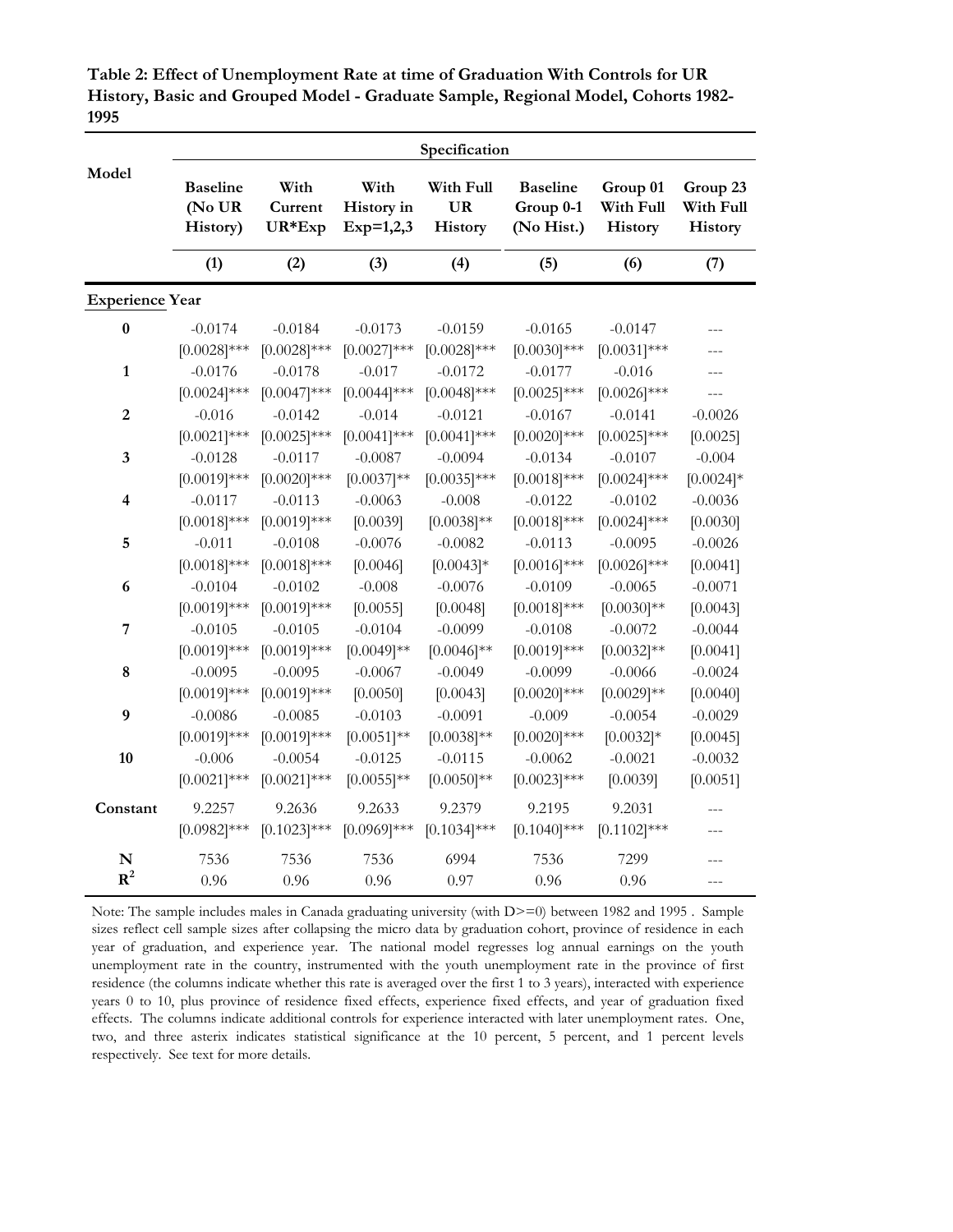**Figure 5: Selected Results from Sensitivity Analysis (Effect of Further Unemployment Shocks, Selective Graduation, Selective Participation, Cohort Differences)**



**Panel A: Effect of Unemployment Rate at Time of Graduation on Earnings Controlling for Dynamic Effects of Further Unemployment Shocks (by Experience Groups)**

**Panel B: Effect of Unemployment Rate at Time of Graduation Instrumenting with Unemployment at Time of Predicted Graduation**

**Panel C: Effect of Unemployment Rate at Time of Graduation for Workers with Positive Panel D: Effect of Unemployment Rate at Time of Graduation on Earnings for Different Earnings Each Period Groups of Graduation Cohorts**

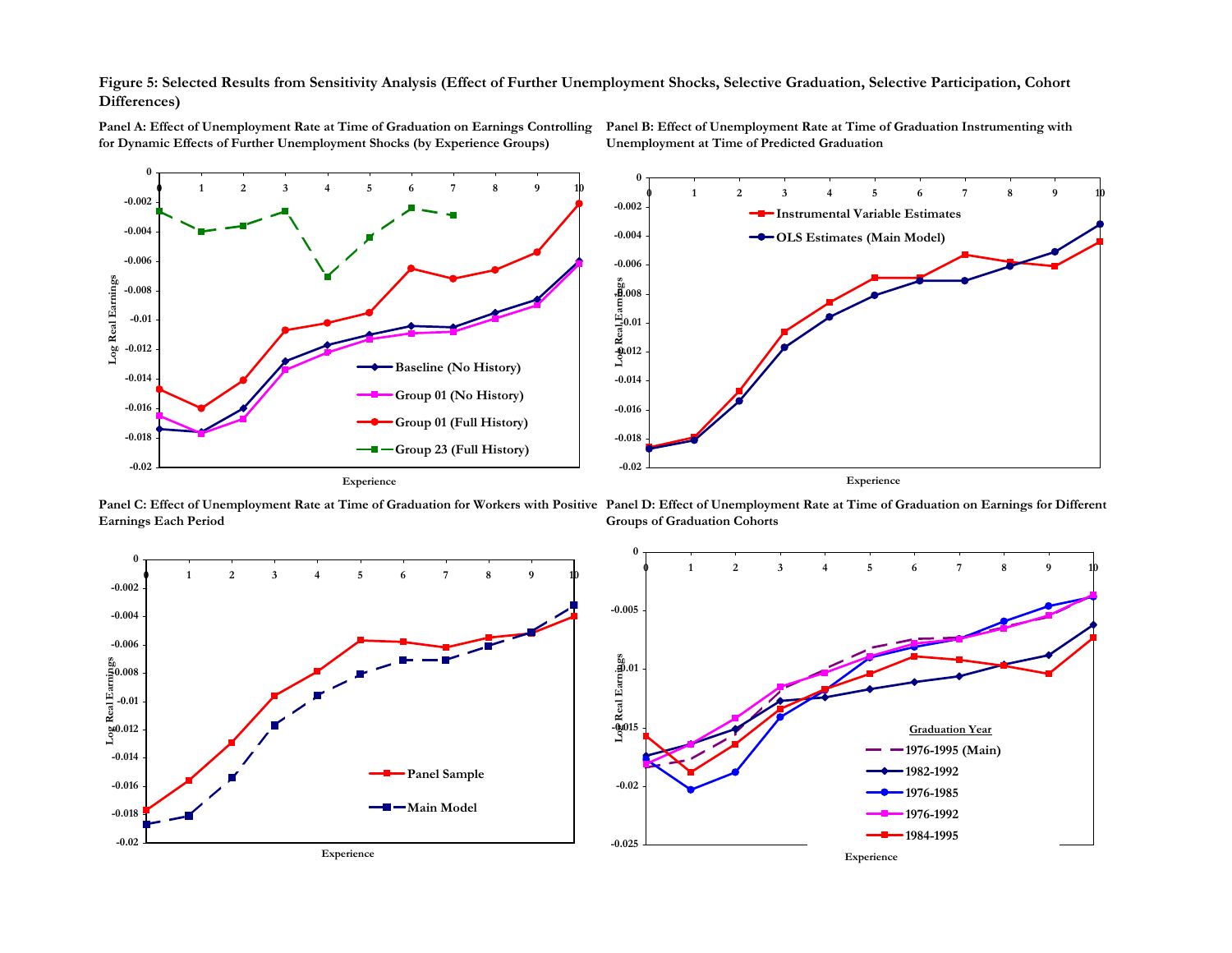|                        |                              |                              |                          | Specification                   |                                    |                                 |                                           |
|------------------------|------------------------------|------------------------------|--------------------------|---------------------------------|------------------------------------|---------------------------------|-------------------------------------------|
| Nat./Reg.              |                              | Regional                     |                          |                                 | National                           | Regional                        |                                           |
| Outcome                | Fraction<br>Zero<br>Earnings | Fraction<br>Not in<br>Sample | Fraction on<br>UI        | Fraction<br>Changed<br>Province | Fraction<br>Left First<br>Province | Fraction<br>Changed<br>Province | Fraction<br><b>Left First</b><br>Province |
|                        | (1)                          | (2)                          | (3)                      | (4)                             | (5)                                | (6)                             | (7)                                       |
| <b>Experience Year</b> |                              |                              |                          |                                 |                                    |                                 |                                           |
| $\pmb{0}$              | 0.0008<br>$[0.0001]$ ***     | 0.0014<br>$[0.0005]$ ***     | 0.0017<br>$[0.0003]$ *** |                                 |                                    |                                 |                                           |
| $\mathbf{1}$           | 0.0003                       | 0.0002                       | 0.0011                   | $\theta$                        | 0.0007                             | 0.0023                          | 0.001                                     |
|                        | $[0.0001]$ ***               | [0.0003]                     | $[0.0002]$ ***           | [0.0003]                        | [0.0005]                           | $[0.0004]$ ***                  | [0.0010]                                  |
| $\boldsymbol{2}$       | 0.0002                       | $-0.0001$                    | 0.0009                   | 0.0001                          | $0.0003\,$                         | 0.0014                          | 0.0029                                    |
|                        | $[0.0001]^{**}$              | [0.0003]                     | $[0.0002]$ ***           | [0.0002]                        | [0.0006]                           | $[0.0002]$ ***                  | $[0.0008]$ ***                            |
| $\mathbf{3}$           | $-0.0001$                    | $\theta$                     | $\boldsymbol{0}$         | $\theta$                        | $-0.0001$                          | 0.0008                          | 0.0036                                    |
|                        | [0.0001]                     | [0.0003]                     | [0.0002]                 | [0.0002]                        | [0.0005]                           | $[0.0002]$ ***                  | $[0.0008]$ ***                            |
| 4                      | $\overline{0}$               | 0.0001                       | 0.0002                   | $\overline{0}$                  | $-0.0005$                          | 0.0001                          | 0.0039                                    |
|                        | [0.0001]                     | [0.0002]                     | [0.0001]                 | [0.0002]                        | [0.0005]                           | [0.0002]                        | $[0.0008]$ ***                            |
| 5                      | $\overline{0}$               | $-0.0001$                    | $-0.0001$                | $-0.0001$                       | $-0.0007$                          | $-0.0003$                       | 0.0038                                    |
|                        | [0.0001]                     | [0.0003]                     | [0.0002]                 | [0.0002]                        | [0.0006]                           | [0.0002]                        | $[0.0008]$ ***                            |
| 6                      | $\theta$                     | $-0.0005$                    | $-0.0002$                | 0.0002                          | $-0.0005$                          | $-0.0004$                       | 0.0036                                    |
|                        | [0.0001]                     | $[0.0003]*$                  | [0.0002]                 | [0.0002]                        | [0.0006]                           | $[0.0002]*$                     | $[0.0008]$ ***                            |
| 7                      | $\overline{0}$               | $-0.0002$                    | $-0.0002$                | $-0.0003$                       | $-0.0008$                          | $-0.0008$                       | 0.0035                                    |
|                        | [0.0001]                     | [0.0002]                     | [0.0002]                 | $[0.0002]*$                     | [0.0005]                           | $[0.0002]$ ***                  | $[0.0008]$ ***                            |
| 8                      | $\theta$                     | $-0.0002$                    | $-0.0005$                | $-0.0001$                       | $-0.0003$                          | $-0.0008$                       | 0.0034                                    |
|                        | [0.0001]                     | [0.0003]                     | $[0.0002]$ ***           | [0.0003]                        | [0.0008]                           | $[0.0003]$ ***                  | $[0.0008]$ ***                            |
| 9                      | $-0.0002$                    | $-0.0004$                    | $-0.0007$                | 0.0001                          | $-0.0003$                          | $-0.0008$                       | 0.0031                                    |
|                        | $[0.0001]$ ***               | $[0.0002]*$                  | $[0.0002]$ ***           | [0.0002]                        | [0.0009]                           | $[0.0003]$ ***                  | $[0.0008]$ ***                            |
| 10                     | $\overline{0}$               | $-0.0008$                    | $-0.0005$                | $\overline{0}$                  | $-0.0005$                          | $-0.0006$                       | 0.0031                                    |
|                        | [0.0001]                     | $[0.0003]$ ***               | $[0.0002]$ ***           | [0.0002]                        | [0.0008]                           | $[0.0003]^{**}$                 | $[0.0009]$ ***                            |
| Constant               | $-0.0032$                    | 0.0227                       | 0.0162                   | 0.006                           | $-0.0399$                          | 0.0227                          | 0.0305                                    |
|                        | [0.0025]                     | $[0.0118]*$                  | $[0.0072]^{**}$          | [0.0097]                        | [0.0315]                           | $[0.0068]$ ***                  | [0.0307]                                  |
| N                      | 8679                         | 8679                         | 8679                     | 5909                            | 5942                               | 5909                            | 5942                                      |
| ${\bf R}^2$            | 0.2                          | 0.39                         | 0.34                     | 0.08                            | 0.14                               | 0.4                             | 0.71                                      |

**Table 3: Effect of Unemployment Rate at time of Graduation on Labor Force Participation - and Province Mobility - Graduate Sample**

Note: Columns indicate outcome variable used as the dependent variable. Each model regresses these outcomes on the youth unemployment rate in the province of first residence, interacted with experience years 0 to 10, plus province of residence fixed effects, experience fixed effects, and year of graduation fixed effects. The coefficients shown are the unemployment rate at college exit and experience interactions. One, two, and three asterix indicates statistical significance at the 10 percent, 5 percent, and 1 percent levels respectively. See text for more details.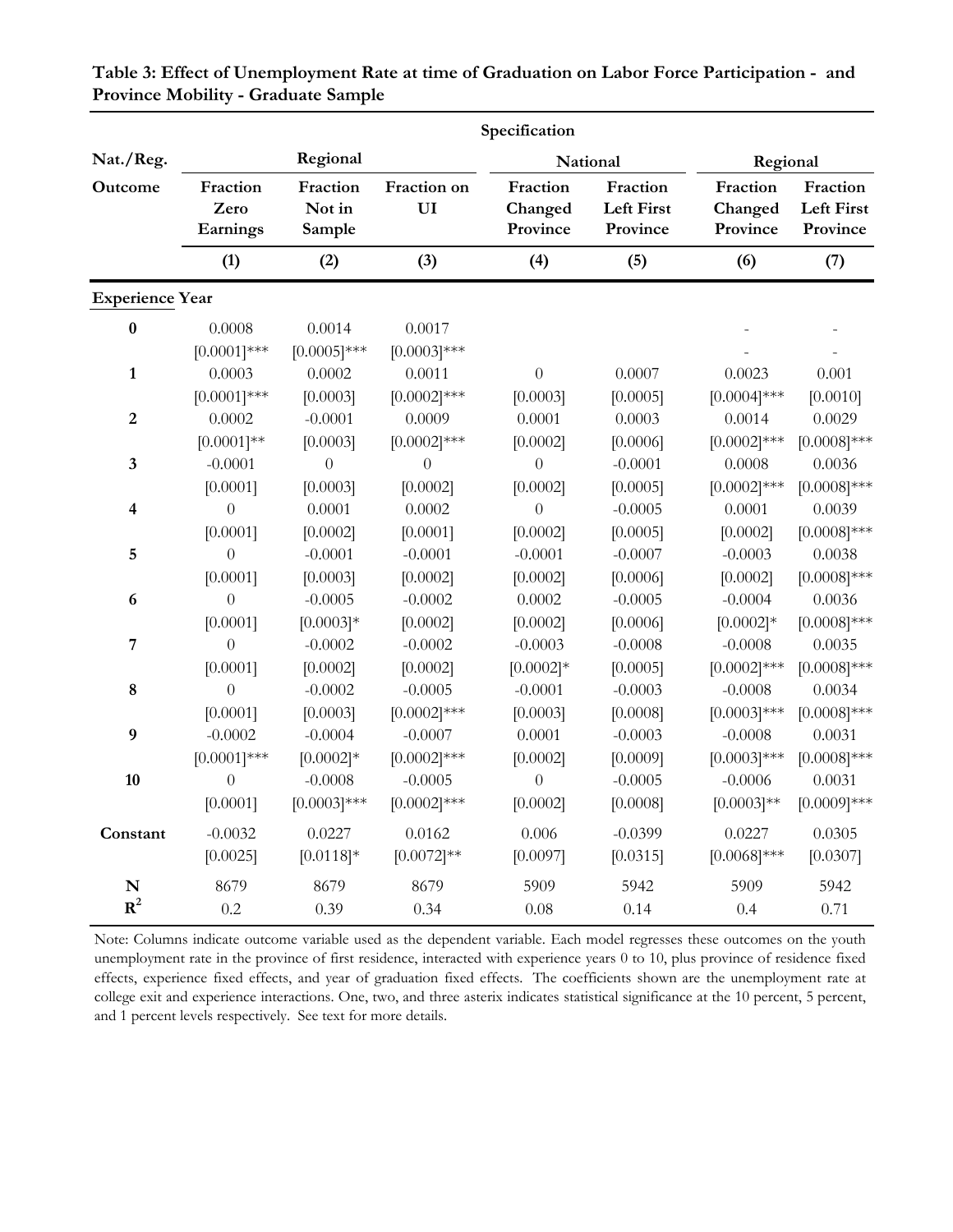|                         |                             |                                 |                                       |                                           | Specification           |                                |                                |                                |
|-------------------------|-----------------------------|---------------------------------|---------------------------------------|-------------------------------------------|-------------------------|--------------------------------|--------------------------------|--------------------------------|
| Outcome                 | Fraction<br>Changed<br>Firm | Fraction<br>Changed<br>Industry | Fraction<br><b>Left First</b><br>Firm | Fraction<br><b>Left First</b><br>Industry | Log Firm<br><b>Size</b> | Fraction<br>Firm Size<br>>1000 | Average<br>Median<br>Firm Wage | Average<br>Log Firm<br>Payroll |
|                         | (1)                         | (2)                             | (3)                                   | (4)                                       | (5)                     | (6)                            | (7)                            | (8)                            |
| <b>Experience Year</b>  |                             |                                 |                                       |                                           |                         |                                |                                |                                |
| $\pmb{0}$               |                             |                                 |                                       |                                           | $-0.008$                | $-0.0016$                      | $-0.0097$                      | $-0.0169$                      |
|                         |                             |                                 |                                       |                                           | [0.0050]                | $[0.0008]*$                    | $[0.0014]$ ***                 | $[0.0058]$ ***                 |
| $\mathbf{1}$            | 0.0029                      | 0.0021                          | 0.0038                                | 0.0025                                    | $-0.0115$               | $-0.002$                       | $-0.0096$                      | $-0.0224$                      |
|                         | $[0.0008]$ ***              | $[0.0007]***$                   | $[0.0010]$ ***                        | $[0.0011]$ **                             | $[0.0049]$ **           | $[0.0009]**$                   | $[0.0011]$ ***                 | $[0.0055]$ ***                 |
| $\overline{2}$          | 0.0031                      | 0.0034                          | 0.0046                                | 0.0041                                    | $-0.0088$               | $-0.002$                       | $-0.0073$                      | $-0.0173$                      |
|                         | $[0.0007]***$               | $[0.0006]$ ***                  | $[0.0011]$ ***                        | $[0.0011]$ ***                            | $[0.0050]*$             | $[0.0008]^{**}$                | $[0.0011]$ ***                 | $[0.0056]$ ***                 |
| $\mathbf{3}$            | 0.0021                      | 0.0023                          | 0.0049                                | 0.0045                                    | $-0.0034$               | $-0.0012$                      | $-0.0057$                      | $-0.0107$                      |
|                         | $[0.0007]***$               | $[0.0006]$ ***                  | $[0.0009]$ ***                        | $[0.0009]***$                             | [0.0047]                | [0.0008]                       | $[0.0010]$ ***                 | $[0.0052]^{**}$                |
| $\overline{\mathbf{4}}$ | 0.0018                      | 0.0015                          | 0.0052                                | 0.0046                                    | $-0.0022$               | $-0.0009$                      | $-0.0044$                      | $-0.008$                       |
|                         | $[0.0006]$ ***              | $[0.0006]$ **                   | $[0.0009]$ ***                        | $[0.0009]$ ***                            | [0.0048]                | [0.0008]                       | $[0.0011]$ ***                 | [0.0054]                       |
| 5                       | 0.0022                      | 0.0019                          | 0.0043                                | 0.0039                                    | 0.0025                  | $-0.0003$                      | $-0.0039$                      | $-0.0023$                      |
|                         | $[0.0005]$ ***              | $[0.0005]$ ***                  | $[0.0010]$ ***                        | $[0.0010]$ ***                            | [0.0051]                | [0.0009]                       | $[0.0012]$ ***                 | [0.0057]                       |
| $\boldsymbol{6}$        | 0.0015                      | 0.0011                          | 0.0043                                | 0.004                                     | 0.0014                  | $-0.0005$                      | $-0.0049$                      | $-0.0046$                      |
|                         | $[0.0005]$ ***              | $[0.0005]^{**}$                 | $[0.0010]$ ***                        | $[0.0010]$ ***                            | [0.0050]                | [0.0009]                       | $[0.0012]$ ***                 | [0.0056]                       |
| $\overline{7}$          | 0.0018                      | 0.002                           | 0.0041                                | 0.0039                                    | 0.0013                  | $-0.0007$                      | $-0.005$                       | $-0.0047$                      |
|                         | $[0.0006]$ ***              | $[0.0006]$ ***                  | $[0.0011]$ ***                        | $[0.0010]$ ***                            | [0.0054]                | [0.0009]                       | $[0.0012]$ ***                 | [0.0060]                       |
| $\bf 8$                 | 0.0018                      | 0.002                           | 0.0044                                | 0.0042                                    | 0.0029                  | $-0.0003$                      | $-0.0044$                      | $-0.0022$                      |
|                         | $[0.0008]^{**}$             | $[0.0007]***$                   | $[0.0011]$ ***                        | $[0.0010]$ ***                            | [0.0054]                | [0.0009]                       | $[0.0011]$ ***                 | [0.0060]                       |
| $\boldsymbol{9}$        | 0.0016                      | 0.002                           | 0.0047                                | 0.0052                                    | 0.0044                  | 0.0001                         | $-0.0035$                      | 0.0002                         |
|                         | [0.0010]                    | $[0.0009]**$                    | $[0.0010]$ ***                        | $[0.0010]$ ***                            | [0.0055]                | [0.0009]                       | $[0.0011]$ ***                 | [0.0063]                       |
| 10                      | 0.0013                      | 0.0015                          | 0.005                                 | 0.0055                                    | 0.0048                  | 0.0002                         | $-0.002$                       | 0.0021                         |
|                         | [0.0011]                    | [0.0011]                        | $[0.0010]$ ***                        | $[0.0010]$ ***                            | [0.0068]                | [0.0010]                       | [0.0015]                       | [0.0077]                       |
| Constant                | 0.3407                      | 0.3151                          | 0.1391                                | 0.523                                     | 8.1745                  | 0.719                          | 0.8069                         | 7.2971                         |
|                         | $[0.0184]$ ***              | $[0.0187]***$                   | $[0.0428]$ ***                        | $[0.0403]$ ***                            | $[0.1953]$ ***          | $[0.0283]$ ***                 | $[0.0368]$ ***                 | $[0.2203]$ ***                 |
| N                       | 5871                        | 5871                            | 5863                                  | 5861                                      | 8435                    | 8435                           | 8435                           | 8435                           |
| ${\bf R}^2$             | 0.8                         | 0.79                            | 0.86                                  | 0.77                                      | 0.53                    | 0.47                           | 0.75                           | 0.6                            |

**Table 4: Effect of Unemployment Rate at time of Graduation on Job and Industry Mobility and Average Employer Characteristics - Graduates Only**

Note: Columns indicate the firm or industry mobility variable used as the dependent variable. Each model regresses these outcomes on the youth unemployment rate in the province of first residence, interacted with experience years 0 to 10, plus province of residence fixed effects, experience fixed effects, and year of graduation fixed effects. The coefficients shown are the unemployment rate at college exit and experience interactions. One, two, and three asterix indicates statistical significance at the 10 percent, 5 percent, and 1 percent levels respectively. See text for more details.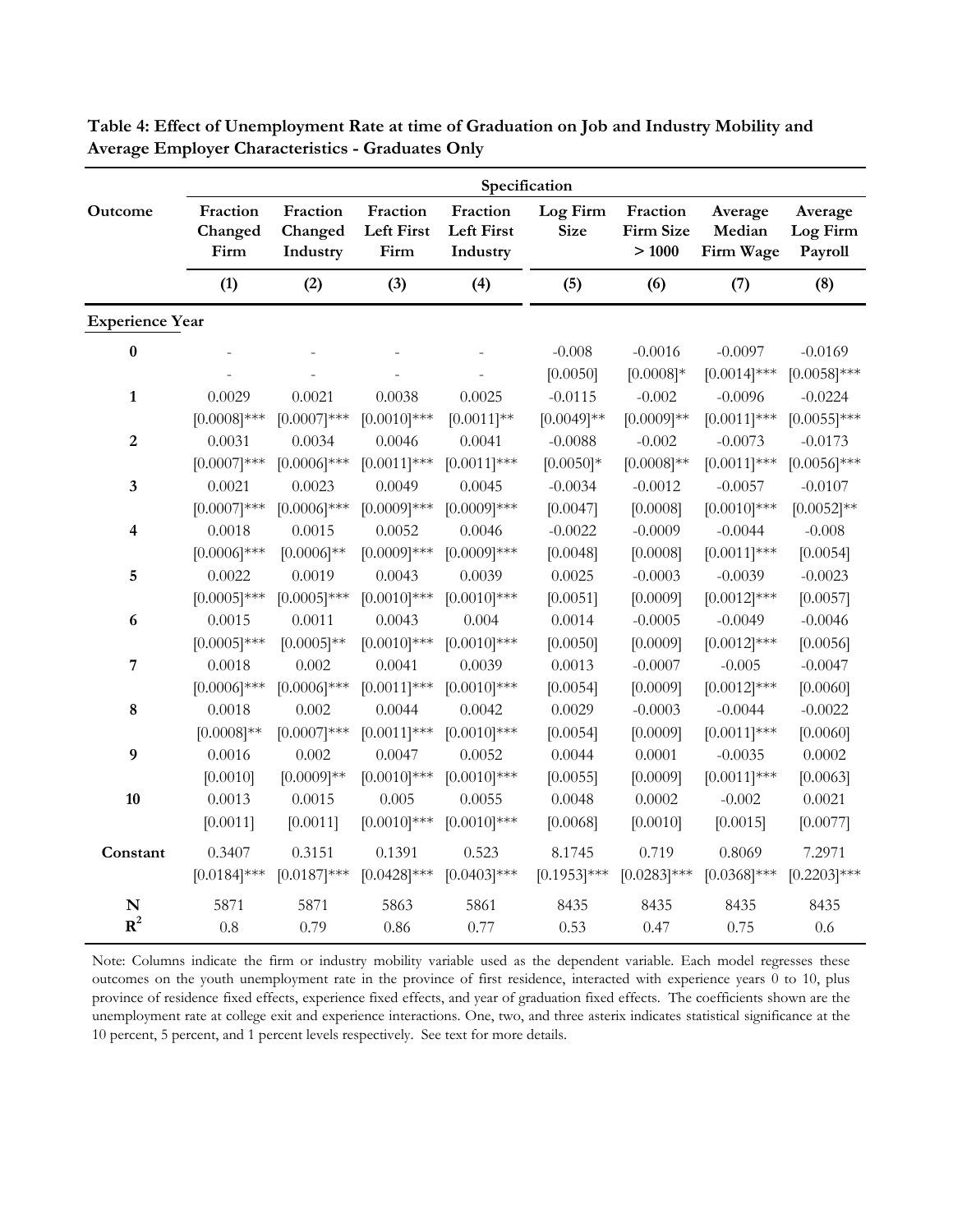|                         | Overall<br>Earnings<br>Growth | Gains of<br>Job<br><b>Movers</b>                                    | Gains of<br>Job<br><b>Stayers</b> | Gains of<br>Industry<br><b>Movers</b>        | Gains of<br>Industry<br><b>Stayers</b> | Gains of<br>Province<br><b>Movers</b> | Gains of<br>Province<br><b>Stayers</b> |
|-------------------------|-------------------------------|---------------------------------------------------------------------|-----------------------------------|----------------------------------------------|----------------------------------------|---------------------------------------|----------------------------------------|
|                         | (1)                           | (2)                                                                 | (3)                               | (4)                                          | (5)                                    | (6)                                   | (7)                                    |
| <b>Experience Year</b>  |                               |                                                                     |                                   | Panel A: Average Wage Growth by Mover Status |                                        |                                       |                                        |
| $\mathbf{1}$            | 0.47                          | 0.49                                                                | 0.46                              | 0.46                                         | 0.46                                   | 0.56                                  | 0.47                                   |
| $\overline{2}$          | 0.21                          | 0.27                                                                | 0.18                              | 0.29                                         | 0.18                                   | 0.27                                  | 0.21                                   |
| 3                       | 0.18                          | 0.25                                                                | 0.15                              | 0.28                                         | 0.15                                   | 0.24                                  | 0.18                                   |
| 4                       | 0.15                          | 0.23                                                                | 0.12                              | 0.23                                         | 0.12                                   | 0.20                                  | 0.15                                   |
| 5                       | 0.12                          | 0.19                                                                | 0.10                              | 0.22                                         | 0.10                                   | 0.15                                  | 0.12                                   |
| 6                       | 0.09                          | 0.13                                                                | 0.08                              | 0.11                                         | 0.08                                   | 0.11                                  | 0.09                                   |
| $\overline{7}$          | 0.08                          | 0.12                                                                | 0.07                              | 0.10                                         | 0.07                                   | 0.10                                  | 0.08                                   |
| 8                       | 0.07                          | 0.09                                                                | 0.06                              | 0.05                                         | 0.06                                   | 0.06                                  | 0.07                                   |
| $\boldsymbol{9}$        | 0.06                          | 0.08                                                                | 0.06                              | 0.05                                         | 0.06                                   | 0.08                                  | 0.06                                   |
| 10                      | 0.06                          | $0.08\,$                                                            | 0.05                              | 0.06                                         | 0.05                                   | 0.06                                  | 0.06                                   |
| <b>Experience Year</b>  |                               | Panel B: Effect of Unemployment Rate on Wage Growth by Mover Status |                                   |                                              |                                        |                                       |                                        |
| $\mathbf{1}$            | $-0.0004$                     | 0.001                                                               | $-0.002$                          | 0.006                                        | $-0.002$                               | 0.011                                 | $-0.001$                               |
| $\overline{2}$          | 0.006                         | 0.006                                                               | 0.005                             | 0.007                                        | 0.005                                  | 0.001                                 | 0.006                                  |
| $\overline{\mathbf{3}}$ | 0.007                         | 0.008                                                               | 0.006                             | 0.015                                        | 0.006                                  | 0.005                                 | 0.007                                  |
| 4                       | 0.005                         | 0.006                                                               | 0.004                             | $-0.001$                                     | 0.004                                  | $-0.010$                              | 0.005                                  |
| 5                       | 0.004                         | 0.007                                                               | 0.003                             | 0.007                                        | 0.003                                  | $-0.005$                              | 0.004                                  |
| 6                       | 0.003                         | 0.005                                                               | 0.002                             | 0.006                                        | 0.002                                  | $-0.017$                              | 0.003                                  |
| 7                       | 0.002                         | 0.002                                                               | 0.002                             | 0.006                                        | 0.002                                  | $-0.002$                              | 0.002                                  |
| 8                       | 0.003                         | 0.004                                                               | 0.003                             | 0.004                                        | 0.003                                  | $-0.004$                              | 0.003                                  |
| 9                       | 0.002                         | $-0.0002$                                                           | 0.002                             | $-0.007$                                     | 0.002                                  | $-0.008$                              | 0.002                                  |
| 10                      | 0.002                         | 0.003                                                               | 0.002                             | $-0.002$                                     | 0.002                                  | $-0.013$                              | 0.003                                  |

**Table 5: Wage Growth for Stayers and Movers Between Firms, Industries, and Provinces -- Averages and Effects of Initial Unemployment Rate, Graduates Only**

Note: Panel A contains simple averages of annual wage growth among males in Canada graduating university (with D>=0) between 1976 and 1995. For Panel B, columns indicate selected sample for regression models of annual increases in log earnings on the youth unemployment rate in the province of first residence, interacted with experience years 0 to 10, plus province of residence fixed effects, experience fixed effects, and year of graduation fixed effects. The coefficients shown are the unemployment rate at college exit and experience interactions. Bold (italicized) coefficients signify significance at the 1 (10) percent levels respectively. See text for more details.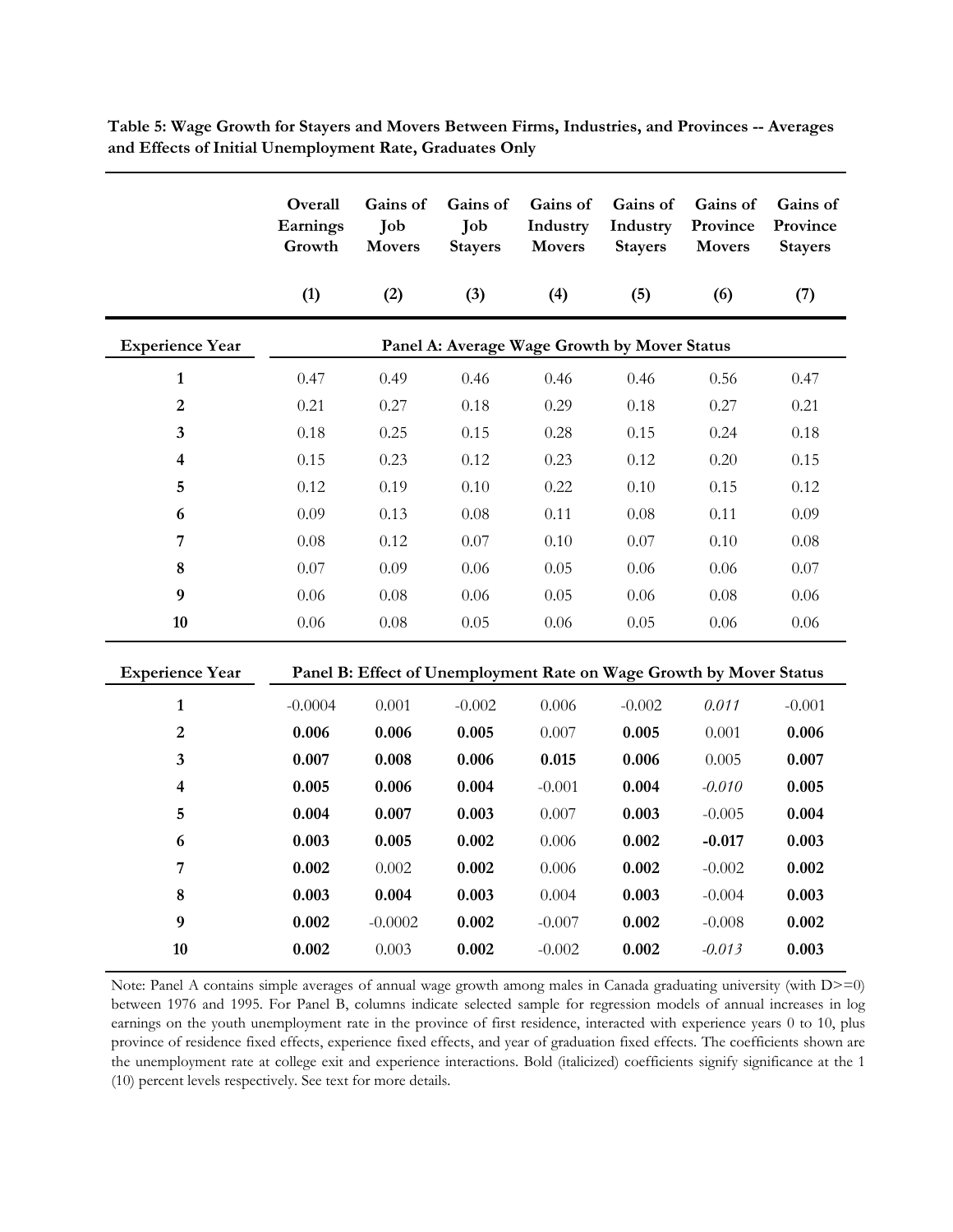

**Figure 6A: Effect of Initial Unemployment Rate Controlling for First Firm and Industry Fixed Effects Interacted With Experience - Graduates Only**

**Figure 6B: Effect of Initial Unemployment Rate by Firm Type - Graduates Only**

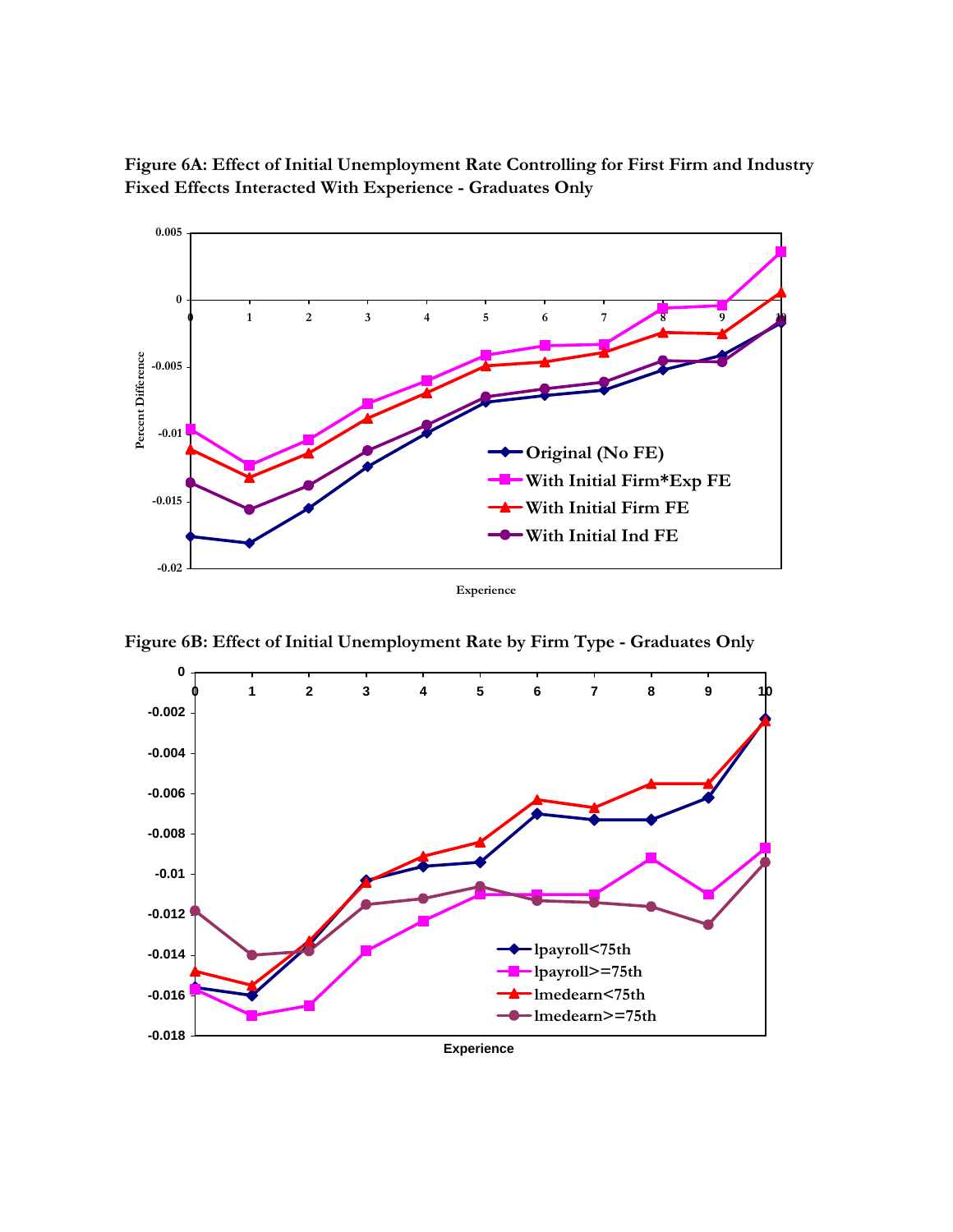| Outcome                 | Annual<br>Earnings                       | On UI     |          | Zero Earnings Changed Firm                 | Changed<br>2-Digit<br>Industry | Firm Avg.<br>Median Wage | Firm Size<br>>1000 | Changed<br>Province |
|-------------------------|------------------------------------------|-----------|----------|--------------------------------------------|--------------------------------|--------------------------|--------------------|---------------------|
| <b>Experience Group</b> |                                          |           |          | Panel A: Log(Unemployment Rate Ages 15-24) |                                |                          |                    |                     |
| $0 - 10$                | $-0.088$                                 | 0.005     | 0.013    | $-0.046$                                   | $-0.031$                       | $-0.019$                 | 0.040              | $-0.019$            |
|                         | (0.027)                                  | (0.002)   | (0.003)  | (0.012)                                    | (0.010)                        | (0.020)                  | (0.009)            | (0.016)             |
| $0-1$                   | $-0.277$                                 | 0.012     | 0.028    | 0.021                                      | 0.016                          | $-0.142$                 | $-0.031$           | 0.037               |
|                         | (0.035)                                  | (0.005)   | (0.004)  | (0.014)                                    | (0.013)                        | (0.020)                  | (0.011)            | (0.005)             |
| $2 - 3$                 | $-0.186$                                 | 0.007     | 0.019    | $-0.024$                                   | $-0.008$                       | $-0.074$                 | 0.042              | $-0.019$            |
|                         | (0.030)                                  | (0.003)   | (0.004)  | (0.016)                                    | (0.013)                        | (0.018)                  | (0.011)            | (0.023)             |
| $4 - 5$                 | $-0.065$                                 | 0.001     | 0.005    | $-0.043$                                   | $-0.025$                       | 0.020                    | 0.071              | $-0.021$            |
|                         | (0.028)                                  | (0.003)   | (0.003)  | (0.016)                                    | (0.013)                        | (0.016)                  | (0.011)            | (0.018)             |
| $6+$                    | $-0.037$                                 | $0.000\,$ | $-0.001$ | $-0.061$                                   | $-0.043$                       | 0.050                    | 0.058              | $-0.019$            |
|                         | (0.023)                                  | (0.002)   | (0.003)  | (0.017)                                    | (0.013)                        | (0.019)                  | (0.012)            | (0.017)             |
| <b>Experience Group</b> | Panel B: Log(Unemployment Rate All Ages) |           |          |                                            |                                |                          |                    |                     |
| $0 - 10$                | $-0.115$                                 | 0.005     | 0.012    | $-0.041$                                   | $-0.026$                       | $-0.043$                 | 0.025              | $-0.016$            |
|                         | (0.023)                                  | (0.002)   | (0.003)  | (0.012)                                    | (0.010)                        | (0.015)                  | (0.006)            | (0.016)             |
| $0-1$                   | $-0.276$                                 | 0.009     | 0.024    | 0.026                                      | 0.020                          | $-0.150$                 | $-0.038$           | 0.038               |
|                         | (0.036)                                  | (0.005)   | (0.004)  | (0.014)                                    | (0.013)                        | (0.022)                  | (0.011)            | (0.006)             |
| $2 - 3$                 | $-0.188$                                 | 0.007     | 0.018    | $-0.022$                                   | $-0.005$                       | $-0.098$                 | 0.029              | $-0.024$            |
|                         | (0.034)                                  | (0.004)   | (0.004)  | (0.017)                                    | (0.015)                        | (0.018)                  | (0.012)            | (0.023)             |
| $4 - 5$                 | $-0.086$                                 | 0.003     | 0.005    | $-0.048$                                   | $-0.028$                       | $-0.005$                 | 0.055              | $-0.027$            |
|                         | (0.031)                                  | (0.003)   | (0.004)  | (0.017)                                    | (0.014)                        | (0.018)                  | (0.012)            | (0.019)             |
| $6+$                    | $-0.102$                                 | 0.002     | 0.002    | $-0.057$                                   | $-0.039$                       | 0.035                    | 0.038              | $-0.025$            |
|                         | (0.028)                                  | (0.002)   | (0.003)  | (0.018)                                    | (0.013)                        | (0.022)                  | (0.014)            | (0.017)             |

**Table 6: Experience Gradient in Annual Earnings, Job Mobility, and Other Outcomes (Elasticities) - All Workers**

Notes: Standard errors clustered at the province-cohort level are in parentheses. The unemployment rate refers to the unemployment rate in the region of current residence. Coefficients are from models ran separately by indicated group of potential experience. Controls include fixed effects for year, experience, first province, and current province. The unemployment rate for job-mobility is lagged by one period. In the case of linear probability models, year effects are replaced by quartic trends.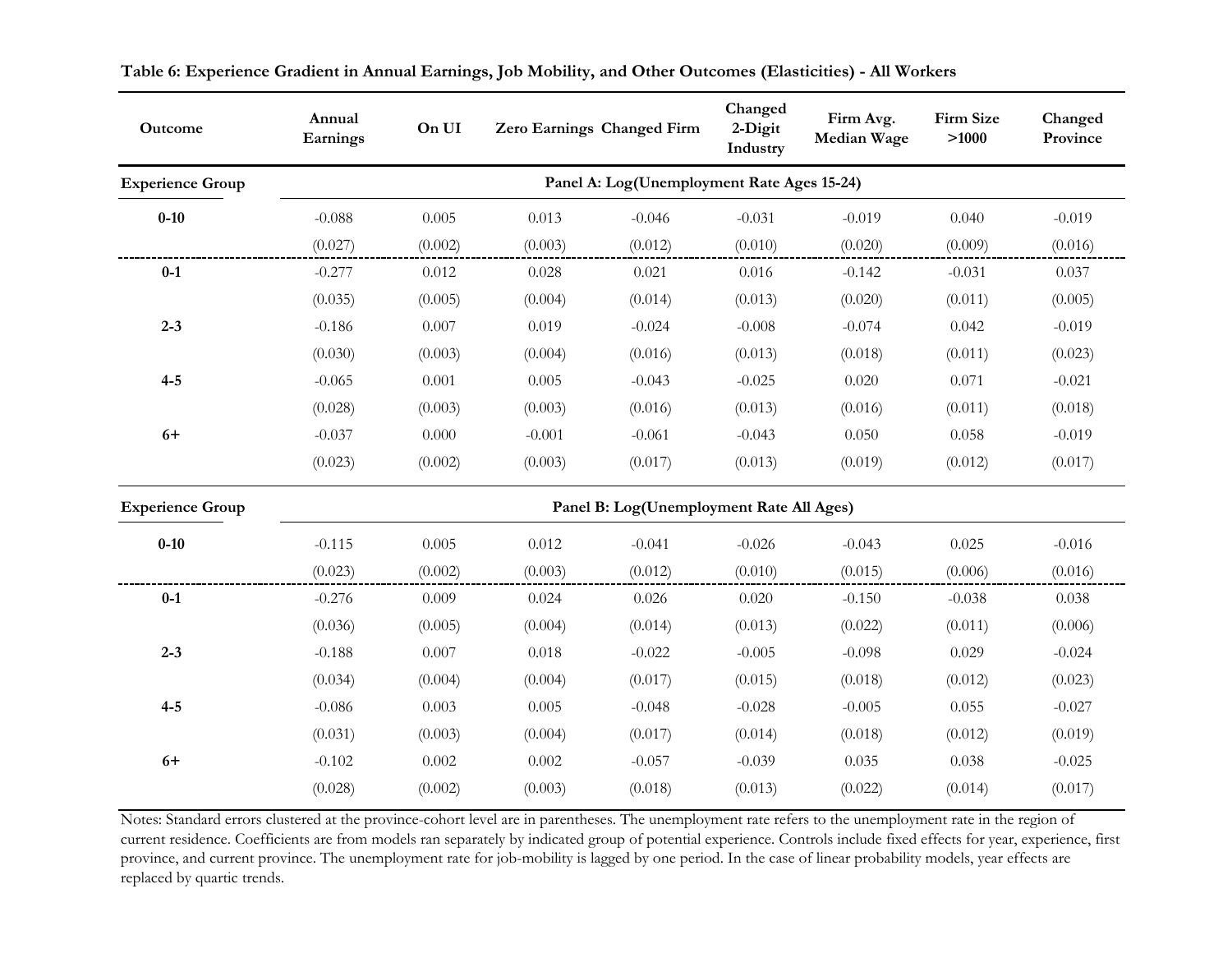|                               |              |                  |                           | <b>Position in Distribution of Predicted</b><br><b>Annual Earnings</b> |                 |
|-------------------------------|--------------|------------------|---------------------------|------------------------------------------------------------------------|-----------------|
| <b>Outcome Variable</b>       |              | A11<br>Graduates | <b>Bottom</b><br>Quintile | Middle<br>Quintile                                                     | Top<br>Quintile |
| Annual                        | Drop         | $-0.0183$        | $-0.0282$                 | $-0.0240$                                                              | $-0.0134$       |
| Earnings                      |              | (0.0000)         | (0.0000)                  | (0.0000)                                                               | (0.0000)        |
|                               | <b>Slope</b> | 0.0020           | 0.0021                    | 0.0025                                                                 | 0.0019          |
|                               |              | (0.0000)         | (0.0021)                  | (0.0025)                                                               | (0.0019)        |
|                               | Fade         | 0.0015           | 0.0016                    | 0.0021                                                                 | 0.0012          |
|                               |              | (0.0000)         | (0.0000)                  | (0.0000)                                                               | (0.0000)        |
| <b>Average Firm</b>           | Drop         | $-0.0093$        | $-0.0098$                 | $-0.0125$                                                              | $-0.0074$       |
| <b>Median Log</b>             |              | (0.0000)         | (0.0000)                  | (0.0000)                                                               | (0.0000)        |
| Earnings                      | <b>Slope</b> | 0.0010           | $-0.0001$                 | 0.0014                                                                 | 0.0014          |
|                               |              | (0.0000)         | $-(0.0001)$               | (0.0014)                                                               | (0.0014)        |
|                               | Fade         | 0.0007           | $-0.0001$                 | 0.0009                                                                 | 0.0009          |
|                               |              | (0.0000)         | (0.0000)                  | (0.0000)                                                               | (0.0000)        |
| <b>Average Firm</b>           | Drop         | $-0.0102$        | $-0.0078$                 | $-0.0162$                                                              | $-0.0073$       |
| Employment                    |              | (0.0000)         | (0.0003)                  | (0.0001)                                                               | (0.0000)        |
|                               | <b>Slope</b> | 0.0021           | 0.0004                    | 0.0006                                                                 | 0.0036          |
|                               |              | (0.0000)         | (0.0004)                  | (0.0006)                                                               | (0.0036)        |
|                               | Fade         | 0.0016           | $-0.0009$                 | 0.0008                                                                 | 0.0033          |
|                               |              | (0.0000)         | (0.0000)                  | (0.0000)                                                               | (0.0000)        |
| Fraction                      | Jump         | 0.0032           | 0.0012                    | 0.0025                                                                 | 0.0043          |
| Changed                       |              | (0.0000)         | (0.0000)                  | (0.0000)                                                               | (0.0000)        |
| Employer                      | <b>Slope</b> | 0.0002           | $-0.0002$                 | 0.0004                                                                 | 0.0003          |
|                               |              | (0.0000)         | $-(0.0002)$               | (0.0004)                                                               | (0.0003)        |
|                               | Fade         | 0.0001           | 0.0002                    | 0.0005                                                                 | $-0.0001$       |
|                               |              | (0.0000)         | (0.0000)                  | (0.0000)                                                               | (0.0000)        |
| <b>Fraction Left 1st Drop</b> |              | 0.0030           | $-0.0010$                 | 0.0011                                                                 | 0.0066          |
| Employer                      |              | (0.0000)         | (0.0000)                  | (0.0000)                                                               | (0.0000)        |
|                               | Slope        | $-0.0002$        | 0.0005                    | 0.0004                                                                 | $-0.0013$       |
|                               |              | (0.0000)         | (0.0005)                  | (0.0004)                                                               | $-(0.0013)$     |
|                               | Fade         | $-0.0001$        | 0.0003                    | 0.0003                                                                 | $-0.0008$       |
|                               |              | (0.0000)         | (0.0000)                  | (0.0000)                                                               | (0.0000)        |
| <b>Fraction Zero</b>          | Drop         | 0.0012           | $-0.0002$                 | 0.0009                                                                 | 0.0014          |
| Earnings                      |              | (0.0000)         | (0.0000)                  | (0.0000)                                                               | (0.0000)        |
|                               | <b>Slope</b> | $-0.0003$        | $-0.0003$                 | $-0.0001$                                                              | $-0.0004$       |
|                               |              | (0.0000)         | $-(0.0003)$               | $-(0.0001)$                                                            | $-(0.0004)$     |
|                               | Fade         | $-0.0002$        | $-0.0002$                 | 0.0000                                                                 | $-0.0002$       |
|                               |              | (0.0000)         | (0.0000)                  | (0.0000)                                                               | (0.0000)        |

**Table 7: Heterogeneity in Initial Loss and Reversion by Worker Groups**

Notes: Coefficients from separate regression models. The initial loss (DROP) is the effect of unemployment at graduation (UR) at experience zero and one, the first phase of the catch up (SLOPE) is the coefficient on the interaction of UR with linear experience for experience years two to six, and the second phase (FADE) of the catch up is same interaction for experience years seven to ten.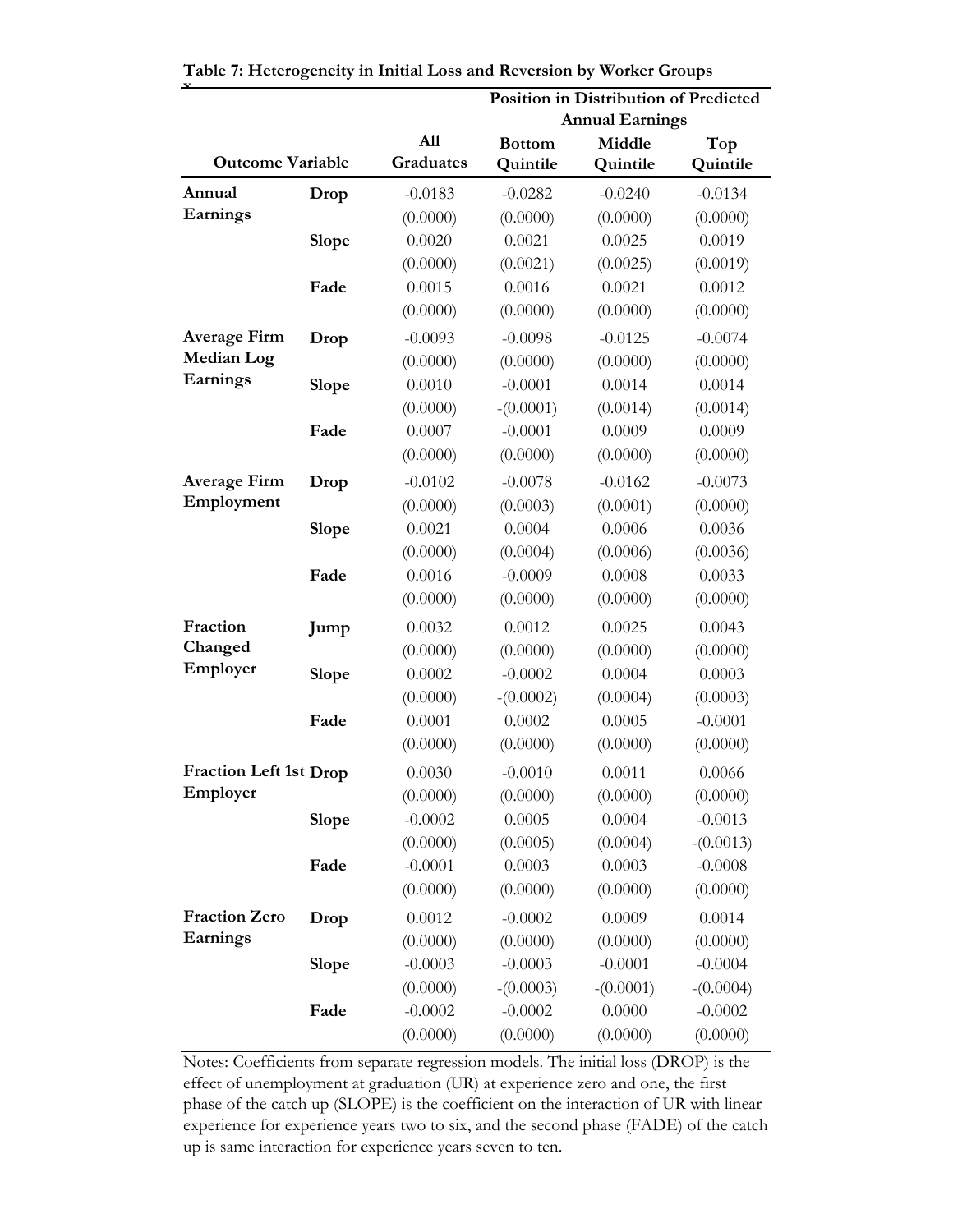**Figure 7: Changes of Earnings, Job Mobility, Firm Quality, and Employment due to Entering the Labor Market in a Recession for Workers with Different Predicted Earnings**



**Panel A: Log Real Annual Earnings Panel B: Probability of Annual Change in Employers**





**Panel C: Average Firm 'Quality', Graduates Only Panel D: Fraction Filing With Zero Annual Earnings**

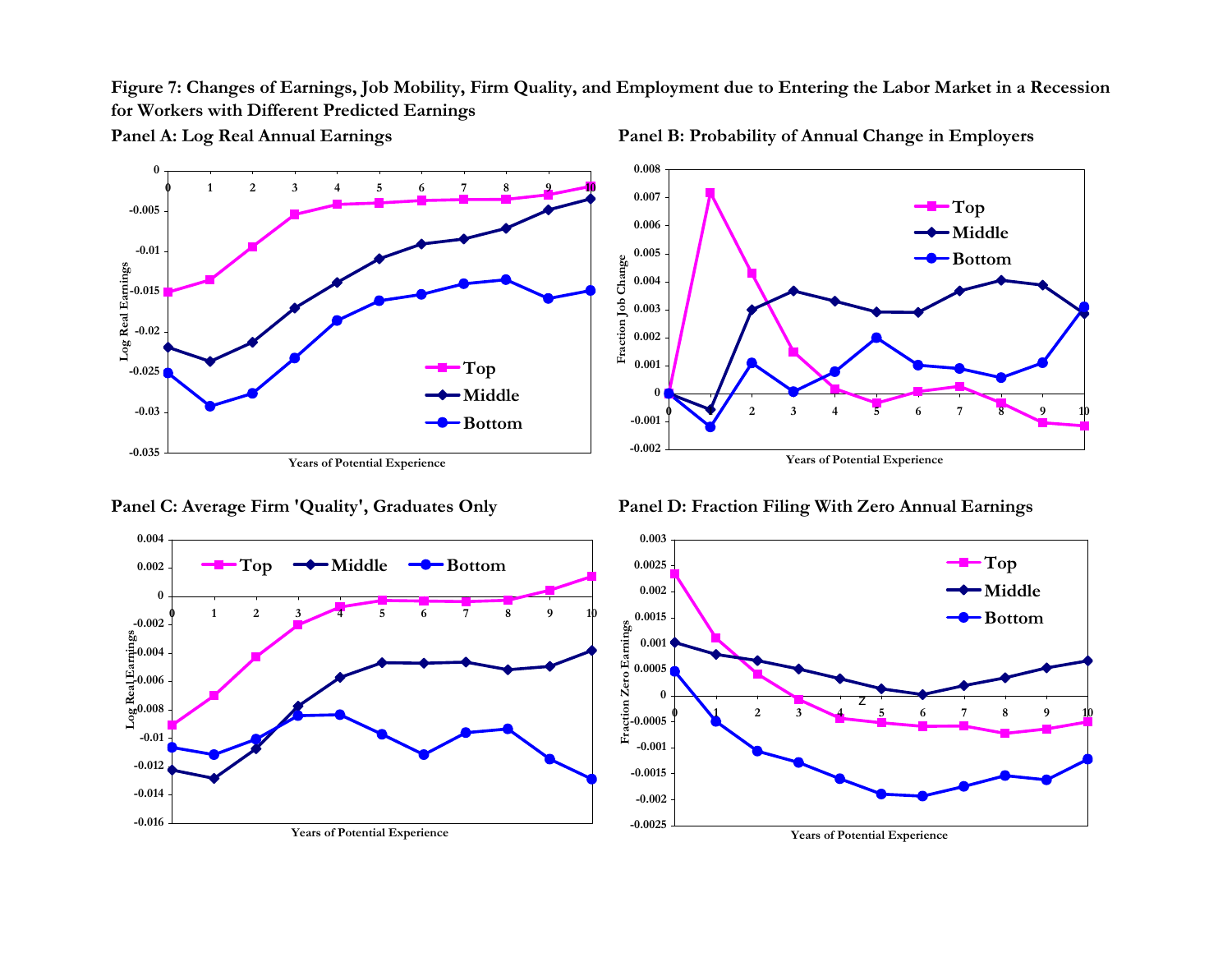**Figure 8: Heterogeneity of Losses from Graduating in a Recession and Channels of Catch-Up by Deciles of Distribution of Predicted Earnings**

**Panel A: Reversion of Losses After 5 Years in the Labor Market by Decile of Predicted Earning Distribution, College Graduates**



**Panel B: Heterogeneity of Losses as Measured by Present Disctounted Value of Earnings or of Utility** 

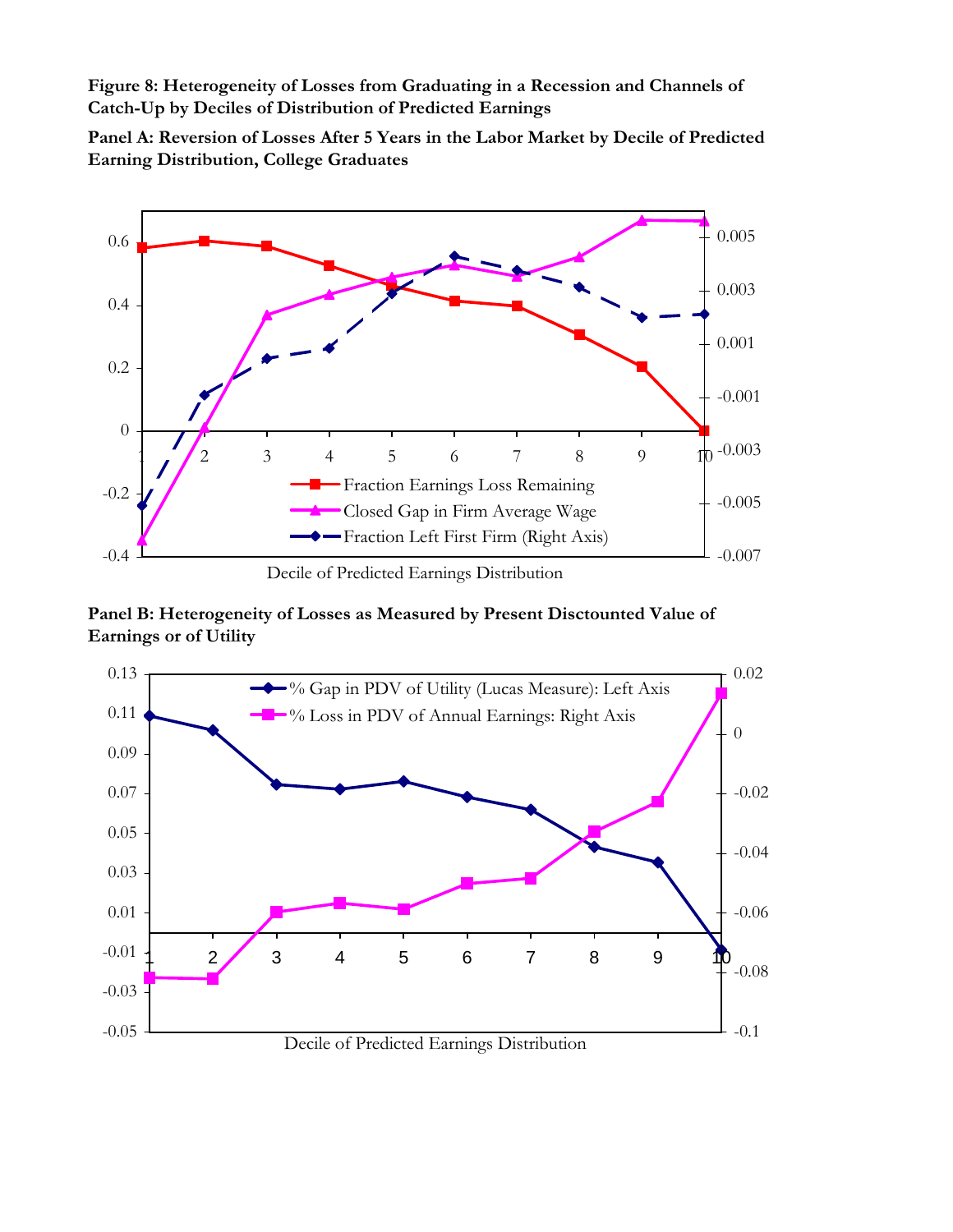| Appendix Table 1: Descriptive Statistics from Administrative College Data 1976-1995 |
|-------------------------------------------------------------------------------------|
|-------------------------------------------------------------------------------------|

|                 |                                      | <b>Entire Sample (Some College)</b> |                            |                                         |                          |                                 | Graduates (Actual $\geq$ Predicted Year) |                                         |
|-----------------|--------------------------------------|-------------------------------------|----------------------------|-----------------------------------------|--------------------------|---------------------------------|------------------------------------------|-----------------------------------------|
|                 | Panel A: Duration of College         |                                     |                            |                                         |                          |                                 |                                          |                                         |
|                 | <b>Years Until</b><br>BA             | <b>In</b><br>Graduate<br>Sample     | Fraction<br>Above<br>Grade | Predicted-<br><b>Actual BA</b><br>Years | <b>Years Until</b><br>BA | <b>In</b><br>Graduate<br>Sample | Fraction<br>Above<br>Grade               | Predicted-<br><b>Actual BA</b><br>Years |
| At Exp.         | 3.31                                 | 0.63                                | 0.26                       | $-0.10$                                 | 4.11                     | 0.89                            | 0.40                                     | 0.86                                    |
| Zero            | (1.29)                               | (0.38)                              | (0.37)                     | (1.69)                                  | (0.59)                   | (0.11)                          | (0.39)                                   | (1.08)                                  |
|                 | <b>Fraction D. Fraction D.</b><br>>1 | >2                                  | Fraction<br>$D < -1$       | Fraction<br>$D < -2$                    | >0                       | >1                              | Fraction D Fraction D Fraction D<br>>2   |                                         |
| At Exp.<br>Zero | 0.13                                 | 0.06                                | 0.23                       | 0.10                                    | 0.52                     | 0.20                            | 0.09                                     |                                         |

# **Panel B: Unemployment Rates Ages 15-24**

|                           |                  | Standard  |                 |         |
|---------------------------|------------------|-----------|-----------------|---------|
|                           | Average          | Deviation | Maximum Minimum |         |
| <b>National</b>           | 14.76            | 2.42      | 19.2            | 11.0    |
| Province                  | 14.13            | 3.98      | 32.7            | 6.3     |
| <b>National Detrended</b> | $\left( \right)$ | 2.41      | 4.53            | $-3.83$ |
| <b>Province Demeaned</b>  | $\theta$         | 3.01      | 6.53            | $-7.12$ |
|                           |                  |           |                 |         |

| <b>Panel C: Provinces</b> |        | Sample Size |         | <b>Unemployment Rate</b> |  |  |
|---------------------------|--------|-------------|---------|--------------------------|--|--|
|                           | N      | Fraction    | Average | Std. Dev.                |  |  |
| Nova Scotia               | 1,143  | 0.84        | 18.99   | 2.50                     |  |  |
| PEI                       | 109    | 0.08        | 18.91   | 2.08                     |  |  |
| Newfoundland              | 2,535  | 1.86        | 27.11   | 3.51                     |  |  |
| <b>New Brunswick</b>      | 7,281  | 5.33        | 20.07   | 2.13                     |  |  |
| Quebec                    | 10,472 | 7.66        | 17.20   | 2.60                     |  |  |
| Ontario                   | 71,995 | 52.69       | 13.03   | 3.14                     |  |  |
| Manitoba                  | 10,308 | 7.54        | 12.59   | 1.81                     |  |  |
| Saskatchewan              | 4,557  | 3.34        | 11.84   | 2.26                     |  |  |
| Alberta                   | 11,742 | 8.59        | 11.68   | 3.08                     |  |  |
| <b>British Columbia</b>   | 16,493 | 12.07       | 15.93   | 3.86                     |  |  |

Notes: See text and Data Appendix. D=Actual Graduation Year - Graduation Year Based on Program Duration.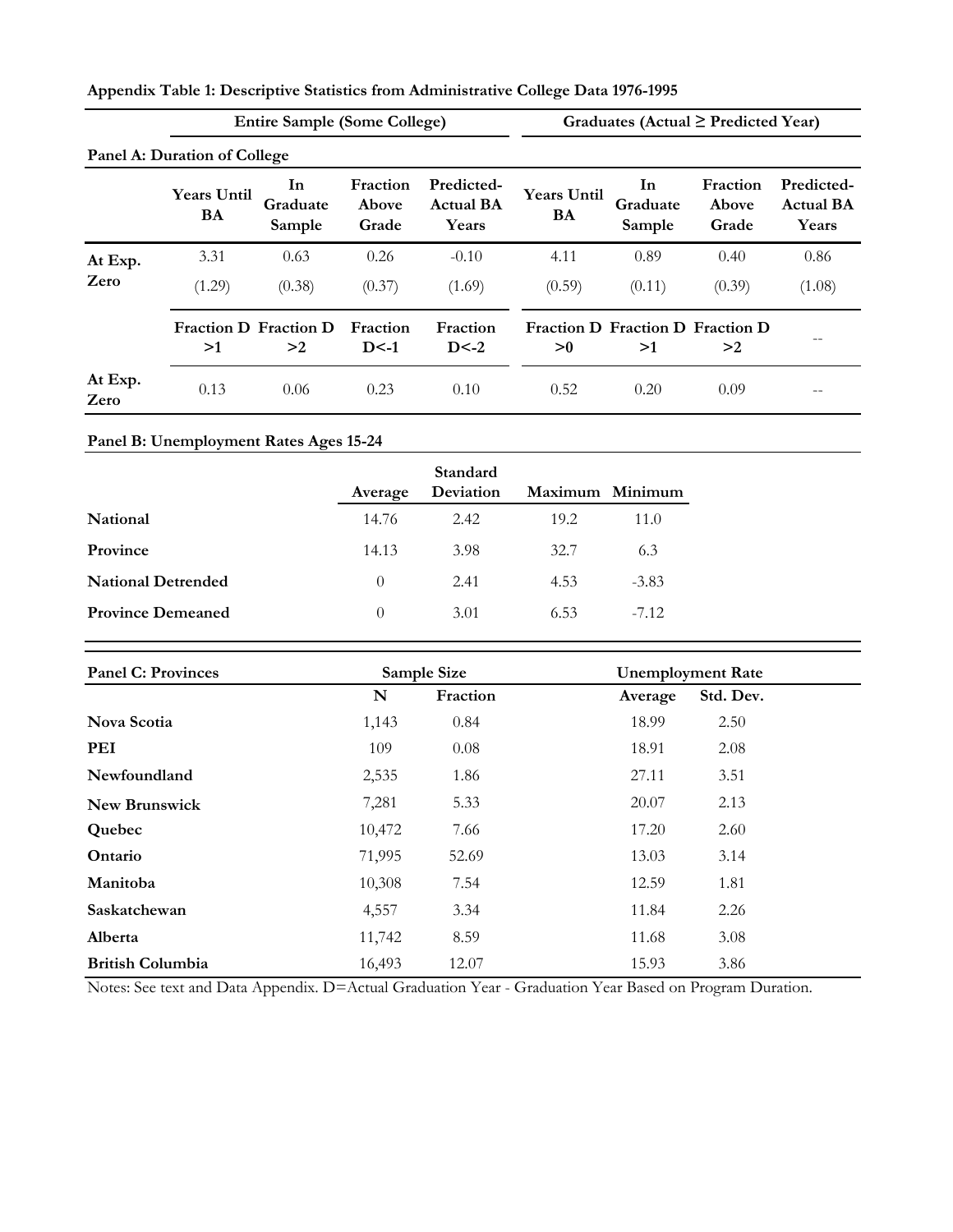**Appendix Table 2A. Sample Size by Graduation Cohort and Experience**

| Graduation |          | <b>Years Since Graduation</b> |         |         |         |         |         |         |         |         |         |        |  |  |
|------------|----------|-------------------------------|---------|---------|---------|---------|---------|---------|---------|---------|---------|--------|--|--|
| Year       | $\bf{0}$ | 1                             | 2       | 3       | 4       | 5       | 6       | 7       | 8       | 9       | 10      | Total  |  |  |
| 1976       |          |                               |         |         |         |         | 3732    | 3732    | 3732    | 3732    | 3732    | 18660  |  |  |
| 1977       |          |                               |         |         |         | 6875    | 6875    | 6875    | 6875    | 6875    | 6875    | 41250  |  |  |
| 1978       |          |                               |         |         | 7863    | 7863    | 7863    | 7863    | 7863    | 7863    | 7863    | 55041  |  |  |
| 1979       |          |                               |         | 7780    | 7780    | 7780    | 7780    | 7780    | 7780    | 7780    | 7780    | 62240  |  |  |
| 1980       |          |                               | 7869    | 7869    | 7869    | 7869    | 7869    | 7869    | 7869    | 7869    | 7869    | 70821  |  |  |
| 1981       |          | 7899                          | 7899    | 7899    | 7899    | 7899    | 7899    | 7899    | 7899    | 7899    | 7899    | 78990  |  |  |
| 1982       | 8033     | 8033                          | 8033    | 8033    | 8033    | 8033    | 8033    | 8033    | 8033    | 8033    | 8033    | 88363  |  |  |
| 1983       | 9146     | 9146                          | 9146    | 9146    | 9146    | 9146    | 9146    | 9146    | 9146    | 9146    | 9146    | 100606 |  |  |
| 1984       | 8746     | 8746                          | 8746    | 8746    | 8746    | 8746    | 8746    | 8746    | 8746    | 8746    | 8746    | 96206  |  |  |
| 1985       | 9584     | 9584                          | 9584    | 9584    | 9584    | 9584    | 9584    | 9584    | 9584    | 9584    | 9584    | 105424 |  |  |
| 1986       | 9379     | 9379                          | 9379    | 9379    | 9379    | 9379    | 9379    | 9379    | 9379    | 9379    | 9379    | 103169 |  |  |
| 1987       | 9307     | 9307                          | 9307    | 9307    | 9307    | 9307    | 9307    | 9307    | 9307    | 9307    | 9307    | 102377 |  |  |
| 1988       | 9621     | 9621                          | 9621    | 9621    | 9621    | 9621    | 9621    | 9621    | 9621    | 9621    | 9621    | 105831 |  |  |
| 1989       | 9391     | 9391                          | 9391    | 9391    | 9391    | 9391    | 9391    | 9391    | 9391    | 9391    | 9391    | 103301 |  |  |
| 1990       | 9408     | 9408                          | 9408    | 9408    | 9408    | 9408    | 9408    | 9408    | 9408    | 9408    |         | 94080  |  |  |
| 1991       | 9288     | 9288                          | 9288    | 9288    | 9288    | 9288    | 9288    | 9288    | 9288    |         |         | 83592  |  |  |
| 1992       | 9770     | 9770                          | 9770    | 9770    | 9770    | 9770    | 9770    | 9770    |         |         |         | 78160  |  |  |
| 1993       | 10429    | 10429                         | 10429   | 10429   | 10429   | 10429   | 10429   |         |         |         |         | 73003  |  |  |
| 1994       | 14416    | 14416                         | 14416   | 14416   | 14416   | 14416   |         |         |         |         |         | 86496  |  |  |
| 1995       | 10117    | 10117                         | 10117   | 10117   | 10117   |         |         |         |         |         |         | 50585  |  |  |
| Total      | 136,635  | 144,534                       | 152,403 | 160,183 | 168,046 | 164,804 | 154,120 | 143,691 | 133,921 | 124,633 | 115,225 |        |  |  |

**Appendix Table 2B. Sample with Non-Missing Earnings by Graduation Cohort and Experience**

| Graduation |        |              |        |        |        | <b>Years Since Graduation</b> |        |        |        |        |        |       |
|------------|--------|--------------|--------|--------|--------|-------------------------------|--------|--------|--------|--------|--------|-------|
| Year       | 0      | $\mathbf{1}$ | 2      | 3      | 4      | 5                             | 6      | 7      | 8      | 9      | 10     | Total |
| 1976       |        |              |        |        |        |                               | 3416   | 3364   | 3387   | 3367   | 3429   | 16963 |
| 1977       |        |              |        |        |        | 6320                          | 6263   | 6322   | 6227   | 6303   | 6233   | 37668 |
| 1978       |        |              |        |        | 7284   | 7199                          | 7199   | 7073   | 7173   | 7050   | 7168   | 50146 |
| 1979       |        |              |        | 7119   | 7058   | 7088                          | 6934   | 7026   | 6937   | 7032   | 7097   | 56291 |
| 1980       |        |              | 7226   | 7134   | 7208   | 7073                          | 7139   | 7041   | 7135   | 7194   | 7138   | 64288 |
| 1981       |        | 7166         | 7115   | 7160   | 7069   | 7097                          | 7004   | 7102   | 7139   | 7131   | 7096   | 71079 |
| 1982       | 7083   | 7204         | 7274   | 7170   | 7214   | 7131                          | 7209   | 7287   | 7218   | 7201   | 7288   | 79279 |
| 1983       | 7863   | 8144         | 8130   | 8249   | 8201   | 8221                          | 8284   | 8221   | 8214   | 8221   | 8351   | 90099 |
| 1984       | 7723   | 7796         | 7896   | 7763   | 7858   | 7906                          | 7876   | 7774   | 7835   | 7895   | 7899   | 86221 |
| 1985       | 8422   | 8637         | 8561   | 8637   | 8689   | 8672                          | 8599   | 8616   | 8689   | 8693   | 8742   | 94957 |
| 1986       | 8443   | 8456         | 8512   | 8557   | 8524   | 8440                          | 8457   | 8475   | 8476   | 8560   | 8571   | 93471 |
| 1987       | 8308   | 8428         | 8453   | 8375   | 8318   | 8311                          | 8364   | 8383   | 8453   | 8473   | 8672   | 92538 |
| 1988       | 8790   | 8776         | 8717   | 8661   | 8670   | 8658                          | 8668   | 8746   | 8773   | 8854   | 9029   | 96342 |
| 1989       | 8621   | 8530         | 8451   | 8433   | 8460   | 8411                          | 8440   | 8557   | 8666   | 8785   | 9391   | 94745 |
| 1990       | 8532   | 8454         | 8427   | 8421   | 8445   | 8452                          | 8532   | 8658   | 8742   | 9408   |        | 86071 |
| 1991       | 8325   | 8300         | 8294   | 8302   | 8392   | 8410                          | 8510   | 8632   | 9288   |        |        | 76453 |
| 1992       | 8650   | 8707         | 8737   | 8806   | 8814   | 8895                          | 9044   | 9770   |        |        |        | 71423 |
| 1993       | 9284   | 9389         | 9410   | 9371   | 9462   | 9650                          | 10429  |        |        |        |        | 66995 |
| 1994       | 12756  | 12863        | 12941  | 13160  | 13376  | 14416                         |        |        |        |        |        | 79512 |
| 1995       | 9149   | 9152         | 9291   | 9403   | 10117  |                               |        |        |        |        |        | 47112 |
| Total      | 121949 | 130002       | 137435 | 144721 | 153159 | 150350                        | 140367 | 131047 | 122352 | 114167 | 106104 |       |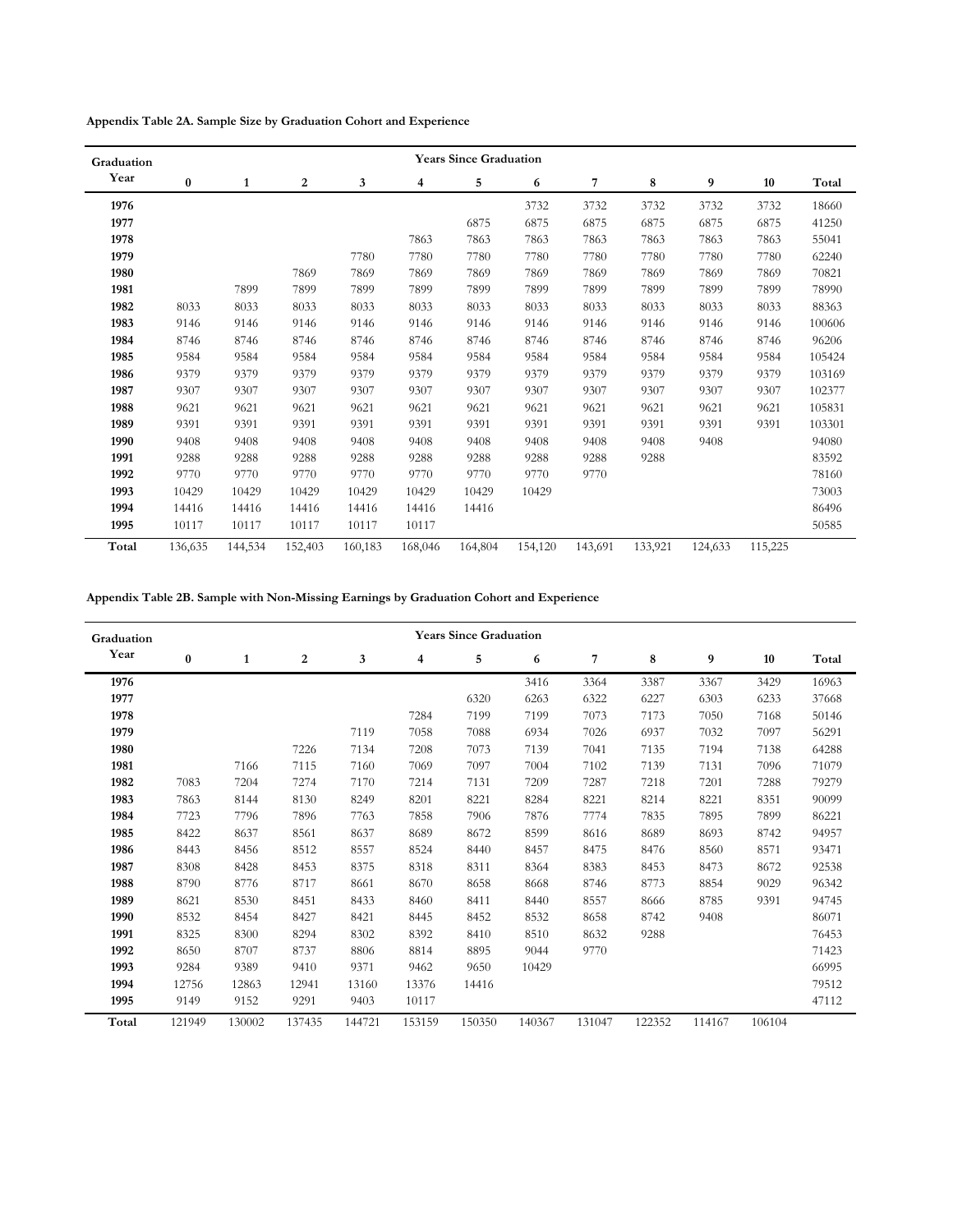**Entire Sample (Some College) Graduates (Actual ≥ Predicted Year)**

| Year<br>of<br>Exp.      | Average<br>Log<br>Earnings | Fraction<br>on UI | Frac. Not<br>in Labor<br>Force | Fraction<br>Changed<br>Firm | Average<br>Log<br>Earnings | Fraction<br>on UI | Frac. Not<br>in Labor<br>Force | Fraction<br>Changed<br>Firm |
|-------------------------|----------------------------|-------------------|--------------------------------|-----------------------------|----------------------------|-------------------|--------------------------------|-----------------------------|
| $\boldsymbol{0}$        | 8.83                       | 0.016             | 0.111                          |                             | 8.93                       | 0.020             | 0.102                          |                             |
| 1                       | 9.30                       | 0.023             | 0.103                          | 0.42                        | 9.49                       | 0.020             | 0.094                          | 0.40                        |
| $\overline{2}$          | 9.51                       | 0.023             | 0.100                          | 0.35                        | 9.71                       | 0.020             | 0.093                          | 0.31                        |
| 3                       | 9.69                       | 0.021             | 0.099                          | 0.31                        | 9.87                       | 0.016             | 0.093                          | 0.28                        |
| $\overline{\mathbf{4}}$ | 9.84                       | 0.017             | 0.091                          | 0.28                        | 9.99                       | 0.013             | 0.085                          | 0.25                        |
| 5                       | 9.96                       | 0.016             | 0.090                          | 0.25                        | 10.10                      | 0.012             | 0.085                          | 0.22                        |
| 6                       | 10.05                      | 0.015             | 0.092                          | 0.22                        | 10.18                      | 0.011             | 0.086                          | 0.20                        |
| 7                       | 10.13                      | 0.013             | 0.090                          | 0.20                        | 10.25                      | 0.009             | 0.084                          | 0.18                        |
| 8                       | 10.20                      | 0.012             | 0.089                          | 0.18                        | 10.30                      | 0.008             | 0.082                          | 0.17                        |
| 9                       | 10.25                      | 0.011             | 0.086                          | 0.17                        | 10.36                      | 0.007             | 0.082                          | 0.16                        |
| 10                      | 10.30                      | 0.010             | 0.081                          | 0.17                        | 10.40                      | 0.007             | 0.077                          | 0.16                        |

**Panel A: Average Experience Profile Canada (Income Tax Records, 1982-1999)**

| Panel B: Average Experience Profile USA (Current Population Survey 1994-1996) |  |  |  |
|-------------------------------------------------------------------------------|--|--|--|
|                                                                               |  |  |  |

| Year<br>of<br>Exp.      | Average<br>Log<br>Earnings | Fraction<br>Unem-<br>ployed | Frac. Not<br>in Labor<br>Force | Fraction<br>Changed<br>Firm <sup>a</sup> | Average<br>Log<br>Earnings | Fraction<br>Unem-<br>ployed | Frac. Not<br>in Labor<br>Force | Fraction<br>Changed<br>Firm <sup>a</sup> |
|-------------------------|----------------------------|-----------------------------|--------------------------------|------------------------------------------|----------------------------|-----------------------------|--------------------------------|------------------------------------------|
| 1                       | 8.94                       | 0.047                       | 0.150                          | 0.349                                    | 8.91                       | 0.044                       | 0.144                          | 0.386                                    |
| $\overline{2}$          | 9.21                       | 0.068                       | 0.132                          | 0.310                                    | 9.30                       | 0.064                       | 0.128                          | 0.326                                    |
| 3                       | 9.49                       | 0.045                       | 0.120                          | 0.267                                    | 9.57                       | 0.041                       | 0.119                          | 0.258                                    |
| $\overline{\mathbf{4}}$ | 9.59                       | 0.038                       | 0.054                          | 0.216                                    | 9.62                       | 0.036                       | 0.054                          | 0.208                                    |
| 5                       | 9.79                       | 0.028                       | 0.055                          | 0.202                                    | 9.84                       | 0.025                       | 0.059                          | 0.198                                    |
| 6                       | 9.87                       | 0.040                       | 0.052                          | 0.190                                    | 9.91                       | 0.032                       | 0.055                          | 0.180                                    |
| 7                       | 9.81                       | 0.030                       | 0.048                          | 0.171                                    | 9.89                       | 0.024                       | 0.048                          | 0.183                                    |
| 8                       | 9.92                       | 0.028                       | 0.039                          | 0.170                                    | 9.98                       | 0.019                       | 0.036                          | 0.169                                    |
| 9                       | 9.98                       | 0.015                       | 0.037                          | 0.155                                    | 10.05                      | 0.012                       | 0.037                          | 0.146                                    |
| 10                      | 10.03                      | 0.023                       | 0.034                          | 0.142                                    | 10.12                      | 0.021                       | 0.035                          | 0.133                                    |

Notes: See text and Data Appendix.

<sup>a</sup>These figures are calculated as the fraction of workers with one year of tenure from the CPS' tenure, mobility, and pension supplements from 1979 to 2000.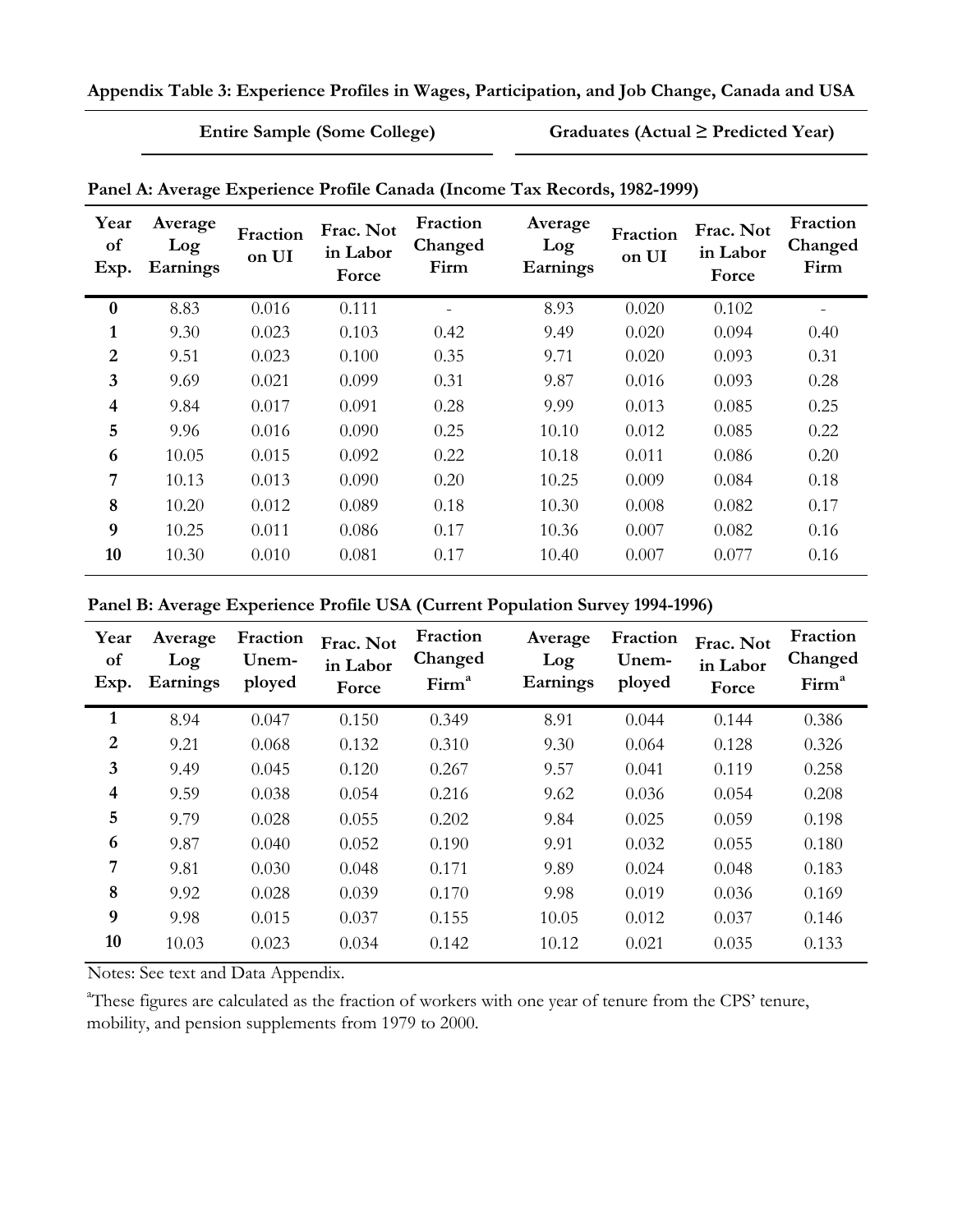**Appendix Table 4: Experience Profile in Mobility and Firm Characteristics, Canada 1982-1999, Graduates Only**

|                  | Difference >=0 (Graduates) |                                  |          |          |          |          |                       |          |  |  |  |  |
|------------------|----------------------------|----------------------------------|----------|----------|----------|----------|-----------------------|----------|--|--|--|--|
| Year             | Fraction                   | Fraction                         | Fraction | Fraction | Fraction | Fraction | Fraction              | Fraction |  |  |  |  |
| of               | Changed                    | Changed                          | Changed  | Changed  | Left 1st | Left 1st | Left 1st              | Left 1st |  |  |  |  |
| Exp.             |                            | Industry 1 Industry 2 Industry 3 |          | Province | Firm     |          | Industry 1 Industry 2 | Province |  |  |  |  |
| $\boldsymbol{0}$ | $- -$                      | --                               |          |          | $- -$    |          |                       | --       |  |  |  |  |
| $\mathbf{1}$     | 0.308                      | 0.352                            | 0.365    | 0.040    | 0.399    | 0.31     | 0.35                  | 0.052    |  |  |  |  |
| $\overline{2}$   | 0.220                      | 0.257                            | 0.270    | 0.029    | 0.558    | 0.42     | 0.48                  | 0.086    |  |  |  |  |
| 3                | 0.186                      | 0.220                            | 0.233    | 0.027    | 0.65     | 0.48     | 0.56                  | 0.104    |  |  |  |  |
| 4                | 0.163                      | 0.194                            | 0.207    | 0.024    | 0.709    | 0.52     | 0.61                  | 0.115    |  |  |  |  |
| 5                | 0.141                      | 0.169                            | 0.181    | 0.021    | 0.745    | 0.55     | 0.64                  | 0.124    |  |  |  |  |
| 6                | 0.126                      | 0.151                            | 0.163    | 0.020    | 0.769    | 0.56     | 0.66                  | 0.133    |  |  |  |  |
| 7                | 0.113                      | 0.135                            | 0.146    | 0.015    | 0.784    | 0.57     | 0.67                  | 0.138    |  |  |  |  |
| 8                | 0.104                      | 0.124                            | 0.134    | 0.012    | 0.799    | 0.58     | 0.68                  | 0.143    |  |  |  |  |
| 9                | 0.098                      | 0.118                            | 0.128    | 0.011    | 0.813    | 0.59     | 0.69                  | 0.147    |  |  |  |  |
| 10               | 0.098                      | 0.116                            | 0.126    | 0.009    | 0.827    | 0.61     | 0.71                  | 0.150    |  |  |  |  |

**Panel A. Mobility Outcomes by Potential Labor Market Experience**

|                    | Difference >=0 (Graduates) |                                           |          |                                       |                            |                            |                                   |                             |  |  |  |
|--------------------|----------------------------|-------------------------------------------|----------|---------------------------------------|----------------------------|----------------------------|-----------------------------------|-----------------------------|--|--|--|
| Year<br>of<br>Exp. | Mean Log<br>Firm Size      | Actual<br><b>Mean Firm</b><br><b>Size</b> | Fraction | Fraction<br>$Firm > 100$ $Firm > 500$ | Fraction<br>Firm ><br>1000 | Fraction<br>Firm ><br>5000 | Avg. Log<br>Med. Firm<br>Earnings | Avg. Log<br>Firm<br>Payroll |  |  |  |
| $\boldsymbol{0}$   | 6.94                       | 27705                                     | 0.73     | 0.59                                  | 0.53                       | 0.34                       | 0.62                              | 5.94                        |  |  |  |
| 1                  | 6.95                       | 26563                                     | 0.74     | 0.59                                  | 0.53                       | 0.33                       | 0.70                              | 6.00                        |  |  |  |
| $\overline{2}$     | 7.03                       | 28549                                     | 0.75     | 0.60                                  | 0.54                       | 0.33                       | 0.76                              | 6.14                        |  |  |  |
| 3                  | 7.07                       | 29701                                     | 0.75     | 0.61                                  | 0.55                       | 0.34                       | 0.81                              | 6.22                        |  |  |  |
| 4                  | 7.08                       | 30210                                     | 0.75     | 0.61                                  | 0.55                       | 0.34                       | 0.84                              | 6.26                        |  |  |  |
| 5                  | 7.13                       | 31429                                     | 0.76     | 0.62                                  | 0.55                       | 0.35                       | 0.87                              | 6.34                        |  |  |  |
| 6                  | 7.17                       | 33207                                     | 0.76     | 0.62                                  | 0.56                       | 0.36                       | 0.89                              | 6.41                        |  |  |  |
| 7                  | 7.20                       | 34164                                     | 0.76     | 0.63                                  | 0.56                       | 0.36                       | 0.91                              | 6.45                        |  |  |  |
| 8                  | 7.21                       | 34981                                     | 0.76     | 0.63                                  | 0.56                       | 0.37                       | 0.92                              | 6.48                        |  |  |  |
| 9                  | 7.21                       | 35286                                     | 0.76     | 0.63                                  | 0.57                       | 0.37                       | 0.93                              | 6.50                        |  |  |  |
| 10                 | 7.20                       | 35810                                     | 0.76     | 0.63                                  | 0.57                       | 0.37                       | 0.94                              | 6.50                        |  |  |  |

Notes: See text and Data Appendix.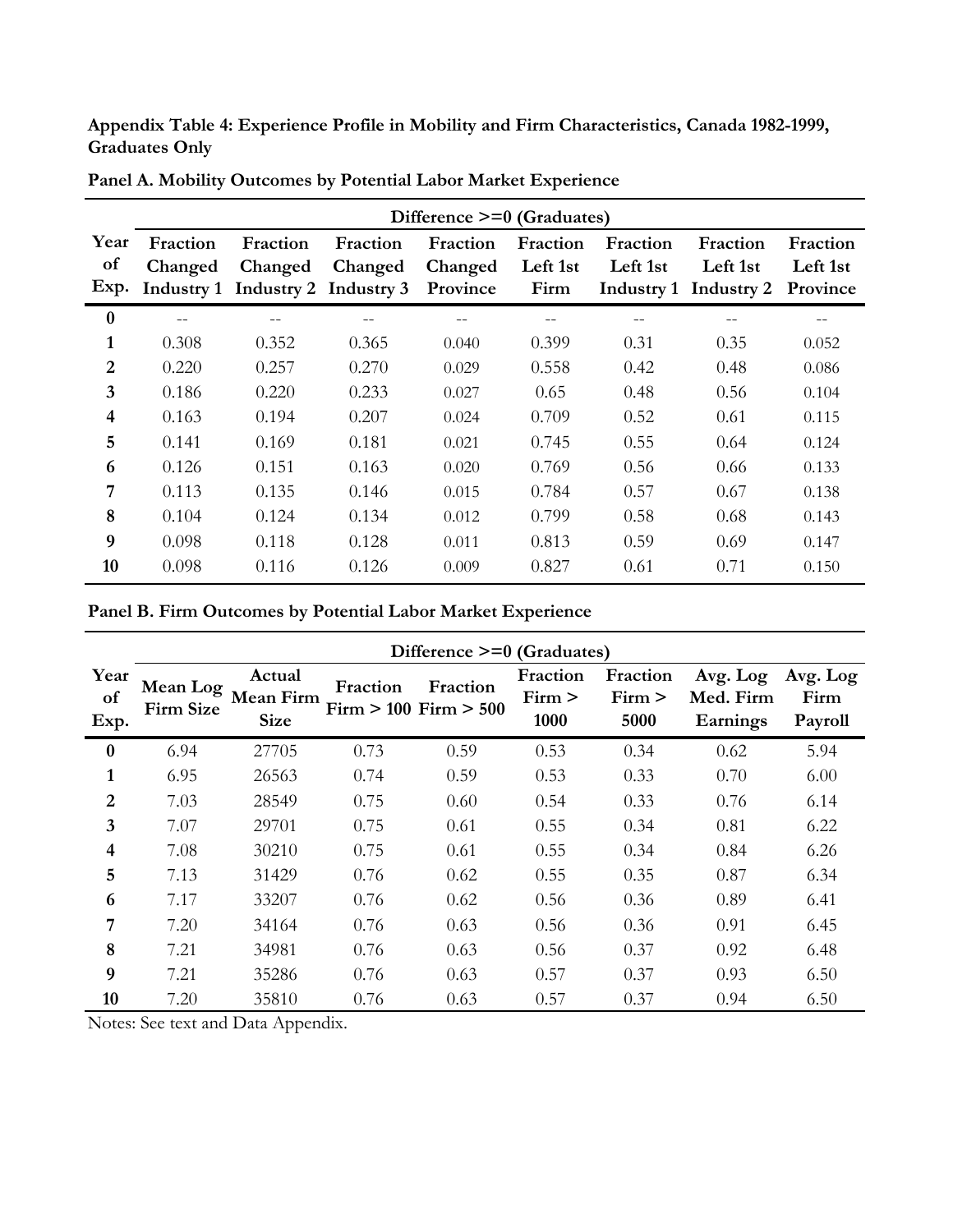|                         |                         |                                       | All Workers (Some College)     |                                | At Least 16 Years of Schooling |                                       |                                |                                |  |
|-------------------------|-------------------------|---------------------------------------|--------------------------------|--------------------------------|--------------------------------|---------------------------------------|--------------------------------|--------------------------------|--|
| Year of<br>Experience   | Log Firm<br><b>Size</b> | Fraction<br><b>Firm Size</b><br>> 100 | Fraction<br>Firm Size<br>> 500 | Fraction<br>Firm Size<br>>1000 | Log Firm<br><b>Size</b>        | Fraction<br><b>Firm Size</b><br>> 100 | Fraction<br>Firm Size<br>> 500 | Fraction<br>Firm Size<br>>1000 |  |
| $\bf{0}$                | 5.30                    | 0.58                                  | 0.42                           | 0.33                           | 5.70                           | 0.62                                  | 0.49                           | 0.40                           |  |
| $\mathbf{1}$            | 5.16                    | 0.52                                  | 0.40                           | 0.33                           | 5.65                           | 0.61                                  | 0.47                           | 0.40                           |  |
| $\overline{2}$          | 5.58                    | 0.62                                  | 0.46                           | 0.37                           | 5.86                           | 0.66                                  | 0.51                           | 0.41                           |  |
| $\overline{\mathbf{3}}$ | 5.43                    | 0.59                                  | 0.42                           | 0.34                           | 5.52                           | 0.59                                  | 0.44                           | 0.36                           |  |
| 4                       | 5.32                    | 0.58                                  | 0.39                           | 0.33                           | 5.52                           | 0.60                                  | 0.42                           | 0.36                           |  |
| 5                       | 5.65                    | 0.61                                  | 0.47                           | 0.36                           | 5.89                           | 0.64                                  | 0.50                           | 0.40                           |  |
| 6                       | 5.79                    | 0.64                                  | 0.48                           | 0.39                           | 5.89                           | 0.64                                  | 0.50                           | 0.42                           |  |
| 7                       | 5.70                    | 0.63                                  | 0.48                           | 0.38                           | 5.80                           | 0.65                                  | 0.50                           | 0.39                           |  |
| 8                       | 5.56                    | 0.59                                  | 0.45                           | 0.37                           | 5.68                           | 0.63                                  | 0.47                           | 0.39                           |  |
| 9                       | 5.96                    | 0.67                                  | 0.51                           | 0.44                           | 6.18                           | 0.71                                  | 0.54                           | 0.46                           |  |
| 10                      | 5.73                    | 0.63                                  | 0.48                           | 0.40                           | 5.88                           | 0.67                                  | 0.50                           | 0.40                           |  |

**Appendix Table 5: Firm Size and Average Firm Wages Experience -- USA**

Notes: Pension and Benefit Supplements to The Current Population Survey, 1979, 1983, 1988. Sample size is 4607 for all workers with 13 to 18 years of schooling and 2987 for workers with at least 16 years of schooling.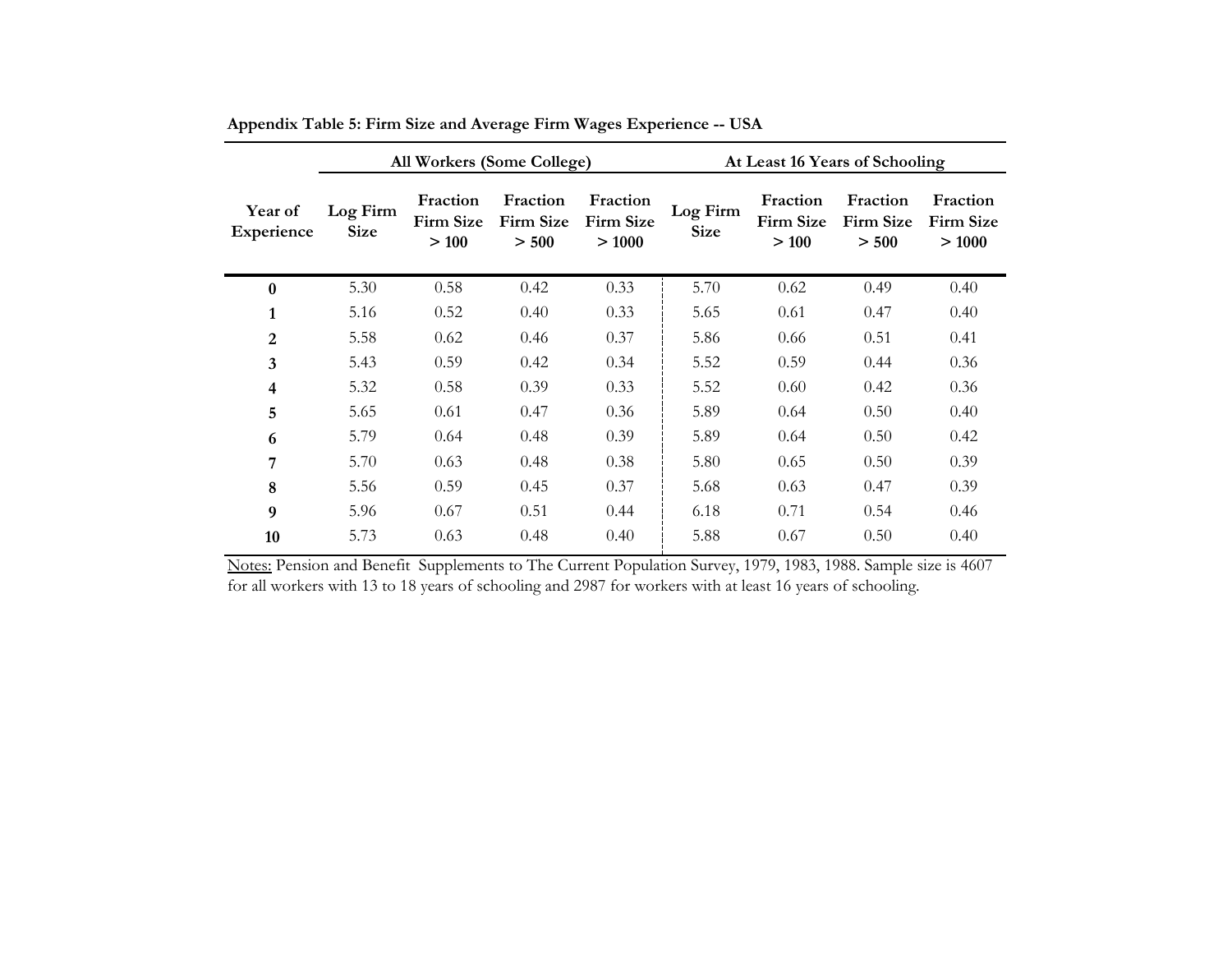## **Appendix Figure 1: Effect of Unemployment Rate at Time of Graduation on Log Real Earnings: Regional Graduate Models for Cohort 1982-1995 (Unless Otherwise Noted)**



Panel A: Different Early Labor Market Conditions (2 Std.Dev. Shock) Panel B: Different Early Labor Market Horizons (Average UR)



Panel C: Shock in Region of College vs. Region of First Residence Panel D: Current Province and Current Province-Year Controls





**Experience**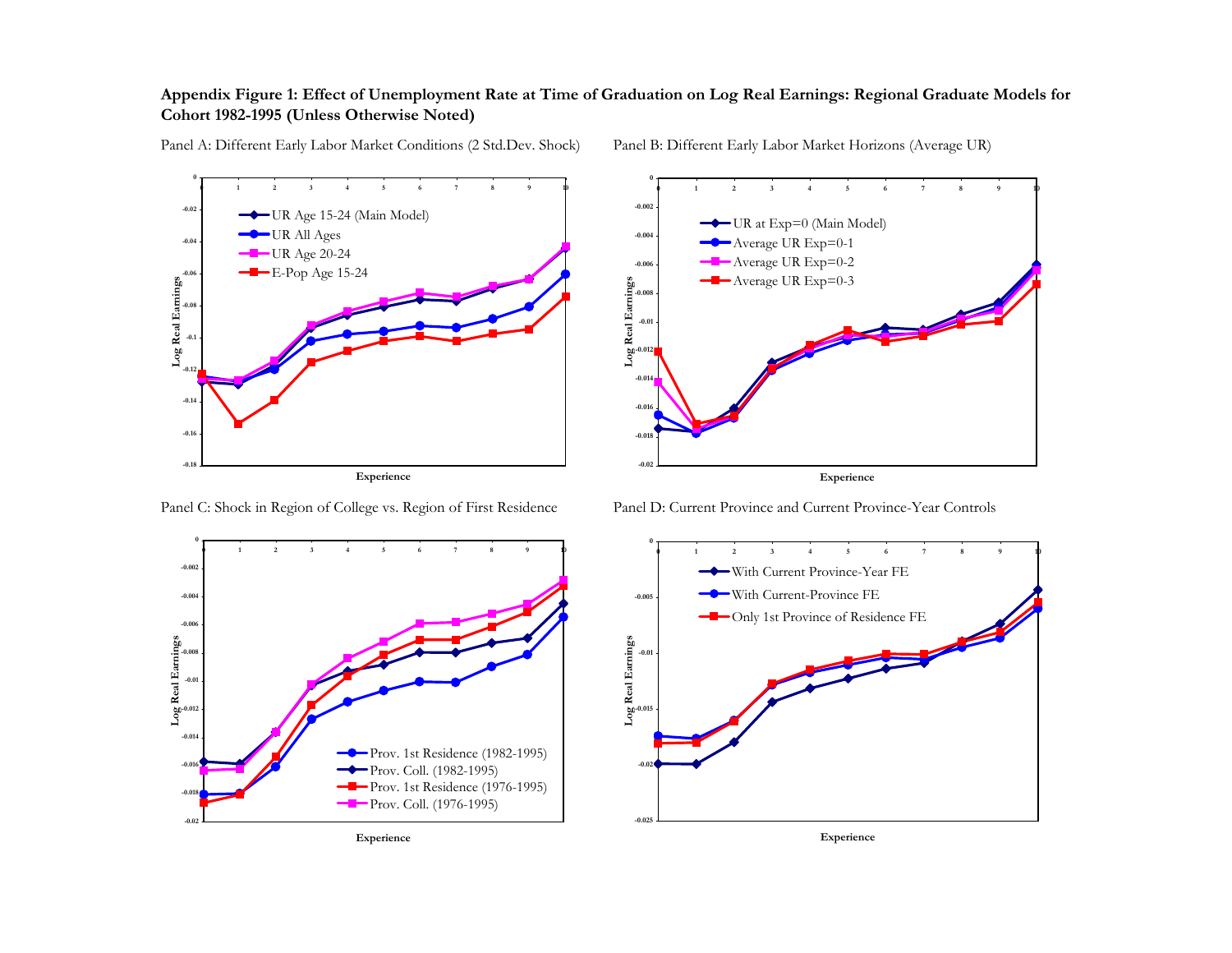**Appendix Figure 2: Residuals of Separate Regressions of Earnings and Unemployment Rates including Year, First Province, and Graduation Cohort Dummies, Plotted by Experience Year with Corresponding Regression Line**



Notes: Circles correspond to cell sizes.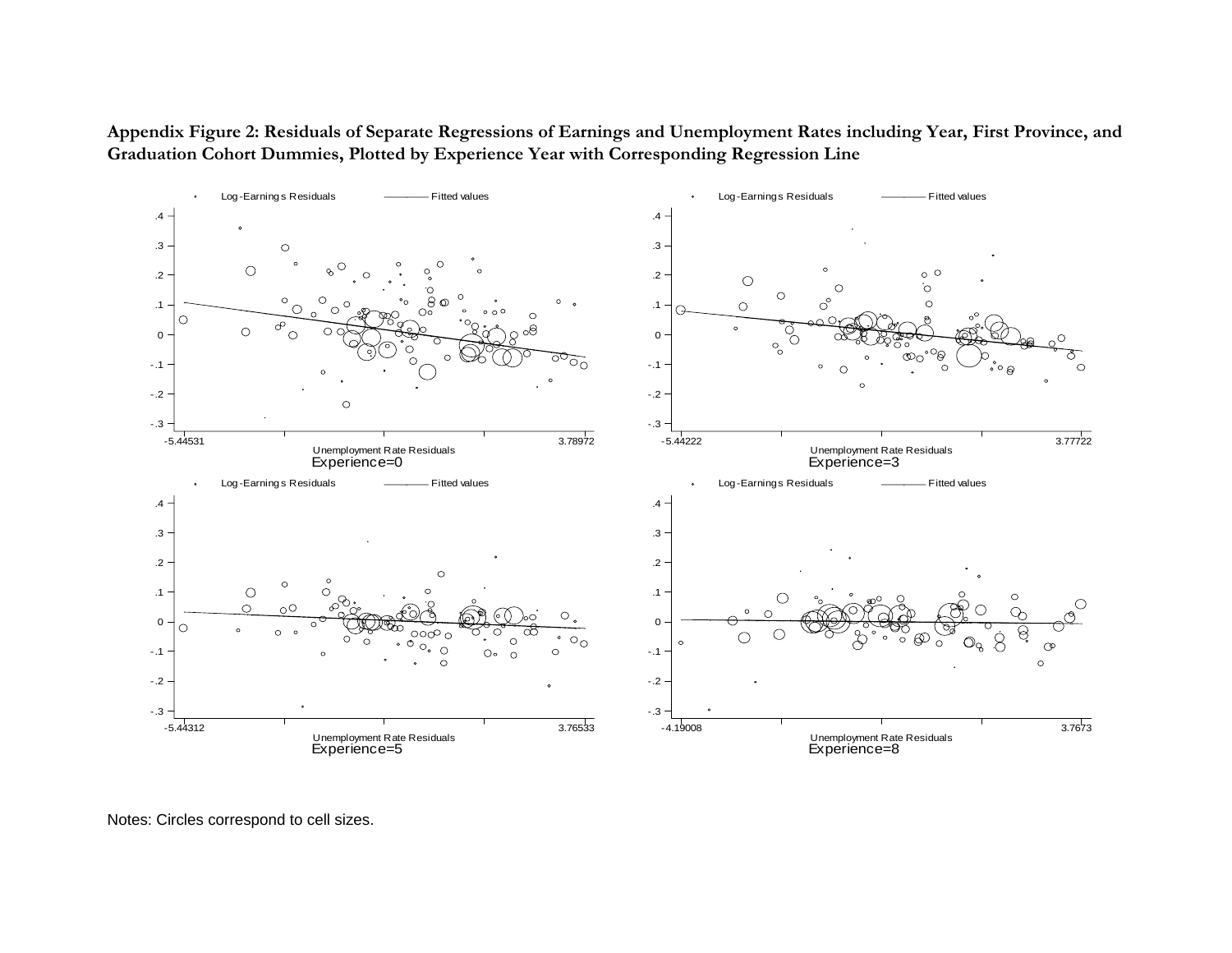**Appendix Figure 3: Effect of Unemployment Rate at Time of Graduation on Log Real Earnings for Different Samples: Regional Models, Some College (All) and Graduate Sample, All Cohorts**



**Panel A: Including Workers Who Stop Filing**

**Panel B: Estimates for Sample Including Graduate Degrees**

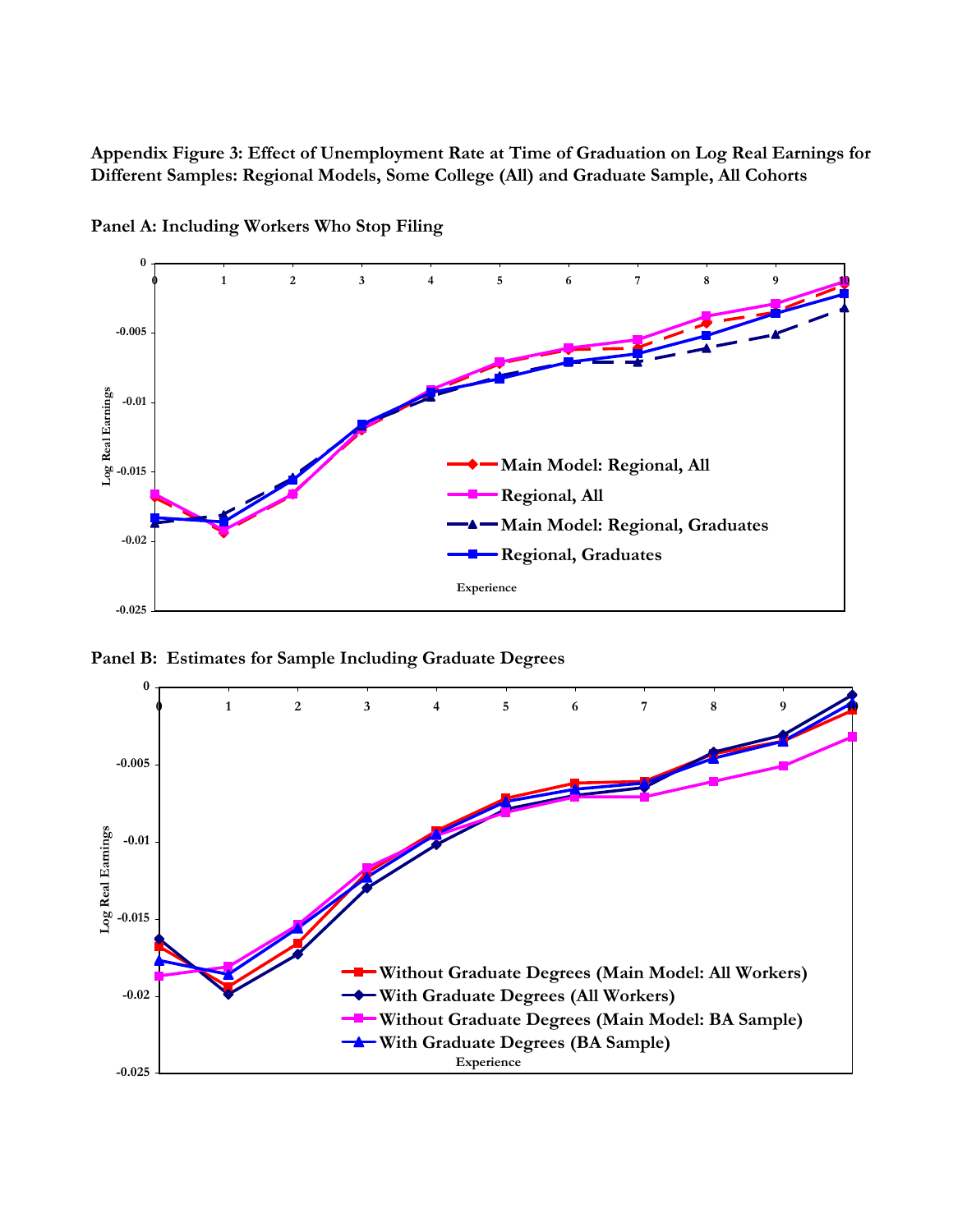|                        |                             |                                            |                                  | Specification                |                                  |                               |
|------------------------|-----------------------------|--------------------------------------------|----------------------------------|------------------------------|----------------------------------|-------------------------------|
|                        |                             | <b>Fixed Effects for First</b>             | By Average Median Firm<br>Wage   |                              | By Average Log Firm Payroll      |                               |
|                        |                             | Firm/Industry                              | <b>Main Effect</b>               | <b>Difference</b>            | <b>Main Effect</b>               | <b>Difference</b>             |
|                        | Firm                        | Industry                                   | < 75 <sub>th</sub><br>Percentile | $>=75th$<br>Percentile       | < 75 <sub>th</sub><br>Percentile | $>=75th$<br>Percentile        |
|                        | (1)                         | (2)                                        | (3)                              | (4)                          | (5)                              | (6)                           |
| <b>Experience Year</b> |                             |                                            |                                  |                              |                                  |                               |
| $\bf{0}$               | $-0.0091$                   | $-0.0091$<br>$[0.0033]$ *** $[0.0033]$ *** | $-0.0146$<br>$[0.0028]$ ***      | $-0.0021$<br>[0.0022]        | $-0.0157$<br>$[0.0028]$ ***      | $-0.0025$<br>[0.0020]         |
| $\mathbf{1}$           | $-0.0111$                   | $-0.0111$<br>$[0.0028]$ *** $[0.0028]$ *** | $-0.0159$<br>$[0.0026]$ ***      | $-0.0036$<br>[0.0023]        | $-0.0159$<br>$[0.0024]$ ***      | $-0.0038$<br>$[0.0021]*$      |
| $\boldsymbol{2}$       | $-0.009$<br>$[0.0027]***$   | $-0.009$<br>$[0.0027]***$                  | $-0.0134$<br>$[0.0024]$ ***      | $-0.0053$<br>$[0.0022]^{**}$ | $-0.0136$<br>$[0.0024]$ ***      | $-0.0058$<br>$[0.0021]$ ***   |
| $\mathbf{3}$           | $-0.0069$<br>$[0.0025]$ *** | $-0.0069$<br>$[0.0025]$ ***                | $-0.0109$<br>$[0.0025]$ ***      | $-0.0051$<br>$[0.0023]^{**}$ | $-0.0101$<br>$[0.0023]$ ***      | $-0.0068$<br>$[0.0023]$ ***   |
| 4                      | $-0.0051$<br>$[0.0027]*$    | $-0.0051$<br>$[0.0027]*$                   | $-0.0096$<br>$[0.0020]$ ***      | $-0.0039$<br>$[0.0019]**$    | $-0.0096$<br>$[0.0021]$ ***      | $-0.0044$<br>$[0.0018]^{**}$  |
| 5                      | $-0.0032$<br>[0.0024]       | $-0.0032$<br>[0.0024]                      | $-0.0082$<br>$[0.0018]$ ***      | $-0.0026$<br>$[0.0016]*$     | $-0.0088$<br>$[0.0020]$ ***      | $-0.0026$<br>[0.0017]         |
| 6                      | $-0.0031$<br>[0.0025]       | $-0.0031$<br>[0.0025]                      | $-0.0067$<br>$[0.0021]$ ***      | $-0.0043$<br>$[0.0017]***$   | $-0.007$<br>$[0.0020]$ ***       | $-0.0041$<br>$[0.0017]**$     |
| $\overline{7}$         | $-0.0027$<br>[0.0027]       | $-0.0027$<br>[0.0027]                      | $-0.0052$<br>$[0.0019]***$       | $-0.0058$<br>$[0.0016]$ ***  | $-0.0069$<br>$[0.0019]***$       | $-0.0039$<br>$[0.0014]^{***}$ |
| 8                      | $-0.0005$<br>[0.0023]       | $-0.0005$<br>[0.0023]                      | $-0.005$<br>$[0.0020]$ **        | $-0.0033$<br>$[0.0018]*$     | $-0.0073$<br>$[0.0021]$ ***      | $-0.0006$<br>[0.0016]         |
| 9                      | $-0.0013$<br>[0.0027]       | $-0.0013$<br>[0.0027]                      | $-0.0036$<br>[0.0023]            | $-0.006$<br>$[0.0017]***$    | $-0.0061$<br>$[0.0022]$ ***      | $-0.0013$<br>[0.0020]         |
| 10                     | 0.0028<br>[0.0030]          | 0.0028<br>[0.0030]                         | $-0.0011$<br>[0.0026]            | $-0.0049$<br>$[0.0016]$ ***  | $-0.0022$<br>[0.0025]            | $-0.0034$<br>[0.0021]         |
| Constant               | 15.3696<br>$[.]$            | 15.3696<br>$[.]$                           | 8.9546<br>$[0.0908]$ ***         |                              | 8.8768<br>$[0.0664]$ ***         | $-$<br>--                     |
| ${\bf N}$              | 418600                      | 418600                                     | 12700                            |                              | 14614                            | $-$                           |
| R-squared              | $0.8\,$                     | $0.8\,$                                    | 0.93                             | --                           | 0.93                             | $- -$                         |

**Appendix Table 6: Effect of Unemployment Rate at time of Graduation on Log Real Earnings Controlling for Fixed Effects for First Industry or First Firm**

Note: First two columns indicate models with firm or industry fixed effects. The remainign columns display coefficients from two interacted regression models, respectively. Each columns shows the unemployment rate and experience interactions from regressing log annual earnings on the youth unemployment rate in the youth unemployment rate in the province of first residence, interacted with experience years 0 to 10, plus province of residence fixed effects, experience fixed effects, and year of graduation fixed effects. One, two, and three asterix indicates statistical significance at the 10 percent, 5 percent, and 1 percent levels respectively. See text for more details.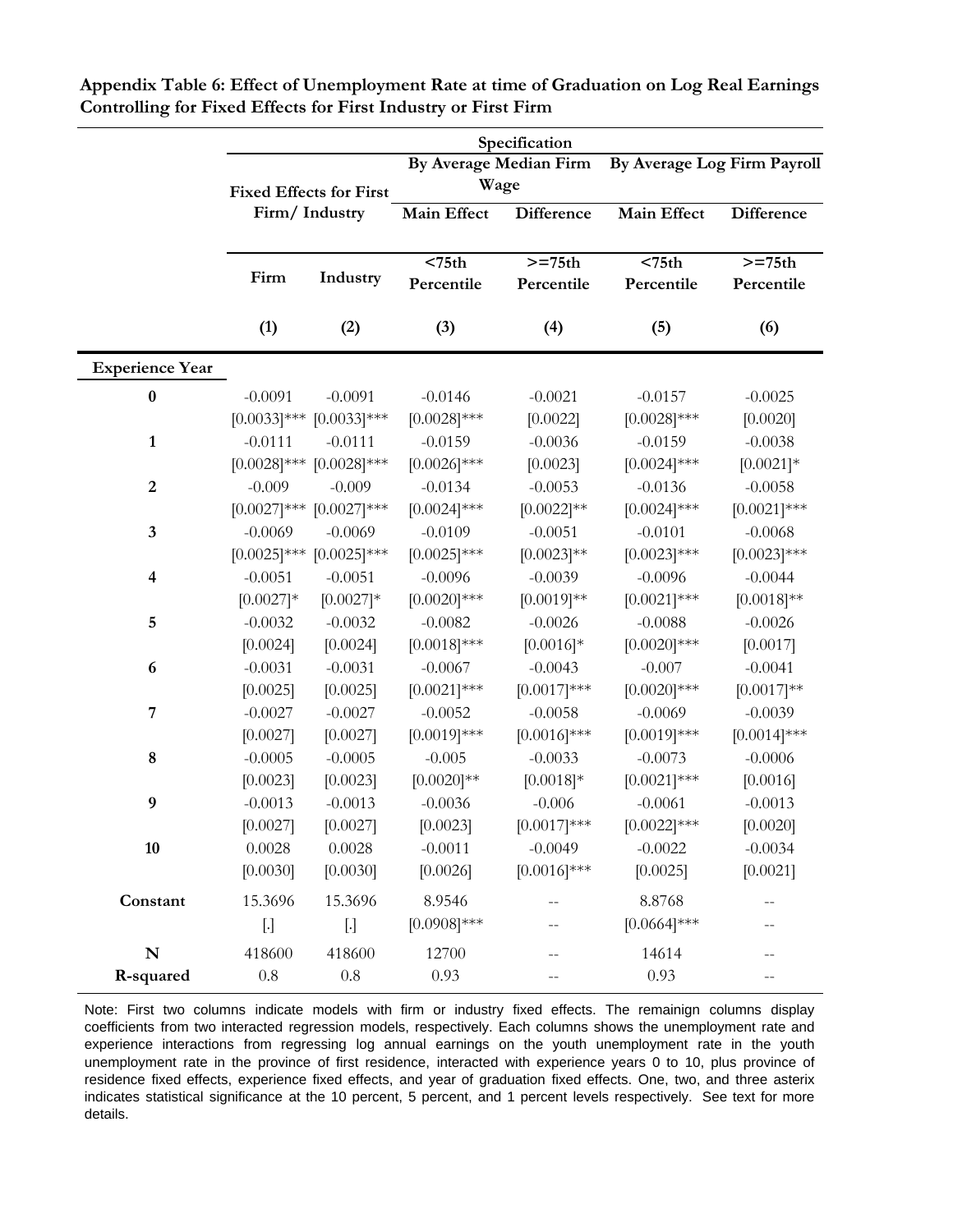**Appendix Figure 4: Effect of Graduating in Recession on Annual Earnings by Major of Study (Graduates Only)**

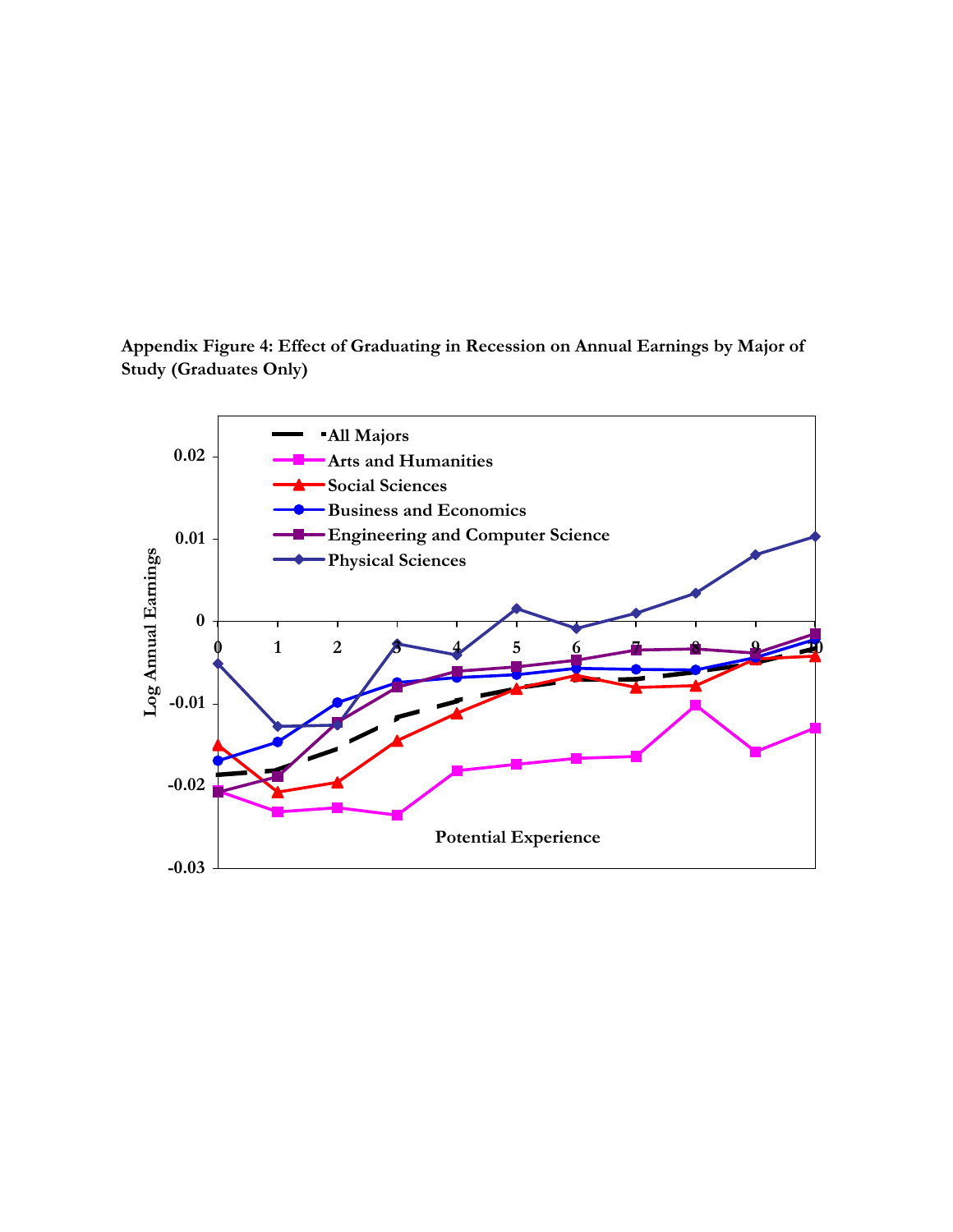|                                              | <b>Years Until</b><br><b>BA</b> | Fraction<br>Above<br>Grade | Years     | Fraction < 4 Fraction > 4 In Graduate<br>Years | Sample    | Difference<br>(D) |
|----------------------------------------------|---------------------------------|----------------------------|-----------|------------------------------------------------|-----------|-------------------|
| Panel A: National, All Workers               |                                 |                            |           |                                                |           |                   |
| <b>Unemployment Rate</b>                     | 0.007                           | $-0.0019$                  | $-0.0018$ | 0.001                                          | 0.0012    | $-0.0006$         |
|                                              | [0.0138]                        | [0.0039]                   | [0.0039]  | [0.0025]                                       | [0.0043]  | [0.0157]          |
| N                                            | 1591                            | 1591                       | 1591      | 1591                                           | 1591      | 1591              |
| ${\bf R}^2$                                  | $0.01\,$                        | 0.02                       | $0.01\,$  | 0.02                                           | 0.01      | $0.02\,$          |
| Panel B: Regional, All Workers               |                                 |                            |           |                                                |           |                   |
| <b>Unemployment Rate</b>                     | 0.0072                          | 0.0046                     | 0.0003    | 0.0041                                         | $-0.0032$ | 0.0034            |
|                                              | [0.0074]                        | [0.0028]                   | [0.0024]  | $[0.0020]$ **                                  | [0.0028]  | [0.0108]          |
| ${\bf N}$                                    | 1591                            | 1591                       | 1591      | 1591                                           | 1591      | 1591              |
| $R^2$                                        | 0.08                            | 0.05                       | 0.06      | 0.09                                           | 0.09      | 0.06              |
| Panel C: Regional, Predicted UR, All Workers |                                 |                            |           |                                                |           |                   |
| <b>Unemployment Rate</b>                     | 0.0001                          | $-0.0003$                  | 0.0019    | 0.0025                                         | $-0.0048$ | $-0.0042$         |
|                                              | [0.0410]                        | [0.0101]                   | [0.0115]  | [0.0081]                                       | [0.0112]  | [0.0523]          |
| ${\bf N}$                                    | 1566                            | 1566                       | 1566      | 1566                                           | 1566      | 1566              |
| $R^2$                                        | 0.14                            | 0.07                       | 0.15      | 0.1                                            | 0.16      | 0.11              |
| Panel D: National, D>=0                      |                                 |                            |           |                                                |           |                   |
| <b>Unemployment Rate</b>                     | 0.0062                          | $-0.0025$                  | $-0.0012$ | 0.0017                                         | 0.0001    | $-0.0052$         |
|                                              | [0.0063]                        | [0.0043]                   | [0.0010]  | [0.0025]                                       | [0.0014]  | [0.0082]          |
| ${\bf N}$                                    | 955                             | 955                        | 955       | 955                                            | 955       | 955               |
| ${\bf R}^2$                                  | 0.01                            | 0.02                       | 0.04      | 0.01                                           | $\theta$  | 0.01              |
| Panel E: Regional, D>=0                      |                                 |                            |           |                                                |           |                   |
| <b>Unemployment Rate</b>                     | 0.011                           | 0.0083                     | $-0.0002$ | 0.0061                                         | $-0.0007$ | 0.0157            |
|                                              | $[0.0052]^{**}$                 | $[0.0035]^{**}$            | [0.0009]  | $[0.0027]**$                                   | [0.0015]  | $[0.0065]$ **     |
| N                                            | 955                             | 955                        | 955       | 955                                            | 955       | 955               |
| $R^2$                                        | 0.22                            | 0.04                       | 0.27      | 0.15                                           | 0.38      | 0.04              |
| Panel F: Regional, Predicted UR, D>=0        |                                 |                            |           |                                                |           |                   |
| <b>Unemployment Rate</b>                     | 0.006                           | 0.0024                     | $-0.0001$ | 0.0042                                         | $-0.0002$ | $\overline{0}$    |
|                                              | [0.0042]                        | [0.0038]                   | [0.0008]  | [0.0026]                                       | [0.0016]  | $[0.0000]***$     |
| ${\bf N}$                                    | 930                             | 930                        | 930       | 930                                            | 930       | 930               |
| ${\bf R}^2$                                  | 0.83                            | 0.64                       | 0.46      | 0.71                                           | 0.54      | $\mathbf{1}$      |

**Appendix Table 7: Effect of Unemployment Rate on Duration of College -- National, Regional, and Predicted**

Note: The sample includes males in Canada leaving university between 1976 and 1995. 'D' indicates the difference between the actual year left and the predicted year of graduation based on year of entry and program. The dependent variable is indicated in the column heading. The national model regresses the dependent variable on the youth unemployment rate in the country at the year of college exit, plus province of residence fixed effects, and a linear or quadratic graduation cohort trend. The regional model regresses log annual earnings on the youth unemployment rate in the province of first residence, plus province of residence fixed effects, and year of graduation fixed effects. One, two, and three asterix indicates statistical significance at the 10 percent, 5 percent, and 1 percent levels respectively. See text for more details.